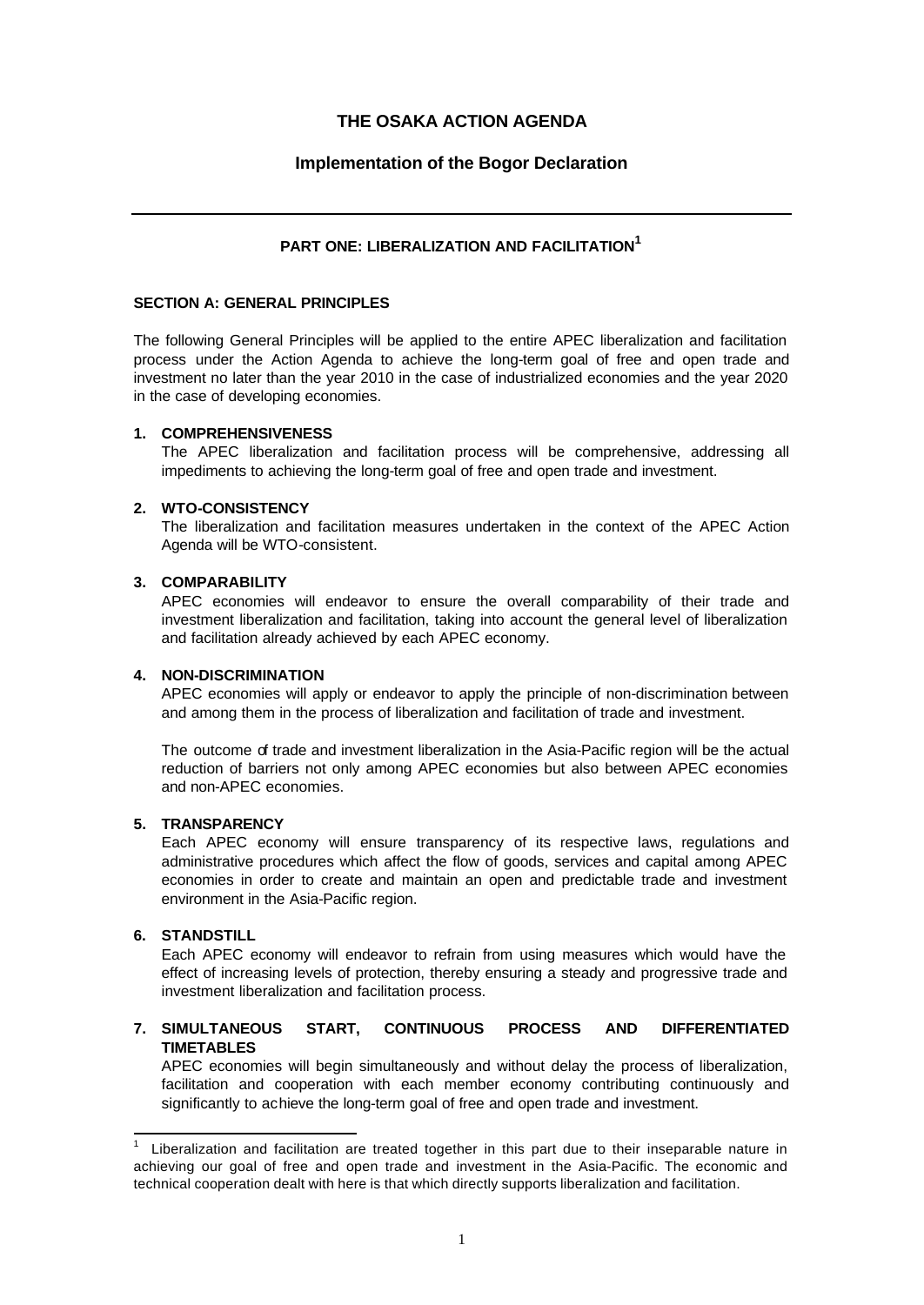### **8. FLEXIBILITY**

Considering the different levels of economic development among the APEC economies and the diverse circumstances in each economy, flexibility will be available in dealing with issues arising from such circumstances in the liberalization and facilitation process.

### **9. COOPERATION**

Economic and technical cooperation contributing to liberalization and facilitation will be actively pursued.

#### **10. RELEVANCE, PROGRESSIVENESS AND EFFECTIVENESS**

APEC needs to deliver real benefits to economies and people, demonstrate leadership in confronting emerging issues, which impact on sustainable economic growth and development and bring about measurable progress and change.

# **SECTION B: FRAMEWORK FOR LIBERALIZATION AND FACILITATION**

The APEC process of liberalization and facilitation toward achieving the goals set out in the Bogor Declaration will comprise:

- a. actions by individual APEC economies;
- b. actions by APEC fora; and
- c. APEC actions related to multilateral fora,

acknowledging that APEC economies that are ready to initiate and implement cooperative arrangements may proceed to do so while those that are not yet ready to participate may join at a later date. This process will be conducted in accordance with the General Principles, addressing the areas listed in Section C.

### **ACTION PROCESS**

#### **Preparation**

Action Plans were introduced immediately after the Osaka Economic Leaders' Meeting. Overall implementation of Action Plans began from January 1997. The Action Plans elaborate steps toward achieving the objectives set out in Section C, including both concerted unilateral actions to be taken in line with issue-specific guidelines and collective actions. They will contain specific and concrete details, with time frames, for the near to medium-term, while outlining the basic direction toward 2010 in the case of industrialized economies and 2020 in the case of developing economies.

### **Consultation**

APEC economies commenced informal consultations on the development of Action Plans immediately after the Osaka Economic Leaders' Meeting. They agreed that the consultation process will be an on-going collective effort of a confidence-building nature in order to facilitate exchange of information on progress in the preparation of Action Plans, ensuring transparency and contributing toward attaining the comparability of respective Action Plans. This process will contribute to the consequent development of significant and substantial Action Plans.

#### **Submission**

Each APEC economy will submit its Action Plan to the Annual Ministerial Meeting for assessment.

#### **Review**

Reviews will be conducted to assess progress in implementing Action Plans in accordance with principles, objectives and guidelines of the Action Agenda. Each relevant APEC forum will conduct a review in its respective area and submit a report thereon to the Senior Officials Meeting (SOM). The SOM will then review the overall progress of APEC economies' actions and submit a report to the annual Ministerial Meeting for review. The outcome of these reviews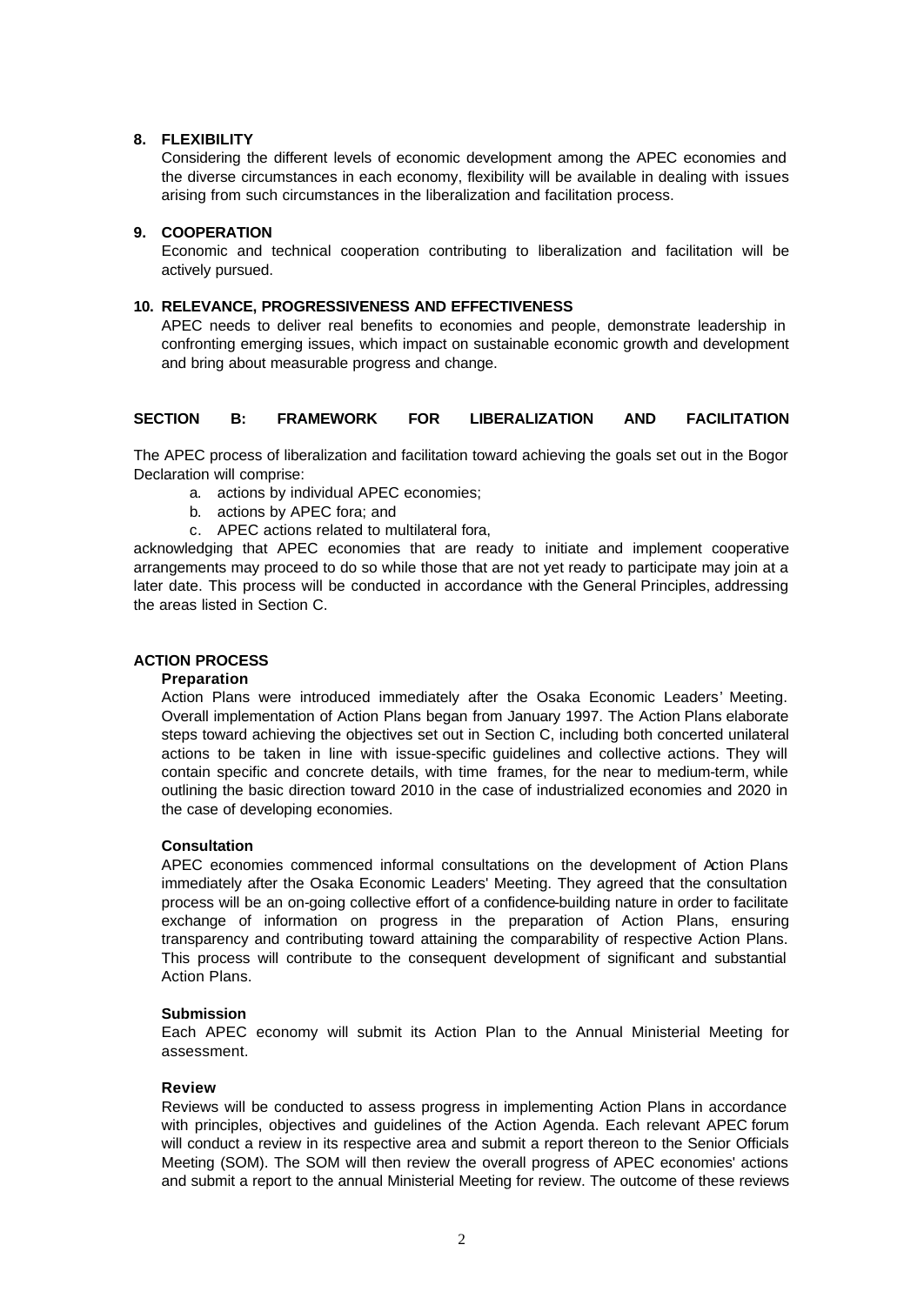will be fed back into the continuing consultation process to contribute to further development of Action Plans and will be reflected in the activities of APEC fora.

#### **Revision**

As Action Plans are of a rolling nature, revision of these will be conducted through a progressive and dynamic mechanism established by the consultation process and reviews, with the results thereof being reflected in the continuing voluntary improvement of Action Plans. Action Plans will also be revised as appropriate in accordance with the expansion and improvement of guidelines and collective actions.

#### **Parallel activities**

APEC fora will make proposals for the expansion and improvement of guidelines and collective actions in their respective areas in accordance with developments in the APEC liberalization and facilitation process, taking into account and, where appropriate, utilizing developments in other international fora, particularly the World Trade Organization (WTO). The inclusion of additional areas to those initially defined in Section C may be considered. Proposals on the above will be submitted to the Ministerial Meeting.

APEC fora, including the Committee on Trade and Investment (CTI), the Economic Committee (EC) and Working Groups, will begin the work outlined in Section C immediately, cooperating with each other to enhance the efficiency of APEC activities. The establishment of additional sub-groups may be considered where necessary. In the above process, duplication of work among APEC fora should be avoided.

Each APEC forum will submit an annual progress report to the SOM. The SOM will review this progress and submit a report to the annual Ministerial Meeting for review. Work by other relevant APEC Ministerial Meetings should be duly recognized.

### **MULTILATERAL ACTIONS**

APEC economies will take the lead in strengthening the open multilateral trading system and enhancing global liberalization momentum by participating actively and positively in multilateral negotiations and exploring the possibility of taking joint initiatives under the WTO. APEC economies will take fully into account the outcome of such multilateral activities.

### **OVERALL REVIEW**

The Action Agenda may be revised and improved as necessary based on the overall progress of liberalization, facilitation and cooperation in APEC, taking into account developments in other international fora, particularly the WTO.

# **SECTION C: ACTIONS IN SPECIFIC AREAS**

APEC economies will take the following actions in specific areas in order to achieve the objectives set out therein in accordance with the General Principles. In the course of the liberalization and facilitation process, economic and technical cooperation will be actively pursued through various means including Partners for Progress (PFP).

### **1. TARIFFS**<sup>2</sup>

#### **OBJECTIVE**

APEC economies will achieve free and open trade in the Asia-Pacific region by:

- a. progressive reduction of tariffs until the Bogor goals are fully achieved; and
- b. ensuring the transparency of APEC economies' respective tariff regimes.

#### **GUIDELINES**

Each APEC economy will:

 2 "Tariffs" here refers to import/export tariffs as well as tariff quotas.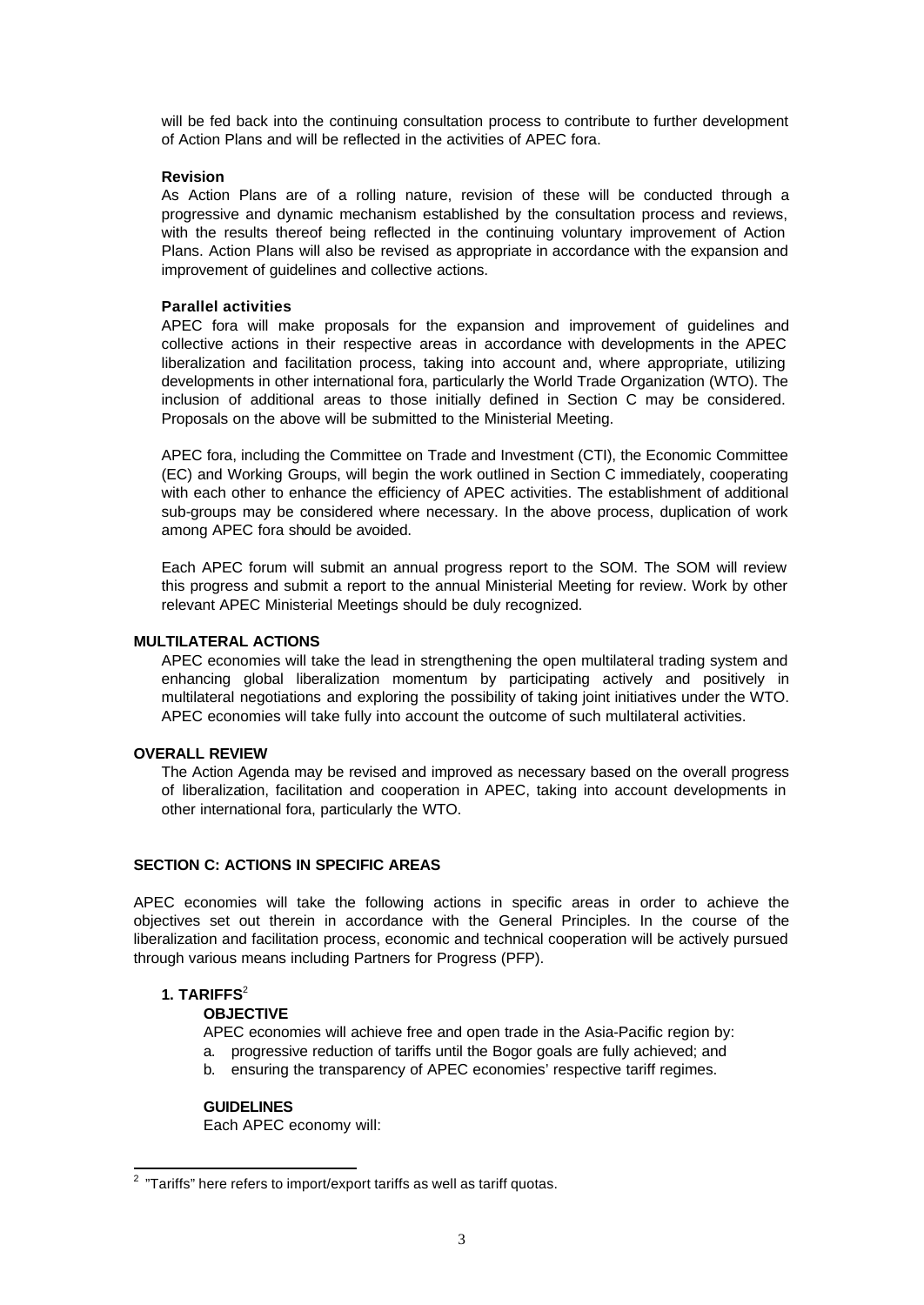- a. take into account, in the process of achieving the above objectives, intra-APEC trade trends, economic interests, sectors or products related to industries in which this process may have positive impact on trade and on economic growth in the Asia-Pacific region and developments in the new economy;
- b. ensure that the achievement of the above objective is not undermined by the application of unjustifiable measures; and
- c. consider extending, on a voluntary basis, to all APEC economies the benefits of tariff reductions and eliminations derived from sub-regional arrangements.

### **COLLECTIVE ACTIONS**

APEC economies will:

- a. participate and ensure the expeditious supply and updates of the WTO Integrated Database and any other APEC databases;
- b. arrange for seminars and/or workshops on industrial tariffs negotiations in consultation with international organisations, where appropriate, including WTO Secretariat on WTO Integrated Tariff Database;
- c. study lessons from modalities for tariff reduction and elimination in regional arrangements; and
- d encourage the accession of all economies to the WTO Information Technology Agreement, including the adoption of ITA provisions by non-members of the WTO.

### **2. NON-TARIFF MEASURES**<sup>3</sup>

### **OBJECTIVE**

APEC economies will achieve free and open trade in the Asia-Pacific region by:

- a. progressively reducing NTMs to the maximum extent possible to minimize possible distortion to trade;
- b. in respect to WTO members:
	- Elimination of any measures inconsistent with WTO agreements
	- Full compliance with WTO agreements
	- in accordance to WTO commitments; and
- c. ensuring the transparency of APEC economies' respective non-tariff measures

# **GUIDELINES**

l

Each APEC economy will:

- a. take into account, in the process of progressive reduction of non-tariff measures, intra-APEC trade trends, economic interests, sectors or products related to industries in which this process may have positive impact on trade and on economic growth in the Asia-Pacific region and developments in the new economy;
- b. ensure that the progressive reduction of non-tariff measures is not undermined by the application of unjustifiable measures;
- c. consider extending, on a voluntary basis, to all APEC economies the benefits of reductions and eliminations of non-tariff measures derived from sub-regional arrangements; and
- d. ensure that measures to promote the new economy and strengthening the functioning of markets are consistent with the objectives above.

<sup>3</sup> These non-tariff measures include but are not restricted to quantitative import/export restrictions/prohibitions, import/export levies, minimum import prices, discretionary import/export licensing, voluntary export restraints and export subsidies.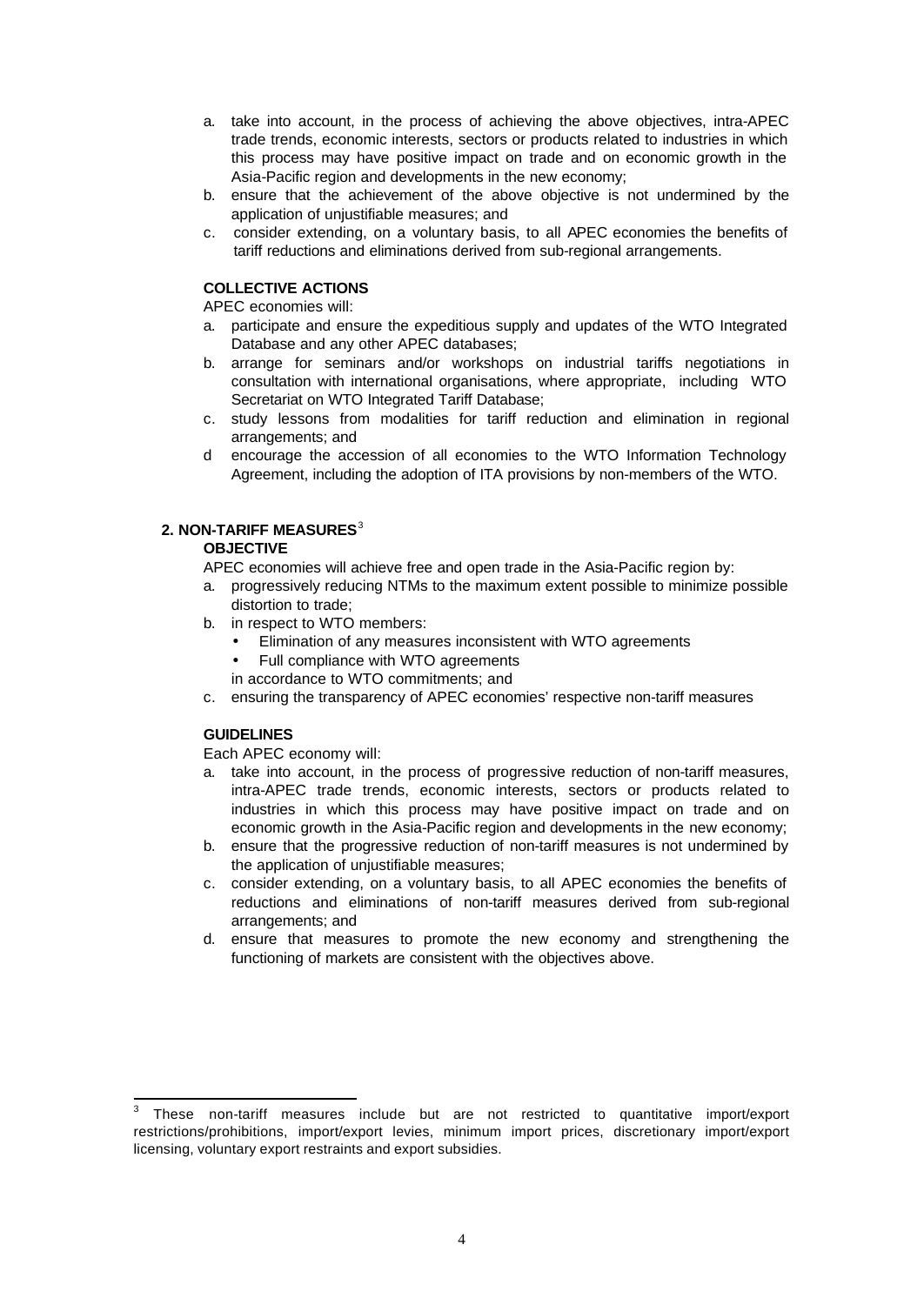# **COLLECTIVE ACTIONS**

APEC economies will:

- a. pursue incorporation of information on non-tariff measures into a future version of the APEC tariff database and compile a list of measures recognized as non-tariff impediments and a list of products affected by these impediments;
- b. identify industries in which the progressive reduction of non-tariff measures may have positive impact on trade and on economic growth in the Asia-Pacific region or for which there is regional industry support for early liberalization;
- c. progressively reduce export subsidies with a view to abolishing them;
- d. abolish unjustifiable export prohibitions and restrictions and endeavor to refrain from taking any such new measures;
- e. pursue a series of seminars/policy discussions on non-tariff measures (NTMs); and
- f. undertake research to develop best practices to enhance transparency and progressively reduce NTMs

### **3. SERVICES**

### **OBJECTIVE**

APEC economies, in accordance with the APEC Policy Framework for Work on Services, will achieve free and open trade and investment in the Asia-Pacific region by:

- a. progressively reducing restrictions on market access for trade in services;
- b. progressively providing for *inter-alia* most favored nation (MFN) treatment and national treatment for trade in services;
- c. providing, in regulated sectors, for the fair and transparent development, adoption and application of regulations and regulatory procedures for trade in services; and
- d. recognising the role that ecommerce plays in the supply and consumption of services.

### **GUIDELINES**

Each APEC economy will:

- a. contribute positively and actively to the WTO negotiations on trade in services;
- b. expand commitments under the General Agreement on Trade in Services (GATS) on market access and national treatment and eliminate MFN exemptions where appropriate;
- c. undertake further actions, where appropriate, to implement the APEC Menu of Options for Voluntary Liberalization, Facilitation and Promotion of Economic and Technical Cooperation in Services Trade and Investment;
- d. make efforts to provide for the participation of concerned parties in regulations and regulatory processes, the fair and transparent application of regulations, and the prompt consideration of applications; and
- e. support APEC capacity building efforts to supply services by, *inter-alia,* strengthening infrastructure, promoting the use of advanced technologies and developing human resources.

### **COLLECTIVE ACTIONS**

APEC economies will take the following Collective Actions with regard to services in the telecommunications, transportation, energy and tourism sectors<sup>4</sup>, and continue to seek Collective Actions in other sectors.

 4 The following Collective Actions have been extracted from the annexed Action Programs of Working Groups in which substantial progress has already been made in services, in order to illustrate liberalization and facilitation related activities to be undertaken in these sectors. Activities in these sectors are also dealt with in Part Two.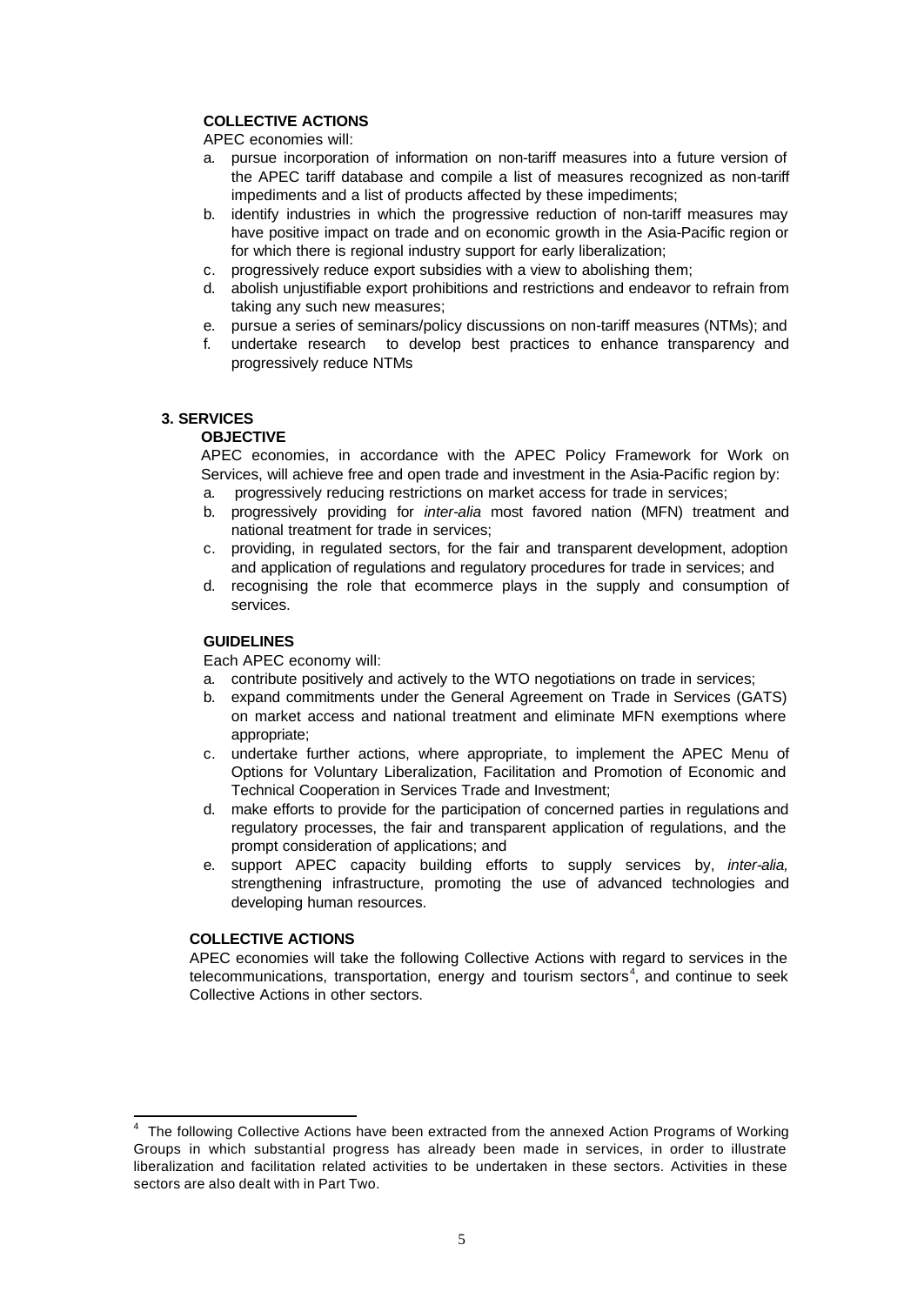### **TELECOMMUNICATIONS**

In accordance with the Cancun Declaration, APEC economies will:

- a. work to bridge the digital divide at the domestic, regional and global levels, and to cooperate and collaborate with the business/private sector in this effort;
- b. foster discussion between business/private sector and governments on appropriate means to assess and reward the value of products and services exchanged in the provision of converged Internet services among APEC economies, consistent with the APEC Principles on International Charging Arrangements for Internet Services;
- c. foster the development of effective policies that support competitive markets in the domestic and international telecommunications and information industries;
- d. accelerate the pace of implementation of the Mutual Recognition Arrangement on Conformity Assessment for Telecommunications Equipment (MRA);
- e. work to ensure that policy and regulatory environments better foster the uptake of e-commerce;
- f. implement within voluntary time frames the APEC Interconnection Principles and consult on the need for further discussions on interconnection; and
- g. give attention to user requirements for open standards and systems to support interoperability

In addition, APEC economies are encouraged to conform, where appropriate, to:

- 1. The WTO Telecommunications Regulatory Principles Reference Paper;
- 2. The Information Technology Agreement (ITA); and
- 3. The Guidelines for Trade in International Value-Added Network Services (IVANS).

### **TRANSPORTATION**

APEC economies will:

- a. respond to the Leaders 'Auckland Challenge' of 1999, by implementing the eight steps for more competitive air services on a voluntary basis and by identifying further steps to liberalize air services in accordance with the Bogor Goals, and provide annual progress reports to Leaders through SOM (*Note: some components of this project may fall under Part II Ecotech, subject to further developments);*
- b. develop by 2005 an efficient, safe and competitive operating environment for maritime transport, including ports, in the region through improved transparency of maritime and port policies (*Note: some components of this project may fall under Part II Ecotech, subject to further developments);*
- c. complete the Road Transport Harmonization Project and encourage the development of mutual recognition arrangements for certification of automotive product and harmonization of economies' vehicle regulations through cooperation within United Nations Economic Commission for Europe; and
- d. seek to eliminate the requirement for paper documents (both regulatory and institutional) for the key messages relevant to international transport and trade as soon as practicable by 2005.

### **ENERGY**

APEC Economies, by developing and building on the 14 non-binding policy principles endorsed by APEC Energy Ministers at their Sydney meeting in 1996 which are consistent with the vision, objectives and strategic themes of the recently endorsed Future Directions Strategic Plan that will guide their work over the next five years:

- a. will facilitate trade and investment in the energy sector by:
	- (i) responding to the outcomes of a current study on "Strengthening the Operational Aspects of APEC Energy Micro -Economic Reform" that will, *inter-alia*, inform on barriers to investment in the energy sector and how to remove the barriers.
	- (ii) analysing the broad economic impacts of micro-economic reform policies to deregulate energy markets.
	- (iii) responding as appropriate to the identification of the barriers (policy, technical, regulatory and legal) to the interconnection of power grids in APEC member economies.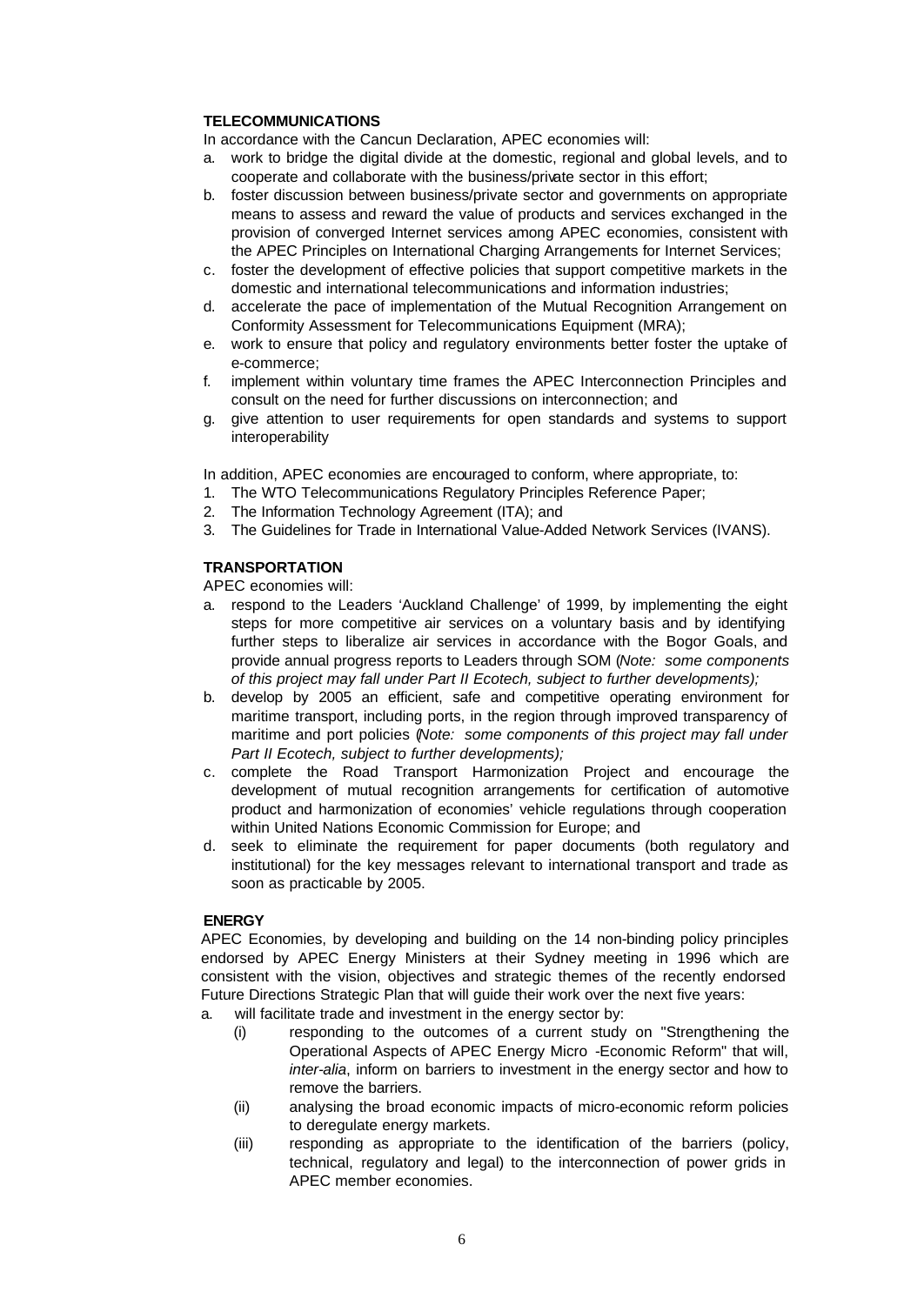- (iv) actively pursuing the Implementation Strategy and considering the use of Implementation Facilitation Assistance Teams (IFAT) to assist in further reform of the energy markets.
- (v) strengthening policy dialogue among member economies on important issues affecting energy markets.
- (vi) supporting the APEC 21st Century Renewable Energy Development Initiative which seeks to advance the use of renewable energy for sustainable economic development and growth in member economies.
- (vii) encouraging in the longer term a greater strategic input from business through the Energy Working Group Business Network (EBN).
- b. will seek to reduce barriers to trade created by differing energy performance test methods and energy performance requirements by supporting the establishment of an APEC Energy Efficiency Test Procedures Coordinator.
- c. will strengthen energy security in the region by developing and implementing an energy security initiative with the aim of improving the functioning of energy markets; energy efficiency and conservation; diversification of energy resources; renewable energy development and deployment; and enhance short term preparedness such as oil stocks and surge production of oil; and explore the potential for alternative transport fuels.

# **TOURISM**

- a. Remove impediments to tourism business and investment by:
	- (i) promoting and facilitating the mobility of skills, training and labor;
	- (ii) promoting and facilitating productive investment in tourism and associated sectors;
	- (iii) removing regulatory impediments to tourism business and investment; and
	- (iv) encouraging liberalization of services trade related to tourism under General Agreement on Trade in Services (GATS)
- b. Increase mobility of visitors and demand for tourism goods and services in the APEC region by:
	- (i) facilitating seamless travel for visitors;
	- (ii) enhancing visitor experiences;
	- (iii) promoting inter- and intra-regional marketing opportunities and cooperation;
	- (iv) facilitating and promoting e-commerce for tourism business;
	- (v) enhancing safety and security of visitors; and
	- (vi) fostering a non-discriminatory approach to the provision of visitor facilities and services.
- c. Sustainably manage tourism outcomes and impacts by:
	- (i) demonstrate an appreciation and understanding of natural environment and seek to protect the environment
	- (ii) foster ecologically sustainable development opportunities across the tourism sector, particularly for small and medium sized enterprises, employment and providing for open and sustainable tourism markets
	- (iii) protect the social integrity of host communities with particular attention to the implications of gender in the management and development of tourism
	- (iv) recognize, respect and preserve local and indigenous cultures together with our natural and national cultural heritage
	- (v) enhance capability building in the management and development of tourism.
- d. Enhance recognition and understanding of tourism as a vehicle for economic and social development by:
	- (i) Harmonizing methodologies for key tourism statistical collections, consistent with activities of other international tourism organizations
	- (ii) facilitating the exchange of information on tourism between economies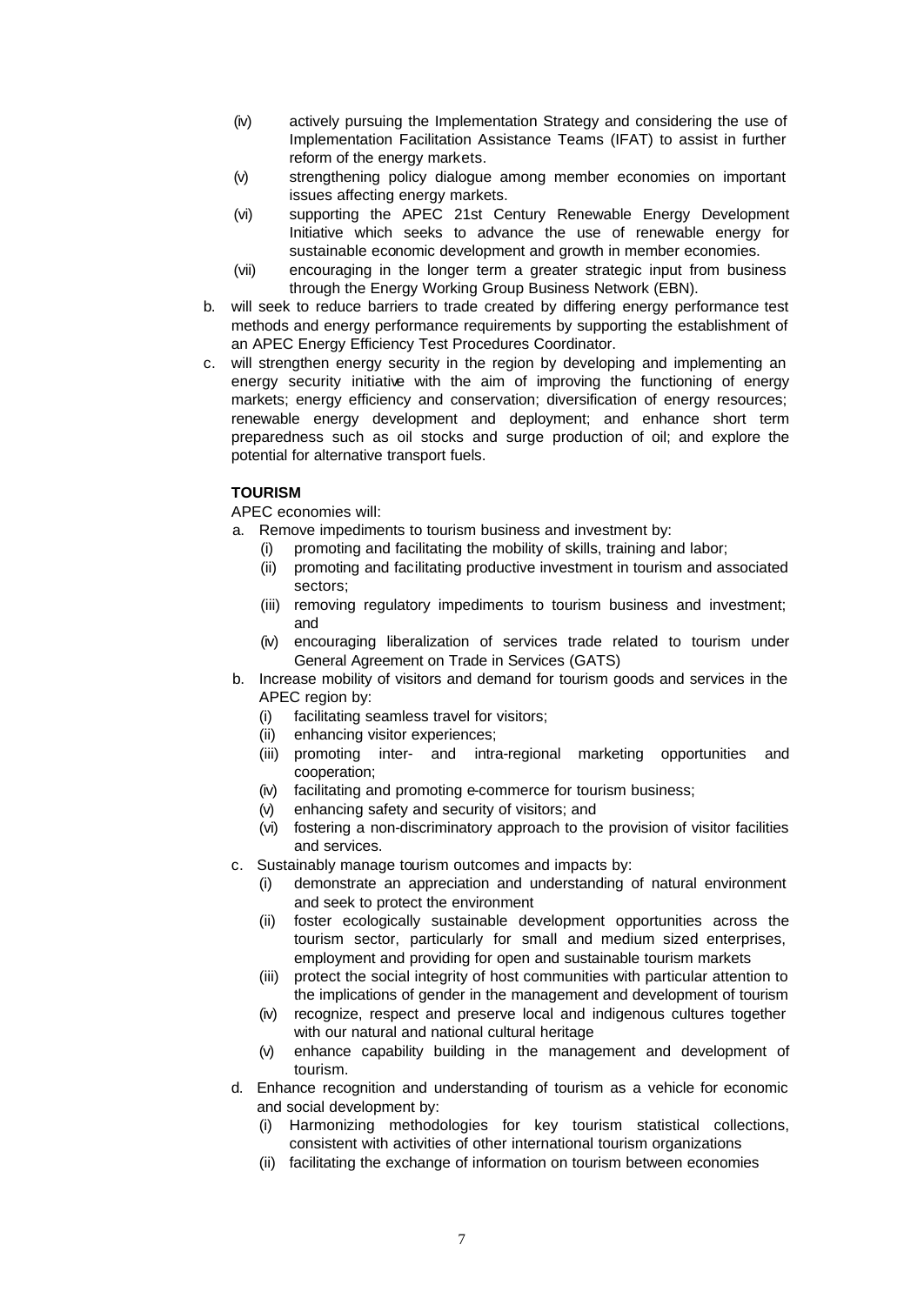- (iii) promoting comprehensive analysis of the role of tourism in member economies in promoting sustainable growth
- (iv) expanding our collective knowledge base on tourism issues in order to identify emerging issues and assist in the implementation of the Seoul Declaration on an APEC Tourism Charter.

# **4. INVESTMENT**

### **OBJECTIVE**

APEC economies will achieve free and open investment in the Asia-Pacific region by:

- a. liberalizing their respective investment regimes and the overall APEC investment environment by, *inter-alia*, progressively providing for MFN treatment and national treatment and ensuring transparency; and
- b. facilitating investment activities through, inter-alia, technical assistance and cooperation, including exchange of information on investment opportunities.

### **GUIDELINES**

Each APEC economy will:

- a. progressively reduce or eliminate exceptions and restrictions to achieve the above objective, using as an initial framework the WTO Agreement, the APEC Non-Binding Investment Principles, any other international agreements relevant to that economy, and any commonly agreed guidelines developed in APEC including the Menu of Options for Investment Liberalization and Business Facilitation;
- b. seek to expand APEC's network of bilateral and regional investment agreements and contribute to multilateral work on investment;
- c. facilitate investment flows within the Asia-Pacific region through promoting awareness of investment opportunities, enhancing market access conducive to investment, undertaking capacity building and technical cooperation activities, and implementing measures such as those in the Menu of Options; and
- d. examine ways to incorporate new investment forms and activities for the sound and sustainable economic growth and development of the Asia-Pacific region including investment forms and activities that support the new economy.

# **COLLECTIVE ACTIONS**

APEC economies will:

- 1. Transparency
	- Short-term
	- a. Increase the transparency of APEC investment regimes by:
		- (i) Updating the APEC Guidebook on Investment Regimes;
		- (ii) Establishing software networks on investment regulation and investment opportunities;
		- (iii) Improving the state of statistical reporting and data collection; and
		- (iv) Increasing understanding among member economies on investment policy-making issues.
- 2. Policy Dialogue

Short-term

- b. Promote dialogue with the APEC business community on ways to improve the APEC investment environment.
- c. Continue a dialogue with appropriate international organizations dealing with global and regional investment issues.
- 3. Study and Evaluation
	- Short-term
	- d. Define and implement follow-on training to the WTO implementation seminars;
	- e. Undertake an evaluation of the role of investment liberalization in economic development in the Asia-Pacific region.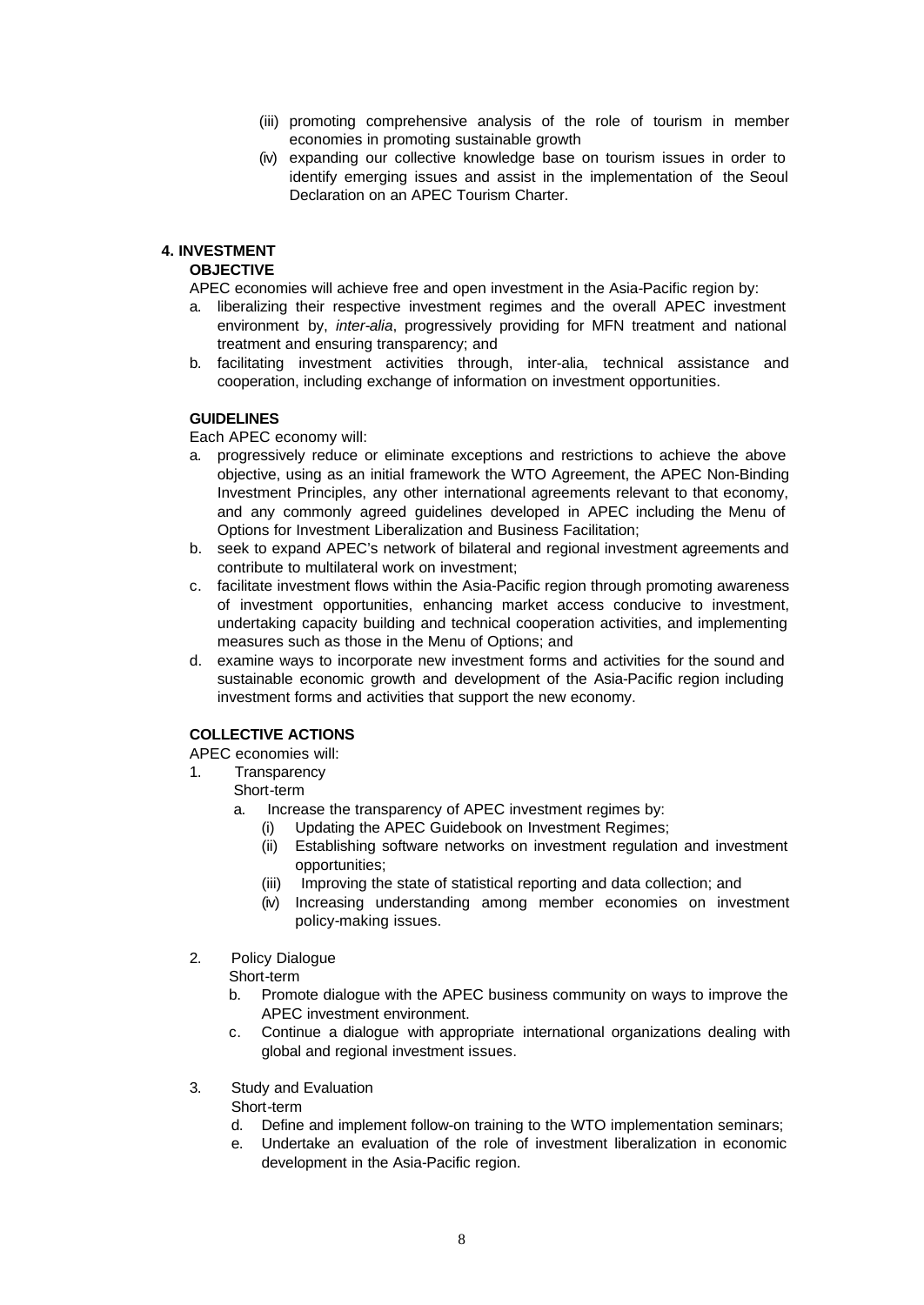f. Study possible common elements between existing subregional arrangements relevant to investment.

Medium-term

g. Refine APEC's understanding of free and open investment.

Long-term

- h. Assess the merits of developing an APEC-wide discipline on investment in the light of APEC's own progress through the medium-term, as well as developments in other international fora.
- i. Study the advantages and disadvantages of creating investment rules bilateral, regional, or multilateral – with a view to fostering a more favorable investment environment in the Asia- Pacific region.
- 4. Facilitation

Short-term and continuing

- j. Undertake practical facilitation initiatives by:
	- (i) Progressively working towards reducing impediments to investments including those investments related to e-commerce;
	- (ii) Undertaking the business facilitation measures to strengthen APEC economies; and
	- (iii) Initiating investment promotion and facilitation activities to enhance investment flow within APEC economies.

### 5. Economic and Technical Cooperation Short-term

- k. Identify ongoing technical cooperation needs in the Asia-Pacific region and organize training programs which will assist APEC economies in fulfilling APEC investment objectives.
- 6. Capacity Building Initiatives
	- l. Undertake new activities that contribute to capacity building.
- 7. Menu of Options

m. Ongoing improvement of the Menu of Options.

# **5. STANDARDS<sup>5</sup> AND CONFORMANCE OBJECTIVE**

APEC economies will, in accordance with the Declaration on APEC Standards and Conformance Framework and with the Agreement on Technical Barriers to Trade (TBT Agreement) and the Agreement on the Application of Sanitary and Phytosanitary Measures (SPS Agreement) attached to the WTO Agreement:

- a. align their domestic standards with international standards;
- b. endeavour to actively participate in international standardization activities;
- c*.* promote good regulatory practice for the preparation, adoption and application of technical regulations in the APEC region;
- d. achieve recognition of conformity assessment including mutual recognition arrangements in regulated and voluntary sectors;
- e. promote cooperation for technical infrastructure development to facilitate broad participation in mutual recognition arrangements in both regulated and voluntary sectors; and
- f. ensure the transparency of the standards and conformity assessment of APEC economies.

 5 "Standards" include mandatory as well as voluntary standards. The term "standards" is used in this document to refer generally to matters covered in the TBT and SPS Agreements.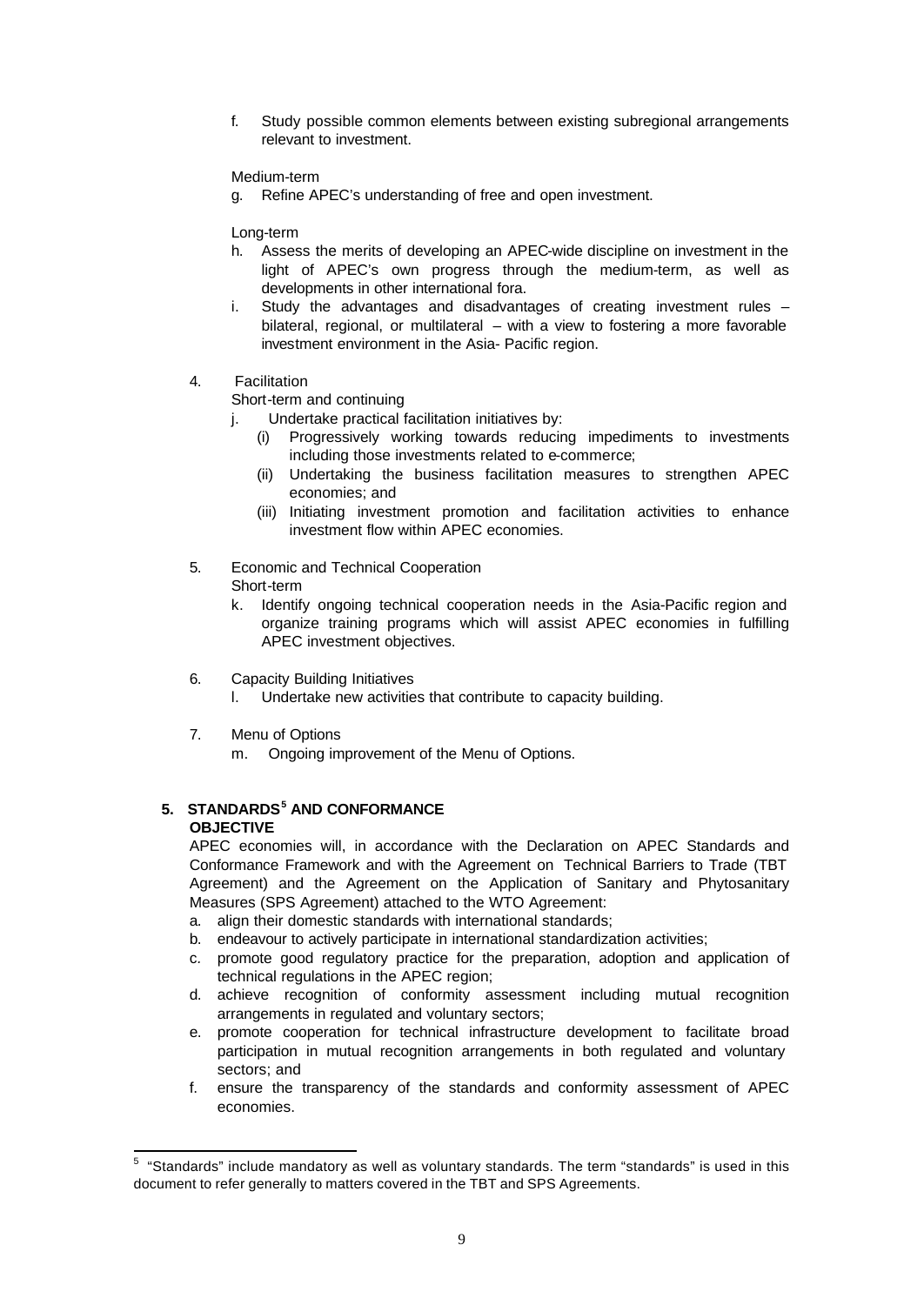### **GUIDELINES**

Each APEC economy will:

- a. continue alignment of domestic standards with international standards in the priority areas which the SCSC will identify for alignment in the short to medium term in pursuing this goal;
- b. participate actively in the international standardization activities of international standardizing bodies and encourage relevant bodies in their economy to participate in the international standardizing bodies accordance with the rules and procedures of these organisations;
- c. consider to pursue trade facilitation in information technology products;
- d. participate<sup>6</sup> in recognition arrangements<sup>7</sup> of conformity assessment including mutual recognition arrangements in regulated sectors through: (i) the development of bilateral, multi-sectoral recognition arrangements, which might, at a later stage, provide the basis for plurilateral arrangements; and (ii) the development of plurilateral recognition arrangements in particular sectors;
- e. encourage relevant bodies in their economy to participate in work programs of the five Specialist Regional Bodies<sup>8</sup> and to participate in recognition arrangements<sup>7</sup> of conformity assessment including mutual recognition arrangements in the voluntary sectors;
- f. improve and maintain the level of their technical infrastructure to facilitate broad participation in recognition arrangements in both the regulated and voluntary sectors, with the SCSC supporting the development of technical infrastructure through economic and technical cooperation, where needed, to improve calibration and testing facilities and the training of personnel, in pursuing this goal;
- g. continuously strive to increase transparency of their standards and conformance requirements by means of facilitating the dissemination of such information through publications and electronic homepage and publicizing the availability of these means; and
- h. consider participation in:
	- (i) the Treaty of the Metre (La Convention Du Metre); and
	- (ii) the Treaty of OIML (La Convention Instituant Une Organisation Internationale De Metrologie Legale)

in accordance with the rules and procedures of these treaties

# **COLLECTIVE ACTIONS**

APEC economies will take Collective Actions with regard to standards and conformance in the following four areas:

# **ALIGNMENT WITH INTERNATIONAL STANDARDS AND ACTVE PARTICIPATION IN INTERNATIONAL STANDARDIZATION**

- a. continue identifying additional priority areas for alignment with international standards;
- b. continue to report on the progress in their alignment plans every year;
- c. conduct a comprehensive review of their alignment work in 2005; and

 6 It is recognised that not all member economies have the pre-requisite technical infrastructure to enable them to fully participate in mutual recognition arrangements. Cooperation among APEC economies to strengthen member economies' technical infrastructure is therefore necessary (see Guideline (e)).

 $7$ The term "mutual recognition arrangements" does not necessarily mean an instrument or instruments which creates or create legally-binding international obligations.

<sup>8</sup> Asia Pacific Laboratory Accreditation Cooperation (APLAC)

Asia Pacific Legal Metrology Forum (APLMF)

Asia Pacific Metrology Program (APMP)

Pacific Accreditation Cooperation (PAC)

Pacific Area Standards Congress (PASC)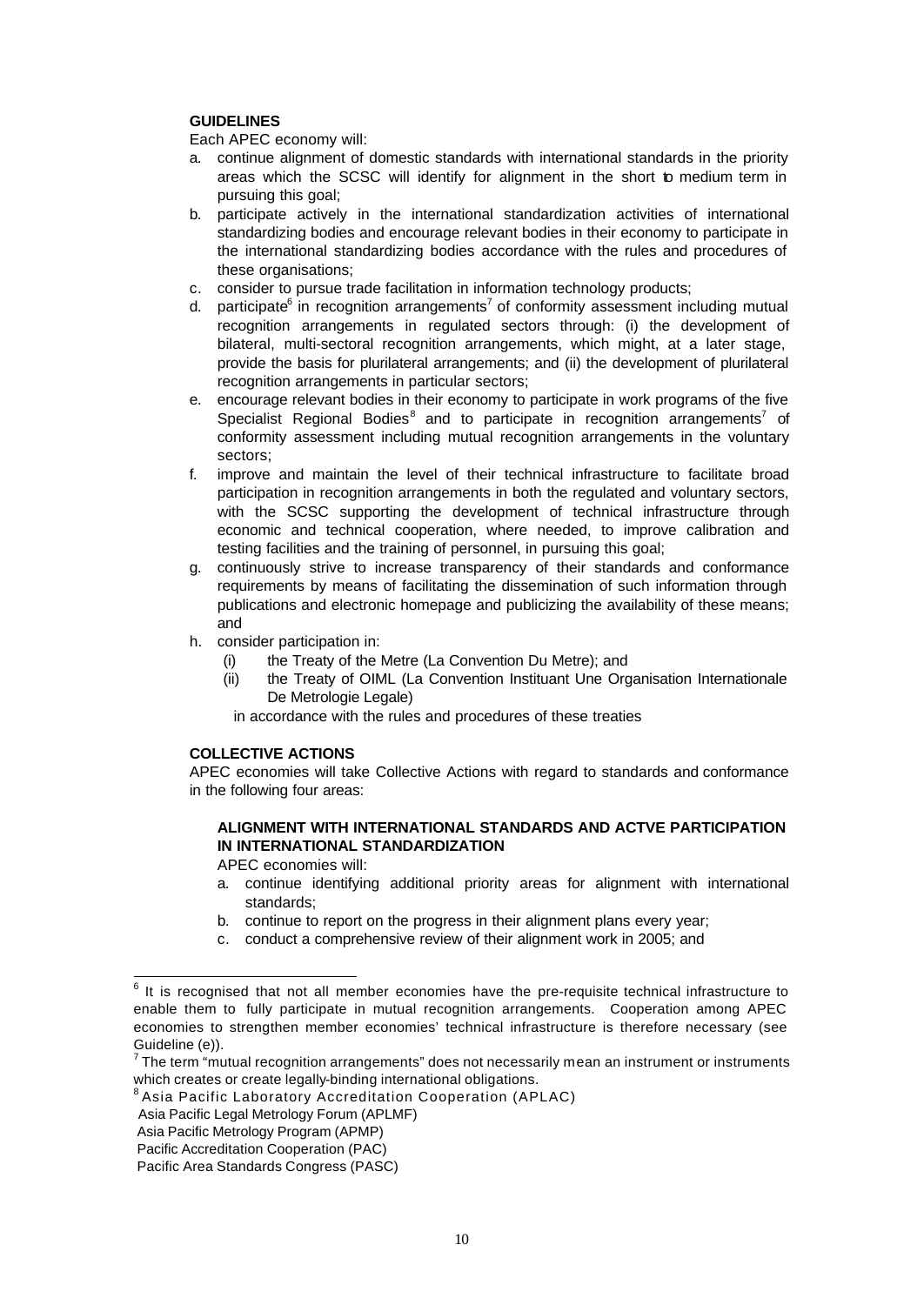d. continue to promote active participation in international standardization activities.

### **GOOD REGULATORY PRACTICE**

APEC economies will:

continue to update the consolidation of materials in the Good Regulatory Practice Database as well as to investigate means of enhancing regulatory practice in the APEC region through a program of case studies and seminars with a particular focus on performance-based regulations and sector-specific good practices.

#### **RECOGNITION OF CONFORMITY ASSESSMENT**

APEC economies will, in cooperation with relevant Specialist Regional Bodies, where appropriate:

- a. review the implementation and use of mutual recognition arrangements;
- b. continue to consider mechanisms to facilitate the recognition of conformity assessment results;
- c. review and improve the effectiveness of the APEC Mutual Recognition Arrangement on Conformity Assessment of Foods and Food Products, the Arrangement for the Exchange of Information on Toy Safety, the APEC Arrangement for the Exchange of Information on Food Recalls, and the APEC Mutual Recognition Arrangement on Conformity Assessment of Electrical and Electronic Equipment by, among others, looking into the possibility to adopt an information technology management system;
- d. implement the work program on trade facilitation in information technology products, by 2005 in the case of industrialized economies and by 2008 in the case of developing economies; and
- e. encourage establishment of and participation in a network of mutual recognition arrangements in the voluntary sector by 2005.

### **COOPERATION ON TECHNICAL INFRASTRUCTURE DEVELOPMENT** APEC economies will:

- a. undertake projects for the implementation of the Mid-Term Technical Infrastructure Development Program; and
- b. conduct a comprehensive review on implementation of the above program after 2005.

# **TRANSPARENCY**

APEC economies will:

- a. update the APEC Contact Points for Standards and Conformance Information, which have been uploaded to the APEC Homepage;
- b. develop and keep current the database on conformity assessment operators and their activities/service offered and establish an APEC Cooperation Center for Conformity Assessment; and
- c. Promote the transparency of regulatory systems and standards by maintaining appropriate and accessible information date basis, including Directory of Food Trade Contacts in the Directory of Food Trade Contacts.

#### **OTHER ACTIVITIES**

- a. pursue closer cooperation with the Specialist Regional Bodies in line with a Statement of Commitment to Mutually Agreed Objectives;
- b. monitor the developments within the WTO Committees on the Technical Barriers to Trade and Sanitary and Phyto-Sanitary Measures, as well as undertake projects for the implementation of the APEC Strategic Plan on WTO-Related Capacity Building;
- c. pursue better coordination with other APEC fora; and
- d. implement the reform of the SCSC through the rationalization of its agenda, priority setting exercise and better coordination with other groups.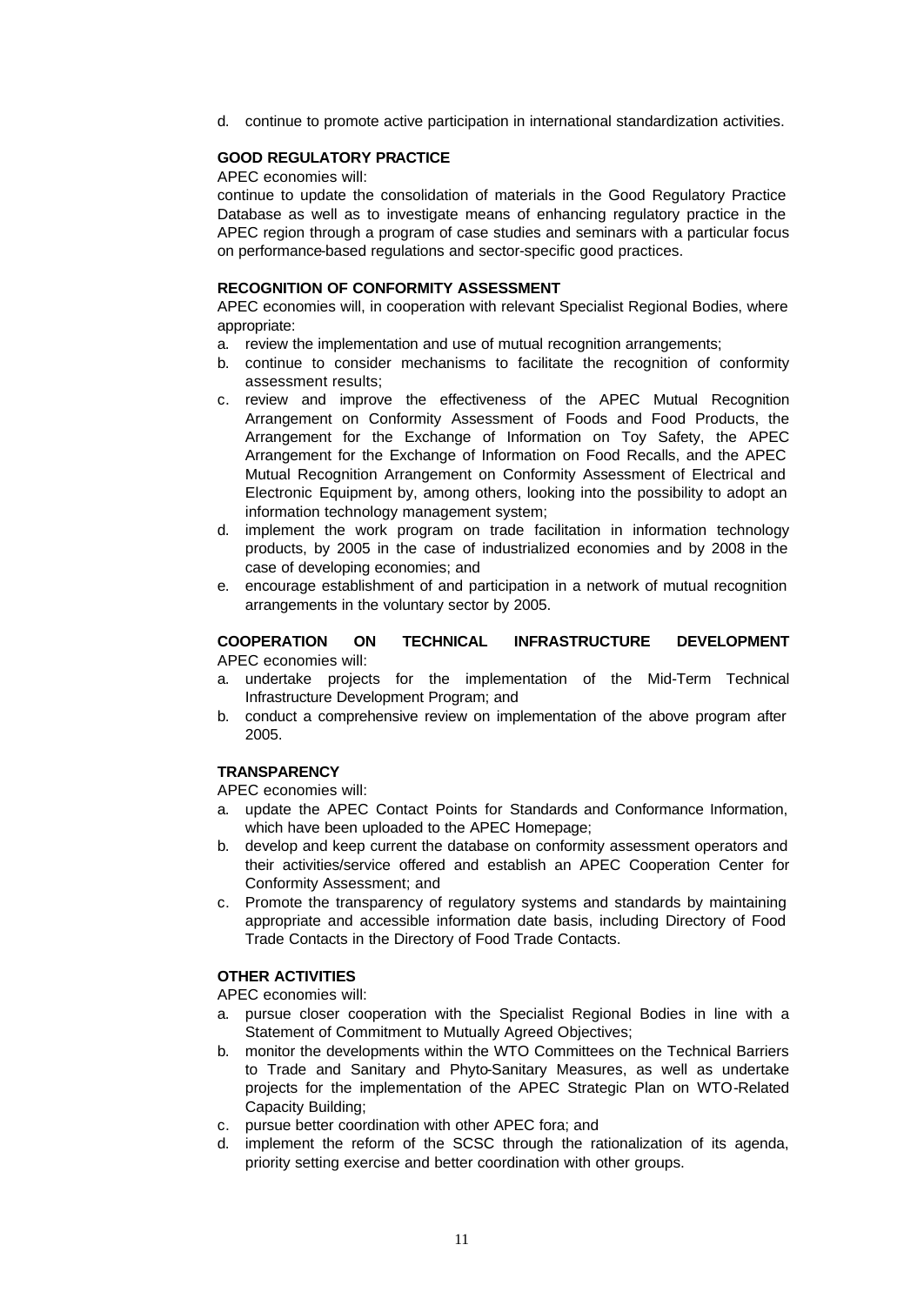### **6. CUSTOMS PROCEDURES**

### **OBJECTIVE**

APEC economies will facilitate trade in the Asia-Pacific region by:

- a. simplifying and harmonizing customs procedures;
- b. encouraging the use of technologies and ecommerce as productivity tools in keeping with developments of the new economy; and
- c. enhancing cross-border co-operation in the movement of goods and services to counter terrorism.

### **GUIDELINES**

Each APEC economy will take actions toward achieving the above objectives:

- a. along the lines of the Strategic Direction of the Action Program of the Sub-Committee on Customs Procedures by
	- taking fully into consideration the Guiding Principles (FACTS: Facilitation, Accountability, Consistency, Transparency, Simplification) of the above Action Program;
	- recognizing APEC Principles on Trade Facilitation; and
	- making use of information and communication technologies (ICT) as tools to improve productivity; and
- b. along the lines of the Leader's Statement on Counter Terrorism.

#### **COLLECTIVE ACTIONS**

APEC economies will take Collective Actions with regard to customs procedures in the following areas:

### **HARMONISATION OF TARIFF NOMENCLATURE**

APEC economies will harmonize tariff nomenclature by adopting or abiding by the principles of the International Convention on the Harmonized Commodity Description and Coding System (HS Convention) 2002 Version by 2002.

#### **PUBLIC AVAILABILITY OF INFORMATION**

APEC economies will continue making available to the public information on administrative guidelines, procedures and rulings in addition to customs laws and regulations through the media, publication, website, etc.

### **SIMPLIFICATION AND HARMONIZATION ON THE BASIS OF THE REVISED KYOTO CONVENTION**

APEC economies will simplify and harmonize customs procedures by adopting or abiding by the principles of the International Convention on the Simplification and Harmonization of Customs Procedures which was revised by World Customs Organization (WCO) in 1999 (Revised Kyoto Convention).

#### **COMPUTERIZATION THROUGH UN/EDIFACT AND PAPERLESS TRADING**

APEC economies will enhance computerization of customs procedures by adopting and supporting the UN/EDIFACT standard and endeavor to reduce or eliminate the requirement for paper documents needed for customs to realize paperless trading.

# **ALIGNMENT WITH WTO AGREEMENTS**

- a. harmonize customs valuation systems by adopting or abiding by the principles of the Agreement on Implementation of Article VII of the General Agreement on Tariffs and Trade 1994 (WTO Customs Valuation Agreement), while encouraging further acceleration, if possible, through technical assistance; and
- b. protect intellectual property rights by adopting or abiding by the principles of the Agreement on Trade-Related Aspects of Intellectual Property Rights (TRIPS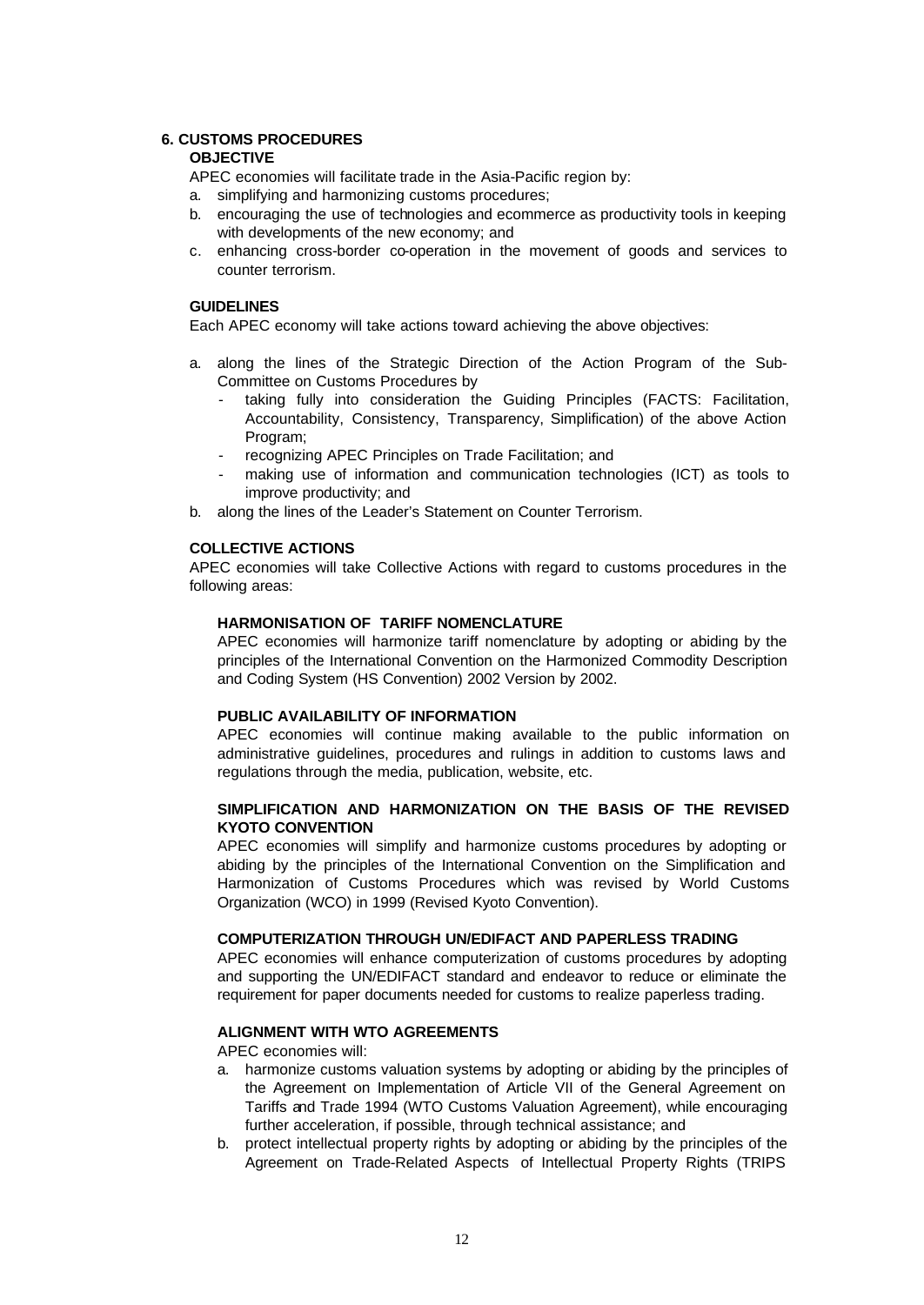Agreement), with regard to border control while encouraging further acceleration, if possible, through technical assistance.

#### **APPEAL PROVISION**

APEC economies will introduce and improve clear appeal provisions.

#### **ADVANCE RULING SYSTEMS**

APEC economies will introduce and improve advance tariff classification ruling systems.

#### **TEMPORARY IMPORTATION**

APEC economies will provide facilities for temporary importation, by taking such action as acceding, where appropriate, to the Customs Convention on the A.T.A. Carnet for the Temporary Admission of Goods (the A.T.A. Convention).

#### **RISK MANAGEMENT APPROACH**

APEC economies will introduce a risk management approach to allow customs administrations to facilitate legitimate trade and travel while maintaining high-level border control by 2002.

#### **INFORMATION AND COMMUNICATION TECHNOLOGY**

APEC economies will apply information and communication technology including Internet for customs clearance, and where possible, provide one stop shop service for cargo clearance procedures.

#### **COMMON DATA ELEMENTS**

APEC economies will explore the feasibility of harmonizing among APEC economies common data elements based on international standards under the auspices of the WCO for customs processing of cargo to facilitate international trade.

#### **EXPRESS CONSIGNMENTS**

APEC economies will implement principles contained in the WCO Immediate Release Guidelines, the international standard procedures for clearance of express goods, working in partnership with express industry associations.

#### **INTEGRITY**

APEC economies will implement programs to raise the level of integrity of customs systems.

#### **CUSTOMS-BUSINESS PARTNERSHIP**

APEC economies will enable the cooperation and communication between Customs and the business sector through the establishment of permanent and regular liaison/consultation channels and the development of Customs-Business partnership by signing Memoranda of understanding or other instruments of cooperative arrangement with relevant players/parties in the business sector.

#### **COMMON FIELD SURVEYS**

APEC economies will work towards conducting common field surveys on the time required for cargo clearance, recognizing the necessity of a common yardstick.

#### **IMPLEMENTATION, TECHNICAL COOPERATION AND HUMAN RESOURCES DEVELOPMENT**

APEC economies will develop implementation plans and a framework for coordinated technical assistance and human resources development in support of the above Collective Actions, with particular emphasis placed on implementation of customs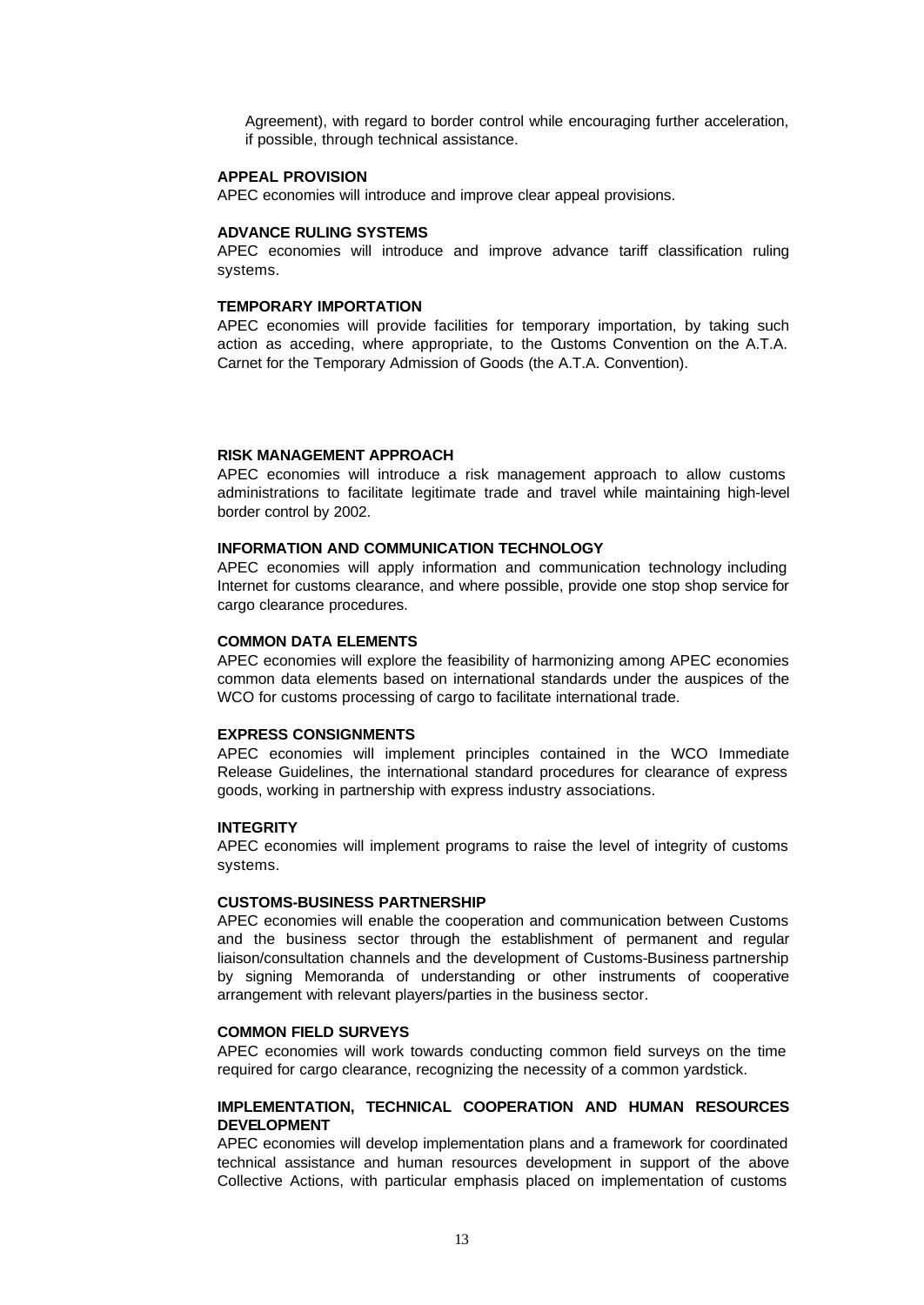procedure-related agreements such as the WTO Customs Valuation Agreement, the TRIPS Agreement and the Rules of Origin Agreement (ROO).

# **PROMOTION OF DIALOGUE WITH THE BUSINESS/PRIVATE SECTOR**

APEC economies will promote dialogue with the business/private sector (importers, exporters, customs brokers, forwarders, etc.) within each economy to assist in improving customs-related trade practices.

### **COUNTER-TERRORISM**

APEC economies will develop a proposal to promote counter-terrorism cooperation in support of the APEC Leaders' Statement through various means such as the promotion of Customs Mutual Assistance Agreements and the use of existing customs networks.

# **7. INTELLECTUAL PROPERTY RIGHTS OBJECTIVE**

APEC economies will:

a. in conformance with the principles of the TRIPS Agreement:

- ensure adequate and effective protection, including legislation, administration and enforcement of intellectual property rights,
- foster harmonization of intellectual property rights systems in the APEC region,
- strengthen public awareness activities and
- promote dialogue on emerging intellectual property policy issues, with a view to further improve intellectual property rights protection and use of the intellectual property rights systems for the social and economic benefit of members.
- b. address the challenges for intellectual property rights arising from the rapid growth and developments of the New Economy by:
	- establishing legal frameworks to promote creative endeavor and encourage online activity;
	- ensuring a balance between the different rights and interests of copyright owners, users and distributors;
	- establishing an appropriate balance among all stakeholders, including content providers and ISPs in terms of the liabilities for infringing intellectual property online; and
	- providing incentives for innovation without sacrificing the community's interest in reasonable access to information.

# **GUIDELINES**

Each APEC economy will:

- a. ensure that intellectual property rights are granted through expeditious, simple, and cost-effective procedures;
- b. ensure that adequate and effective civil and administrative procedures and remedies are available against infringement of intellectual property rights; and
- c. provide and expand bilateral technical cooperation in relation to areas such as patent search and examination, computerization and human resources development in order to ensure adequate intellectual property right protection in compliance with the TRIPS Agreement.

# **COLLECTIVE ACTIONS**

APEC economies will take the following collective actions:

- a. Deepening the Dialogue on Intellectual Property Policy;
- b. Support for Easy and Prompt Acquisition of Rights:
	- (i) Participation in International IP-related Systems
	- (ii) Establishing Internationally Harmonized IPR Systems
	- (iii) Cooperation on Searches and Examinations;
- c. Electronic Processing of IPR-related Procedures: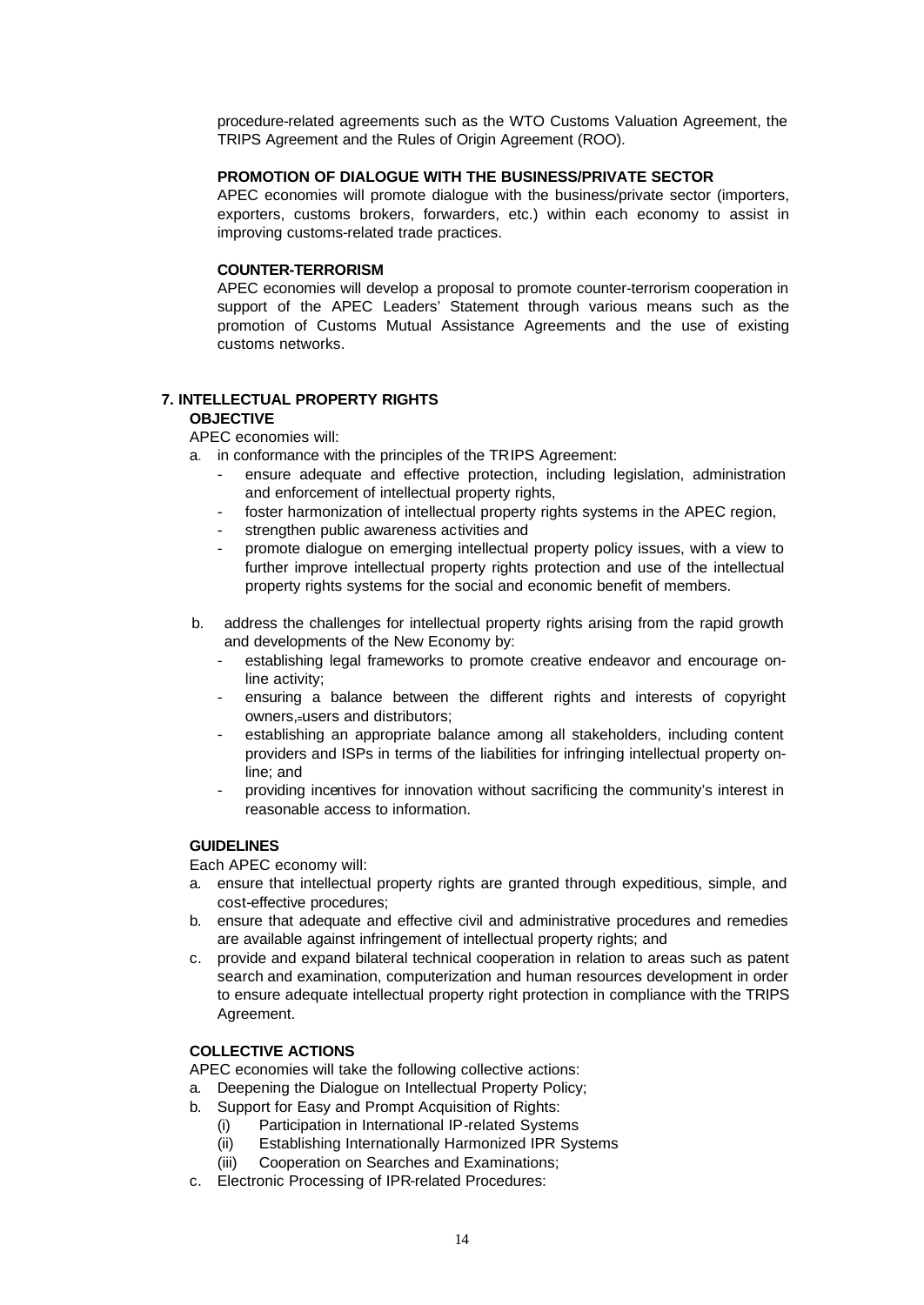- (i) Electronic Filing Systems
- (ii) Dissemination of Information by Electronic Means;
- d. Appropriate Protection of IPR in New Fields:
	- (i) Protection for Biotechnology and Computer-related Inventions
	- (ii) Protection for Geographical Indications
	- (iii) Electronic commerce;
- e. Cooperation for Improvements to the Operation of IP System;
- f. Establishing Effective Systems for IPR Enforcement:
	- (i) Establishment of Enforcement Guidelines
	- (ii) Exchange of Information Concerning IPR Infringement
	- (iii) Cooperation with other fora/authorities
- g. Promoting IP Asset Management in APEC Economies;
- h. Raising Public Awareness;
- i. Facilitation of Technology Transfer through Ensuring IP Protection.

### **8. COMPETITION POLICY**

# **OBJECTIVE**

APEC economies will enhance the competitive environment to increase consumer welfare in the Asia-Pacific region, taking into account the benefits and challenges of globalization, developments in the New Economy and the need to bridge the digital divide through better access to ICT, by:

- a. introducing or maintaining effective, adequate and transparent competition policy and/or laws and associated enforcement policies;
- b. promoting cooperation among APEC economies, thereby maximizing inter-alia, the efficient operation of markets, competition among producers and traders and consumer benefits.
- c. improving the ability of competition authorities, through enhanced capacity building and technical assistance, to better understand the impact of globalization and the New Economy.

# **GUIDELINES**

Each APEC economy will:

- a. review its respective competition policy and/or laws and the enforcement thereof taking into account the "APEC Principles to Enhance Competition and Regulatory Reform";
- b. enforce competition policies and/or laws, (including those prohibiting anticompetitive practices that prevent access to ICT and other new technologies), to ensure protection of the competitive process and promotion of consumer welfare, innovation, economic efficiency and open markets;
- c. disclose any pro-competitive efforts undertaken (e.g. enactment of competition laws, whether comprehensive or sectoral);
- d. implement as appropriate technical assistance in regard to policy development, legislative drafting, and the constitution, powers and functions of appropriate enforcement agencies;
- e. establish appropriate cooperation arrangements with other APEC economies, including those intended to address the digital divide; and
- f. undertake additional steps as appropriate to support the development of the New Economy and to ensure the efficient functioning of markets.

# **COLLECTIVE ACTIONS**

APEC economies will:

a. gather information and promote dialogue on and study;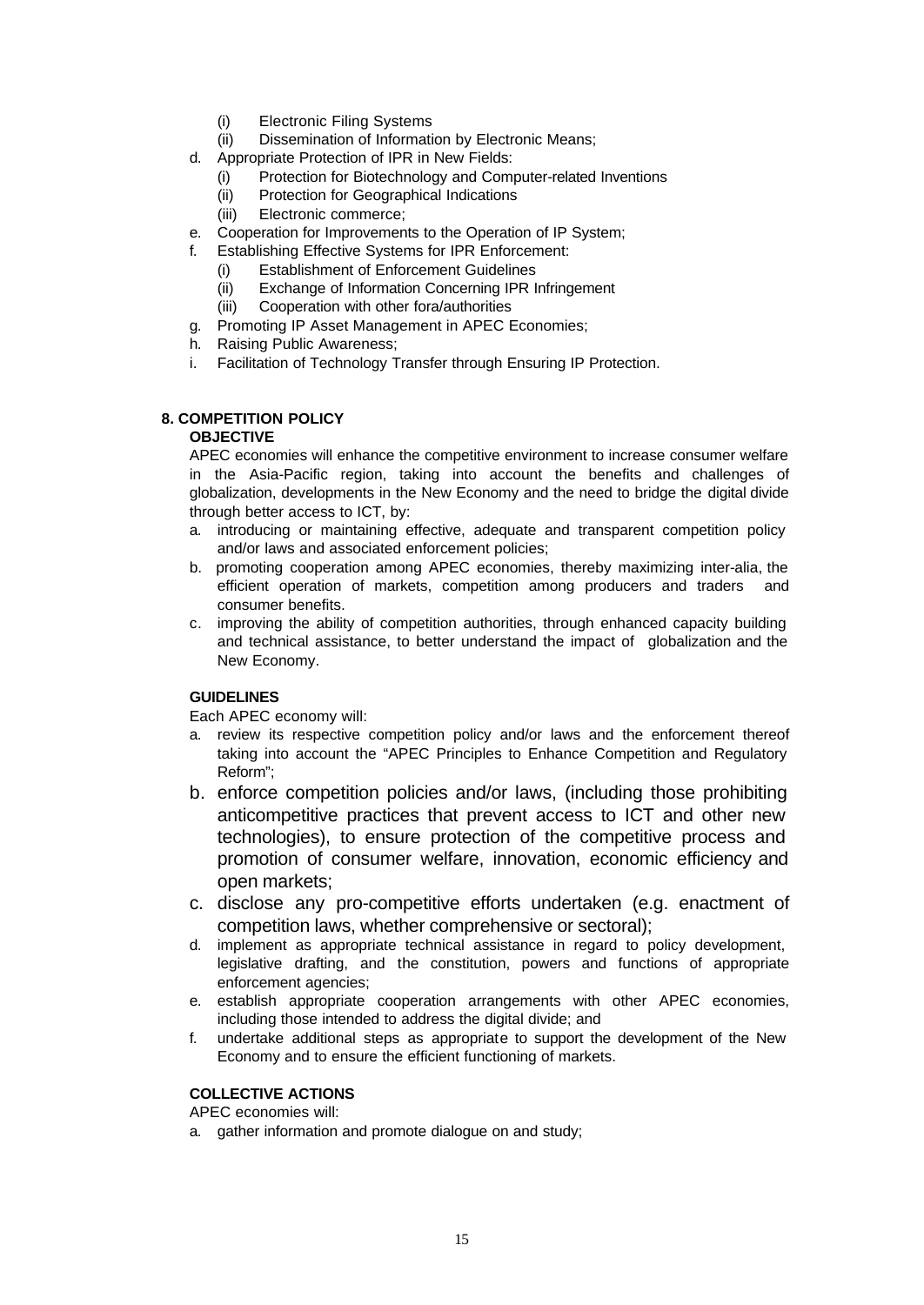- (i) the objectives, necessity, role and operation of each APEC economy's competition policy and/or laws and administrative procedures, thereby establishing a database on competition policy;
- (ii) competition policy issues that impact on trade and investment flows in the Asia-Pacific region;
- (iii) exemptions and exceptions from the coverage of each APEC economy's competition policy and/or laws in an effort to ensure that each is no broader than necessary to achieve a legitimate and explicitly identified objective;
- (iv) areas for technical assistance and the modalities thereof, including exchange and training programs for officials in charge of competition policy, taking into account the availability of resources; and
- (v) the inter-relationship between competition policy and/or laws and other policies related to trade and investment;
- b. deepen competition policy dialogue between APEC economies and relevant international organizations;
- c. continue to develop understanding in the APEC business community of competition policy and/or laws and administrative procedures;
- d. continue to develop an understanding of competition policies and/or laws within their respective governments and within relevant domestic constituencies, thereby fostering a culture of competition;
- e. encourage cooperation among the competition authorities of APEC economies with regard to information exchange, notification and consultation;
- f. contribute to the use of trade and competition laws, policies and measures that promote free and open trade, investment and competition;
- g. encourage all APEC economies to implement the "APEC Principles to Enhance Competition and Regulatory Reform; and
- h. undertake capacity building programs to assist economies in implementing the "APEC Principles to Enhance Competition and Regulatory Reform".

# **9. GOVERNMENT PROCUREMENT**

### **OBJECTIVE**

APEC economies will:

- a. develop a common understanding on government procurement policies and systems, as well as on each APEC economy's government procurement practices; and
- b. achieve liberalization of government procurement markets throughout the Asia-Pacific region in accordance with the principles and objectives of the Bogor Declaration, contributing in the process to the evolution of work on government procurement in other multilateral fora; and
- c. increase the use of electronic means to conduct government procurement and in so doing seek to promote the uptake of ecommerce more broadly.

# **GUIDELINES**

Each APEC economy will:

- a. enhance the transparency of its government procurement regimes and its government procurement information;
- b. establish, where possible, a government procurement information database and provide the information through a common entry point; and
- c. review on a voluntary basis and take appropriate steps to improve the consistency of its government procurement regime with the APEC Non-binding Principles on Government Procurement (transparency, value for money, open and effective competition, fair dealing, accountability and due process , and non-discrimination); and
- d. provide for and promote government procurement through electronic means wherever possible.

### **COLLECTIVE ACTIONS**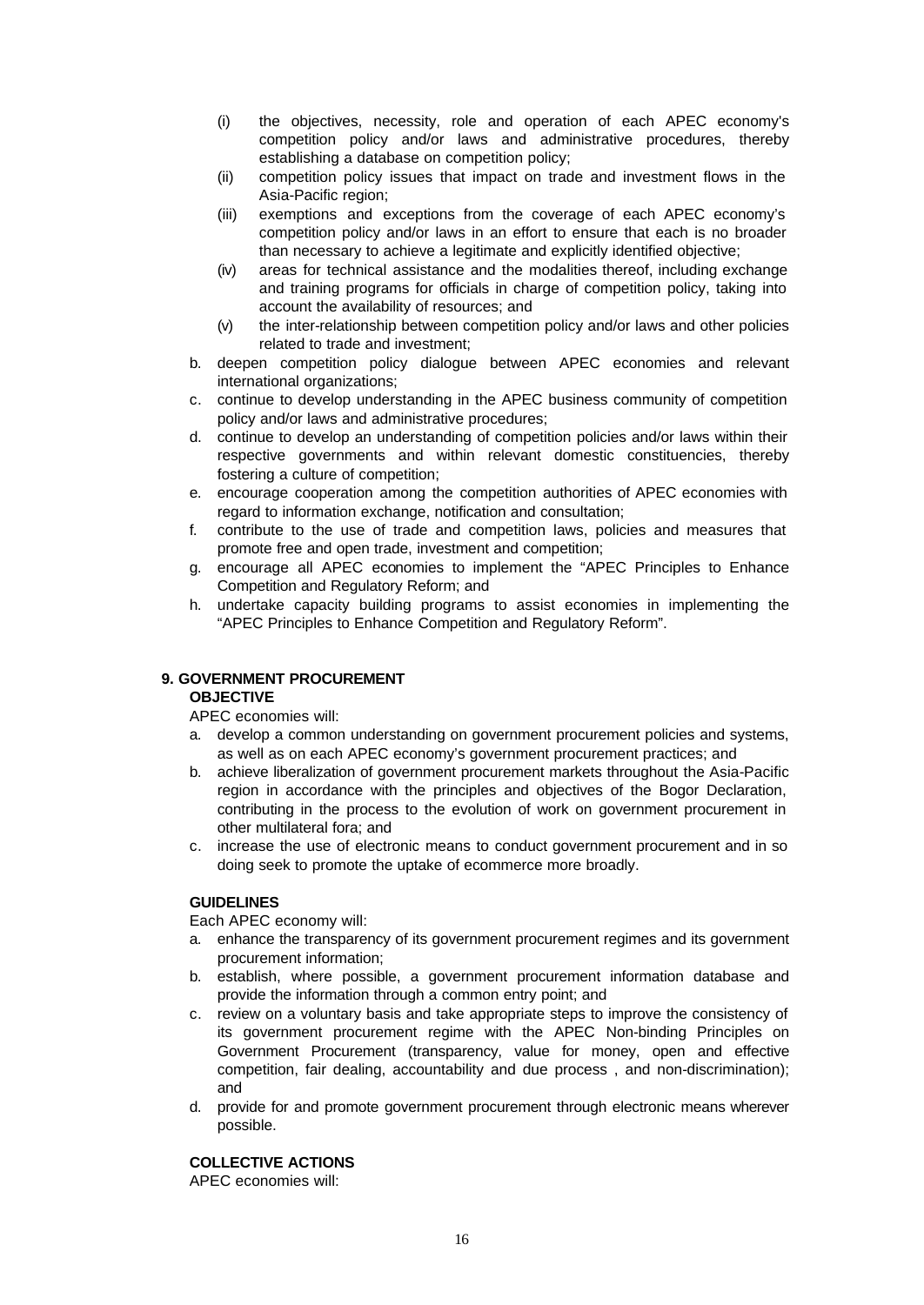- a. utilize questionnaire surveys to exchange information on existing government procurement regimes and on publication of government procurement information in APEC economies;
- b. maintain contact points to facilitate on-going exchange of the above information;
- c. hold workshops, seminars and training courses on government procurement procedures, laws, regulations, regional and plurilateral agreements, and the impact of technological development on government procurement;
- d. encourage establishment of an APEC government procurement information database, including information on procurement opportunities and the provision of a common entry point (such as World Wide Web (WWW) Home Page on the Internet) for participation by members on a voluntary basis; and
- e. continue to report voluntarily on the consistency of their procurement regimes with the APEC Non-binding Principles on Government Procurement and on the improvements to their regimes.

# **10. DEREGULATION/REGULATORY REVIEW AND REFORM**

# **OBJECTIVE**

APEC economies will facilitate free and open trade and investment in the Asia-Pacific Region by, *inter alia*:

- a. enhancing the transparency of regulatory regimes (including through the use of new technologies);
- b. eliminating domestic regulations that may distort or restrict trade, investment or competition and are not necessary to achieve a legitimate objective; and
- c. speeding up reforms which encourage efficient and well functioning product, labour and capital markets and supportive of institutional frameworks.

# **GUIDELINES**

Each APEC economy will:

- a. explore economy wide processes for the transparent and accountable identification and review of domestic regulations that may distort or restrict trade, investment or competition;
- b. consider the adoption of regulatory reform to reduce those distortions and their resulting costs, whilst maintaining the achievement of legitimate objectives; and
- c. promote the consideration of competition policy in regulatory reform.

# **COLLECTIVE ACTIONS**

APEC economies, taking into account work done in other areas of APEC activity will:

- a. publish annual reports detailing actions taken by APEC economies to deregulate their domestic regulatory regimes; and
- b. develop further actions taking into account the above reports, including;
	- (i) policy dialogue on APEC economies' experiences in regard to best practices in deregulation, including the use of individual case studies to assist in the design and implementation of deregulatory measures, and consideration of further options for a work program which may include:
		- − identification of common priority areas and sectors for deregulation;
		- − provision of technical assistance in designing and implementing deregulation measures; and
		- − examination of the possibility of establishing APEC guidelines on domestic deregulation; and
	- (ii) regular dialogue with the business community, including a possible symposium.

# **11. IMPLEMENTATION OF WTO OBLIGATIONS (inc RULES OF ORIGIN) OBJECTIVE**

APEC economies will ensure full and effective implementation of Uruguay Round outcomes within the agreed time frame in a manner fully consistent with the letter and the spirit of the WTO Agreement.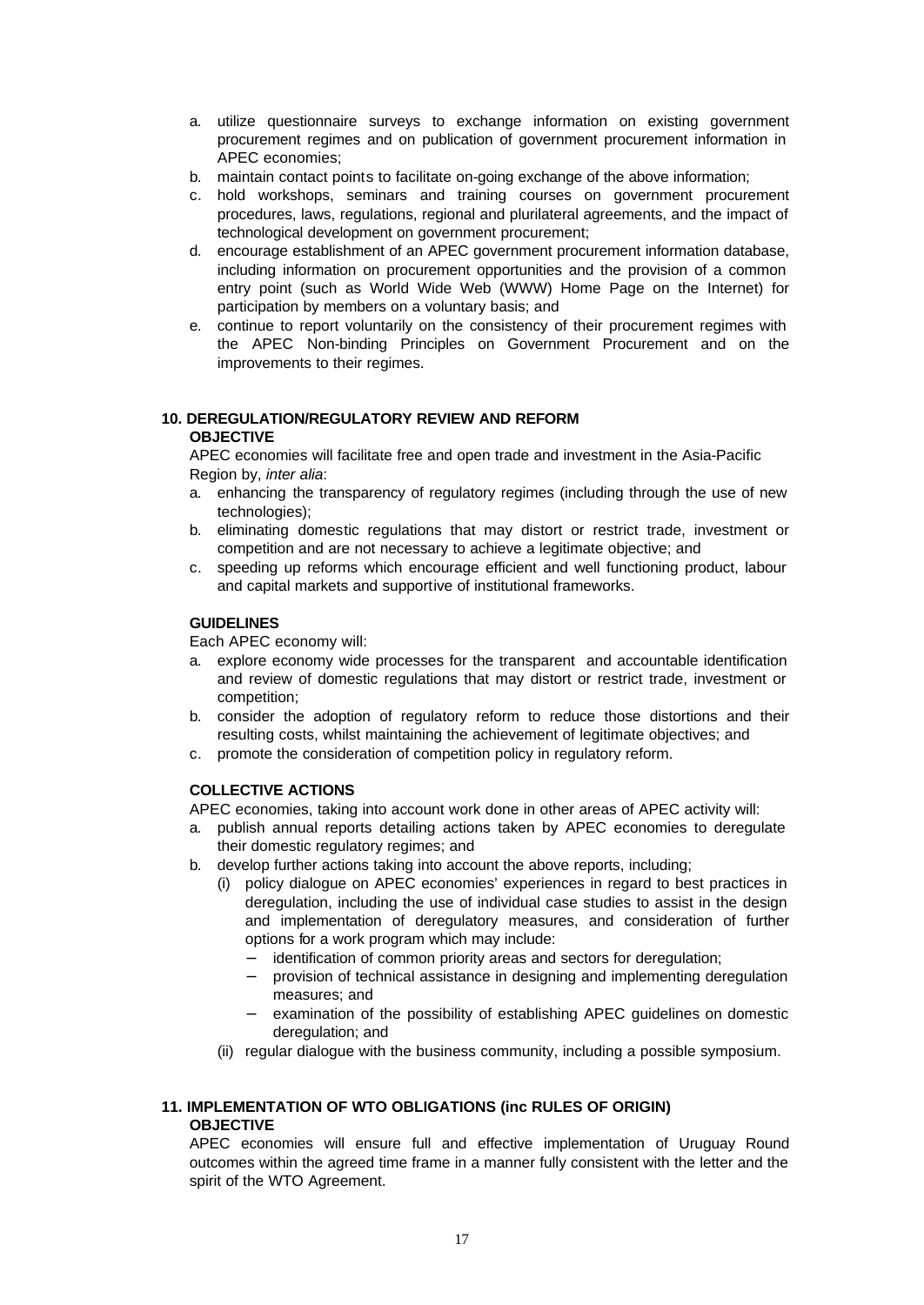On Rules of Origin, APEC economies will:

- a. ensure full compliance with internationally harmonized rules of origin to be adopted in relevant international fora; and
- b. ensure that their respective rules of origin are prepared and applied in an impartial, transparent and neutral manner.

#### **GUIDELINES**

On WTO Agreements:

- a. Each APEC economy which is a WTO member will fully and faithfully implement its respective Uruguay Round commitments.
- b. Each APEC economy which is in the process of acceding to the WTO Agreement may participate in APEC Uruguay Round implementation actions through voluntary steps to liberalize its respective trade and investment regimes consistent with the WTO Agreement.
- c. Each APEC economy will, on a voluntary basis, accelerate the implementation of Uruguay Round outcomes and deepen and broaden these.

On Rules of Origin:

Each APEC economy will:

- a. align its respective rules of origin with internationally harmonized rules of origin to be adopted as a result of the WTO/WCO process; and
- b. ensure predictable and consistent application of rules of origin.

### **COLLECTIVE ACTIONS**

APEC economies will:

- a. utilize on an on-going basis Uruguay Round implementation seminars and other appropriate means to:
	- (i) improve APEC economies' understanding of provisions in the WTO Agreement and obligations thereunder;
	- (ii) identify operational problems encountered in implementation of the WTO Agreement and areas in which APEC economies may require technical assistance; and
	- (iii) explore cooperative efforts to provide such technical assistance in implementation;
- b. consider implementation of suggestions for follow-on work from Uruguay Round implementation seminars; and
- c. undertake technical assistance based on discussion at the above seminars, including cooperative training projects targeted at prevalent implementation problems to be undertaken in conjunction with the WTO Secretariat and other relevant international institutions.

On Rules of Origin

APEC economies will:

- a. gather information on APEC economies' respective rules of origin, both nonpreferential and preferential, and operation thereof without duplicating WTO work in this area, exchange views and develop a compendium of rules of origin for the use of the business/private sector;
- b. facilitate, complement and accelerate, in the short term, WTO/WCO work on harmonization of non-preferential rules of origin; and
- c. study in due course the implication of rules of origin on the free flow of trade and investment, with a view to identifying, in the longer term, both positive and negative aspects and effects of rules of origin related practices.

# **12. DISPUTE MEDIATION**

**OBJECTIVE**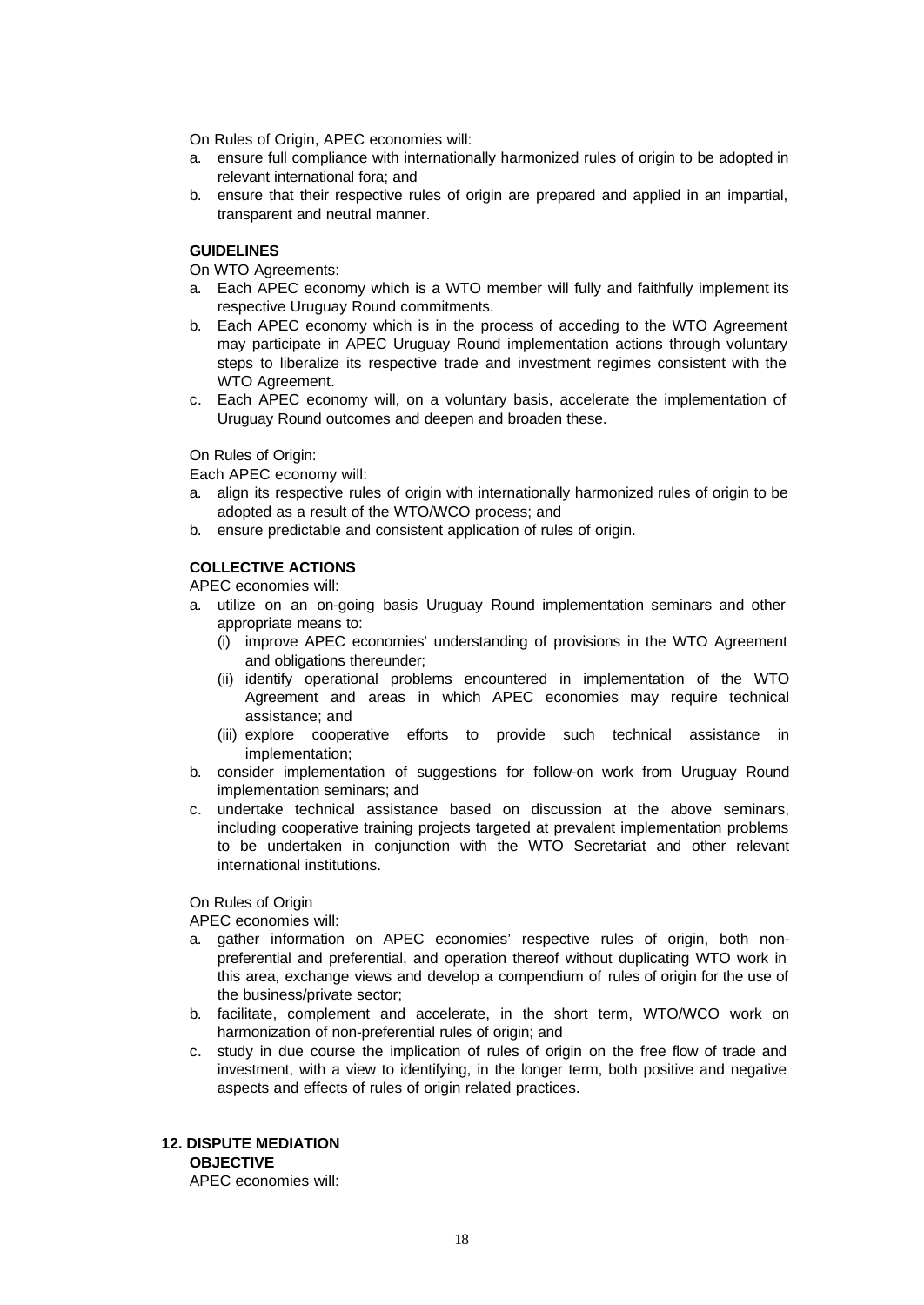- a. encourage members to address disputes cooperatively at an early stage with a view to resolving their differences in a manner which will help avoid confrontation and escalation, without prejudice to rights and obligations under the WTO Agreement and other international agreements and without duplicating or detracting from WTO dispute settlement procedures;
- b. facilitate and encourage the use of procedures for timely and effective resolution of disputes between private entities and governments and disputes between private parties in the Asia-Pacific region; and
- c. ensure increased transparency of government laws, regulations and administrative procedures with a view to reducing and avoiding disputes regarding trade and investment matters in order to promote a secure and predictable business environment.

# **GUIDELINES**

Each APEC economy will:

- a. provide for the mutual and effective enforcement of arbitration agreements and the recognition and enforcement of arbitral awards;
- b. provide adequate measures to make all laws, regulations, administrative guidelines and policies pertaining to trade and investment publicly available in a prompt, transparent and readily accessible manner; and
- c. promote domestic transparency by developing and/or maintaining appropriate and independent review or appeal procedures to expedite review and, where warranted, correction of administrative actions regarding trade and investment.

### **COLLECTIVE ACTIONS**

- a. with respect to resolution of disputes between APEC economies;
	- (i) promote dialogue and increased understanding, including exchange of views on any matter that may lead to a dispute, and cooperatively examine on a voluntary basis disputes that arise, utilizing policy dialogue such as the "Trade Policy Dialogue" of the CTI;
	- (ii) give further consideration as to how the above Trade Policy Dialogue or similar functions of other fora may be used by APEC economies for the exchange of information, enhanced dialogue and mediation; and
	- (iii) examine the possible future evolution of procedures for the resolution of disputes as the APEC liberalization and facilitation process develops;
- b. with respect to resolution of disputes between private parties, and between private parties and APEC economies;
	- (i) provide CTI with a listing of arbitration, mediation, and conciliation services available to private entities of other APEC economies, including a description of any such service which might provide a useful model for private-to-government dispute resolution in the Asia-Pacific region, and make such information widely available to the business/private sector in the Asia-Pacific region;
	- (ii) provide CTI with comments regarding experiences with the above services;
	- (iii) accede where appropriate to international agreements for the settlement of disputes between governments and private entities such as the Convention on the Settlement of Investment Disputes between States and Nationals of Other States; and
	- (iv) accede where appropriate to the Convention on the Recognition and Enforcement of Foreign Arbitral Awards (New York Convention);
- c. with respect to transparency; promote transparency on an APEC-wide basis, through, for example, publication of a guide book on arbitration, mediation, and conciliation services available in each APEC economy; and
- d. with respect to the above collective actions, continue to report to CTI on progress, with recommendations.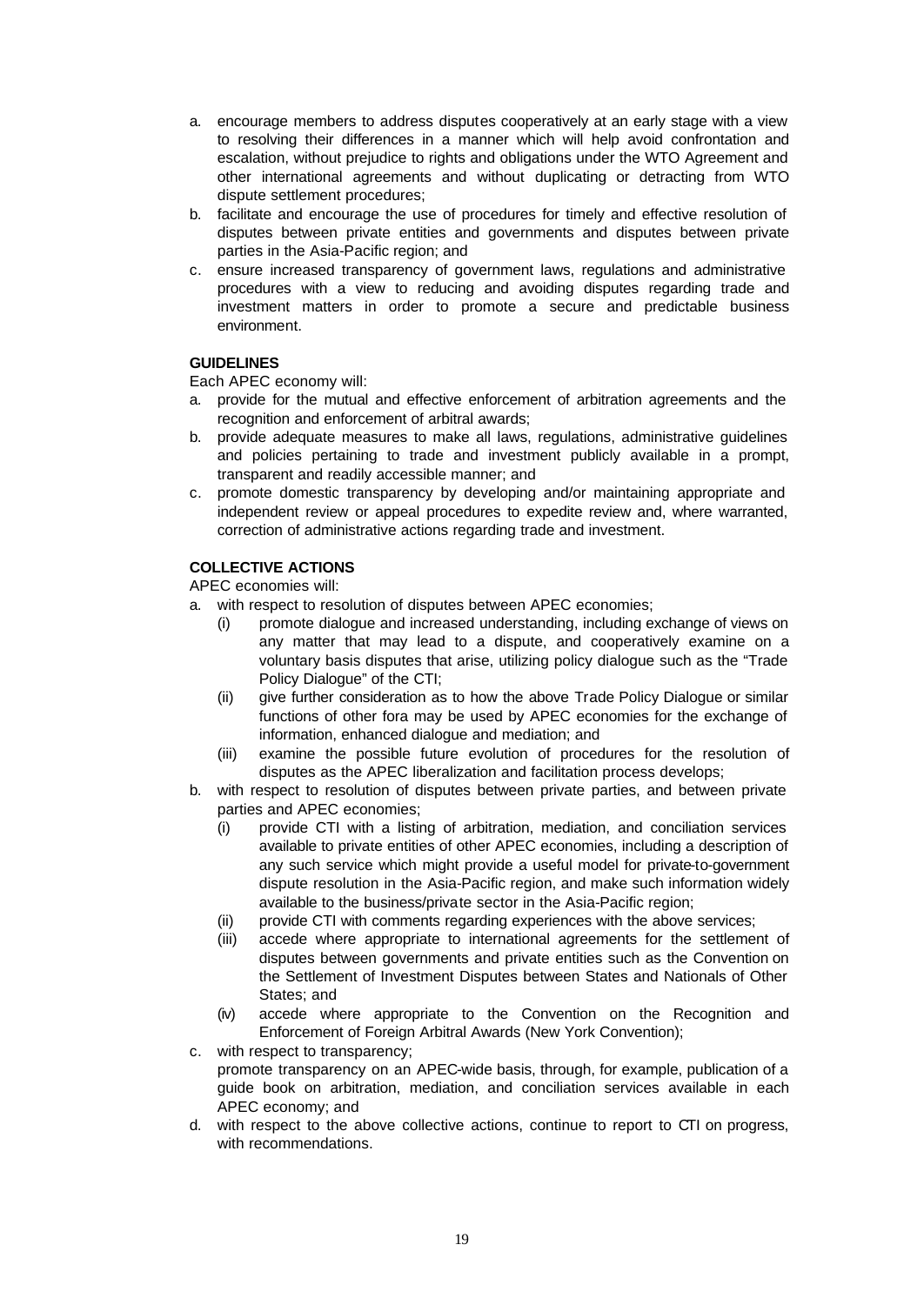#### **13. MOBILITY OF BUSINESS PEOPLE OBJECTIVE**

APEC economies will:

- a. enhance the mobility of business people who are engaged in the conduct of trade and investment activities in the Asia-Pacific region; and
- b. enhance the use of information and communications technology (ICT) to facilitate the movement of people across borders, taking into account the Leaders' Statement on Counter Terrorism.

### **GUIDELINES**

Each APEC economy work toward achieving the above objectives:

- a. abiding by directions and statements from APEC Leaders and Ministers;
- b. recognising APEC Principles on Trade Facilitation; and
- c. consistent with the Informal Experts Group on Business Mobility's (IEGBM) capacity building standards and annually agreed goals.

# **COLLECTIVE ACTIONS**

APEC economies will:

### **Exchange Information**

Exchange information on regulatory regimes in regard to the mobility of business people in the region, including through regularly updating the information in the online APEC Business Travel Handbook

#### **Short-Term Business Entry**

Streamline short-term entry requirements for business people. APEC economies will strive on a best endeavours basis and according to their own immigration procedures to implement one or more of the following options:

- i) visa free or visa waiver arrangements;
- ii) participating in the APEC Business Travel Card scheme;
- iii) multiple short-term entry and stay visas which are valid for at least 3 years.

# **Business Temporary Residency**

Implement streamlined temporary residence processing arrangements for the intra-company transfer of senior managers and executives, and specialists as defined by individual economies.

### **Capacity Building (Technical Cooperation and Training)**

Develop and implement the mutually agreed standards and benchmarks essential to capacity building and engage in the capacity building initiatives necessary to provide streamlined visa application and immigration entry, stay and departure processing arrangements.

### **Dialogue with Business**

Continue to maintain a dialogue with the APEC Business Mobility Group and the APEC business community (including with APEC fora) on mobility issues important to the APEC region and the APEC business community.

# **14. INFORMATION GATHERING AND ANALYSIS (GROUNDWORK)**

#### **OBJECTIVE**

APEC economies will secure a solid platform for the expansion and improvement of Actions in Specific Areas and APEC economies' respective Action Plans by undertaking *inter-alia* cross-sectoral work.

# **COLLECTIVE ACTIONS**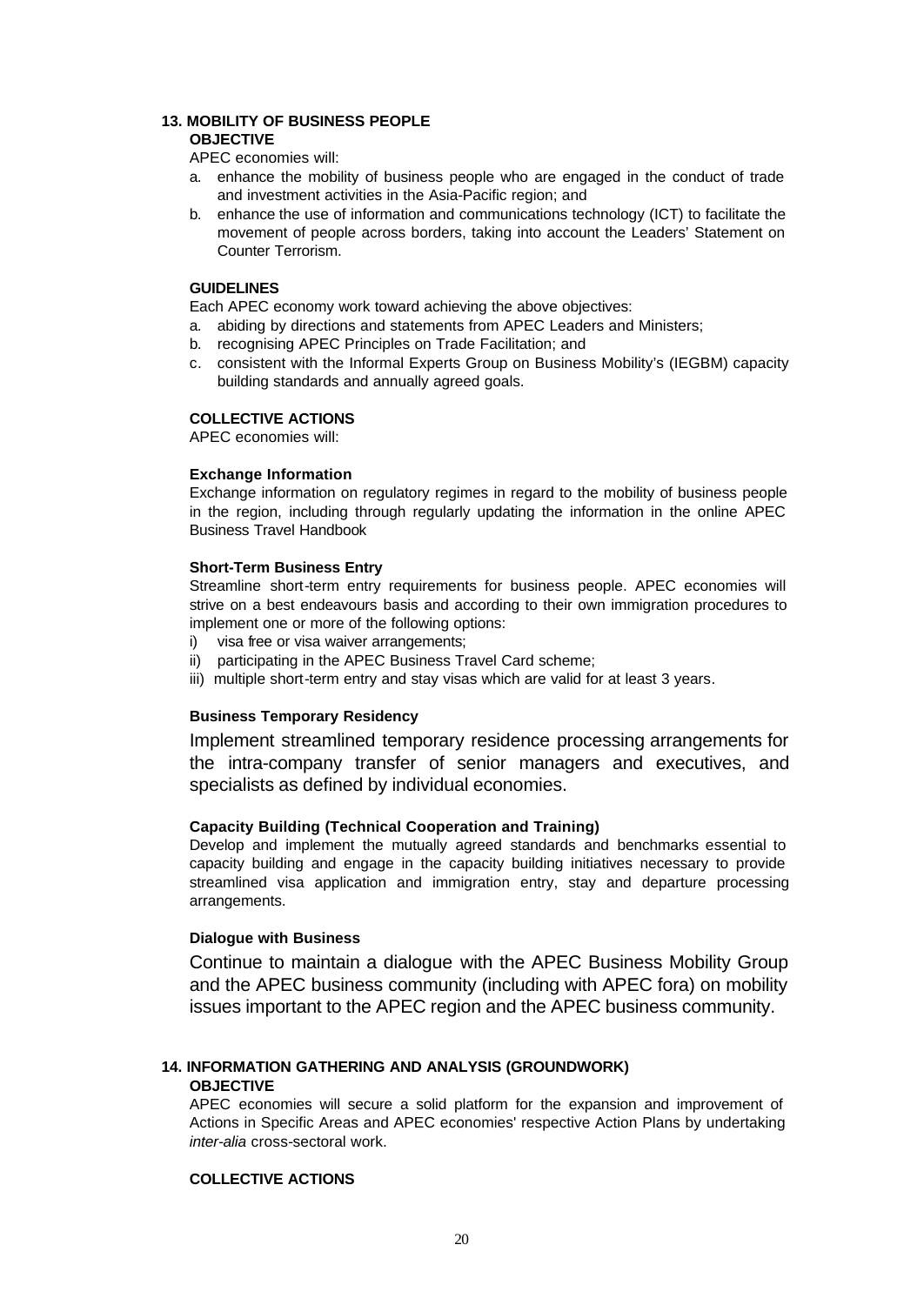APEC economies will:

- a. conduct surveys as necessary of trade and investment impediments;
- b. review and analyze the impact of trade liberalization in the Asia-Pacific region;
- c. study and monitor the impact of sub-regional and bilateral trade arrangements such as NAFTA, Association of South-East Asian Nations Free Trade Area (AFTA) and ANZCERTA;
- d. develop databases with regard to merchandise trade, trade in services and direct investment, and update these regularly; and
- e. adopt international standards for trade in services and international investment data such as those developed by the IMF.

# **15. STRENGTHENING ECONOMIC LEGAL INFRASTRUCTURE OBJECTIVE**

APEC economies will enhance well-functioning economy within the global marketplace in the Asia-Pacific region by:

- a. ensuring a fair, transparent and consistent application of the rule of law in the commercial and corporate domain
- b. strengthening economic legal infrastructure in order to minimize the risk of future economic crises and building business and investor confidence

### **GUIDELINES**

In accordance with the provisions of the Cooperation Framework for Strengthening Economic Legal Infrastructure, each APEC economy will:

- a. consider strengthening legislation and regulations or institutions and administrative procedures with a view to promoting the fair, transparent and consistent application of the rule of law
- b. update relevant professional capabilities and ensure an effective and ethical legal profession
- c. feed back information on individual economies' efforts to APEC fora as a reference; and
- d. establish and maintain a dialogue on strengthening economic legal infrastructure with the business community

# **COLLECTIVE ACTIONS**

- a. hold seminars to discuss individual economies' legal designs, if necessary
- b. provide assistance if requested, when designing legal institution and developing human resources for the implementation of legal system
- c. work in closer cooperation with international institutions, Finance Ministers Process and APEC fora, in particular CPDG (Competition Policy and Deregulation Group)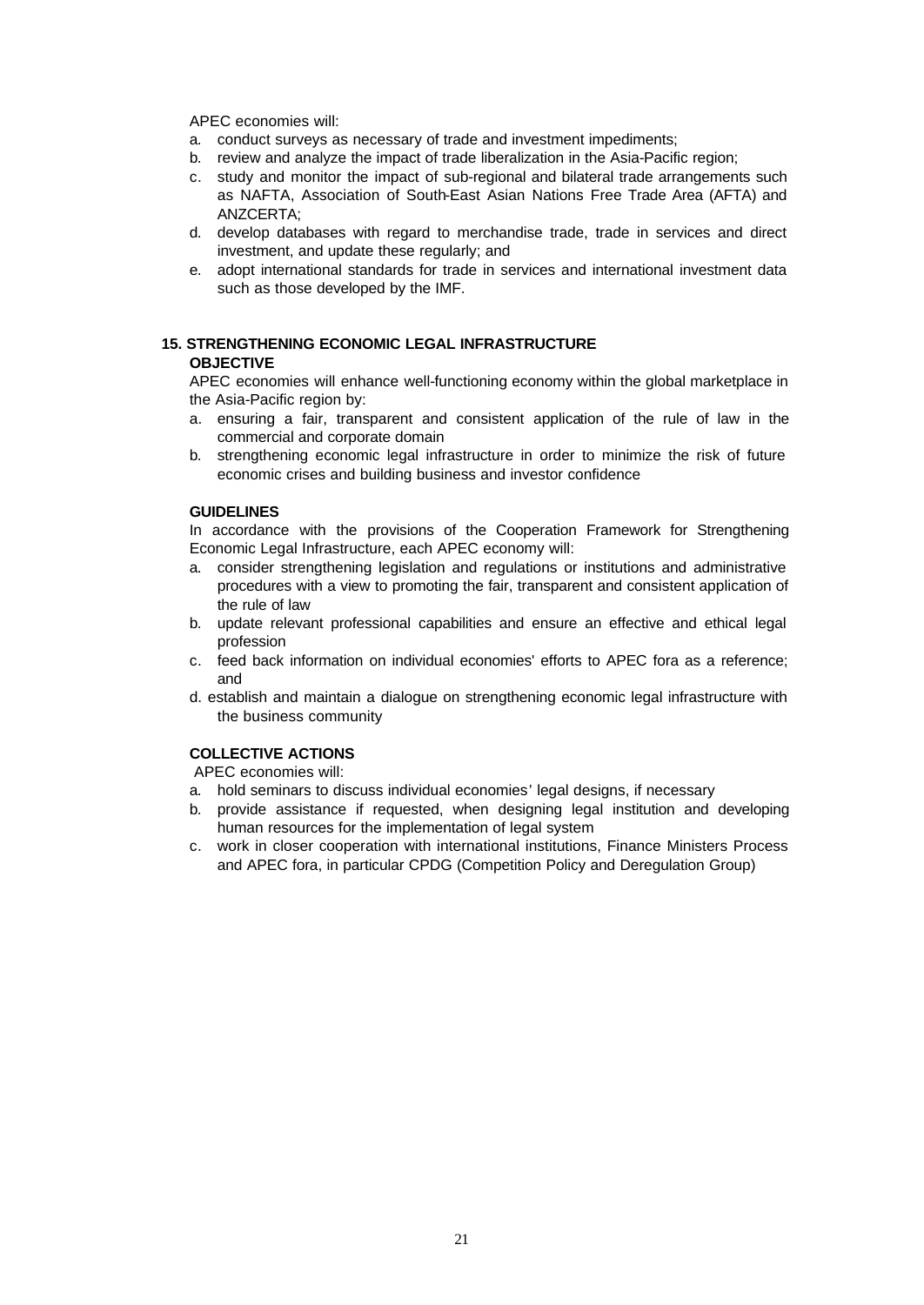### **PART TWO: ECONOMIC AND TECHNICAL COOPERATION**

### **SECTION A: ESSENTIAL ELEMENTS**

APEC economies will pursue economic and technical co-operation in order to attain sustainable growth and equitable development in the Asia-Pacific region, while reducing economic disparities among APEC economies and improving economic and social well being. Such efforts will also facilitate the growth of trade and investment in the region $9$ .

APEC economies will conduct economic and technical cooperation on the basis of the principles of mutual respect and equality, mutual benefit and assistance, constructive and genuine partnership and consensus building. APEC economies shall make voluntary contributions commensurate with their capabilities and the benefits of the co-operation shall be shared broadly.

In pursuing economic and technical cooperation, APEC economies will develop an environment favorable to the effective operation of market mechanisms and integrate into the co-operation process the business/private sector as well as involve wherever possible other pertinent institutions.

Recognizing their shared responsibility for sustainable development, APEC economies will integrate environmental considerations in all relevant APEC activities.

While respecting the autonomy of each APEC economy over its policies, APEC economies recognize Common Policy Concepts, Joint Activities and Policy Dialogue as the three essential elements to be taken into account in each specific area of APEC economic and technical cooperation.

### **I COMMON POLICY CONCEPTS**

APEC economies will develop Common Policy Concepts including goals, basic principles and priorities in each specific area of APEC economic and technical cooperation. APEC economies recognize that, given the diversity of the Asia-Pacific region, Common Policy Concepts will serve to:

- a. guide Joint Activities; and
- b. inform the development of each APEC economy's policies/activities.

### **II JOINT ACTIVITIES**

In the light of Common Policy concepts, APEC economies will engage in Joint Activities such as compilation and sharing of data and information, surveys, training, seminars, research and technical demonstrations. Various means including Partners for Progress (PFP) will be utilized to strengthen these activities. APEC economies will prepare economic outlooks for the Asia-Pacific region that will provide a useful reference for APEC activities. Joint Activities will serve to:

- a. improve APEC economies' ability to analyze current and future economic trends, and develop and implement policy measures;
- b. utilize regional resources more effectively; and
- c. increase the effectiveness of policy measures.

### **III POLICY DIALOGUE**

l

APEC economies will hold Policy Dialogue on economic issues.

- a. Dialogue on Common Policy Concepts and Joint Activities will serve to:
	- develop and review Common Policy Concepts;

<sup>9</sup> Economic and technical cooperation which directly supports trade and investment liberalization and facilitation is mainly dealt with in Part One.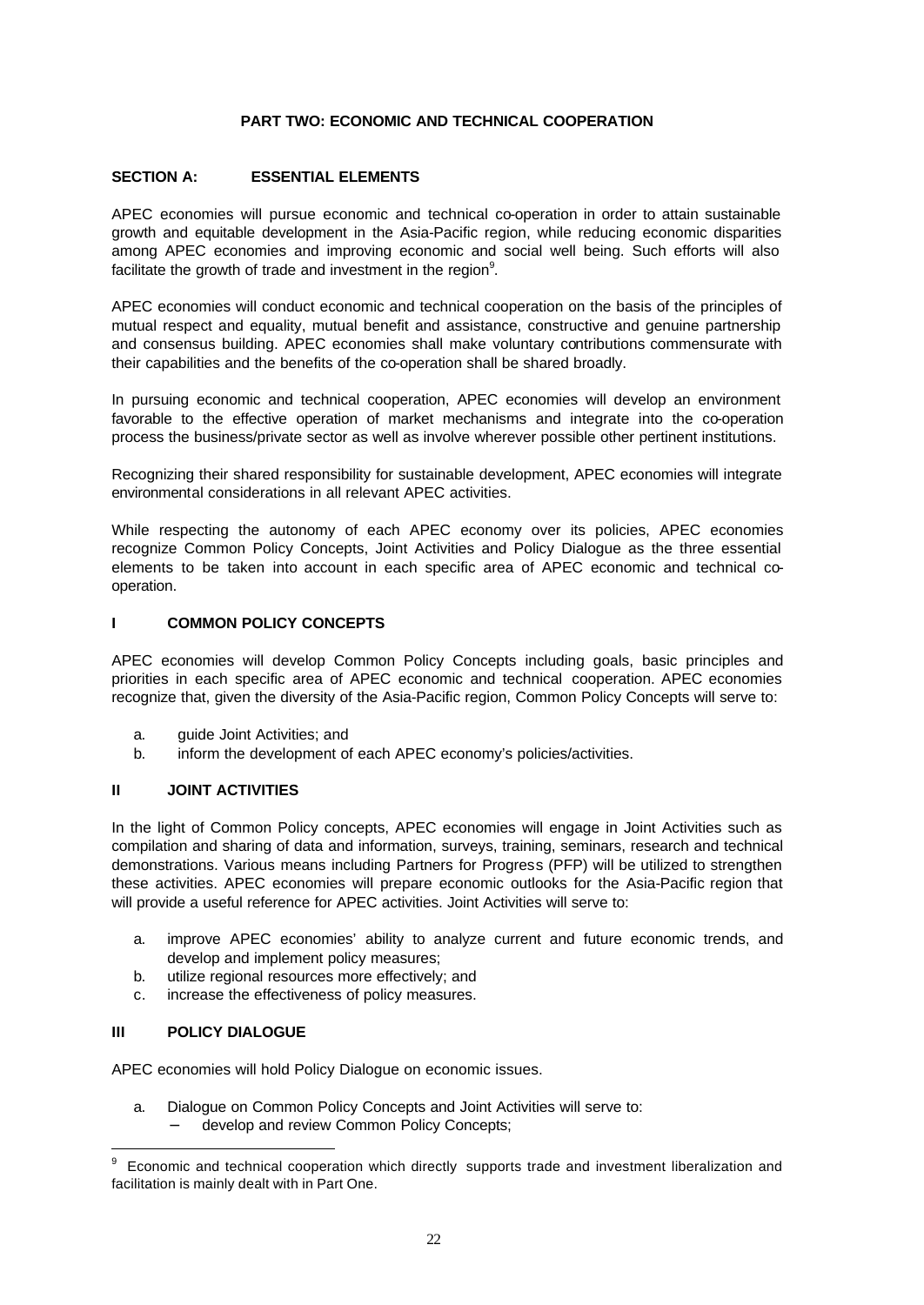- − evaluate the effect of Joint Activities;
- − develop further Joint Activities; and
- identify the best way to implement cooperation in the light of differences in policies among APEC economies.
- a. Dialogue on each APEC economy's policies/activities will allow APEC economies to:
	- share expertise and experience; and
	- consult and exchange views on their policies/activities in the light of Common Policy Concepts.

### **SECTION B: ECONOMIC AND TECHNICAL COOPERATION IN SPECIFIC AREAS**

Bearing in mind the three essential elements, APEC economies will pursue economic and technical cooperation. The following is an illustrative reference of Common Policy Concepts and Joint Activities/Dialogue in specific areas of cooperation. The full text of Action Programs in specific areas is annexed and forms an integral part of this Action Agenda.

# **1. AGRICULTURAL TECHNICAL COOPERATION**

# **COMMON POLICY CONCEPTS**

Given differences in needs and levels of development among APEC economies, strengthening Agricultural Technical Cooperation (ATC) is expected to lead to balanced agricultural development, resource utilization and conservation as well as improved food variety and quality. APEC economies will seek to enhance the capability of agriculture and its related industries to contribute to economic growth and social well-being. APEC economies will undertake ATC on the basis of principles including:

- a. paying due consideration to the diversity of agricultural sectors;
- b. recognizing the rapid changes occurring in the agricultural sector; and
- c. adding value to activities undertaken by international agencies.

# **JOINT ACTIVITIES**

APEC economies will, *inter-alia*:

- a. promote activities on conservation and utilization of plant and animal genetic resources by, for instance, developing individual genetic resources databases by 2003;
- b. promote research, development and extension of agricultural biotechnology by, for instance, following up on activities carried out with respect to communications by 2004;
- c. strengthen regional cooperation in production, processing, marketing, distribution and consumption of agricultural products by, for instance, developing cooperative work plans for development of supermarket/cold-chains and related distribution systems by 2003;
- d. strengthen regional cooperation in plant and animal quarantine and pest management by, for instance, conducting a survey of the availability of specific technical expertise by 2003;
- e. strengthen regional cooperation in the development of agricultural finance systems by, for instance, updating information on agricultural finance systems by 2003;
- f. promote agricultural technology transfer and training by, for instance, identifying key information on agricultural technology transfer and training by 2002; and
- g. strengthen regional cooperation in sustainable agriculture and related environmental issues by, for instance, establishing the directory of experts, institutions and centers of research for sustainable agriculture by 2002.

# **2. ENERGY**

# **COMMON POLICY CONCEPTS**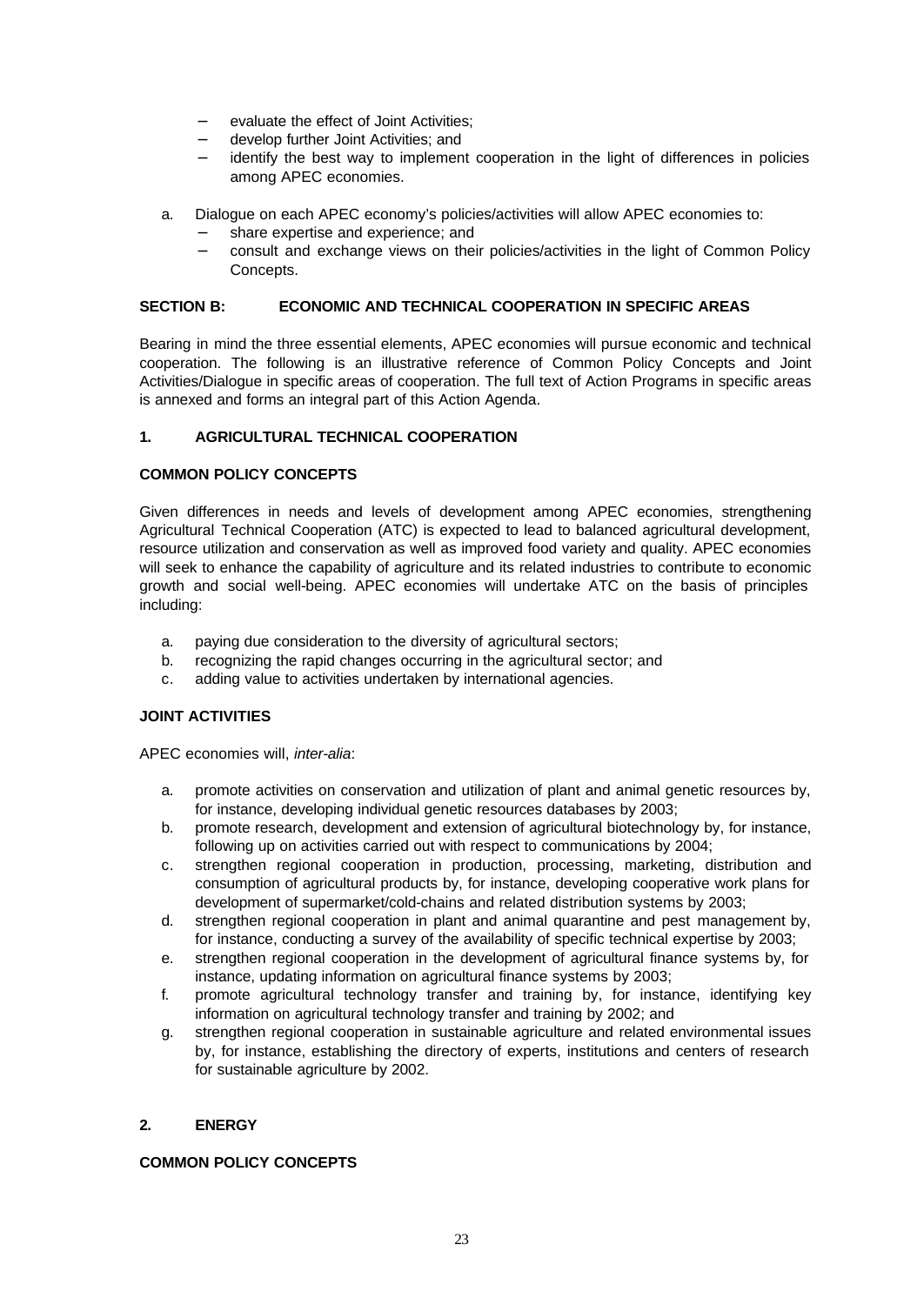Regional energy consumption is rapidly increasing in tandem with the economic expansion of the Asia-Pacific region, turning energy into a potential bottleneck to sustainable economic growth. APEC economies will address the simultaneous achievement of the 3Es (economic growth, energy security and environmental protection) by sharing policy principles and enhancing closer cooperation toward the development of APEC as a sustainable energy community. APEC economies will set priority on the following:

- a. fostering a common understanding on regional energy issues;
- b. facilitating investment in the energy sector where appropriate;
- c. reducing the environmental impact of the energy sector; and
- d. accepting equivalence in accreditation and increasing harmonization of energy standards.

APEC economies will develop a range of shared energy goals, building on and expanding the fourteen non-binding policy principles for rational energy consumption.

# **JOINT ACTIVITIES / DIALOGUE**

APEC economies will, *inter-alia*:

- a. deliver the Implementation Strategy agreed by Energy Ministers in San Diego, USA, in May 2000. The strategy features a program of implementation facilitation visits to member economies as requested on a voluntary basis and a system of self-reporting on progress on implementation of agreed energy initiatives to Leaders;
- b. progress cooperation with the Energy Working Group Business Network (EBN), Energy Regulators' Forum (ERF) and Asia Pacific Energy Research Centre (APERC) including the consolidation of the APEC energy database and regular dissemination of energy data;
- c. improve environmental performance through expanded programs in the fields of clean fossil energy, new and renewable energy technology and end-use energy efficiency and conservation measures;
- d. develop and implement an energy security initiative which aims to improve the functioning of energy markets through energy efficiency and conservation; diversification of energy resources; renewable energy development and deployment; and exploration of potential for alternative transport fuels, to alleviate pressure on the oil market, including the role that stocks could play as an option to respond to oil market disruptions;
- e. undertake mutual examination of energy policies in line with common policy concepts including strengthening policy dialogue among members on important issues such as energy security, energy infrastructure, energy efficiency, and energy and the environment;
- f. develop, implement and report on voluntary pledge and review energy efficiency programs for improving industrial competitiveness, reducing the environmental impacts of energy production, delivery and use, and producing energy savings;
- g. develop and implement cooperation initiatives that provide benefits to all citizens, give a human face to development, and provide new options for the clean development and use of energy;
- h. sustain the momentum for energy market reform, and contribute to energy security, including to mitigate damages to energy infrastructure after natural disasters;
- i. implement the  $21<sup>st</sup>$  century renewable energy development initiative to advance cooperation in the development and deployment of new and renewable energy technology, especially in developing economies;
- j. implement the general policy framework for cooperation on energy standards, including support for inclusion of energy efficiency with the mutual recognition agreements being developed in the APEC region, and establish an APEC energy efficiency test procedures coordinator to facilitate implementation of a product-by product approach to greater alignment of energy performance test procedures; and
- k. implement the *Framework for the Integration of Women in APEC*.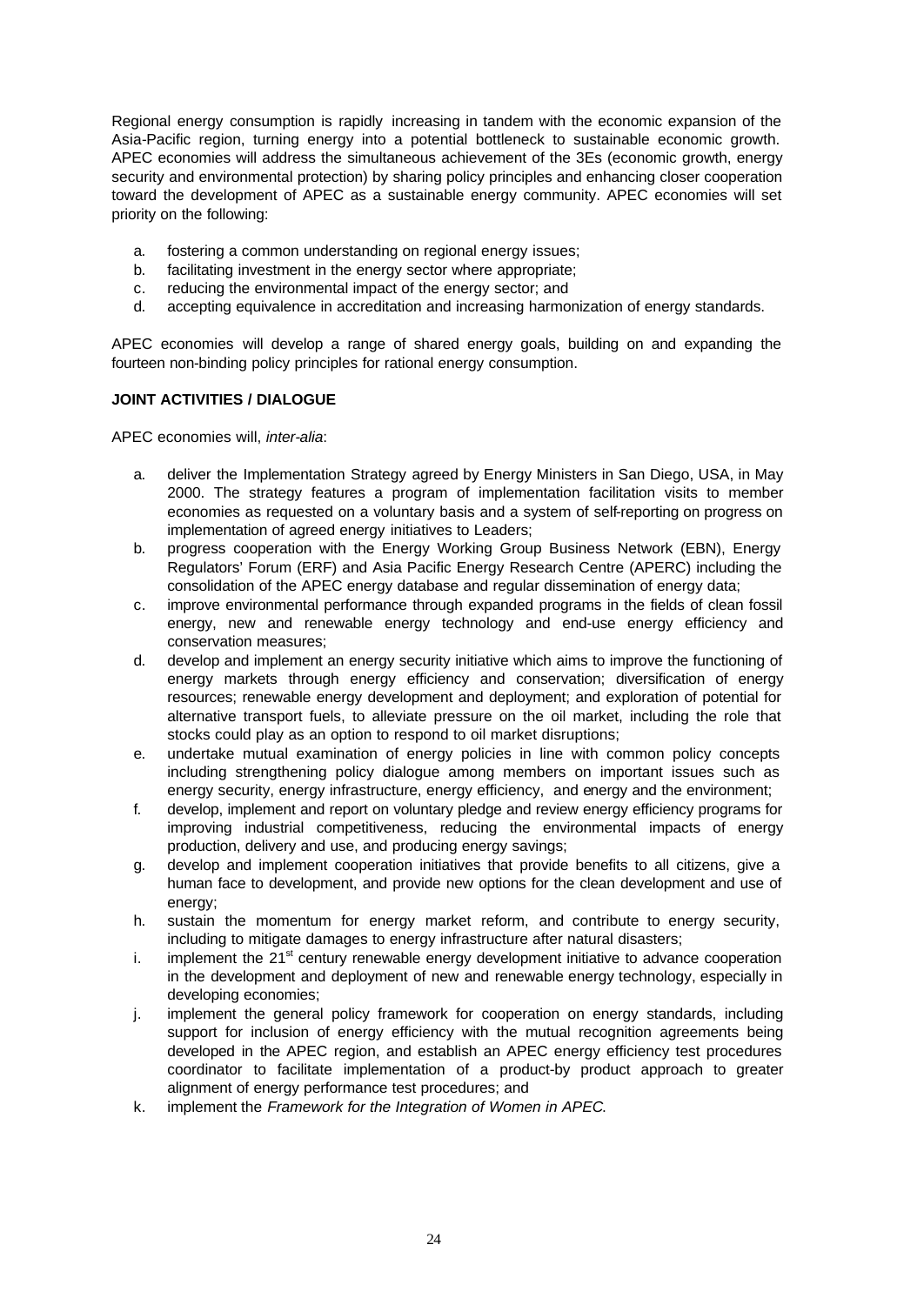### **3. FISHERIES**

### **COMMON POLICY CONCEPTS**

The Fisheries sector, like other renewable resource sectors, has a limited production base. APEC economies will seek to maximize the economic benefits to be gained from fisheries resources by promoting their long-term optimum sustainable utilization. Accordingly, APEC economies will set priority on the following:

- a. promoting the conservation and sustainable use of fisheries resources, the sustainable development of aquaculture as well as habitat preservation;
- b. solving common fisheries resource management problems and aquaculture disease control;
- c. enhancing the food safety and quality of fish and fisheries products; and
- d. promoting sector specific work relating to trade investment liberalization and facilitation.

### **JOINT ACTIVITIES / DIALOGUE**

APEC economies will, *inter alia*:

- a. facilitate implementation of global sustainable fisheries initiatives in the APEC region;
- b. assist APEC economies in the development of modern cooperative fishery management approaches, patterned on the successful workshop hosted by Japan in 1999;
- c. reduce destructive fishing practices, particularly those that affect coral reefs;
- d. carry on the FWG's important work in sustainable aquaculture; and
- e. support APEC Leaders' trade, SME, IT and gender initiatives.

### **4. HUMAN RESOURCES DEVELOPMENT**

### **COMMON POLICY CONCEPTS**

The people of the Asia-Pacific region are its most important asset. The human resources needs of the region are both expanding and diversifying in tandem with its growth and dynamism. In responding to the human resources challenges in the region, APEC has defined three overarching themes underlying work in the HRD Working Group:

- Education:
- Labor and Social Protection; and
- Capacity Building.

Uniting these themes are eight priority action areas:

- i) providing a quality basic education;
- ii) analyzing the regional labor market to allow sound forecasting of trends and needs in HRD;
- iii) increasing the supply and enhancing the quality of managers, entrepreneurs, scientists and educators/trainers;
- iv) reducing skills deficiencies and unemployment by designing training programs for applications at all stages of a person's working life;
- v) improving the quality of curricula, teaching methods and instructional materials for managers and other workers;
- vi) increasing opportunities for people seeking to gain skills; and
- vii) preparing organizations and individuals to remain productive in the face of rapid economic and technological changes;

as stated in the *Declaration on a Human Resources Development Framework*, and further engage in:

viii) promoting HRD toward the liberalization and facilitation of trade and investment.

### **JOINT ACTIVITIES / DIALOGUE**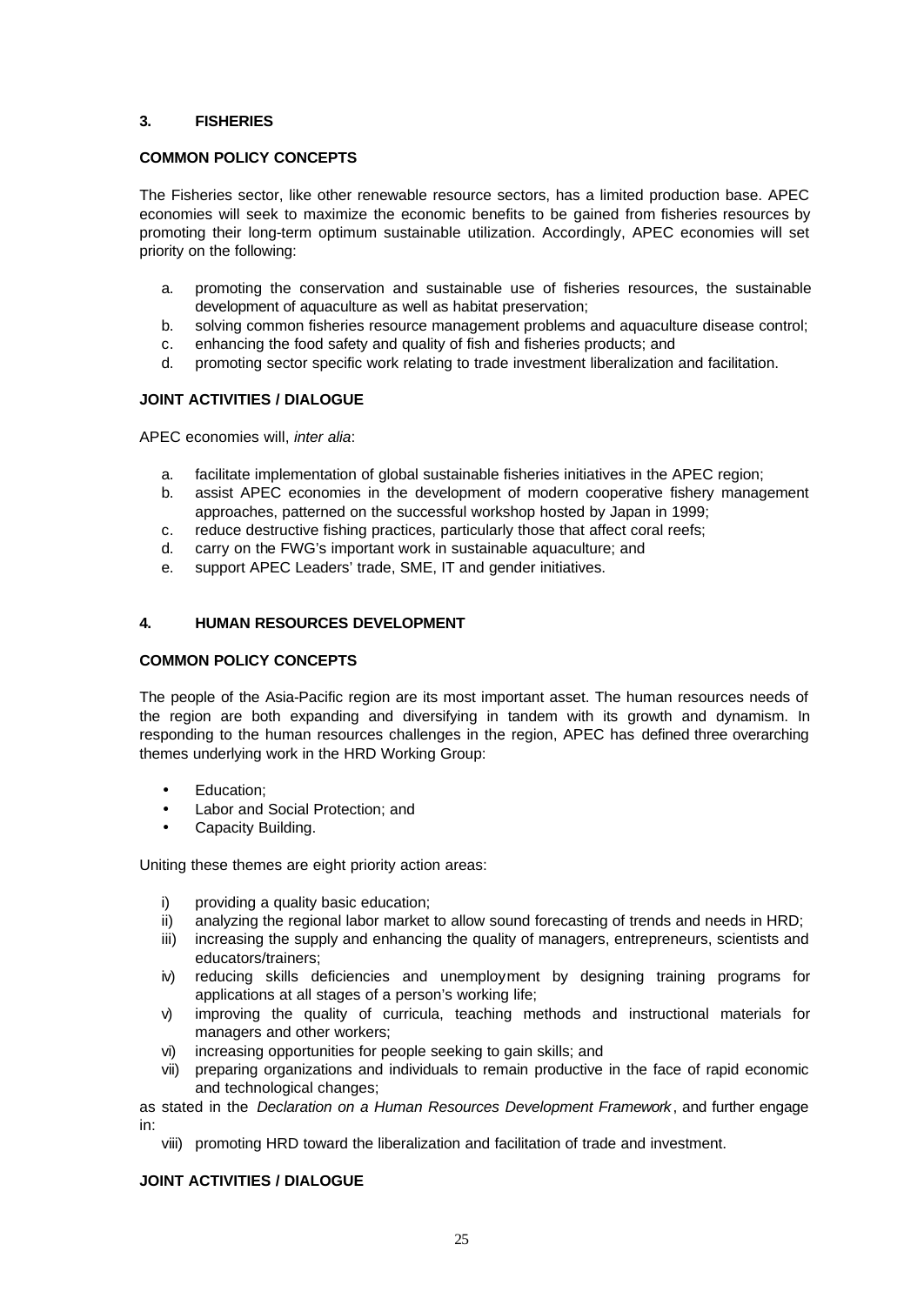APEC economies will undertake Human Resources Development Program 21, consisting of 21 subprograms. In this program, APEC economies will, *inter-alia*:

- a. implement the *APEC Business Volunteer Program*, a mechanism for facilitating the voluntary dispatch of business experts among business/private entities in the region in order to exchange and transfer managerial and technical skills;
- b. implement the *APEC Leaders' Education Initiative*, a set of measures to enhance regional cooperation in higher education and to study key regional economic issues, including the establishment of an APEC Study Center in each APEC economy and the promotion of collaborative research on APEC-related issues;
- c. conduct studies on teacher development practices, on science education programs, and on uses of technology in education, in order to promote the provision of high quality instruction in basic education;
- d. conduct training of executives, managers, engineers, officials and other workers to increase the supply and enhance the quality of these people;
- e. accelerate cooperation relating to trade and investment liberalization and facilitation by means such as holding training courses on standards and conformance and intellectual property rights in order to ensure the availability of the experts required to maintain effective systems in these fields; and
- f. facilitate the mobility of qualified persons in the region through bilateral agreements between interested APEC economies for the mutual recognition of professional qualifications,

and, in addition to this program, will:

- g. conduct regular dialogue on the HRD policies and HRD situation of each APEC economy, establishing performance indicators such as adult literacy levels and levels of enrollment in elementary and secondary education as a basis for conferral; and
- h. support the development of useful labor market information and policy, improved workplace conditions and practices, and strong social safety nets, in support of human capacity building and social integration.

In pursuing this program, due attention will be given to optimise integration of gender and youth into APEC activities. In responding to the *Beijing Initiative* which calls for involvement of the stakeholders in human capacity building efforts, APEC economies will explore mutually beneficial cooperation between the government, business/private and education/training sectors.

# **5. INDUSTRIAL SCIENCE AND TECHNOLOGY**

# **COMMON POLICY CONCEPTS**

Improved levels of industrial science and technology will enhance economic growth, quality of life, environmental protection and development of a well-balanced industrial structure. APEC economies will improve the IS&T capabilities of each economy by recognizing eight non-binding principles for effective collaboration and by setting priority on the following:

- a. improving researcher exchange and human resources development;
- b. improving the flows of technological information and technology;
- c. facilitating joint research projects;
- d. improving the transparency of regulatory frameworks; and
- e. contributing to sustainable development.

### **JOINT ACTIVITIES / DIALOGUE**

APEC economies will, *inter-alia*:

a. strengthen APEC cooperation in key technologies through collaborative R&D initiatives, technology road mapping, technology foresight, improvements in the transparency of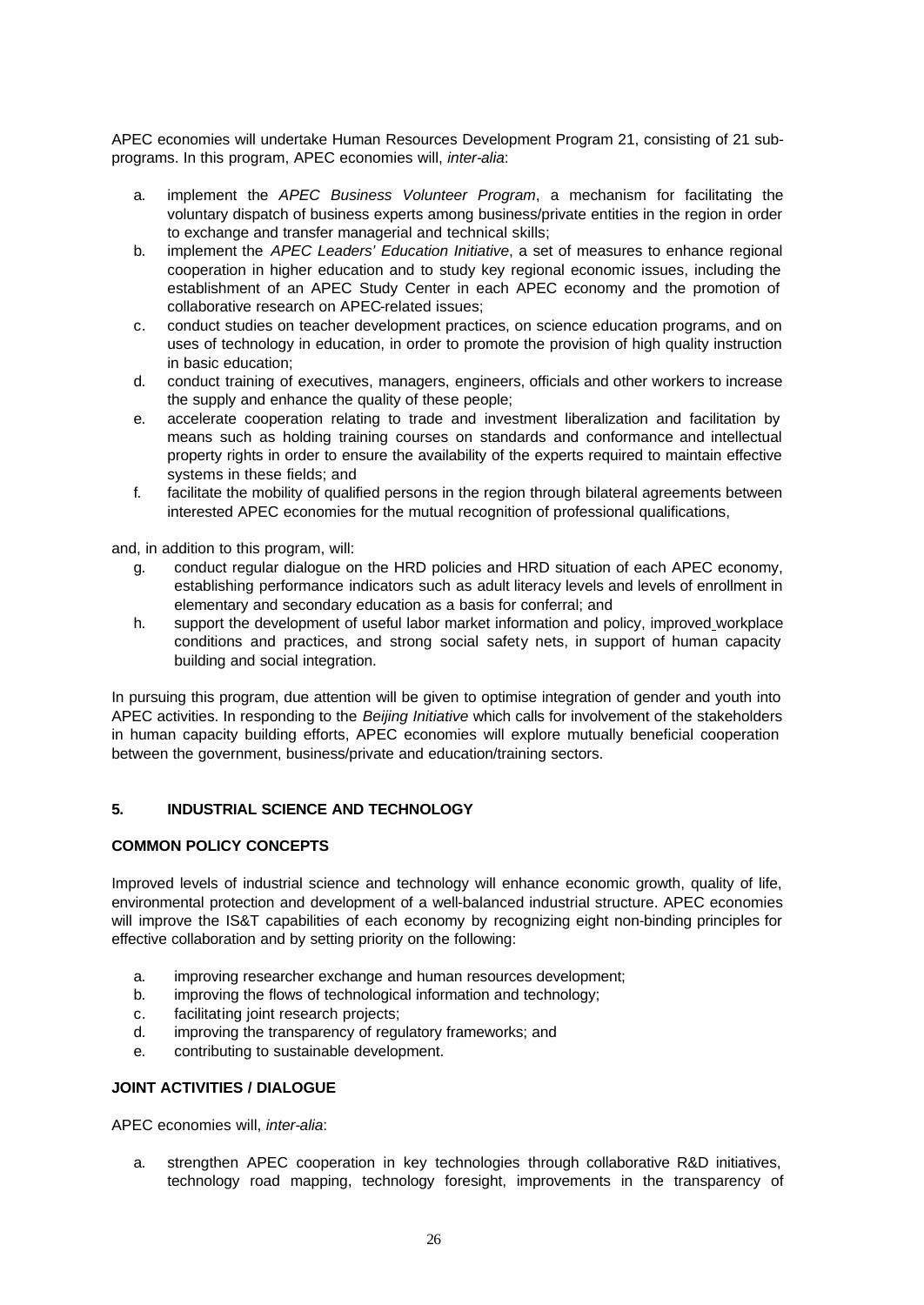regulatory frameworks, and other joint activities. Key technologies would include advanced materials, nanotechnologies, industrial biotechnology, environmental technologies, information and communication technologies;

- b. connect research and innovation in APEC economies through strengthening collaboration between government, industry (especially SMEs) and the research community; technology diffusion initiatives especially the transition of emerging technologies to new industries; and enhancing information flows on science and technology among member economies, including through ASTWeb;
- c. build human capacity for S&T for the New Economy through S&T awareness in secondary schools; training/skills development initiatives in critical areas of industrial S&T, environment, and health; researcher exchanges/cooperation; fostering partnerships between educational institutions and industry; and adoption of distance learning technologies;
- d. help ensure the prevention and control of infectious diseases through implementation of the APEC Strategy for the prevention and control of infectious diseases of particular significance to the region through the sharing of priority health information, joint educational and training activities, sharing across strategic human and technical resources, and other relevant cooperative actions;
- e. meet environmental challenges through science, technology and innovation within a framework of sustainable industrial development. Initiatives will include implementation of the recommendations of the APEC Cleaner Production Task Force, promoting environmental sustainability, natural disaster mitigation, and addressing climate change, resource productivity and conservation of biodiversity (except for conservation of plant and animal genetic resources in agriculture mentioned in the section 1). Appropriate waste management approaches, particularly for SMEs, will continue to be a priority with an emphasis on improving water quality and urban air quality; and
- f. undertake dialogue on Industrial Science and Technology policies across APEC economies related to S&T policy, technology development and diffusion, networking and collaboration, gender and the scientific underpinnings of regulations and standards.

# **6. INFRASTRUCTURE**

### **COMMON POLICY CONCEPTS**

The pace of economic growth in the Asia-Pacific region depends on the improvement of economic infrastructure. APEC economies will seek to accelerate infrastructure improvement together with the support and enhancements it provides to wider economic, environmental and community development initiatives, facilitating investment in infrastructure and encouraging business/private sector involvement.

### **JOINT ACTIVITIES / DIALOGUE**

APEC economies will, *inter-alia*:

- a. conduct analytical work on issues relating to the overall infrastructure environment;
- b. explore ways to enhance the effectiveness of infrastructure improvement, such as:
	- − compiling best practices for use as benchmarks in the examination of the respective roles of the public and business/private sectors,
	- − developing guidelines on infrastructure policy, regulation and investment to ensure a more transparent and coherent environment for the business/private sector; and strengthening of infrastructure services' support to regional and urban sustainable economic development, APEC Food System enhancements, environmental management;
- c. catalyze and support economic infrastructure and related cooperation networks and links to other fora such as to:
	- promote the exchange and application of best practices,
	- − focus capacity development and training in infrastructure and development planning,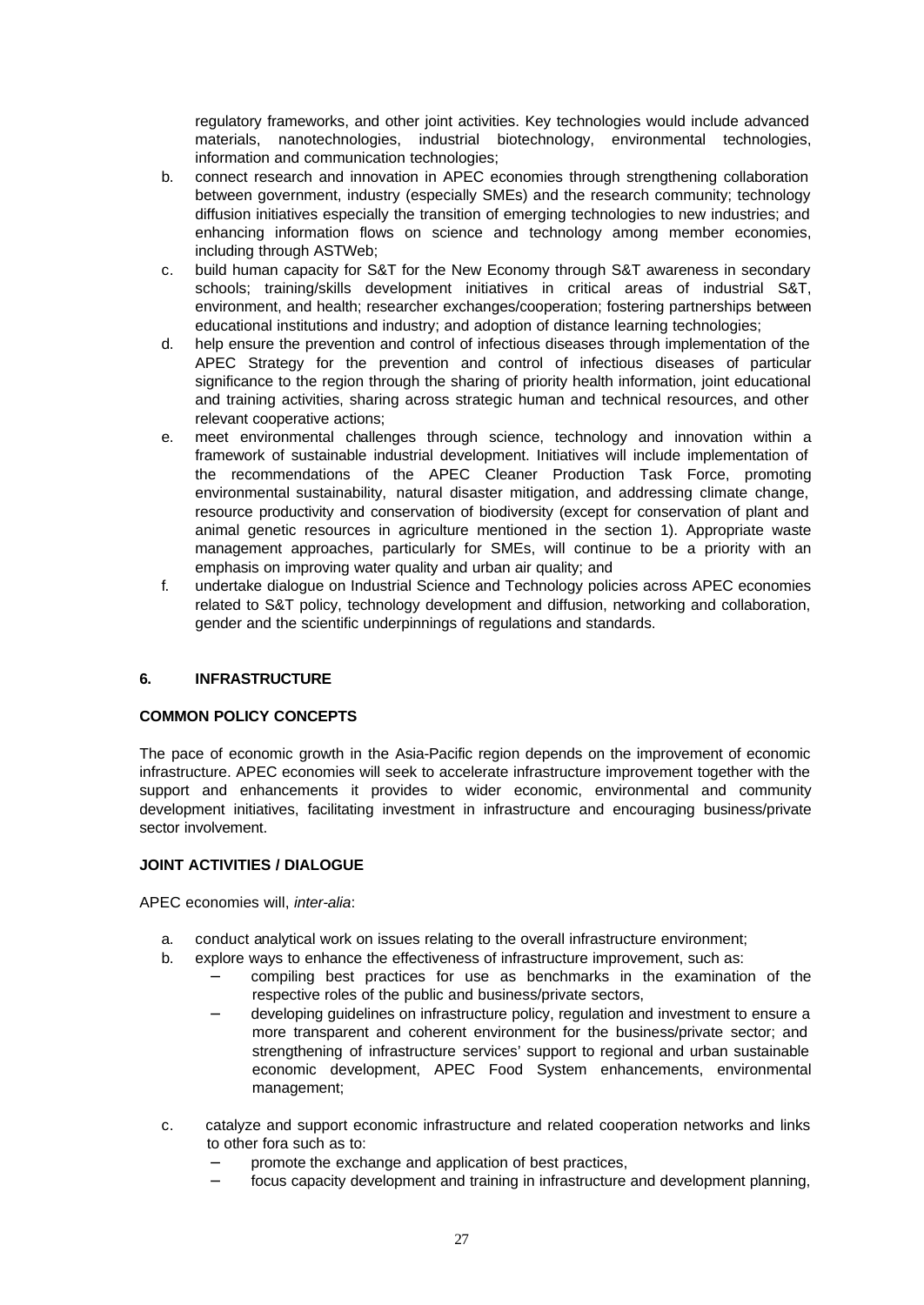- encourage the integration and local application of other APEC supported initiatives, such as under the APEC Food System, sectoral infrastructure measures, and the addressing of gender and sustainable development concerns; and
- d. conduct public-private sector dialogue to support the identification, prioritizing, and implementation of these and economic infrastructure cooperation initiatives.

# **7. MARINE RESOURCE CONSERVATION**

### **COMMON POLICY CONCEPTS**

The marine environment contributes substantially to the economic viability of APEC economies through trade in fisheries and aquaculture products, other marine commodities and tourism. These are dependent on active conservation of marine resources and the marine environment, degradation of which has significant socioeconomic costs. While enhancing trade and investment in marine products, APEC economies will aim to protect the marine environment and to ensure continuing socioeconomic benefit. APEC economies will set priority on the following:

- a. addressing integrated ocean and coastal zone management;
- b. enhancing coordination in the implementation of UNCED Agenda 21 (Oceans Chapter and other related chapters) recommendations in the APEC Region;
- c. reviewing and resolving marine algal toxin issues.

### **JOINT ACTIVITIES / DIALOGUE**

APEC economies will, *inter-alia*:

- a. make recommendations on related policies, standards, certification, regulatory requirements, conformance assurance and other areas;
- b. improve the flow of information on marine resource management and conservation;
- c. provide guidance on management of critical areas of their coastal zones, and also on development of effective communication, information exchange and planning mechanisms;
- d. assess structural barriers to the conservation and sustainable development of marine resources, develop strategies for action and develop an action framework; and
- e. conduct policy dialogue and establish public-private partnership to share scientific and technical information and resource, to identify and assess environmental and gender issues, and to develop practical, action-oriented approaches to maintaining the quality of the marine environment.

#### **8. SMALL AND MEDIUM ENTERPRISES**

#### **COMMON POLICY CONCEPTS**

SMEs are a critical engine for growth and innovation in the Asia-Pacific region, able to respond flexibly to technological advancement and the diversification of consumer needs. APEC economies will cooperate to maintain and develop SME dynamism by improving the economic environment so that SMEs may fully exploit their creativity and mobility, by helping SMEs address priority fields – human resources, information access, technology and technology sharing, financing and market access – and by improving SME policies. APEC economies will base their cooperation on principles such as:

- a. ensuring the availability and transparency of information on their respective SME policies to help improve SME policies in the region;
- b. developing and implementing non-discriminatory market-oriented SME policies to maximize SMEs' responses to market mechanisms and to provide the most favorable environment for SME economic activities and for further SME development; and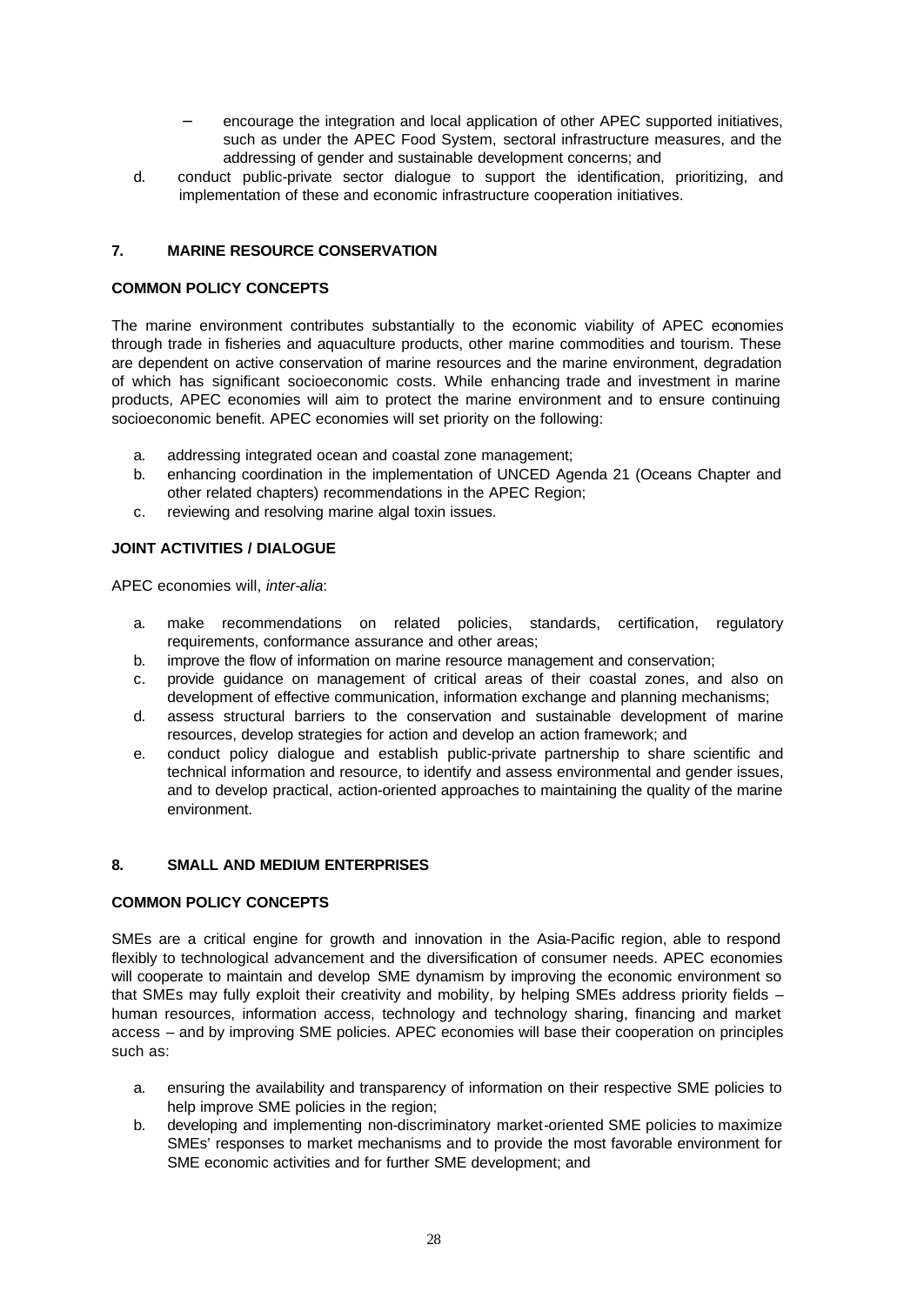c. recognizing that SME policies should focus not only on individual enterprises, but also on group enterprises and cooperatives.

# **JOINT ACTIVITIES / DIALOGUE**

APEC economies will, *inter-alia*:

- a. convene training programs, seminars and workshops, including the APEC SME and New Business Support Workshops;
- b. undertake industrial studies, such as 'Industrial Outlook Study', consisting of comprehensive/sectoral studies on intra-regional industrial interdependence taking into consideration gender considerations, to enable SME policy makers and SMEs to come to a better understanding of the economic environment;
- c. survey each economy's SME policies and reporting by economies, on a voluntary basis, their respective policies/best practices on SME development and their differential impacts on women and men, in order to enhance mutual understanding of APEC economies' policy practices, using the agreed criteria and ideas of best practices;
- d. further develop and implement the program of activities for the APEC Centre for Technology Exchange and Training for SMEs as a resource centre for handling information networking, developing equal training opportunities for women and men and organising SME-targeted activities.
- e. survey the financial markets for SMEs and establish an APEC database to disseminate and exchange information on start-up companies and venture capital, improve the financing environment of SMEs particularly those owned by women and consult the reports of the finance minister process; and
- f. maintain and update the '*Guide for Small and Medium Enterprises in the APEC Region' a Directory of Economies*' agencies who are in charge of providing support for SMEs.

### **9. TELECOMMUNICATIONS AND INFORMATION**

# **COMMON POLICY CONCEPTS**

As the economic interdependence among APEC economies deepens, telecommunications and information infrastructure in the Asia-Pacific region has a critical role to play in strengthening market linkages and enhancing trade and investment liberalization and facilitation. APEC economies will therefore seek to develop an Asia-Pacific Information Infrastructure (APII) on the basis of the following ten principles:

- a. encouraging APEC economies in the construction of domestic telecommunications and information infrastructure based on their own reality;
- b. promoting a competition driven environment;
- c. encouraging business/private sector investment and participation;
- d. creating a flexible policy and regulatory framework;
- e. intensifying cooperation among APEC economies;
- f. narrowing the infrastructure gap between the developed and the industrializing economies;
- g. ensuring open and non-discriminatory access to public telecommunications networks for all information providers and users in accordance with domestic laws and regulations;
- h. ensuring universal provision of and access to public telecommunications services;
- i. promoting diversity of content, including cultural and linguistic diversity; and
- j. ensuring the protection of intellectual property rights, privacy and data security.

### **JOINT ACTIVITIES / DIALOGUE**

APEC economies will, *inter-alia*: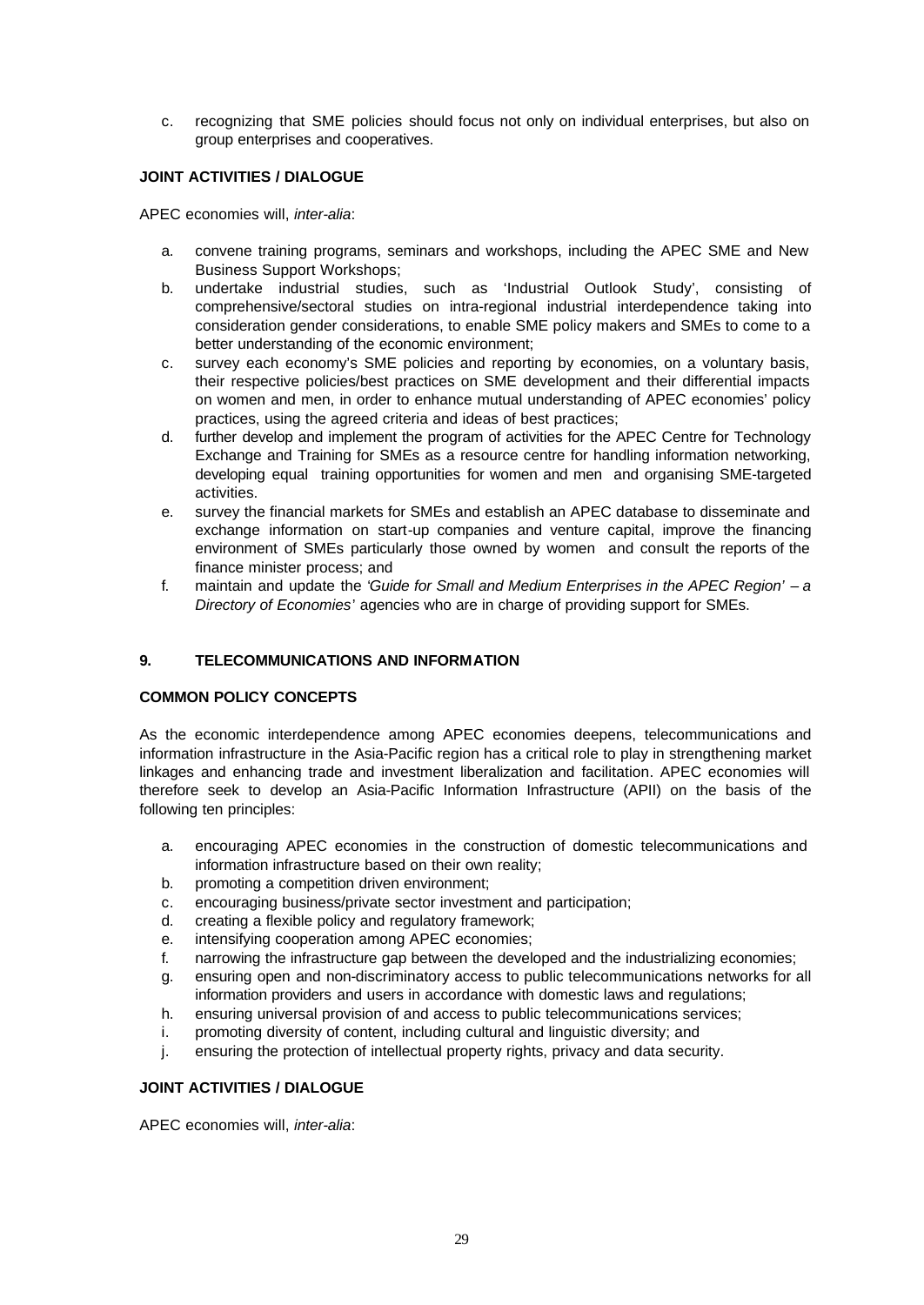- a. conform, where appropriate, to the Guidelines on Trade in International Value-Added Network Services (IVANS) and generally conform, where appropriate, to the Guidelines on the regional Harmonization of Equipment Certification Procedures;
- b. continue to work to harmonize administrative procedures governing certification of customer telecommunications equipment;
- c. accelerate the pace of implementation of the Mutual Recognition Arrangement on Conformity Assessment for Telecommunications Equipment (MRA);
- d. share information on the state of the telecommunications regulatory environment and infrastructure development in each APEC economy in order to improve business/private sector access to related policies, regulations and other information;
- e. enhance cooperation and encourage capacity building on information security and network security;
- f. promote electronic commerce through seminars, studies on electronic data interchange application development, and experiments on the interoperability and suitability for electronic commerce of various networks;
- g. increase cooperation in infrastructure activities between APEC and other international institutions and fora;
- h. encourage the testing and dissemination of new technologies to achieve the Asia-Pacific Information Infrastructure (APII).
- i. promote human resources development by means such as holding training courses on privatization and competition in telecommunications and information industries, and working towards a distance learning pilot project for experts in this area;
- j. work to encourage universal access to internet services, to bridge the digital divide at the domestic, regional and global levels and to cooperate and collaborate with the business/private sector in this effort.
- k. foster discussion between business/private sector and governments on appropriate means to assess and reward the value of products and services exchanged in the provision of converged Internet services among APEC economies, consistent with the *APEC Principles on International Charging Arrangements for Internet Services*;
- l. foster the development of effective policies that support competitive markets in the domestic and international telecommunications and information industries.
- m. work to ensure that policy and regulatory environments better foster the uptake of ecommerce;
- n. implement, within voluntary time frames, the *APEC Interconnection Principles* and consult on the need for further discussions on interconnection; and
- o. implement the Gender Integration Plan.

# **10. TOURISM**

### **COMMON POLICY CONCEPTS**

The tourism industry is of growing importance in promoting economic growth and social development in the Asia-Pacific region. APEC economies will seek to achieve long-term environmental and social sustainability of the tourism industry by setting priority on the following:

- a. removing barriers to tourism movements and investment and liberalizing trade in services associated with tourism;
- b. developing and implementing the concepts of environmental and social sustainability in tourism development;
- c. facilitating and promoting human resources development;
- d. enlarging the role of the business/private sector;
- e. developing cooperation and programs in the fields of information-based services related to trade in tourism; and
- f. sharing information among APEC economies.

### **JOINT ACTIVITIES / DIALOGUE**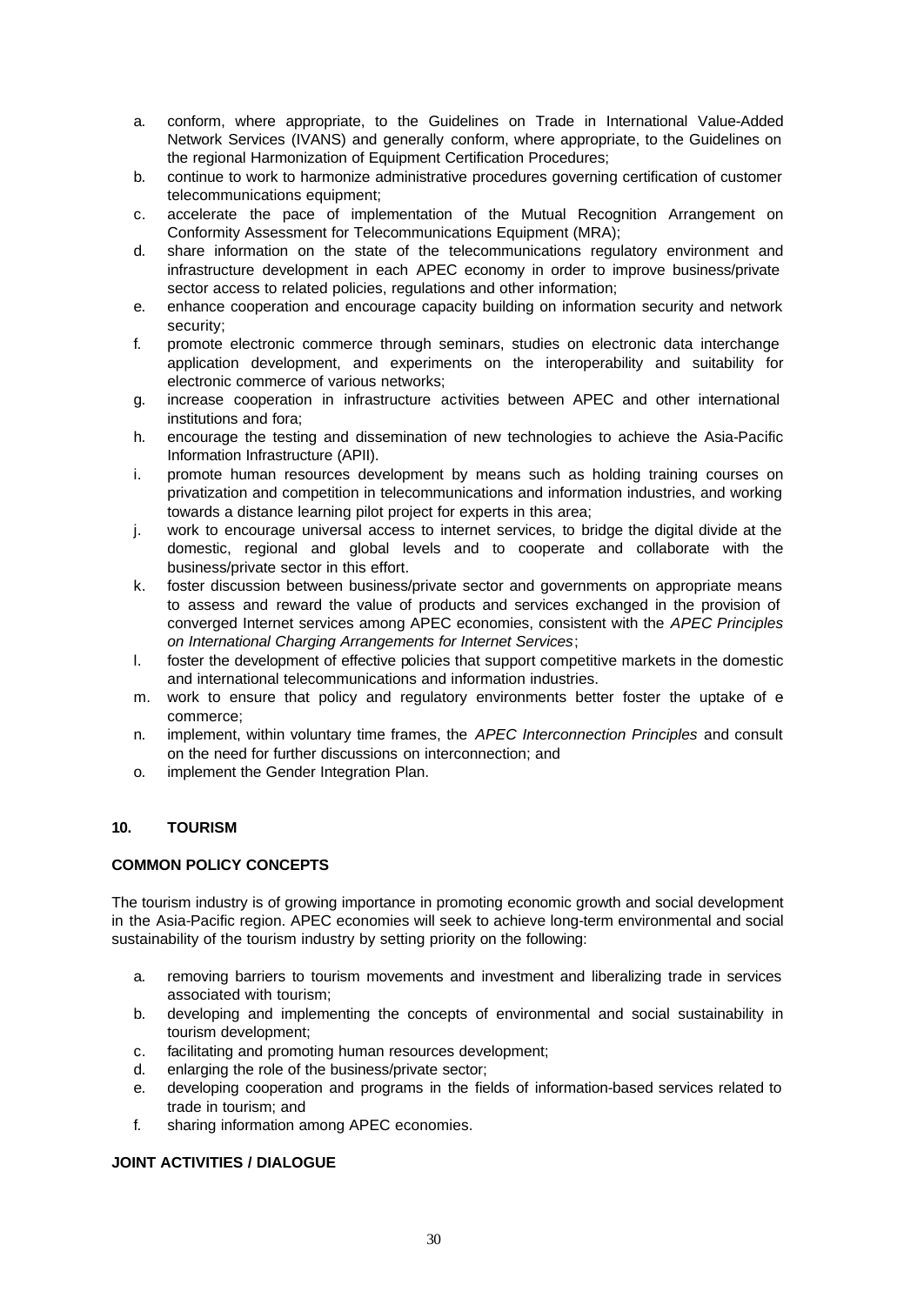APEC economies will, *inter-alia*:

- a. identify impediments to tourism growth and formulate strategies that will improve tourism movements and investment in the region;
- b. increase mobility of visitors and demand for tourism goods in services;
- c. encourage and support the protection and conservation of cultural heritage and natural sites and the use of 'best practice' models in implementing the concepts of environmental and social sustainability to tourism development;
- d. enhance recognition and understanding of tourism as a vehicle for economic and social development;
- e. expand human resource development tools and exchange information and experience through the development of a database of core statistical information, including gender disaggregated data, and establish a research network to assist industry and governments to develop more effective marketing and planning regimes;
- f. raise awareness of the economic impact to tourism in the region; and
- g. address the requirement that all APEC economies take all possible measures in order to ensure the safety and security of travellers.

# **11. TRADE PROMOTION**

### **COMMON POLICY CONCEPTS**

APEC economies will seek to stimulate intra-regional trade through trade promotion measures such as holding trade fairs, disseminating information on trade-related issues and potential business opportunities, and providing advice on trade-related procedures.

### **JOINT ACTIVITIES / DIALOGUE**

APEC economies will, *inter-alia*:

- a. hold APEC Trade Fairs on a regular basis;
- b. establish a network among trade promotion organizations in order to enhance linkages and cooperation among them;
- c. improve and convene training courses for the furtherance of trade promotion-related skills, and develop a mechanism for the exchange of trade promotion experts;
- d. compile, exchange and disseminate the information among trade promotion organizations and business/private sectors of member economies, on strategies, measures, and activities which support and facilitate trade promotion in member economies, such as internet services, trade financing, assistance for SMEs, performance measurements of promotion activities, etc.;
- e. implement projects to maximize the role of trade promotion organizations in promoting electronic trade among member economies; and
- f. conduct activities to promote trade in food products and gender integration in the international trade field.

# **12. TRANSPORTATION**

# **COMMON POLICY CONCEPTS**

The ability of a transportation system to efficiently handle the movement of people and goods is critical in order to maximize economic productivity, facilitate trade and contribute to the mobility of people. APEC economies will therefore seek to develop an efficient, safe and integrated regional transportation system. The development of the transportation sector should promote equitable economic development to help people of all APEC economies share the benefits of economic growth. APEC economies will set priority on the following: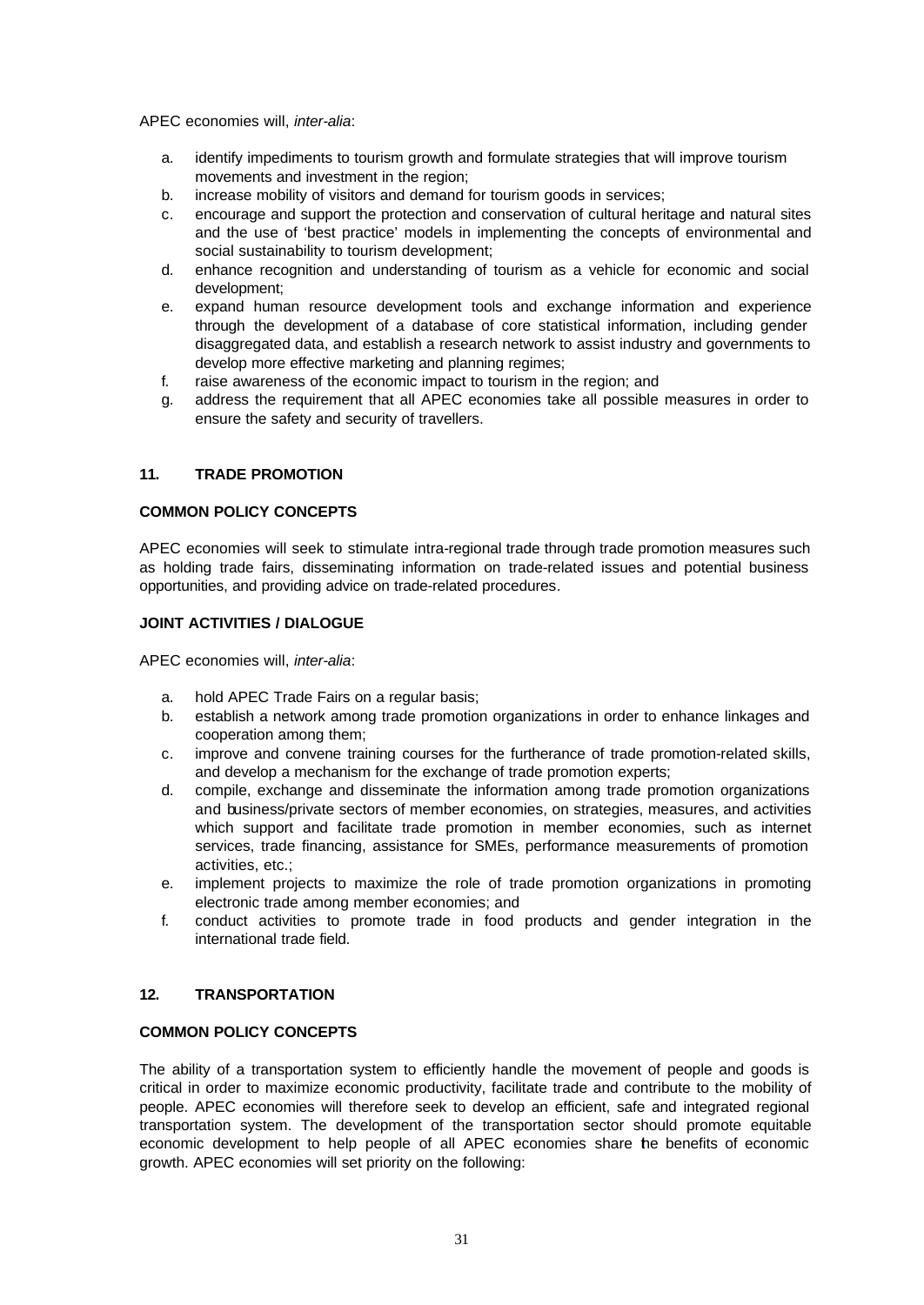- a. facilitating the harmonization, coordination and transparency of transport policies, regulations, procedures and standards;
- b. promoting timely rational investment in the transport infrastructure;
- c. encouraging the efficient use of existing infrastructure through the application of appropriate trade and transport facilitation techniques;
- d. promoting transport system safety and security;
- e. promoting, on the basis of fair and equitable access to markets, a more competitive transportation operating environment and cooperating to address institutional constraints which affect the provision of transportation services; and
- f. facilitating the improvement of productivity, skills and efficiency of labor and management in the transport industry.

# **JOINT ACTIVITIES / DIALOGUE**

APEC economies will, *inter-alia*:

- a. respond to the Leaders 'Auckland Challenge' of 1999, by implementing the eight steps for more competitive air services on a voluntary basis and by identifying further steps to liberalise air services in accordance with the Bogor Goals, and provide annual progress reports to Leaders through SOM;
- b. develop by 2005 guidelines, standards and provisional options associated with an integrated transport system for the improvement or elimination of 'bottlenecks' in the region;
- c. improve by 2005 port efficiency and capacities in the region through the exchange of information and expertise among port experts and programs;
- d. develop by 2005 an efficient, safe and competitive operating environment for maritime transport and the ports sector in the region through improved transparency of maritime and port policies;
- e. develop by 2005 a plan to facilitate the implementation of satellite navigation and communications systems in the region;
- f. provide by 2002 a mechanism for increased cooperation and communication between APEC Economies in the transportation security area;
- g. continue work to address aviation and maritime safety deficiencies in the region and propose recommendations for improvement;
- h. identify by 2002 road safety issues and problems in the region and develop comprehensive strategies to address these;
- i. implement the action plan on Intelligent Transport Systems (ITS) to promote cooperation in ITS technology and standards;
- j. consider by 2005 measures to promote transparency in regulations, resolve differences in conformity assessment and facilitate the mobility of transport personnel by encouraging the mutual recognition of professional qualifications;
- k. continue the seafarers training project to meet seafarers' training needs in the APEC region;
- l. implement the *Framework for the Integration of Women in APEC* and identify initiatives for the full participation of women in the transportation sector; and
- m. identify by 2005/2010 the intermodal skills needed within APEC member economies and suggest methods of developing training programmes.

# **SECTION C: FURTHER DEVELOPMENT OF ECONOMIC AND TECHNICAL COOPERATION**

APEC fora will make proposals for the expansion and improvement of Common Policy Concepts, Joint Activities and Policy Dialogue in their respective areas where appropriate. The inclusion of additional areas to those initially defined in Section B: Economic and Technical Cooperation in Specific Areas may be considered. Proposals on the above will be submitted to the Ministerial Meeting.

APEC fora, notably Working Groups, will begin the work outlined in Section B: Economic and Technical Cooperation in Specific Areas immediately; cooperating with each other to enhance the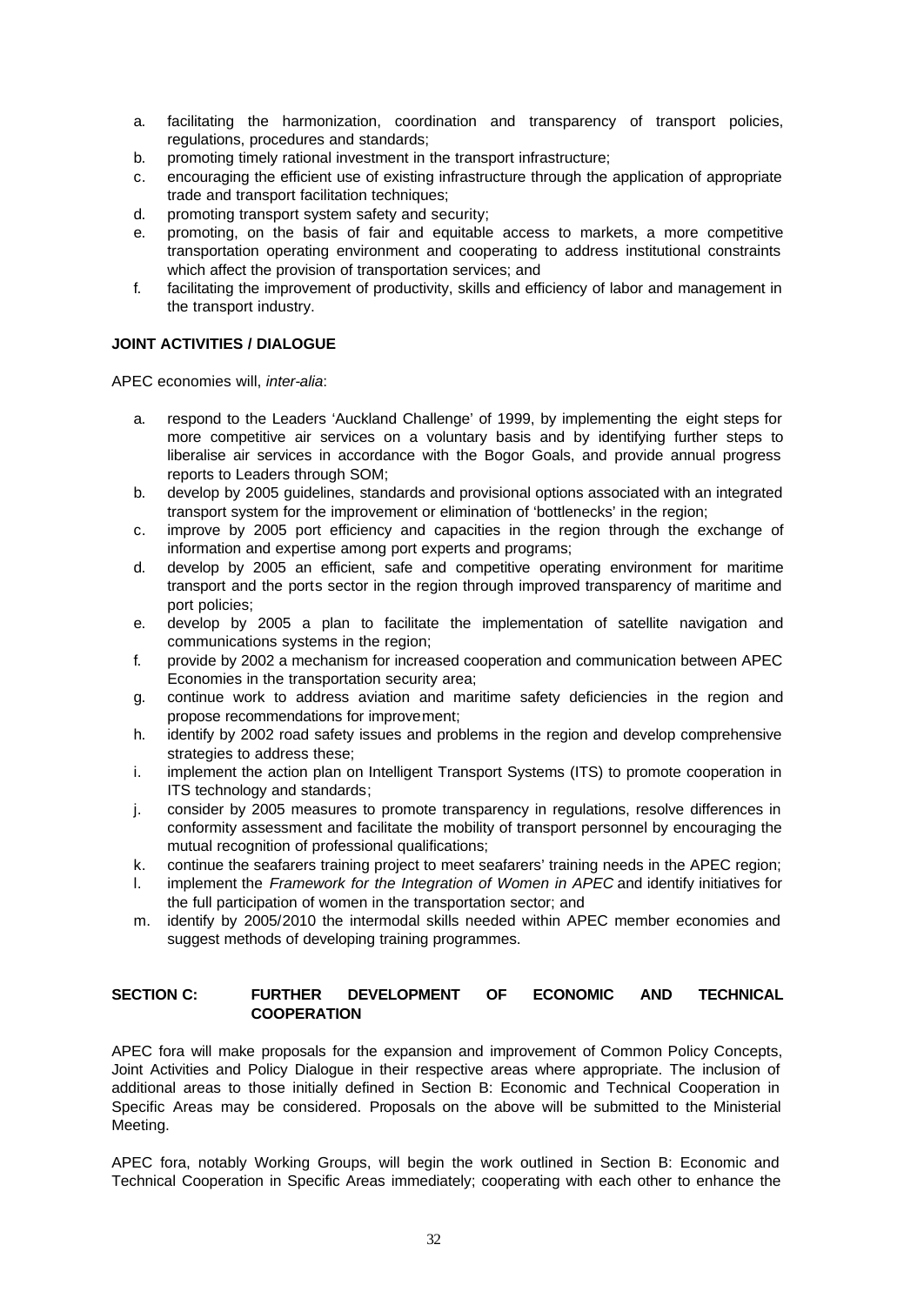efficiency of APEC activities. In the above process, duplication of work among APEC fora should be avoided.

Each APEC forum will submit an annual progress report to the SOM. The SOM will review this progress and submit a report to the annual Ministerial Meeting for review. Work by relevant APEC Ministerial Meetings should be duly recognized.

This Action Agenda may be revised and improved as necessary based on the overall progress of liberalization, facilitation and cooperation in APEC.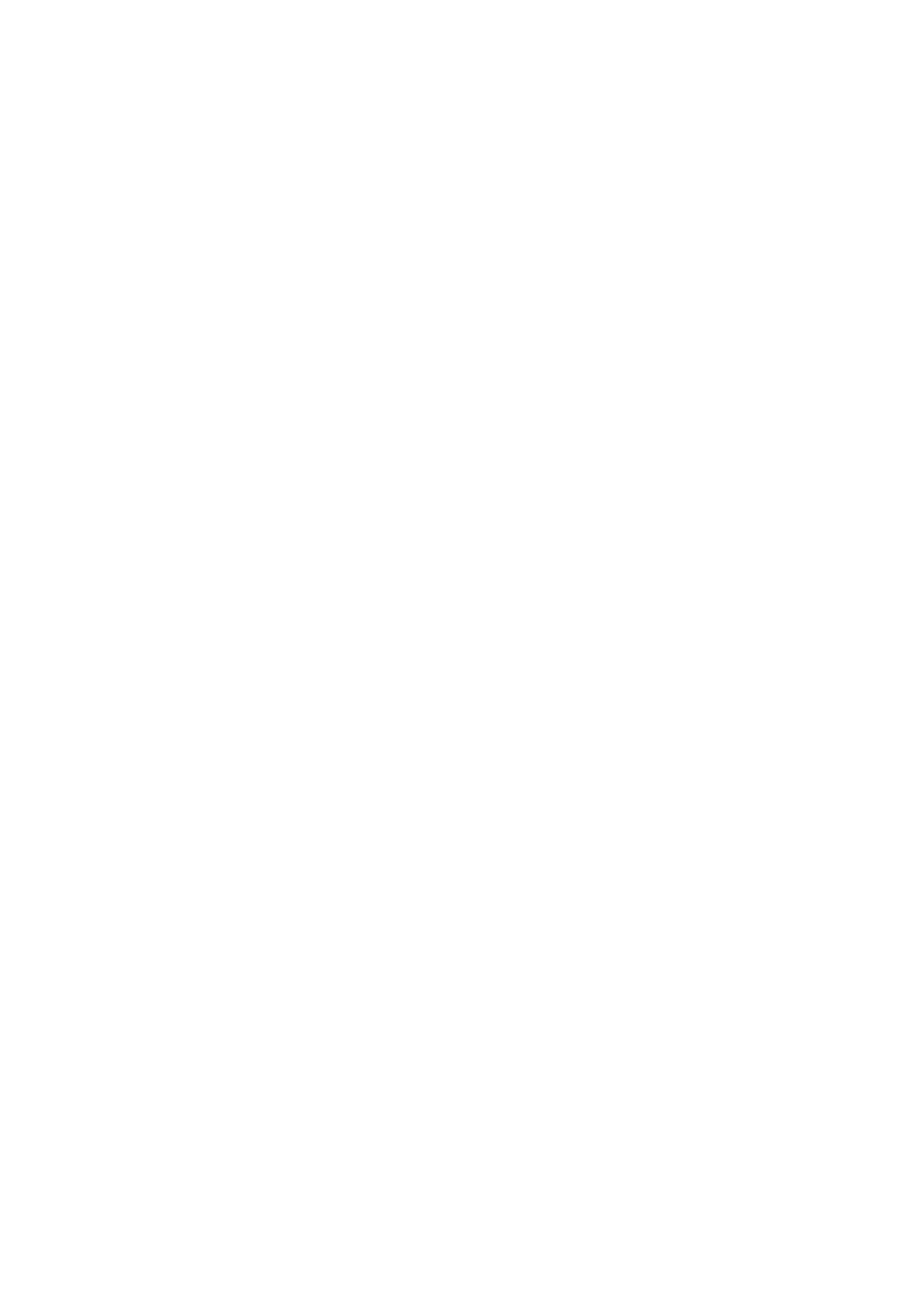# **THE OSAKA ACTION AGENDA**

# **ANNEX**

**Action Programs in Specific Areas**

**AGRICULTURAL TECHNICAL COOPERATION ENERGY FISHERIES HUMAN RESOURCES DEVELOPMENT INDUSTRIAL SCIENCE AND TECHNOLOGY MARINE RESOURCE CONSERVATION SMALL AND MEDIUM ENTERPRISES TELECOMMUNICATIONS AND INFORMATION TOURISM TRADE PROMOTION TRANSPORTATION**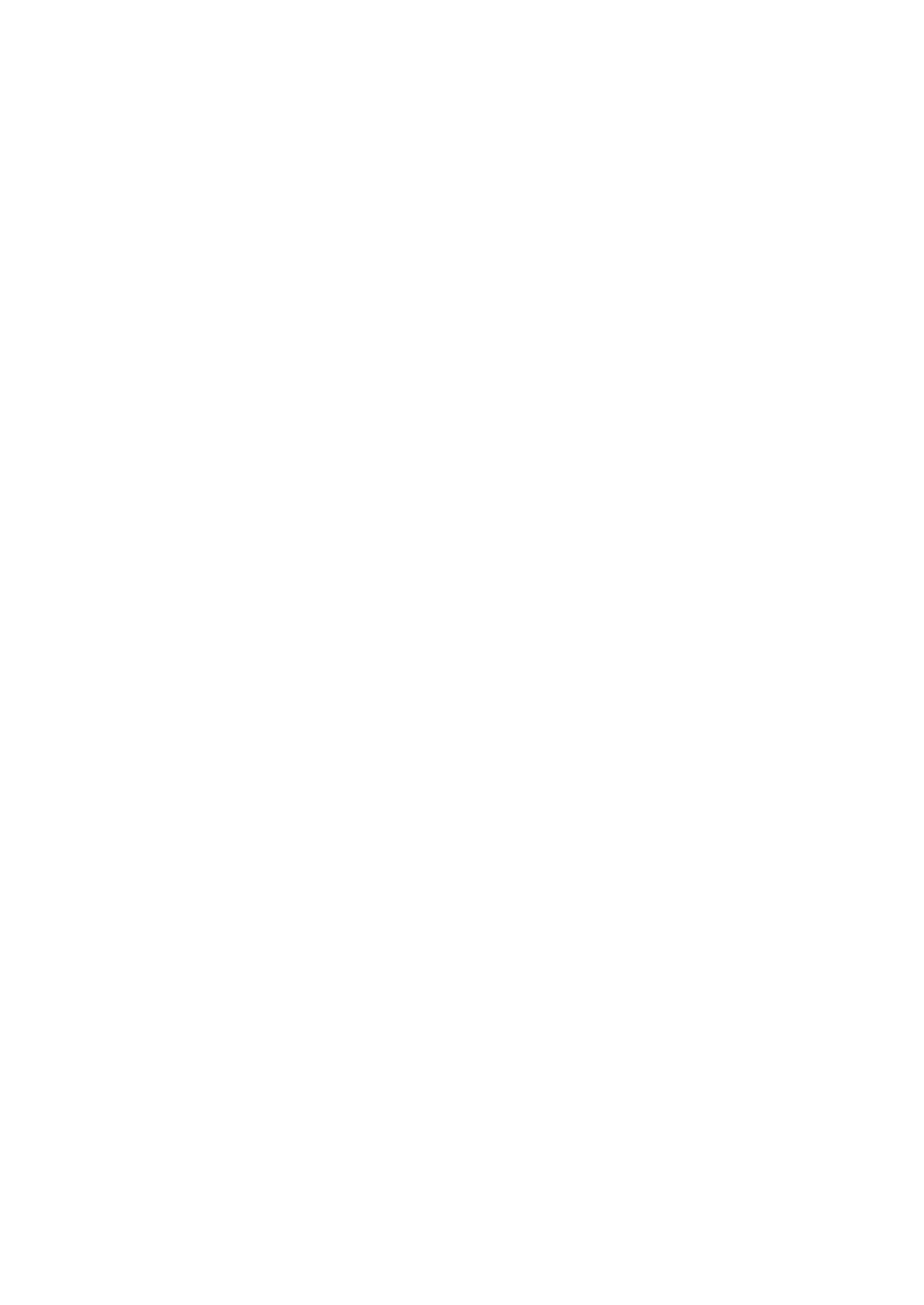## **ACTION PROGRAM FOR AGRICULTURAL TECHNICAL COOPERATION**

### **I INTRODUCTION**

Agriculture is an important sector for many APEC economies. It has played an important role in the economic progress in this region. Agricultural development has been strongly influenced by technology. Agricultural Technical Cooperation in coordination with agricultural resources leads to improvement on production capability, and food variety and quality. Because the need and level of development in each member economy is different, strengthening Agricultural Technical Cooperation among APEC members will have a significant impact on a balanced agricultural development, resource utilization and conservation in the region. The Agricultural Technical Cooperation initiative provides an opportunity to enhance agriculture's contribution to the region's economic growth and social well being, consistent with the vision of the Bogor Declaration.

# **I COMMON POLICY CONCEPTS**

The following objective, principles and strategies are shared as policy concepts by APEC member economies.

#### **a. Goal**

To enhance the capacity of agriculture and its related industries to contribute to economic growth and social well-being in the region.

#### **b. Basic Principles**

- i) Accord with APEC goals for economic and technical cooperation.
- ii) Mutually beneficial to all members and open to participation by all interested members.
- iii) Avoid duplication with, and add value to, other activities undertaken by international agencies and regional forums.
- iv) Pay due consideration to the diversity of agricultural sectors in the region.
- v) Recognize the rapid changes occurring in the agricultural sector throughout the region.
- vi) Coordinate closely with other APEC joint activities.
- vii) Any joint activities to be funded from the APEC central fund or from other sources through APEC.
- viii) Arrange meetings in a way which minimizes resource costs to maximize member participation.

## **a. Priorities**

In order to realize the goal of this action program, Agricultural Technical Cooperation will be implemented, with placing priority on the following areas of activities:

- i) Conservation and utilization of plant and animal genetic resources.
- ii) Research, development and extension of agricultural biotechnology.
- iii) Production, processing, marketing, distribution and consumption of agricultural products.
- iv) Plant and animal quarantine and pest management.
- v) Cooperative development of agricultural finance system.
- vi) Agricultural technology transfer and training.
- vii) Sustainable agriculture and related environmental issues.

#### **1 JOINT ACTIVITIES**

## **I. Conservation and Utilization of Plant and Animal Genetic Resources**

i) Develop individual genetic resources databases; identify and fill the gaps among these databases by 2003.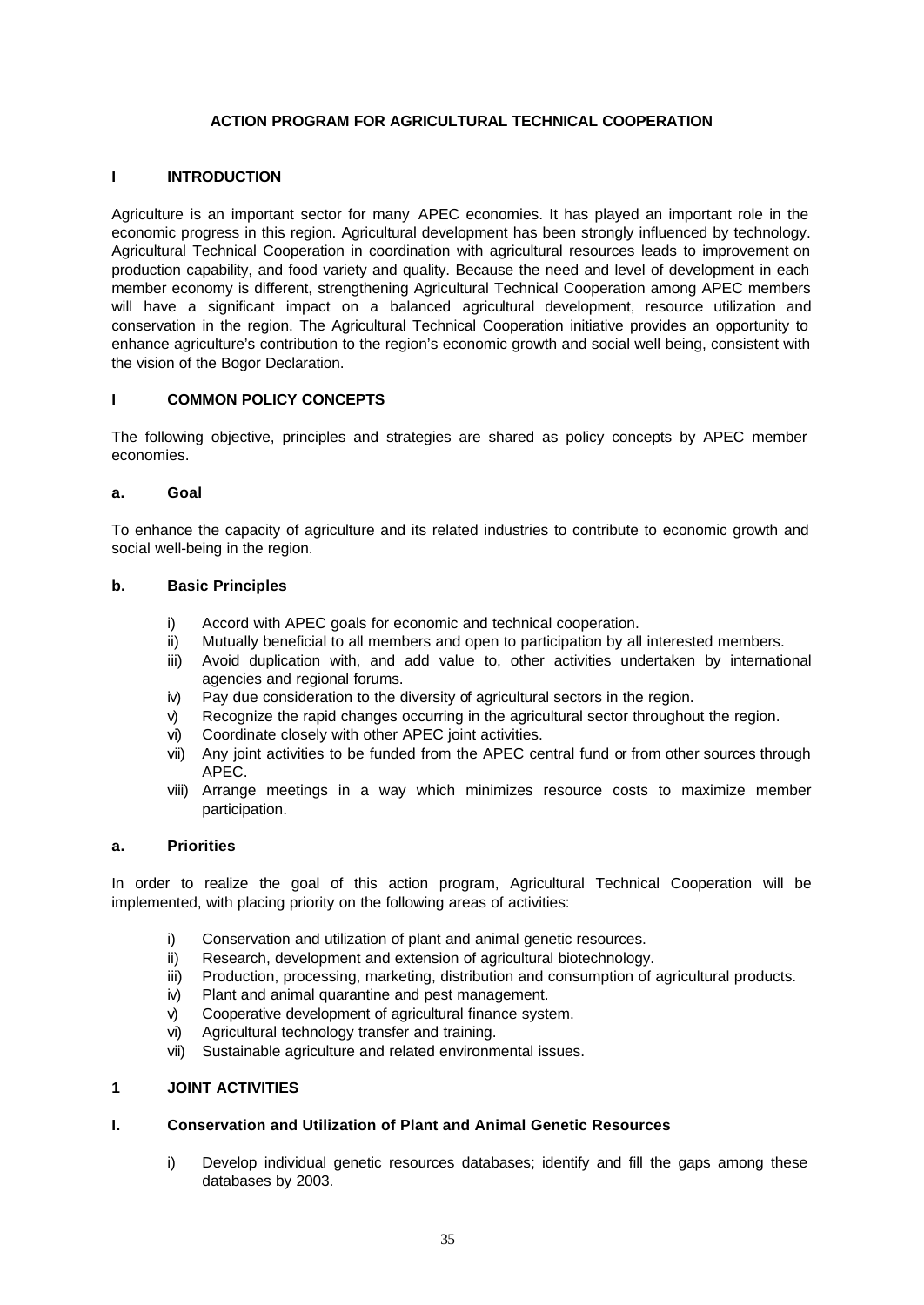- ii) Identify APEC-wide needs for genetic resources management based on individual member economy's genetic resources databases by 2002.
- iii) Establish an APEC information network for the exchange of genetic resources-related information by 2004.
- iv) Publish an APEC booklet or information package on the relationship between indigenous animals and human with local agricultural implications by 2002.

### **I. Research, Development and Extension of Agricultural Biotechnology**

- i) Through tools developed (e.g. Communicating About Agricultural Biotechnology in APEC Economies: A Best Practices Guide), and through effective use of the APEC Internet site, follow up and document activities carried out with respect to communications and feed back successes to APEC economies by 2004.
- ii) Discuss key technical matters on agricultural biotechnology issues related to risk assessment/management of biotechnology products by 2004, in order to facilitate the development of science-based assessment frameworks in all member economies.
- iii) Further carry out information sharing related to agricultural biotechnology on member economies such as regulatory frameworks and on relevant international organizations by 2005.
- iv) Develop, identify, and participate in training opportunities or internships/fellowships in the areas of regulation, safety assessments, research and detection methodologies related to agricultural products of biotechnology, and document best practices by 2005.

### **I. Production, Processing, Marketing, Distribution and Consumption of Agricultural Products**

- i) Develop cooperative work plans for development of supermarket/cold-chains and related distribution systems by 2003.
- ii) Develop cooperative work plans for improvement of post-harvest and food processing technologies by 2003.
- iii) Development of the network system on grade standards, requirements and regulations by 2003.
- iv) Develop information network system concerning both supply and demand of food by 2003.

### **I. Plant and Animal Quarantine and Pest Management**

- i) Conduct a survey of the availability amongst member economies of specific technical expertise and information by 2003.
- ii) Implement joint surveys of pests and diseases using standardized techniques to better manage pests and diseases which are likely to cross common boundaries by 2004.
- iii) Establish an information network system for the exchange of quarantine and pest management information by 2003.

#### **I. Cooperative Development of Agricultural Finance System**

- i) Update information on agricultural finance systems of individual member economies, including information of consultants/experts by 2003.
- ii) Implement a series of training courses on agricultural finance by 2002.

### **I. Agricultural Technology Transfer and Training**

- i) Identify key information on agricultural technology transfer and training useful to member economies by 2002.
- ii) Identify key agricultural technology transfer and training activities by 2003.
- iii) Develop joint research and training program on agricultural technology transfer and training by 2004.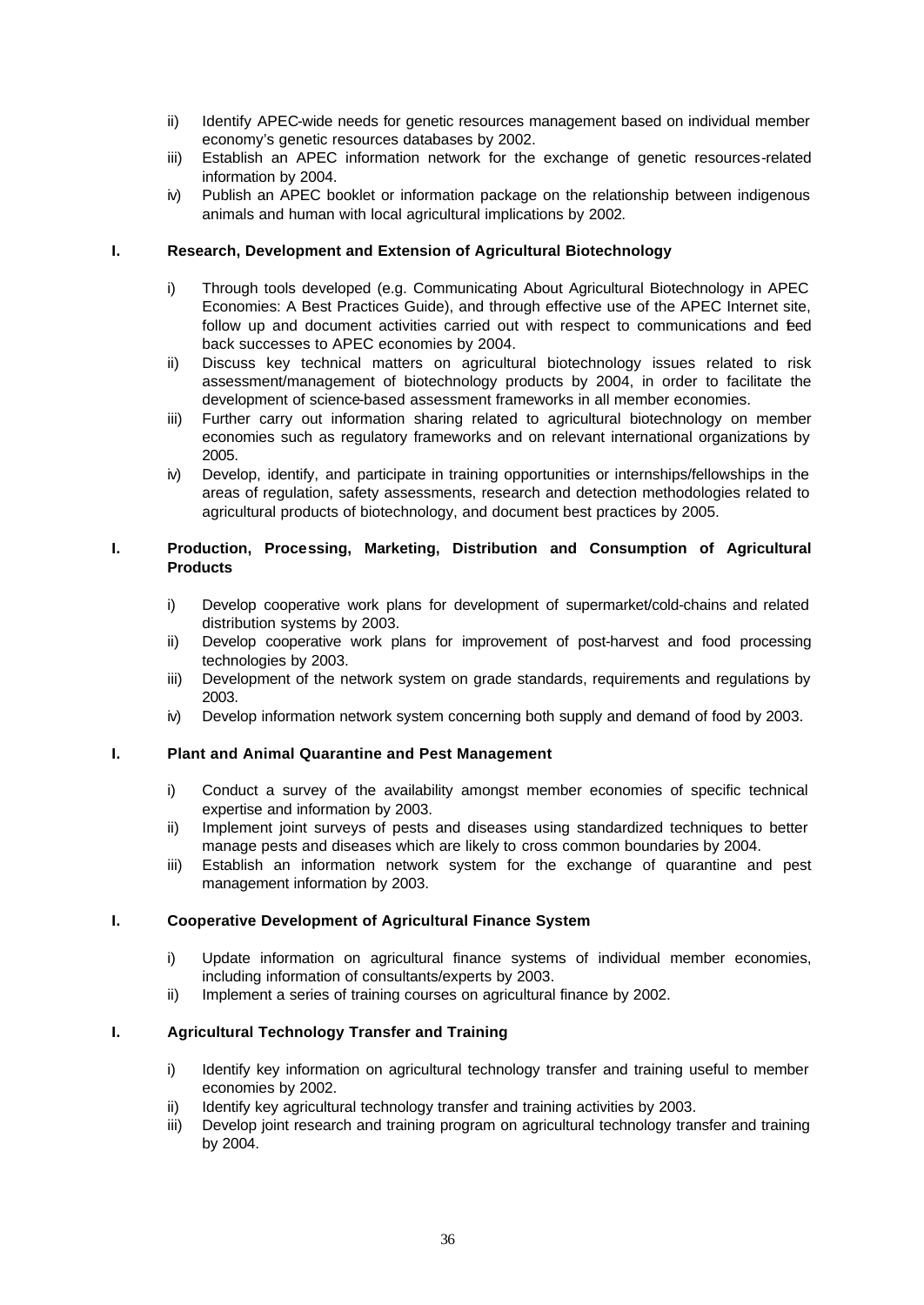## **I. Sustainable Agriculture and Related Environmental Issues**

- i) Establish the directory of experts, institutions and centers of research for sustainable agriculture by 2002.
- ii) Identify key information on agricultural practices, agro-ecosystem and environmental issues that may affect sustainable agricultural development by 2003.
- iii) Identify key information on rural development and socio-economic factors that may affect rural development by 2004.
- iv) Establish information network system on sustainable agriculture, related environmental issues and rural development by 2003.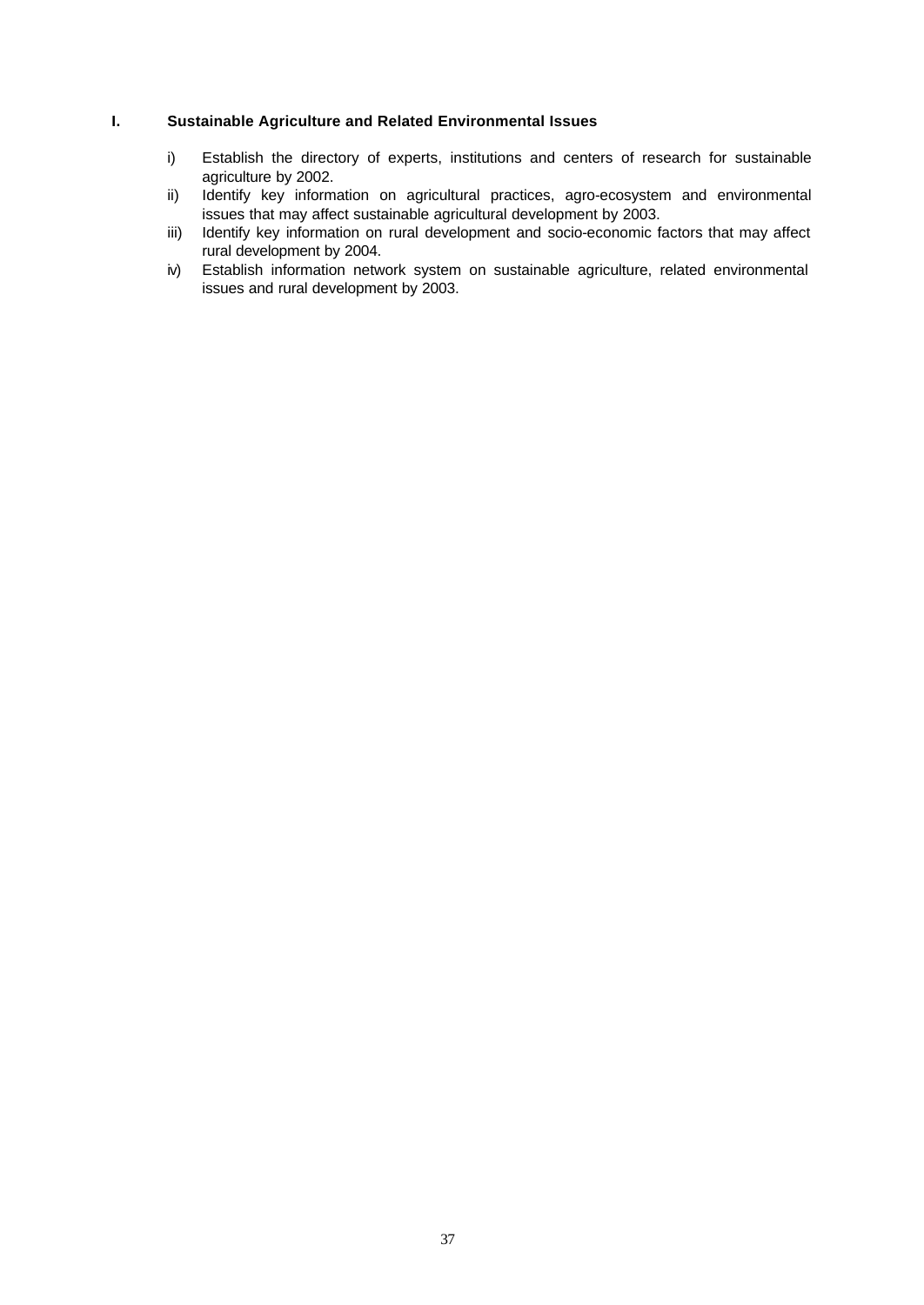### **ACTION PROGRAM FOR ENERGY**

#### **I INTRODUCTION**

At the request of APEC Leaders, Senior Officials preparing for the Osaka Leaders' Meeting in 1995 began the task of developing an Action Agenda to implement the Bogor Declaration. Working Groups and other APEC fora were asked to contribute to the Action Agenda by designing mid-term and longterm action programs on economic and technical cooperation (including infrastructure), and, where possible, on trade and investment liberalisation and facilitation. Senior Officials called for short term tangible results which could serve as down payments for the Action Agenda.

In addition to these general requirements, the then Working Group on Regional Energy Cooperation (now EWG) was specifically requested to include in its action program measures to give effect to the *3Es Initiative* (economic growth, energy security and environmental protection) of APEC Leaders.

At their meeting in Sydney in 1996, APEC Energy Ministers endorsed 14 non-binding policy principles for rational energy consumption.

Energy Ministers at their fourth meeting (EMM4) held in San Diego, USA, on 12 May 2000, under the theme 'Turning Vision into Reality' conveyed their conviction to make the best effort for the simultaneous pursuit of economic growth, energy security and environmental protection, recognising that energy is central to maintaining the region's economic recovery, building the region's economic and social future, strengthening the marketplace, and promoting clean and sustainable development. In their message to APEC Leaders, Energy Ministers also committed to a set of primary principles that underpin APEC activities in the energy sector and to a new implementation strategy for APEC's energy program.

At the 21st meeting of the Energy Working Group (EWG21) held on 18–19 May 2001 in Kuala Lumpur, Malaysia, member economies agreed the Vision, Objectives, and Plan of a new Future Directions Strategic Plan for the EWG.

#### **I COMMON POLICY CONCEPTS**

#### **a. Future directions strategic plan**

### *Our Vision*

The vision of the Energy Working Group holds that the EWG will promote the 3E's (economic growth, energy security and environmental protection) and more broadly the contribution of energy to the economic, social, and environmental enhancement of the APEC community.

The EWG will achieve this by cooperation among member economies through government policy makers, technical experts, business/private sector representatives and regulators, working in partnership under the aegis of the EWG.

### *Our Objectives*

The EWG will work cooperatively over the next five years to promote our vision through voluntary agreements, which take into account the individual circumstances of member economies. As part of its contribution to sustainable development within APEC, the EWG will pursue the following objectives:

- i) strengthening the security and reliability of affordable energy to all within our APEC community;
- ii) promotion of clean and efficient technologies, and the efficient use of energy to achieve both economic gains and environmental enhancement;
- iii) achieving environmental improvement of energy production, use and mineral extraction within our APEC community;
- iv) harnessing all expertise available to the EWG to give effect to the above objectives; and
- v) implement the *Framework for the Integration of Women in APEC.*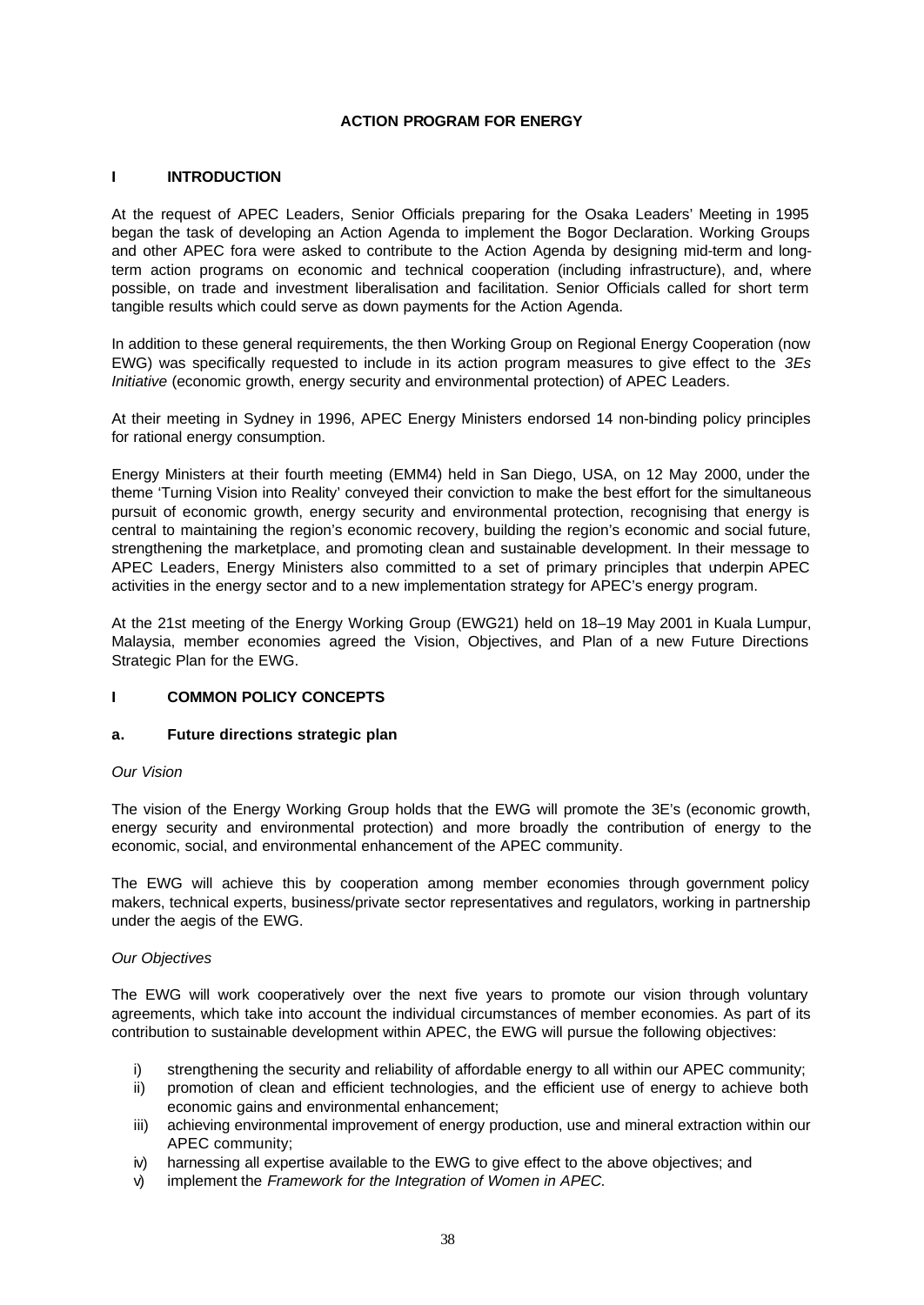## *Our Plan*

The EWG will promote policy approaches and initiatives and adopt work programs within the following strategic themes:

- i) Fostering a common understanding on regional energy issues.
- ii) Improving the analytical, technical, operational and policy capacity within member economies.
- iii) Facilitating energy and minerals resource and infrastructure development in an environmentally and socially responsible manner.
- iv) Facilitating energy efficiency and conservation
- v) Facilitating improved reliability and stability in the provision of energy supply to meet demand.
- vi) Facilitating energy technology development, exchange, application and deployment.
- vii) Facilitating a diverse and efficient supply mix.

### **b. Basic Principles**

In 1996 Energy Ministers endorsed 14 non-binding policy principles for rational energy consumption, agreeing to:

- 1. Emphasise the need to ensure energy issues are addressed in a manner which gives full consideration to harmonisation of economic development, security and environmental factors.
- 2. Pursue policies for enhancing the efficient production, distribution and consumption of energy.
- 3. Pursue open energy markets for achieving rational energy consumption, energy security and environmental objectives, recommending action in the appropriate forum of APEC to remove impediments to the achievement of these ends.
- 4. Recognise that measures to facilitate the rational consumption of energy might involve a mix of market based and regulatory policies, with the relative components of the mix being a matter for the judgement of individual economies.
- 5. Consider reducing energy subsidies progressively and promote implementation of pricing practices which reflect the economic cost of supplying and using energy across the full energy cycle, having regard to environmental costs.
- 6. The regular exchange of experience on the various policies being used by member economies to achieve a more rational energy consumption.
- 7. Ensure that a least cost approach to the provision of energy services is considered.
- 8. Promote the adoption of policies to facilitate the transfer of efficient and environmentally sound energy technologies on a commercial and non-discriminatory basis.
- 9. Encourage the establishment of arrangements for the development of human resource skills relevant to the application and operation of improved technology.
- 10. Enhance energy information and management programs to assist more rational energy decision making.
- 11. Encourage energy research, development and demonstration to pave the way for cost effective application of new, more efficient and environmentally sound energy technologies.
- 12. Promote capital flows through the progressive removal of impediments to the funding of the transfer and adoption of more energy efficient and environmentally sound technologies and infrastructure.
- 13. Promote cost effective measures which improve the efficiency with which energy is used but reduce greenhouse gases as part of a suggested regional response to greenhouse gas reductions.
- 14. Cooperate, to the extent consistent with each economy's development needs, in the joint implementation of projects to reduce greenhouse gas emissions consistent with the Climate Change Convention.

Members will develop and build on these principles, including into additional areas where consensus can be reached, consistent with the EWG Future Directions Strategic Plan.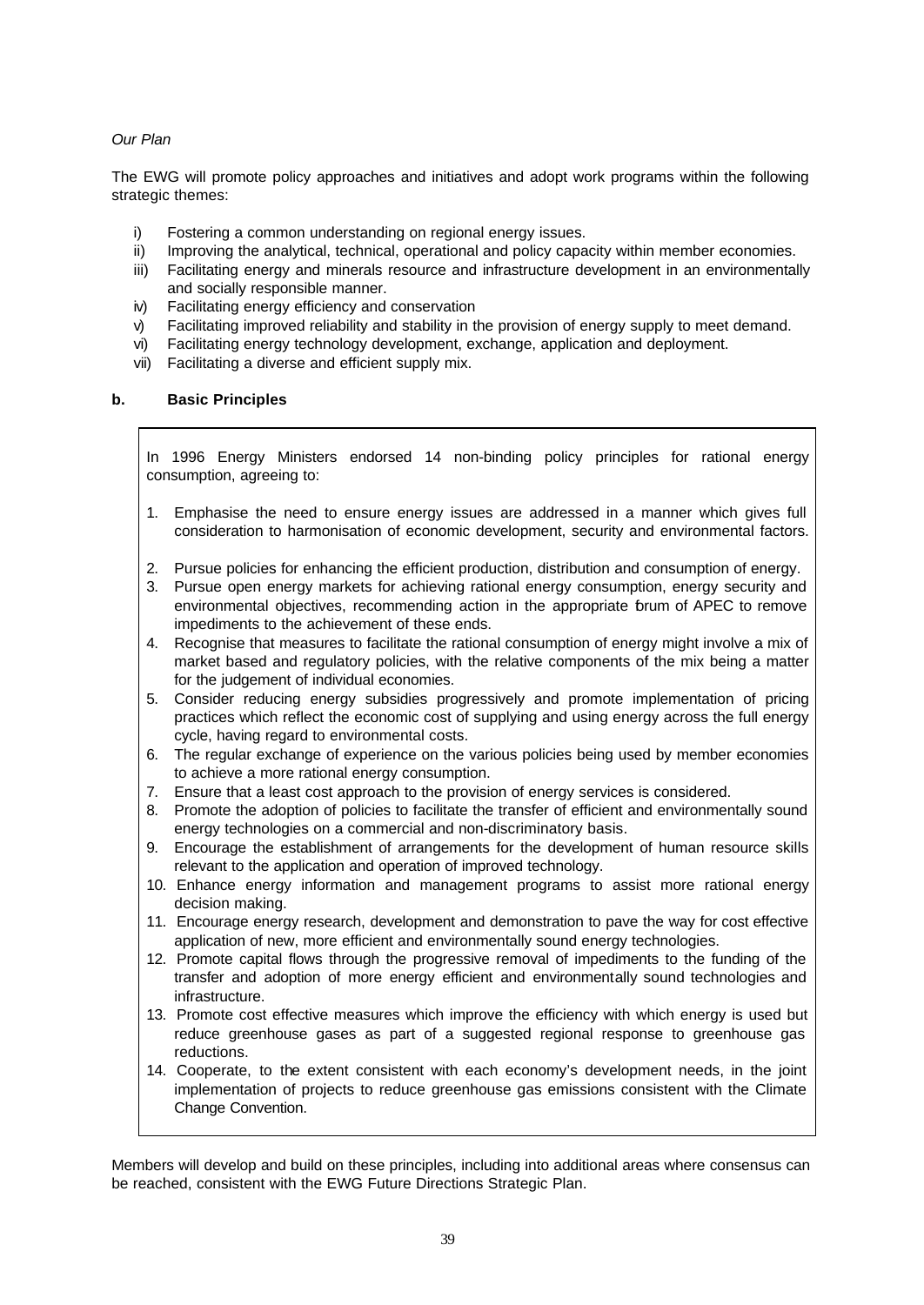### **c. Priorities**

The EWG's Action Program does not attempt to include the full spectrum of the Group's activities. Rather it seeks to focus on key initiatives that will produce outcomes of direct relevance to the achievement of the objectives of the *Bogor Declaration* and the 3Es initiative.

The activities set out in the Action Program address both elements of the APEC Action Agenda (Part I concerning trade and investment liberalisation and facilitation, and Part II concerning economic and technical cooperation) and cover the seven strategic themes referred to in the Plan above.

### **1 JOINT ACTIVITIES**

### **I. Fostering a common understanding on regional energy issues**

The EWG will continue to consolidate its energy database and production of a regional energy outlook. The outlook fosters member economies' better understanding of the energy policy implications of future energy supply and demand trends and developments, thereby assisting member economies' decisionmaking processes. The regional energy outlook is, and will continue to be, produced by the Asia Pacific Energy Research Centre (APERC) formally established in mid-1996, located in Japan and managed under the auspices of the Energy Working Group.

Activities aimed at further expansion of the APEC energy data base will be carried out by the Expert Group on Energy Data and Analysis. This will be achieved through the identification and collection of additional economic and social indicators, and by the collection of data on final energy consumption on a more disaggregated basis. Where possible, this data will be collected from existing authorised international statistics. Other data will be submitted by each member economy. The timeliness and quality of oil market supply and demand data will be improved through activities aimed at improving the collection of this information from APEC member economies. These activities will be enhanced through technical cooperation with other multilateral agencies involved in energy data collection and analysis activities.

The EWG also encourages the free and open exchange of information on member economies policies and programs in the energy sector. This is facilitated through policy dialogue, and the exchange of information on notable energy developments and programs within member economies at EWG officials meetings.

Energy Ministers meeting in Okinawa, Japan, in 1998 recognised the importance of continuing improvements in the production, delivery and use of energy and agreed to implement a voluntary Pledge and Review program. EWG member economies report to meetings on progress against their pledged efficiency programs on an annual basis as a means of exchange of knowledge and information.

### **II. Improving the analytical, technical, operational and policy capacity within member economies**

The EWG will continue to actively pursue the Implementation Strategy endorsed by Energy Ministers in San Diego, USA, in May 2001 through delivery of the implementation facilitation assistance team (IFAT) process and annual reporting on a voluntary basis by member economies against the primary principles contained in the Implementation Strategy.

The IFAT program is a mechanism developed by the EWG to assist APEC member economies to implement agreed energy initiatives, including, amongst other things, power and gas sector reform. Under the program, and at the invitation of a member economy government, a team of energy experts visits the host economy to share experiences and provide advice on options and approaches to implementing energy market reforms or other aspects of the energy sector. Team members are drawn from a cross-section of APEC member economies, including representatives of the EWG Business Network, the Energy Regulators Forum, and other nominated experts.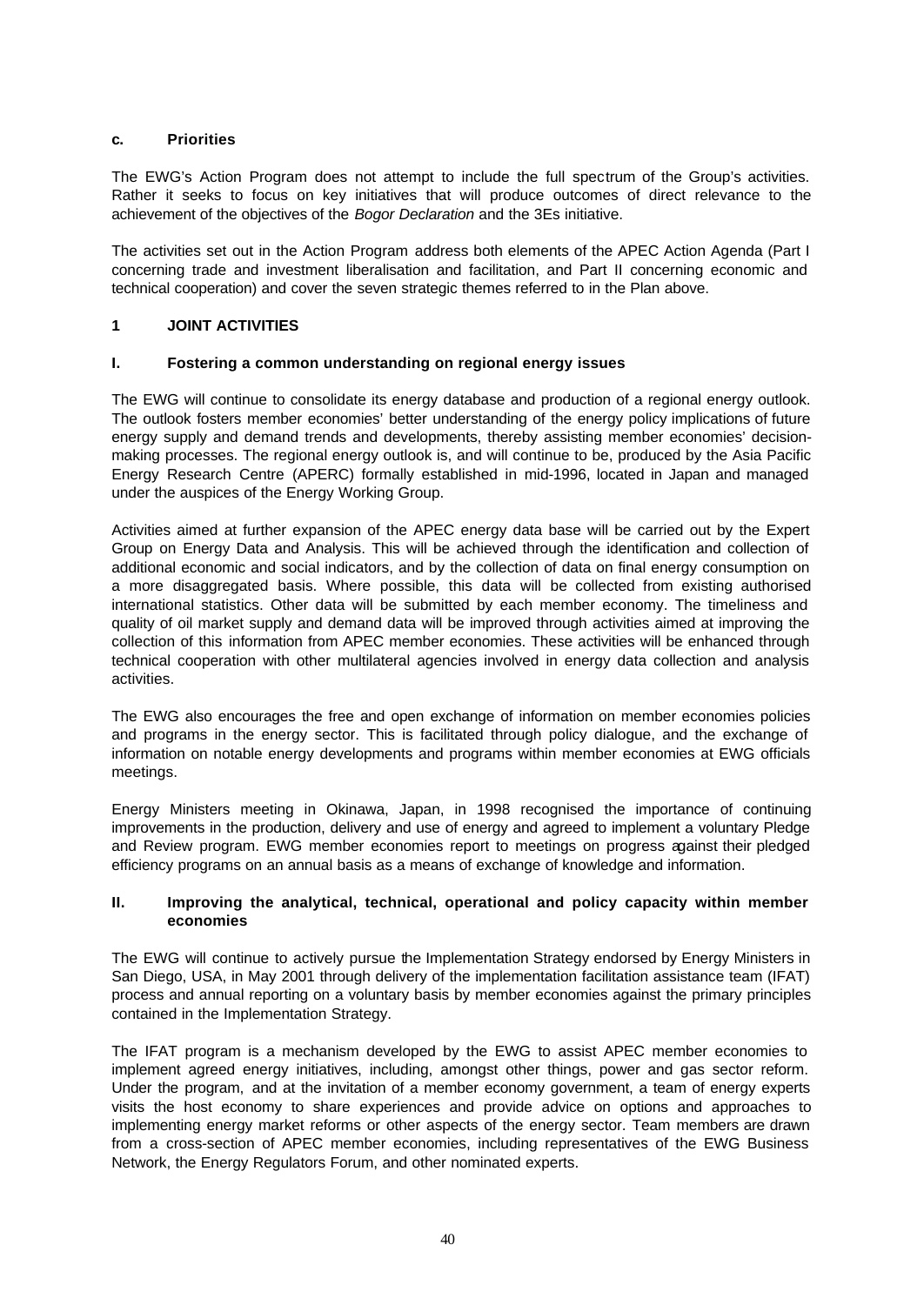The EWG will complete a study on 'Strengthening the Operational Aspects of APEC Energy Micro-Economic Reform' and deliver a series of workshops aimed at improving the understanding within APEC of the role of micro-economic reform in energy markets and the efficiencies and benefits to consumers that can result. The workshops will also work to inform on issues associated with barriers to investment in the energy sector and the means by which those barriers can be removed and private sector investment can be mobilised.

The EWG will undertake a project aimed at providing quantitative analysis of the broad economic impacts of micro-economic reform policies to deregulate energy markets in the APEC region. Using macro-economic modelling, the project will permit an assessment of the benefits to economies through lower energy prices and more open and transparent energy markets that are expected to flow from regulatory reform. The project will assess the potential benefits of reform at both the economy wide level – through impacts on gross domestic product and sectoral outputs – as well as at the energy sector level – through impacts on energy prices, consumption and trade. The project will quantify the potential impacts of regulatory reform in the energy sector on macroeconomic performance as well as on energy consumption, prices and trade. The project will analyse the impacts of deregulation in the electricity sector as well as in primary fuel markets for petroleum, gas and coal, where appropriate.

### **III. Facilitating energy and minerals resource and infrastructure development in an environmentally and socially responsible manner**

In Edmonton, Canada, in 1997 APEC Energy Ministers endorsed an *Environmentally Sound Infrastructure Initiative*. Ministers noted that the rapid increase in power infrastructure, which will be necessary to meet the economic and social aspirations of the region, will have impacts on the environment, and that these impacts can be of a local, regional, or global nature. Ministers further noted that the challenge facing the region was to attract investment in power infrastructure, while at the same time ensuring that such infrastructure was established and operated in an environmentally sensitive way.

In Edmonton, Canada, APEC Energy Ministers also asked the EWG to examine ways to encourage greater strategic input from business. Trade and investment decisions in markets are impacted by the policies and practices set by government. To the extent that policies and practices can be changed to remove impediments, improve transparency and reduce risks, new trade and investment opportunities will open up and costs will be reduced. APEC provides an important vehicle for generating such change, providing a mechanism to influence governments at Leader, Ministerial, and Official level. By informing in a constructive way, change can be influenced. This is not a short-term goal, but rather a longer-term objective that will generate mutual benefits with respect to the economic and social goals of governments through increased private sector investment and trade, and returns to business/private sector through greater opportunities and reduced costs. Crucial to the efficient realization of this objective is strategic input from business/private sector to ensure objectives are well defined and strategies appropriate. As a result, EWG members agreed, at their meeting in March 1998, to the establishment of the APEC EWG Business Network (EBN). The EBN meets twice a year and inputs through dialogue with officials to EWG policy and program development processes.

## **IV. Facilitating energy efficiency and conservation**

Member economies participate in the activities of the five Expert Groups of the EWG. Expert Group activities involve economic and technical cooperation in the areas of Energy Efficiency and Conservation, New and Renewable Energy Technology, Energy Data and Analysis, Clean Fossil Energy, and Energy and Minerals Exploration and Development.

The EWG, Energy Regulators Forum (ERF) focuses its work program on activities that assess, advise and report to EWG on regulatory aspects of energy market developments in the APEC region. The ERF promotes exchange of information and regulatory expertise within and between member economies; facilitating exchanges and strengthening linkages with and between other APEC fora, including the EWG Expert Groups, EWG Business Network (EBN), Asia Pacific Energy Research Centre (APERC), as well as guests of the EWG and ERF; and encouraging member economies to attend and participate in appropriate APEC and EWG funded workshops and seminars that have an energy regulatory component.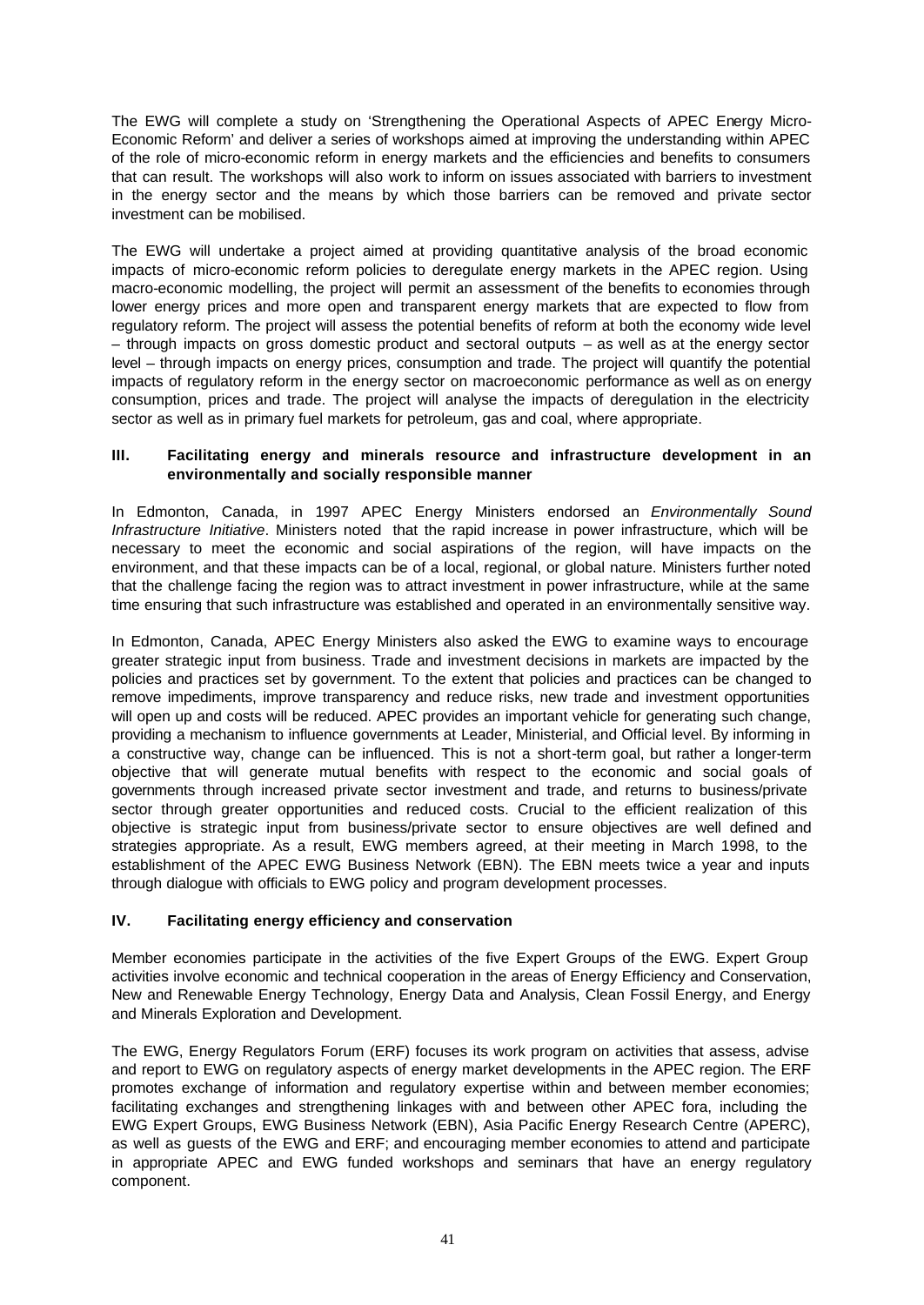In San Diego, USA, in May 2001 Energy Ministers called for the establishment of the position of an APEC Energy Efficiency Test Procedures Coordinator. The EWG will establish this position with the purpose of continuing the work started by the Steering Group on Energy Standards (SGES) on reducing barriers to trade created by differing energy performance test methods and energy performance requirements. The overall purpose will be met via the five objectives identified by the SGES:

- i) Developing, implementing and maintaining a standards web site this will maintain up-to-date and accurate information about energy standards and regulations in APEC member economies.
- ii) Managing a Standards Notification Procedure to disseminate information relating to changes to energy efficiency standards within member economies to all relevant parties and to provide coordination between member economies on the development of energy standards.
- iii) Monitoring international standards processes and developing a database for standards tracking international developments in the field of energy standards.
- iv) Coordinating APEC standards participation networks and algorithm activities within standards development where integrated with APEC priorities — liaising between relevant parties on matters concerning energy standards and regulations, and assisting in the establishment and presentation of a common 'APEC stance' on energy standards being developed within relevant international standards fora.
- v) Monitoring and reporting on the delivery of the SGES work program to reduce or remove the need for multiple testing.

### **I. Facilitating improved reliability and stability in the provision of energy supply to meet demand**

As part of its broad program of work the EWG will develop and implement an energy security initiative which aims to improve the functioning of energy markets; energy efficiency and conservation; diversification of energy resources; renewable energy development and deployment; and explore the potential for alternative transport fuels, to alleviate pressure on the oil market, including the role that stocks could play as an option to respond to oil market disruptions. As part of this initiative, the EWG will deliver a project titled 'Energy Security Initiative: Petroleum Stocks as an Option to Respond to Oil Market Disruptions'. The objective of the project is to provide member economies with further options to consider in addressing the economic impacts of oil market volatility and more fundamental energy security concerns. Consistent with the EWG's approach to all of the initiatives it develops and executes, participation in developing the initiative and any follow up action by individual member economies based on agreed elements of the initiative will be voluntary. The initiative will provide exchanges of information and experience on policy, analytical and technical issues, stock holdings and draw down arrangements, costs, and integration with other energy security measures. The EWG will use the 'Best Practice model' of previous initiatives and will emphasize shared experiences. The project will, through a series of workshops, draw upon existing expertise in the EWG and its Expert Groups, the Asia Pacific Energy Research Centre, member economies, and other appropriate organisations.

The EWG will implement an *Earthquak e Response Initiative* that will involve sharing of information and experience. All APEC member economies will strengthen their capacity to prepare for earthquake disasters and to carry out rescue and restoration efforts. Overall, this initiative will lessen the damage to energy systems from earthquakes and increase energy supply security in the region. Initially this initiative will deliver a *Report on Energy Infrastructure Earthquake Resistance Guidelines and Regulations of APEC Economies.* The project will also deliver a seminar at which the participants from APEC member economies will present guidelines and regulations aiming to reduce the impacts of earthquakes on energy infrastructure, as well as best practices on post-earthquake investigation and restoration. The proceedings of the seminar will be published and widely distributed within the APEC region.

The EWG will undertake a project to identify and address barriers (policy, technical, regulatory and legal) to the interconnection of power grids in APEC member economies. Recommendations for action will be presented to the EWG, and two workshops conducted with relevant parties to disseminate information and strategies on overcoming barriers. Through these workshops member economies will develop and gain a greater and more practical understanding of how to target and implement the policies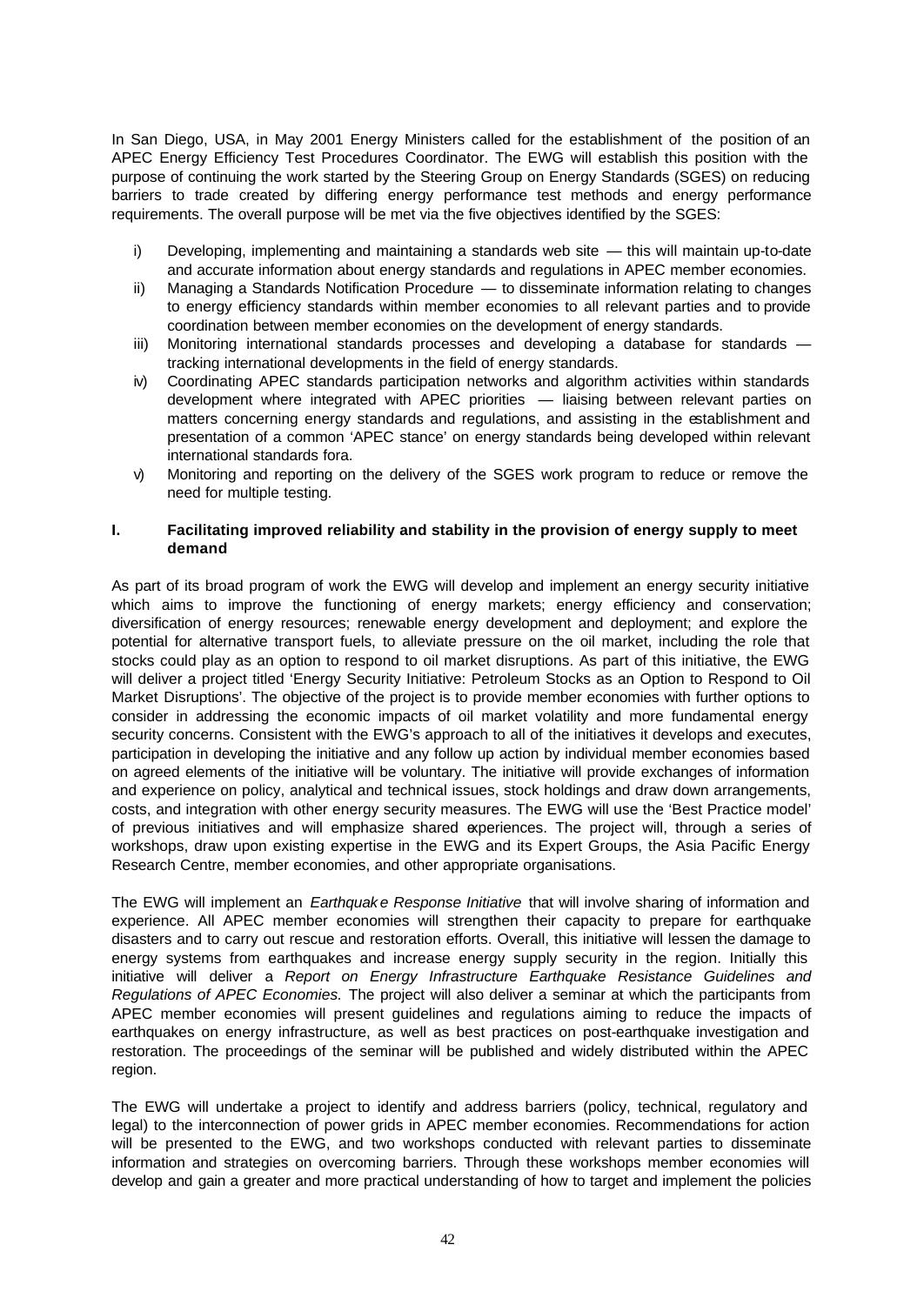developed. Workshops would be held in venues to maximise participation of member economies. This project is of significance to developing APEC economies, many of which are characterised by under developed power inter-connections.

### **II. Facilitating energy technology development, exchange, application and deployment**

The APEC 21st Century Renewable Energy Development Initiative consists of the development within the EWG Expert Group on New and Renewable Energy (EGNRET) Technologies of a series of collaborative efforts among its member economies to advance the use of renewable energy for sustainable economic development and growth of the APEC region. EGNRET has identified the priority needs and issues of its members, especially developing economies, for the promotion of sustainable development and growth, relating to the use of renewable energy. Eight collaborative efforts are being developed and will be implemented by multi-economy and multi-disciplinary 'program teams' consisting of representatives from governments, the private sector, NGOs, utilities and financing organisations.

The EWG will implement a research project 'Harmonising Economic and Environmental Objectives of Energy Policy'. The project will deliver the findings of a comprehensive examination of key relevant issues relating to the harmonisation of economic and environmental objectives of energy policy. The information obtained will assist member economies in decision and policy development processes. The work program will aim to improve the information base in relation to environmental impacts of energy production and use, and assess the extent to which the deployment of technology and end use efficiency can contribute to harmonising environmental and energy objectives.

The EWG will undertake a review of the various standards that exist within APEC that govern the application of new and renewable energy technologies. The results of the review will be documented and shared. A universal knowledge of standards and regulations relating to the application of new and renewable energy technologies within member economies will facilitate a better understanding of the potential barriers to trade in these technologies and products.

The EWG will deliver a series of workshops on the impacts of e-commerce on the energy sector within the APEC region. This work will be undertaken by the ad-hoc task force on ecommerce in energy established by EWG20 in Cusco, Peru.

The EWG will finalise work on energy services whose outcomes will not in any way prejudice activities underway in the WTO on services under the General Agreement on Trade in Services. The EWG will report back to the APEC Committee on Trade and Investment (CTI) so that the Group on Services under CTI can progress this work.

The EWG will undertake work that will provide quantitative analysis of the benefits of the uptake of 'New Economy' technologies to the energy sector in APEC member economies. This project will benefit all APEC member economies by providing a common understanding of the implications of these technologies for economic growth and sectoral performance, with a particular focus on energy consumption, production and trade.

## **III. Facilitating a diverse and efficient supply mix**

The EWG will initiate a project that will determine the extent to which interconnection standards for distributed electricity resources and policies act as barriers to trade within APEC economies. The miniaturisation of electric-generating technologies is a growing trend within APEC economies. These technologies can be placed at the source of electricity consumption rather than at central stations. A lack of interconnection standards could act as a barrier to using these small-scale technologies and, hence, to trade in APEC economies.

# **4 DIALOGUE ON MEMBER ECONOMIES' POLICIES/ACTIVITIES**

The focus of activities in the Action Program is on cooperative action that will encourage increased policy dialogue between member economies, leading to the further development of shared non-binding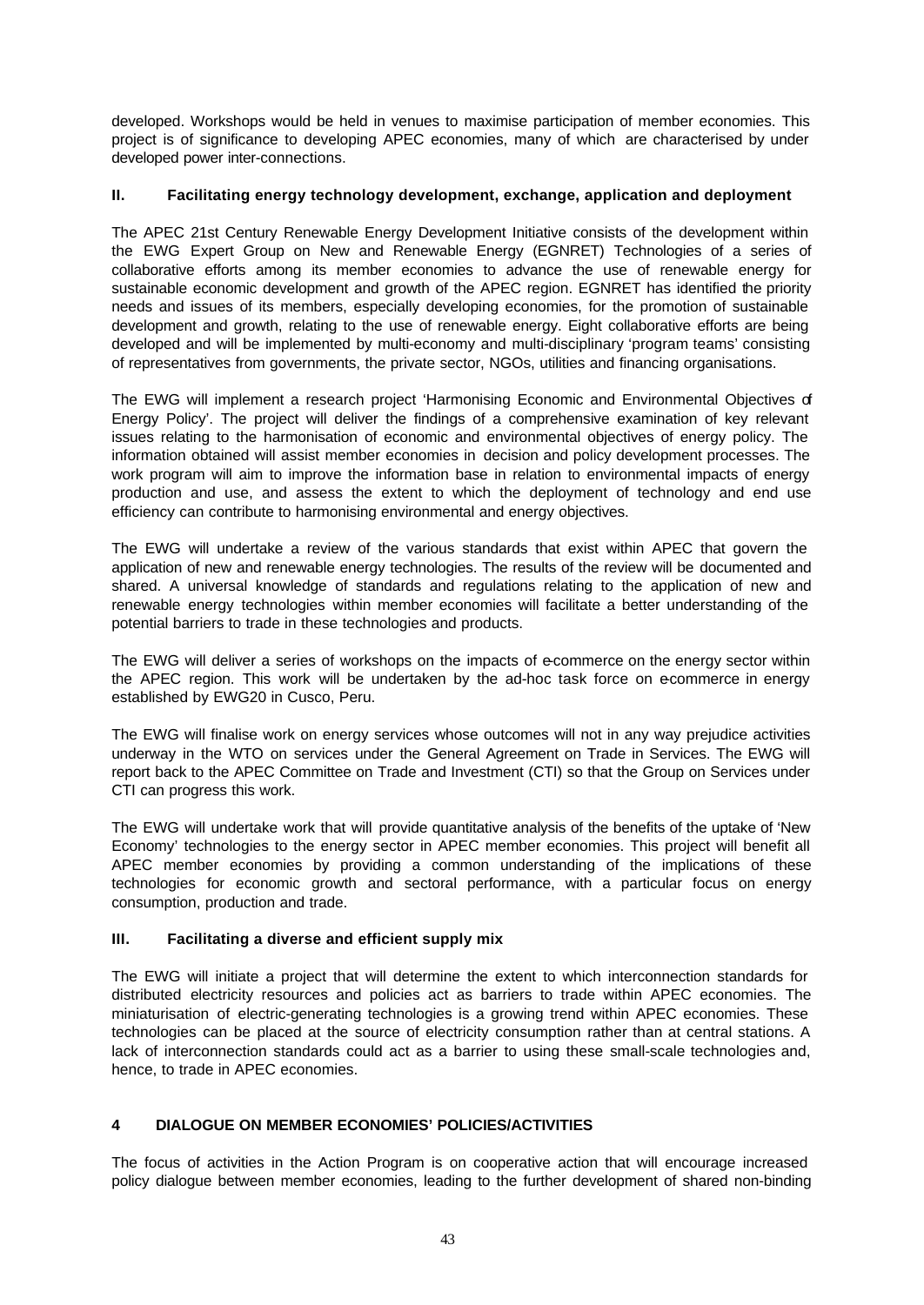policy concepts. The strong foundation created in this manner will provide the basis for member economies to undertake mutual examination of each other's energy policies, in line with common policy concepts and goals, in order to achieve balanced and sustainable development in the Asia-Pacific region.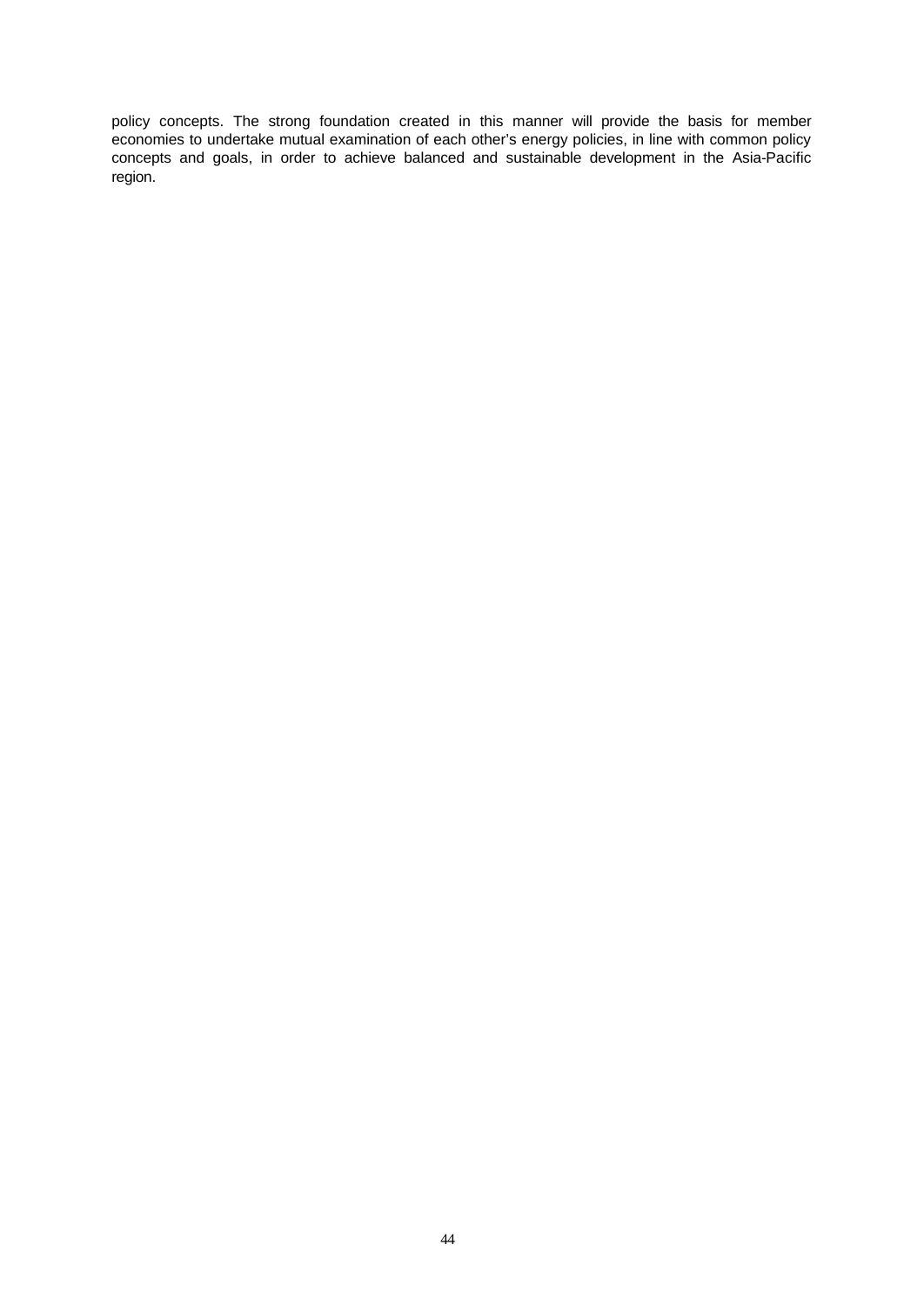### **ACTION PROGRAM FOR FISHERIES**

### **1 PREAMBLE**

The Pacific Ocean, with an area exceeding that of the land mass of the entire world, accounts for about fifty percent of the world's harvest, consumption and exports of fish and fish products. Aquaculture output in the region accounts for approximately seventy five percent of the world's total aquaculture production and is playing an increasingly important role in trade and economic development in the region. Fishing is one of the major economic activities in the Asia-Pacific region. In many member economies it forms a significant part of the economic base, and in some smaller economies, particularly in the South Pacific, it provides the only realistic opportunity for their future economic growth and prosperity.

The unique feature of fisheries is that they have a certain limit to their production base. The world's fisheries, including some in the Pacific, have suffered from over-exploitation and have not always been rationally utilised to ensure sustainable economic development. These factors also apply to aquaculture production which, while seeming to have potential for further expansion, faces environmental limits in the form of water quality, availability of space, etc. Close cooperation among APEC members is required in order to promote long-term optimum utilisation based upon sustainability of the resource. These unique features raise unique issues for the fisheries sector in achieving the direction given by APEC Leaders in the Bogor Declaration.

#### **2 COMMON POLICY CONCEPTS**

The following goal, principles and objectives are shared as policy concepts.

### **a. Goal**

Maximize the economic benefits from, and the sustainability of, fisheries resources for the common benefit of all APEC members.

### **b. Basic Principles**

In achieving the

#### *i) Shared responsibility*

The sustainable development of the regions fisheries and aquaculture resources is the responsibility of all APEC members if we are to achieve long term economic growth based upon the regions fisheries. Further, in order for the benefits from the sustainable development of the regions resources to be realised and shared, all APEC members have a responsibility to advance trade and investment liberalisation and facilitation.

#### *ii) Common Interest/Common Benefit*

Many of the problems associated with fisheries and aquaculture management are common to all APEC members. Issues such as over utilisation, user group conflict, environmental degradation, gender, supply and demand trends, and trade and investment barriers are experienced by all members. The solutions developed by some members to these issues could well provide the solutions required in other member economies. There is a common benefit in sharing experiences relating to the resolution of these issues.

#### *iii) GATT/WTO Consistency*

In order for the maximum economic benefits from the region's fisheries to be realised, a progressively liberalised and ultimately free and open trade and investment regime must be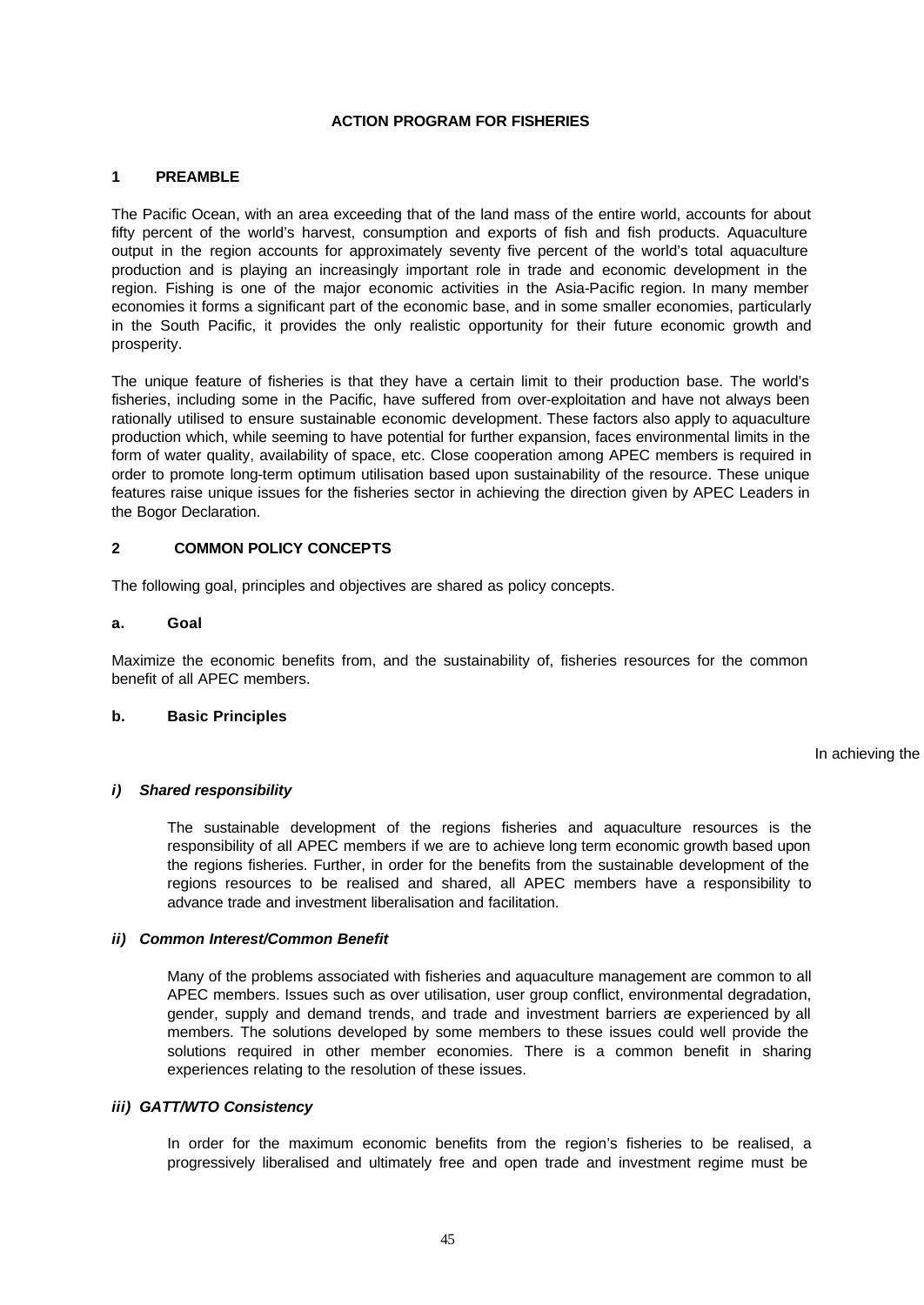established. Barriers to trade and investment will be reduced and the free flow of goods, services and capital will be promoted in a GATT consistent manner.

### *iv) Equal Partnership and Mutual Respect*

It is recognized that a diversity of circumstances exist in the region. It is also recognized that we all benefit by advancing economic growth, improved education and training and resource sustainability throughout the region.

### **a. Priorities**

The Fisheries Working Group has identified the following objectives that the Group will need to address within its work programme in order to achieve its stated goal.

### **I. The FWG needs to strengthen economic and technical cooperation in the management of the production base of the fisheries and aquaculture sector in the following areas:**

- i) Promotion of conservation and sustainable use of fisheries resources domestically and regionally.
- ii) Solutions to common fisheries resource management problems.
- iii) Promotion of the sustainable development of aquaculture in the region.
- iv) Solutions to aquaculture disease control.
- v) Promotion of habitat preservation.
- vi) Enhancement of the food safety and quality of fish and fisheries products.

### **I. The FWG needs to promote work in the following areas concerning trade and investment liberalisation and facilitation in the sector:**

- i) harmonisation of rules and regulations on product standards concerning fish and fisheries products;
- ii) the effects of subsidies on resource management within the sector;
- iii) the impact of resource management techniques upon trade;
- iv) standard principles for the enhancement of the food safety and quality of fish and fisheries products;
- v) current barriers to trade (ncluding tariff and non-tariff measures) and investment in the region; and
- vi) the supply gap in fisheries products given growing demand.

#### **I. Sector Specific Factors**

In developing these objectives consideration needs to be given to the unique characteristics of the resource concerned. The Vision Statement of the FWG provides a context within which to apply the above objectives. However, various sector specific issues will also need to be addressed. These issues can be summarised as:

- i) limitation of supply potential from the resource and growing market demand for fisheries products;
- ii) the common property nature of the resource and the associated user conflicts that result;
- iii) the lack of effective management regimes in some fisheries;
- iv) the excess capacity that currently exists in the world's fishing fleets;
- v) the lack of coherent internationally agreed rules governing trade and product quality for fisheries products;
- vi) the incomplete nature of sector specific information regarding subsidies, administrative barriers etc; and
- vii) the social impacts upon traditional/artisanal fishers and communities of various fisheries management techniques and trade and investment liberalisation.

## **1 JOINT ACTIVITIES**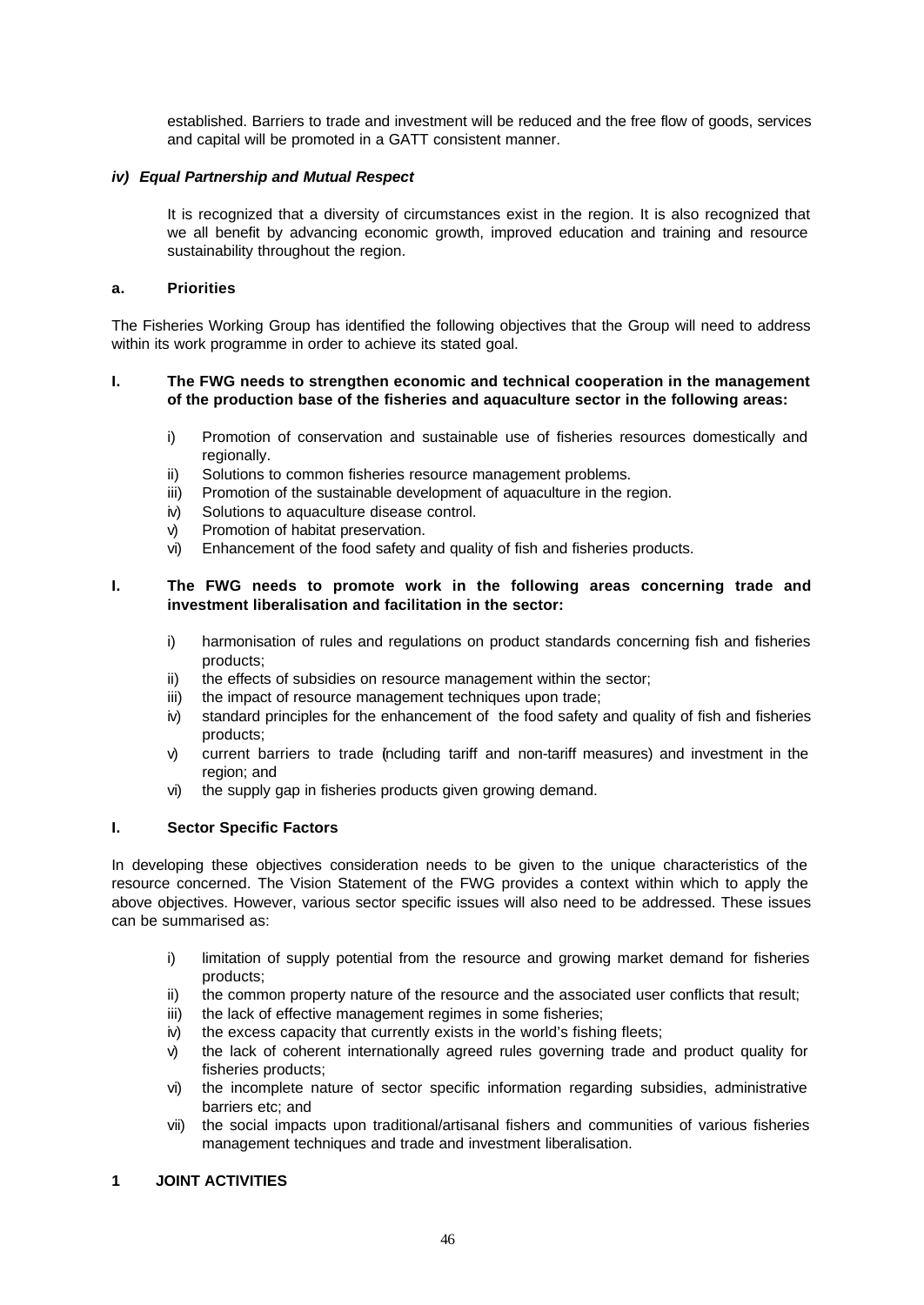### **I. The FWG needs to strengthen economic and technical cooperation in the management of the production base of the fisheries and aquaculture sector in the following areas:**

- i) Promotion of conservation and sustainable use of fisheries resources domestically and regionally. In this regard, the APEC Joint FWG/MRC Task Force on Destructive Fishing Practices has been developed to focus on: 1) developing and implementing model coral reef fishery management guidelines and practices; 2) establishing a regional harmonized code for identifying fish in trade, through a full deliberative process in APEC; 3) establishing a regional certification system; and 4) outreach strategies including training, and engaging the private sector and non-governmental organizations over the coming years. Unfortunately, the FWG has not followed up on the successful workshop on fishery management concerns hosted by Japan in 1999.
- ii) Solutions to common fisheries resource management problems. The FWG hopes that one outcome of an APEC shark project might be capacity building in the APEC region for implementation of the FAO International Plan of Action for shark conservation and management.
- iii) Promotion of the sustainable development of aquaculture in the region. We have focused much attention on sustainable aquaculture projects that provide alternatives to reefdestructive fishing practices for the live reef food fish trade.
- iv) Solutions to aquaculture disease control. A recently approved project for science-base import risk assessment procedures will contribute to capacity building among fishing companies that are SME's, initially in shrimp aquaculture.
- v) Promotion of habitat protection. Prevention of reef destructive fishing has contributed to the protection of coral reef habitat. More needs to be done in this area.
- vi) Enhancement of the food safety and quality of fish and fisheries products. Several early FWG projects contributed to regional implementation of HACCP-based seafood safety programs. More technology transfer and training could be provided to build regional capacity in this area.

#### **I. The group needs to promote work in the following areas concerning trade and investment liberalization and facilitation in the sector.**

- i) Harmonization of rules and regulations on product standards concerning fish and fisheries products.
- ii) The effects of subsidies on resource management within the sector.
- iii) The impact of resource management techniques upon trade.
- iv) Standard principles for the enhancement of the food safety and quality of fish and fisheries products.
- v) Current barriers to trade (including all tariff and non-tariff measures) and investment in the region.
- vi) The supply gap in fisheries products given growing demand.

General comment: The work of the FWG is hampered by the refusal of some economies to participate in discussions of trade liberalization. In some cases, this is due to the perception that a few economies might impose their approaches on other economies, thereby challenging the sovereign authorities of each economy to establish its own domestic approaches to international problems. In other cases, the reasons why progress is being blocked are less clear.

### **I. Sector specific factors – in developing these objectives consideration needs to be given to the characteristics of fisheries. The vision statement of the FWG provides the context within which the above objectives apply. However, various sector specific issues need to be addressed including:**

- i) limitation of supply potential from the resource and growing market demand for fisheries products.
- ii) the common property nature of the resource and the associated user conflicts resulting.
- iii) the lack of effective management regimes in some fisheries.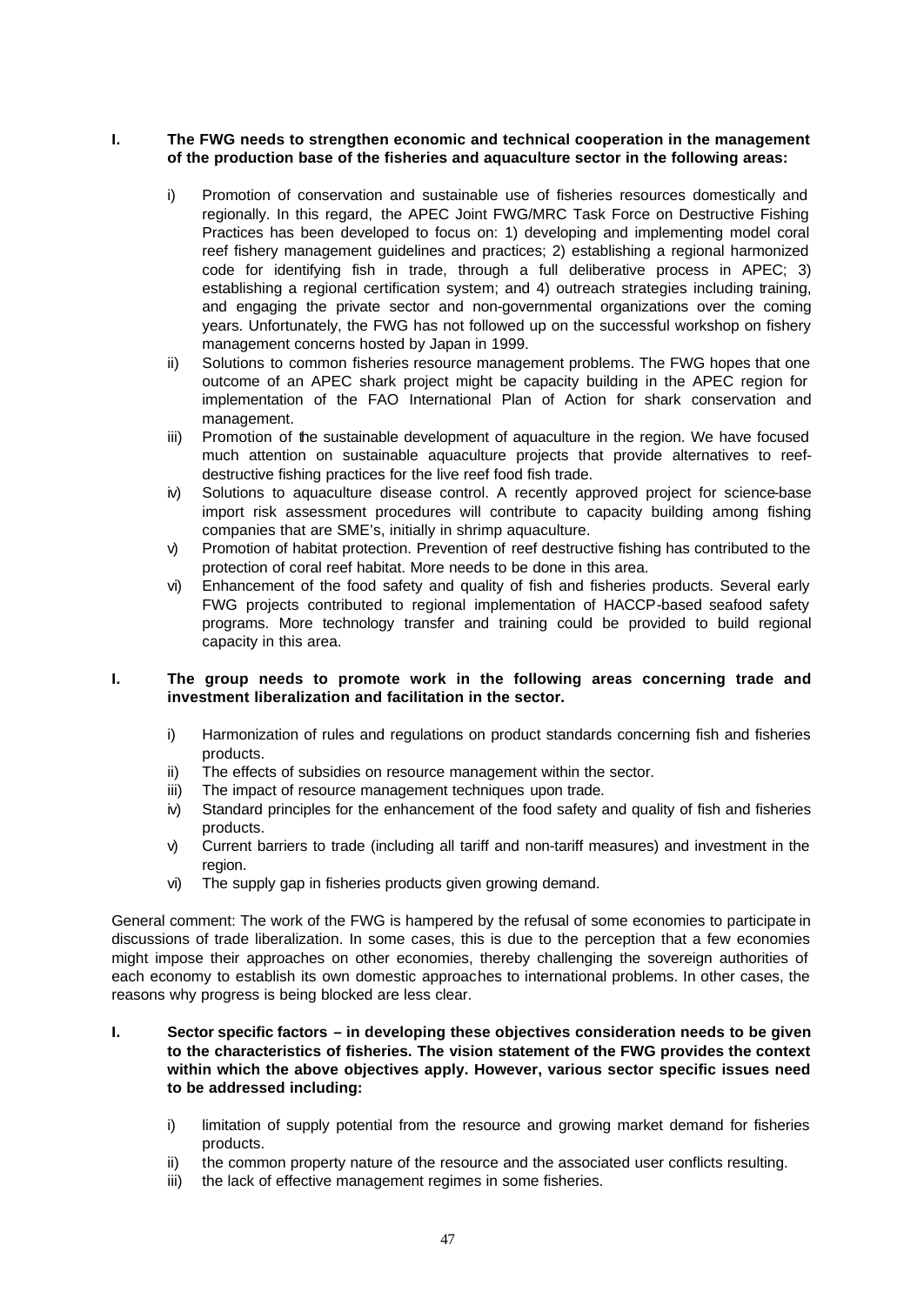- iv) the excess capacity that currently exists in the world's fishing fleets.
- v) the lack of coherent internationally agreed rules governing trade and product quality for fisheries products.
- vi) the incomplete nature of sector specific information regarding subsidies, administrative barriers, etc.
- vii) the social impacts upon traditional/artisanal fishers and communities.

General comment: The FWG is well-positioned to begin projects that address these concerns. Perhaps the Ocean-related Ministerial Meeting and the WSSD process will begin to provide clarity to our thinking about how to resolve these issues.

## **1 DIALOGUE ON MEMBER ECONOMIES' POLICIES/ACTIVITIES**

Member economies will engage in dialogue on their policies/activities at the Fisheries Working Group to review and further develop the common policy concepts and the joint activities.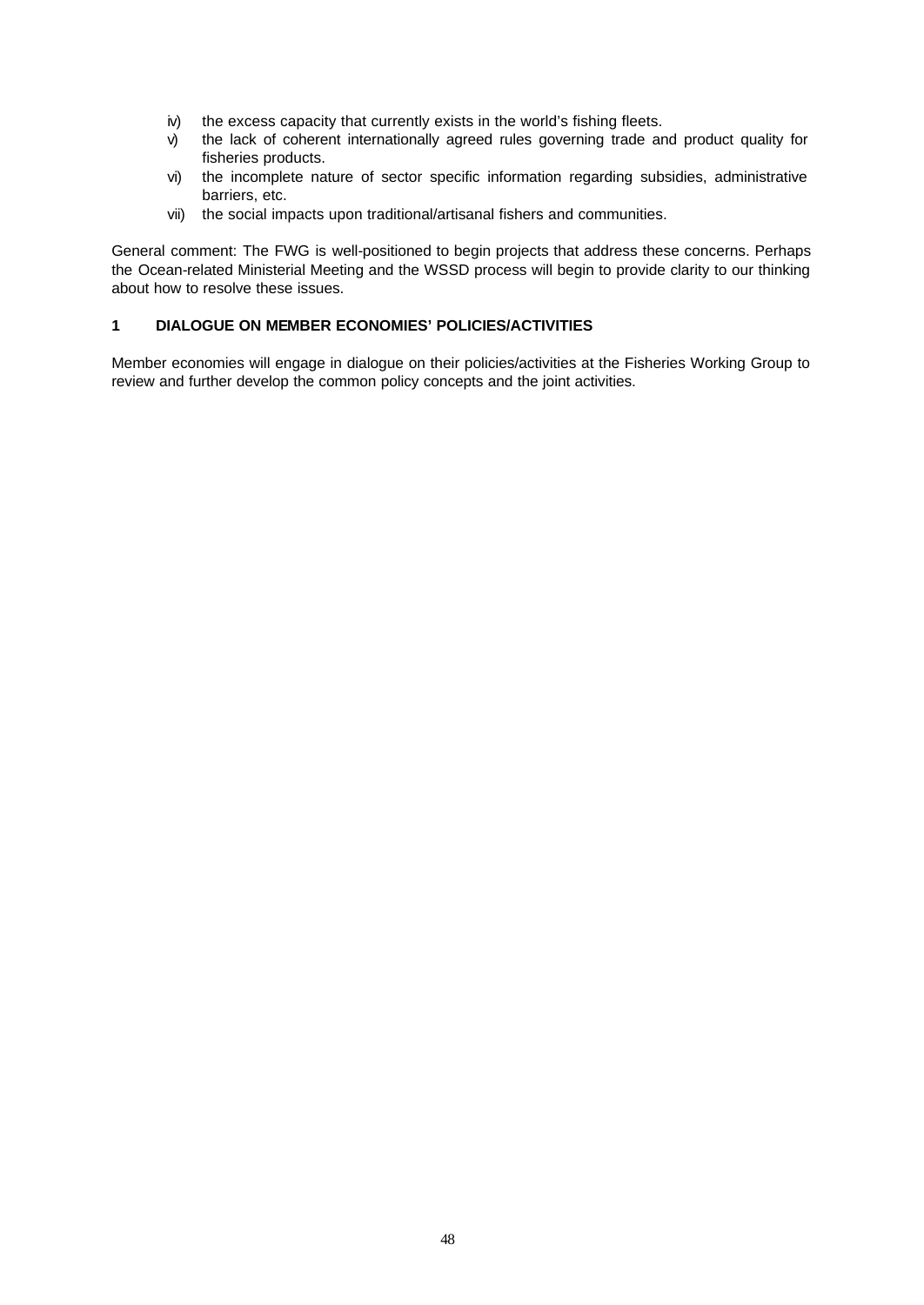### **ACTION PROGRAM FOR HUMAN RESOURCES DEVELOPMENT**

### **1 INTRODUCTION**

In response to the adoption of the Bogor Declaration in November 1994, the Ministers decided that an action program would be formed around the components of (a) trade and investment liberalization; (b) trade and investment facilitation; and (c) economic and technical cooperation.

In the context of economic and technical cooperation, a mid/long-term perspective is necessary on human resources development, guided by the principle and recognition that the people in the region are its most important resource. With the dynamism of the region reflected in changing human resources needs, continued priority attention should be devoted to developing human resources. Given the principles enunciated in the *Human Resources Development Framework* , it is also imperative that an Action Program for APEC HRD be formulated in order to establish policy concepts and provide directions in the pursuit of concrete activities and projects.

In the formulation of the stated Action Program, the HRD Working Group and the other APEC fora shall be guided by the following:

- i) The development of human resources contributes to the attainment of economic growth and development. This underscores the importance of designing regional approaches to human resources development within the framework and the priorities set out by the *Declaration on the Human Resources Framework for APEC*.
- ii) Sustainable development depends upon the successful implementation of policies that integrate economic, environmental, and social objectives. As such, it is important to integrate environmental objectives into education and training programs to enhance environmental consciousness on the part of all citizens. Environmental education among children and youth should be an element in APEC HRD cooperative work towards sustainable development.
- iii) The accelerating globalization of industry creates a prime opportunity to encourage the establishment and growth of domestic industry and to nurture a highly efficient and productive industrial structure. In recognizing this, the APEC Ministers, during the meeting in Jakarta, Indonesia, in November 1994, agreed that Small and Medium Enterprises (SMEs) policy dialogue on human resources development, information access, technology sharing, the availability of finance, and market access, should be further enhanced.

The Action Program for APEC Human Resources Development shall have the following components and features:

- i) common policy concepts;
- ii) a joint activities framework for HRD;
- iii) joint activities for HRD: human resources development program 21;
- iv) HRD activities in other APEC committees and working groups;
- v) dialogue on member economies' policies/activities; and
- vi) time frame.

## **2 COMMON POLICY CONCEPTS**

The common policy concepts shall essentially consist of the goals, basic principles, and priorities defined by the *Declaration on the Human Resources Development Framework* . These concepts are shared and acknowledged by the APEC member economies as the basis for the development and implementation of HRD programs within the region.

### **a. Goals**

As stated in the *Declaration on Human Resources Development Framework* and the 1995 HRD work plan, the goal of human resources development in APEC is to promote the well-being of all people in the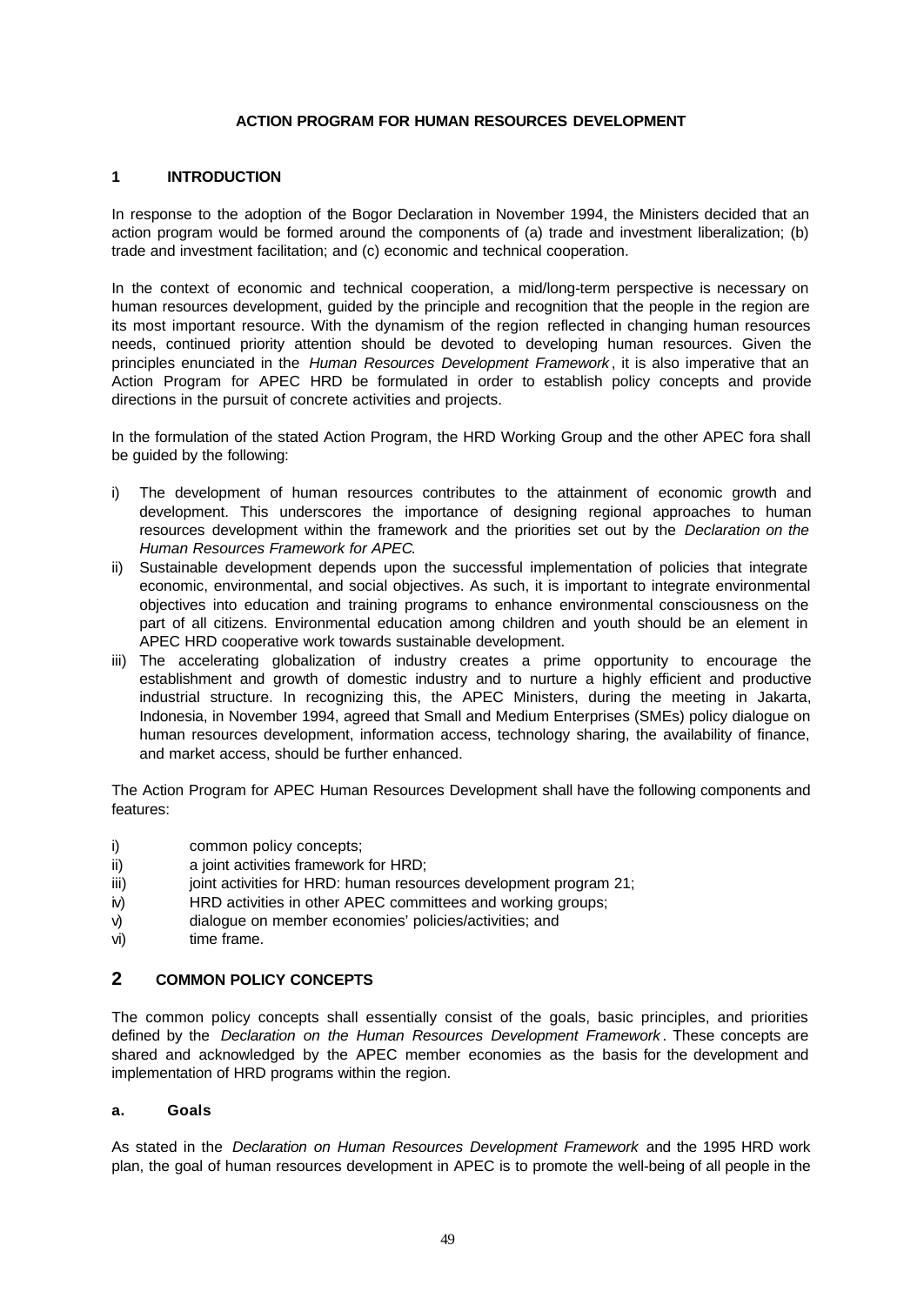region through economic growth and development. Furthermore, HRD has an important role to play in achieving the liberalization and facilitation of trade and investment which was emphasized in the *Bogor Declaration*. This development of human resources will be achieved by planning, developing, and implementing practical and appropriate education and training for present and future managers, entrepreneurs, and workers in the public and private sectors and even non-workers contributing to the economic growth, trade and development of the region. Well-educated and well-trained individuals may contribute to future economic growth and development through their roles as parents and community figures as well as through current or future employment.

## **b. Basic Principles**

APEC HRD will be based on the following principles, as stated in the *Declaration on Human Resources Development Framework* and the HRD's annual work plans:

- i) The people of the Asia Pacific are the most important resource in economic growth and development, one of whose goals is to enhance the quality of life and well-being of the people in the region.
- ii) The development and protection of human resources contribute to the attainment of such fundamental values as the alleviation of poverty, full employment, universal access to primary, secondary, and vocational education and the full participation of all groups in the process of economic growth and development.
- iii) Human resources development requires cooperative action by public, and business/private sectors, educational and training institutions.
- iv) In designing regional approaches to human resources development, attention must be given to the diversity of experiences and situations in the region.

## **a. Priorities**

The formulation of the Action Program for APEC HRD shall be guided by the priorities enunciated in the *Declaration on Human Resources Development Framework* and a priority area on trade and investment facilitation and liberalization. These priorities, which call for joint activities, are as follows:

- i) Provision of a quality basic education for all.
- ii) Analysis of the regional labour market to allow sound forecasting of trends and needs in human resources development.
- iii) Increasing the supply and enhancing the quality of managers, entrepreneurs, and educators/trainers in areas of the economy central to fostering economic growth and development. Such areas include training in small- and medium-sized enterprises in entrepreneurship and in the management of sustainable growth incorporating economic and environmental consideration.
- iv) Reducing skills deficiencies and unemployment by designing industrial and other training programs for applications at all stages of a person's working life.
- v) Increasing the quality of curricula, teaching methods and instructional materials relating to the education and training of managers and other workers.
- vi) Increasing the opportunities throughout the region for people who seek to gain skills required for the economic growth and development of member economies and the region as a whole.
- vii) Preparing organizations and individuals to remain productive in the face of rapid economic and technological changes in member economies, the Asia-Pacific region and the global economy.
- viii) Cooperation in education and training among member economies will promote human resources development toward the liberalization and facilitation of trade and investment in the region. Increased international mobility of qualified persons for HRD activities will also enhance economic growth.

## **2 JOINT ACTIVITIES FRAMEWORK FOR HRD**

The eight priorities earlier indicated basically define the basic mission of APEC for human resources development. It shall be incumbent upon the HRDWG therefore, to translate these mandates into attainable plans for HRD, increasing opportunities for joint activities among member economies to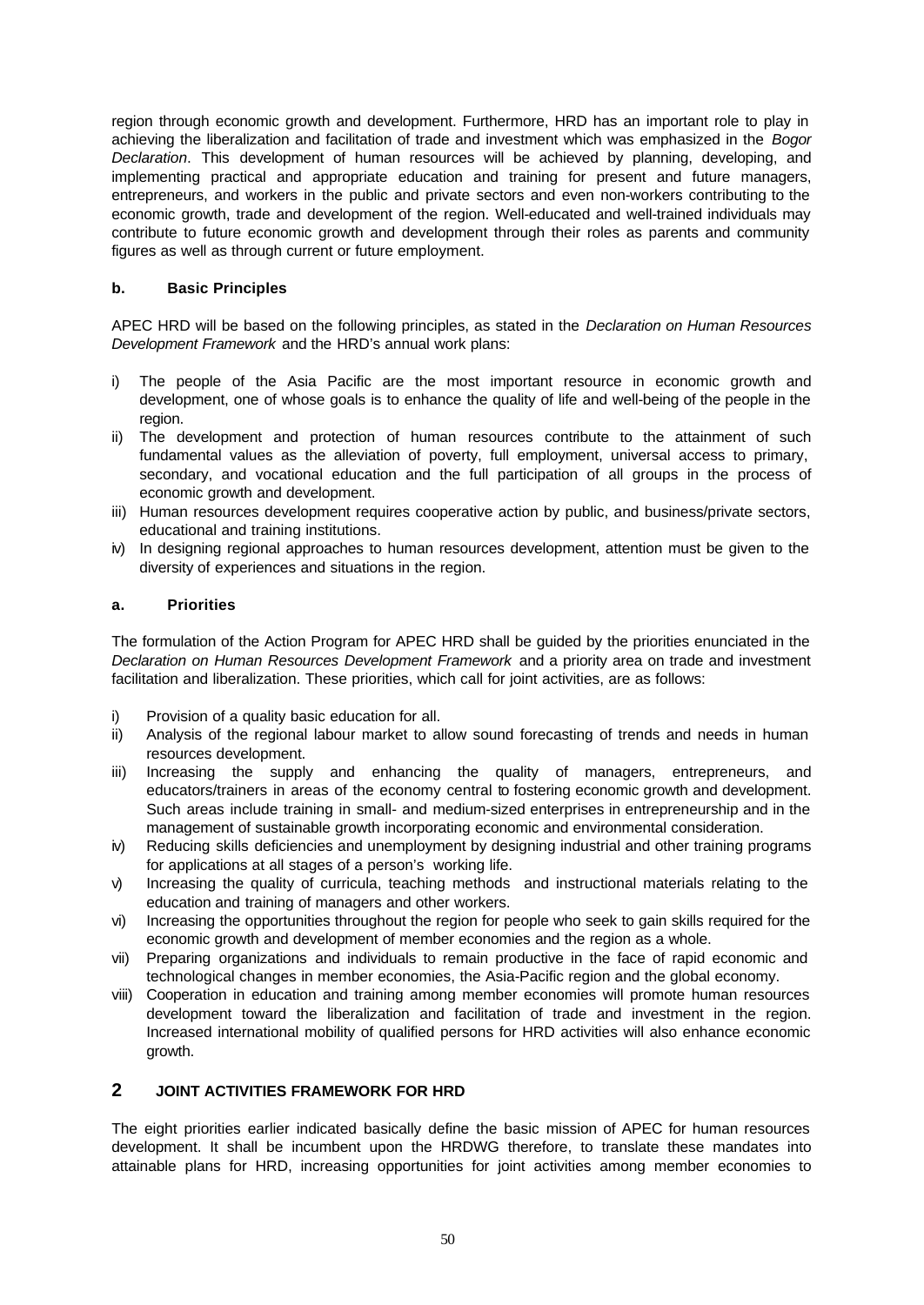maximize the benefits of human resources development in the region. These priorities, ultimately, when translated into concrete action, shall put into motion the goals and objectives of promoting of well-being of individuals within the region, not only as the means to achieve economic growth and development, but the end itself.

Bearing this major objective in mind, the joint activities shall be developed on the basis of the following framework:

- i) Joint activities to be developed shall directly respond to one or more of the priority areas earlier defined in this paper.
- ii) Within each priority area are specific activities to be undertaken in the short-, medium-, and longterm to achieve APEC's HRD goals.
- iii) Performance indicators shall be established for each priority area and each joint activity to identify specific milestone points and to provide a basis for the assessment of the progress of activities through a set of pre-defined measurement targets and indicators.
- iv) Joint activities shall be monitored and evaluated against the measurement targets or performance indicators to enable the collection of information that will serve as basis for future planning and policy formulation activities within the APEC HRDWG and other APEC fora.
- v) A system for the continuous review and assessment of the progress of the joint activities shall be an integral part of program management to allow for modifications in the project approaches and, if necessary, to the action program itself.
- vi) A system for reporting and feedback by and among the member economies shall be established to promote complementation in the HRD activities of various member economies.

The HRDWG will examine proposals on such joint activities and, where appropriate, approve them as APEC HRD cooperative projects. The progress and outcome of these projects will be reported to HRDWG meetings. The HRDWG will also prioritize the projects requiring funding from the APEC Central Fund and send them to SOM via BMC for approval.

The other APEC fora shall also undertake human resources development activities in the field for which they are responsible in order to maximize the potentials of economic growth and development in the region toward the promotion of the well-being of its people in the region.

In pursuing HRD efforts, due attention will be given to optimize integration of gender and youth into APEC activities.

In responding to the *Beijing Initiative* which calls for involvement of the stakeholders in human capacity building efforts, APEC economies will explore mutually beneficial cooperation between the government, business/private and education/training sectors.

## **2 JOINT ACTIVITIES: HUMAN RESOURCES DEVELOPMENT PROGRAM 21**

On the basis of the framework agreed upon, the HRDWG shall examine proposals on joint projects, taking into account this framework and the eight priority areas identified earlier. It shall likewise coordinate with other APEC fora to promote cross-forum cooperation in the conduct of HRD-related activities.

For its Action Program, the HRDWG has identified 21 program areas consisting of 14 sub-programs of the HRDWG addressing the themes developed under the eight priority areas, and an additional 7 subprograms developed as Leaders' and Ministers' initiatives. Specific projects/activities and their corresponding performance indicators have been established by the HRDWG to guide the course of its activities in the mid- to long-term. The 21 programs of the HRD are as follows:

## **I. Programs on the Basis of the Eight Priorities**

## *a. Providing High Quality Instruction in Key Subjects (Related to Priority 1)*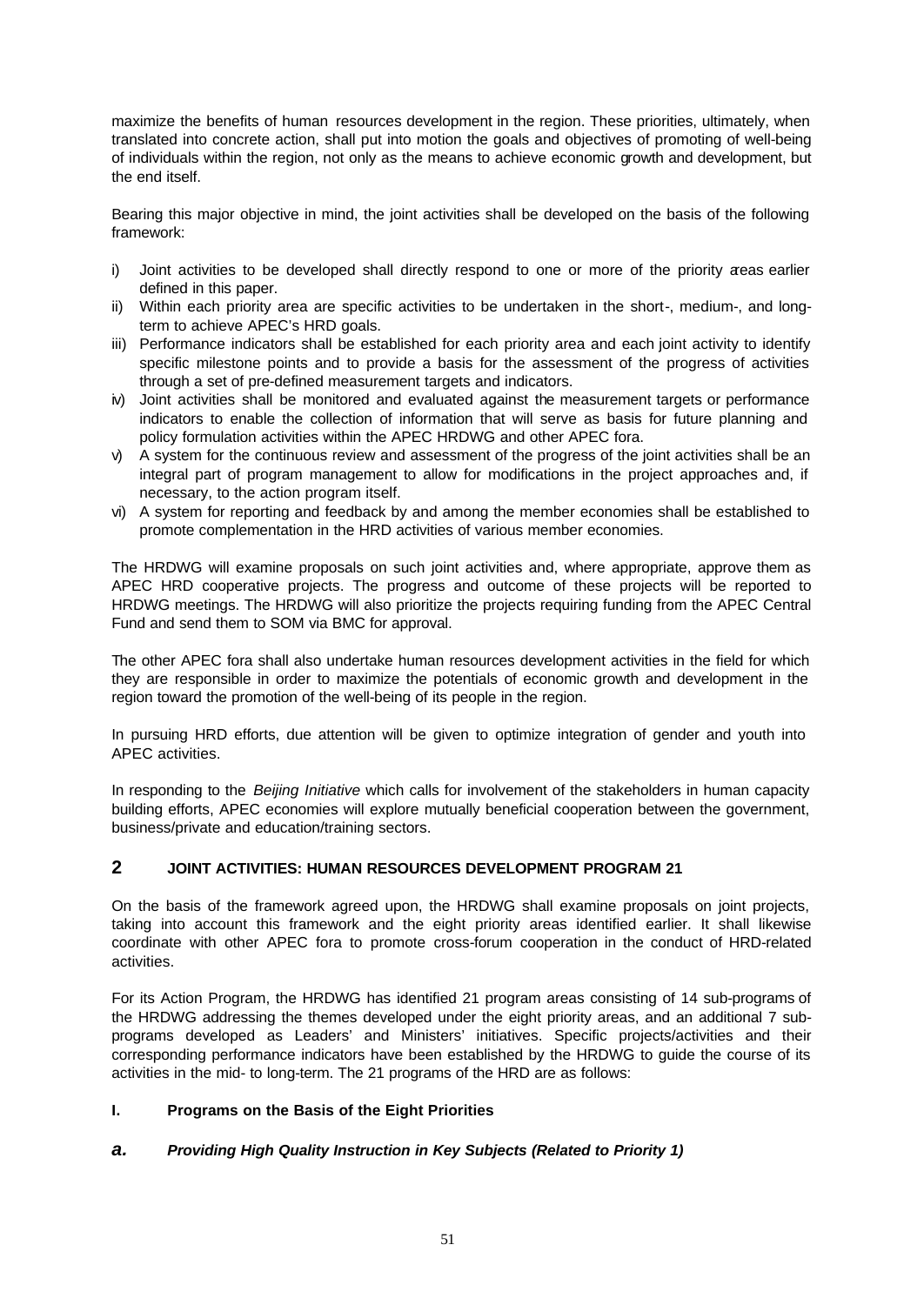The development of human resources is highly dependent on high-quality curriculum, effective instructional methods, and use of new and innovative technologies, both for formal and informal education. In particular, enhancing the capacity of teachers to deliver high-quality instruction and ensuring that students have access to high-quality instructional materials are essential to an effective system of education and training. For this purpose, member economies may identify subject areas that they consider particularly critical to economic growth and development. Member economies may gain significant insights toward the improvement of instructional methods through information sharing. Specific activities which the HRDWG has completed include integrating training in use of information and communication technologies into teaching training, methods for formulating standards for vocational teachers, case studies of promising models or practices for teacher induction, teacher development, and teaching/work environments. Comparative study of primary and secondary science education programs in APEC members toward the identification of effective policies and practices to improve science education and an assessment of levels of utilization of computer network systems among students, teachers, and administrators served promote innovative uses of technology in education.

# *b. Analysis of Labor Market Issues (Related to Priority 2)*

Understanding and anticipating the trends and needs in human resources development is vital for all aspects of economic growth. This requires the analysis of regional labor market to allow sound forecasting and policy formulation by member economies. Toward this end, the HRDWG, will undertake researches, conferences, and symposia to facilitate information exchange and data gathering and assessment. Projects to be undertaken in the *short-term* include the conduct of researches to determine extent of linkages between labor market and education and the role and status of women in social and economic development; and the conduct of symposia on Public-Private Sector Collaboration in HRD and on capacity building in HRD of key basic industries in the region. In the *medium-term*, it shall establish a HRD data base in collaboration with PECC.

# *c. Management and Strengthening of Small and Medium Enterprises (Related to Priority 3)*

In order to maximize growth opportunities and enhance the competitiveness of APEC member economies, the HRDWG shall pursue projects that would promote the quality of management and entrepreneurial skills in human resources. Projects to be undertaken under this sub-program include the conduct of 'Training Programs and Surveys to Enhance Productivity Among SMEs', short-term programs that will proceed to the medium-term. Other projects include the promotion and conduct of on-the-job training programs from the mid- to long-term.

# *d. Management and Promotion of Sustainable Development (Related to Priority 3)*

To sustain benefits that are to be derived from increased productivity resulting from human resources development, emphasis will likewise be placed on strengthening the management, education, and training systems of member economies for increased environmental awareness and for the effective management of environmental issues within organizations. A significant project to promote this theme would be to produce, in the long term, certification systems for environment managers with emphasis on pollution prevention. Projects to be undertaken in the short-term include the conduct of an APEC-wide study on the 'Future Directions of Industrial Environmental Technology HRD' toward the development of environmental industrial strategies; conduct of a 'Conference on Critical Strategies for Responding to HRD Implications of Environmental Technology Issues'; and the launching of the 'Economic and Development Environment Investments Project' to provide EDM training for policy advisors and managers.

# *e. Executive Education and Development (Related to Priorities 3 and 7)*

The development of human resources within the region will have to be undertaken at all levels within organizations. The needs of executives and managers should be equally addressed in the light of the emerging trends and realities in the region. The education and development of management personnel to a level where they can accurately gauge the rapidly changing Asia-Pacific economic and technical environment and respond to these changes is critical to the region's sustained development and growth.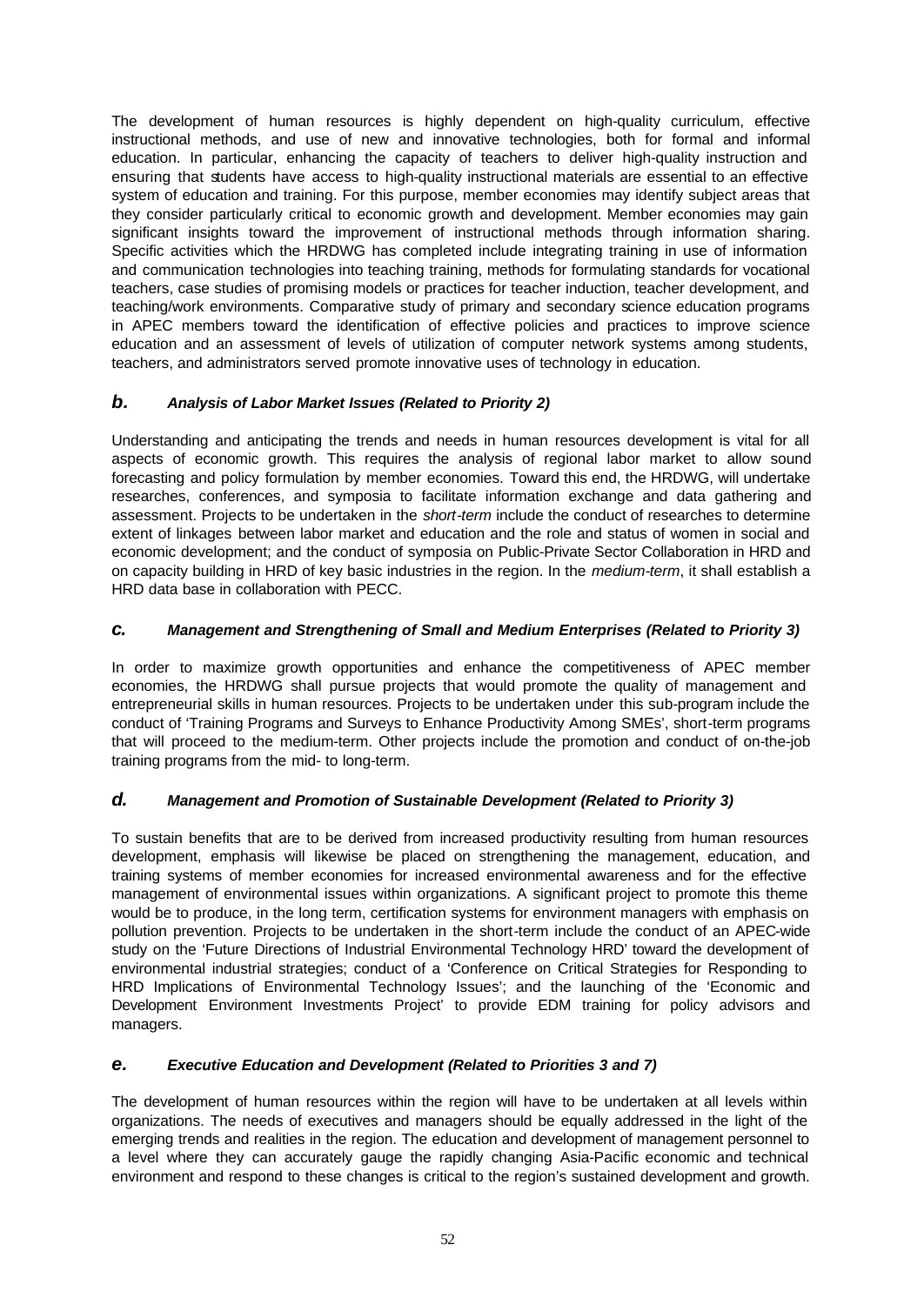Training courses for Economic Development Zone senior managers were also been undertaken which will culminate with a symposium*.* The conduct of Get-togethers on HRD beginning in 1996 by Entrepreneurs to promote information exchange and to increase manager exchange programs in the long-term; conduct of research on modalities of university-industry cooperation in the region; and research on technology management and HRD support in the APEC region shall be undertaken in the short-term*.* The development of training materials for management development through research into trends in executive development programs shall also be pursued from the short- to medium-term.

## *f. Supporting the Development of Useful Labor Market Information and Policy, Workplace Condition and Social Safety Net (Related to Priority 2, 3, 4 and 7)*

Support strong and flexible labor markets through policy research, collaboration, technical cooperation and the provision of labor market, enterprise-based training, and employment policies including labor market adjustment measures to assist workers affected by globalization and the development of professional and technical personnel; support the development of improved workplace conditions and practices including such measures as enhancing productivity, the adoption of new technologies, better labor-management relations, and improved safety and health; work on the strengthening of social safety nets in areas such as income support programs, measures to enhance employability, empower individuals, and mitigate dependence.

## *g. Industrial Technology Education (Related to Priorities 3, 4, and 5)*

Improving the quality of curricula, teaching methods, and instructional materials relating to industrial technology education is increasingly necessary to optimize the development of human resources who can adequately respond to changing business market opportunities in the emerging borderless Asia-Pacific economic community. Critical elements of this program include the conduct of cooperation efforts geared to encouraging exchange of information on training and skills development policies, strategies, and programs among member economies. Specific projects/activities under this program include establishment of a network of research collaborators toward the identification of best practice approaches in the field of information technology education; and development of 'Technology Management Training Program for SMEs'.

# *h. Lifelong Learning (Related to Priority 4)*

Improving labor productivity and flexibility is central to sustainable and equitable economic growth in the APEC region. As such, human resource development initiatives and strategies should cater to the emerging needs of the region's manpower in order that they may be equipped to equally address emerging roles and skills requirements in the region. This program emphasizes the significance of creating new approaches and HRD programs for application in all stages of a person's working life. To provide a solid foundation for various initiatives under this program, the HRDWG has published regional and general papers on lifelong learning programs and intends to develop a database on individuals and agencies developing lifelong learning activities. A conference on 'Lifelong Learning Approaches and Initiatives' was held in 1997*.*

## *i. Developing Ways To Monitor Performance of Education Systems (Related to Priority 1)*

In order to determine whether education systems are able to achieve their goals of instilling knowledge, skills, attitudes, and behaviors in students, as well as prepare students for the world of work, further learning, and good citizenship, it is necessary to put in place a strategy to acquire quality data, measure performance, and a system for analysis and reporting. This is important in determining how much of the goals are met *vis-a vis* the actual performance of education systems. Cooperative work among member economies under this program should help member economies design methods to develop data and monitor their own system's performance. As such, projects under this program include the collection and publication of an APEC educational indicators database in 2002. Conferences have been undertaken to promote information sharing on 'state-of-the-art' performance measurement approaches and reporting systems: a framework conference conducted in October 1995, a conference on school-based indicators in 1996 and a conference on student assessment in October 2000. In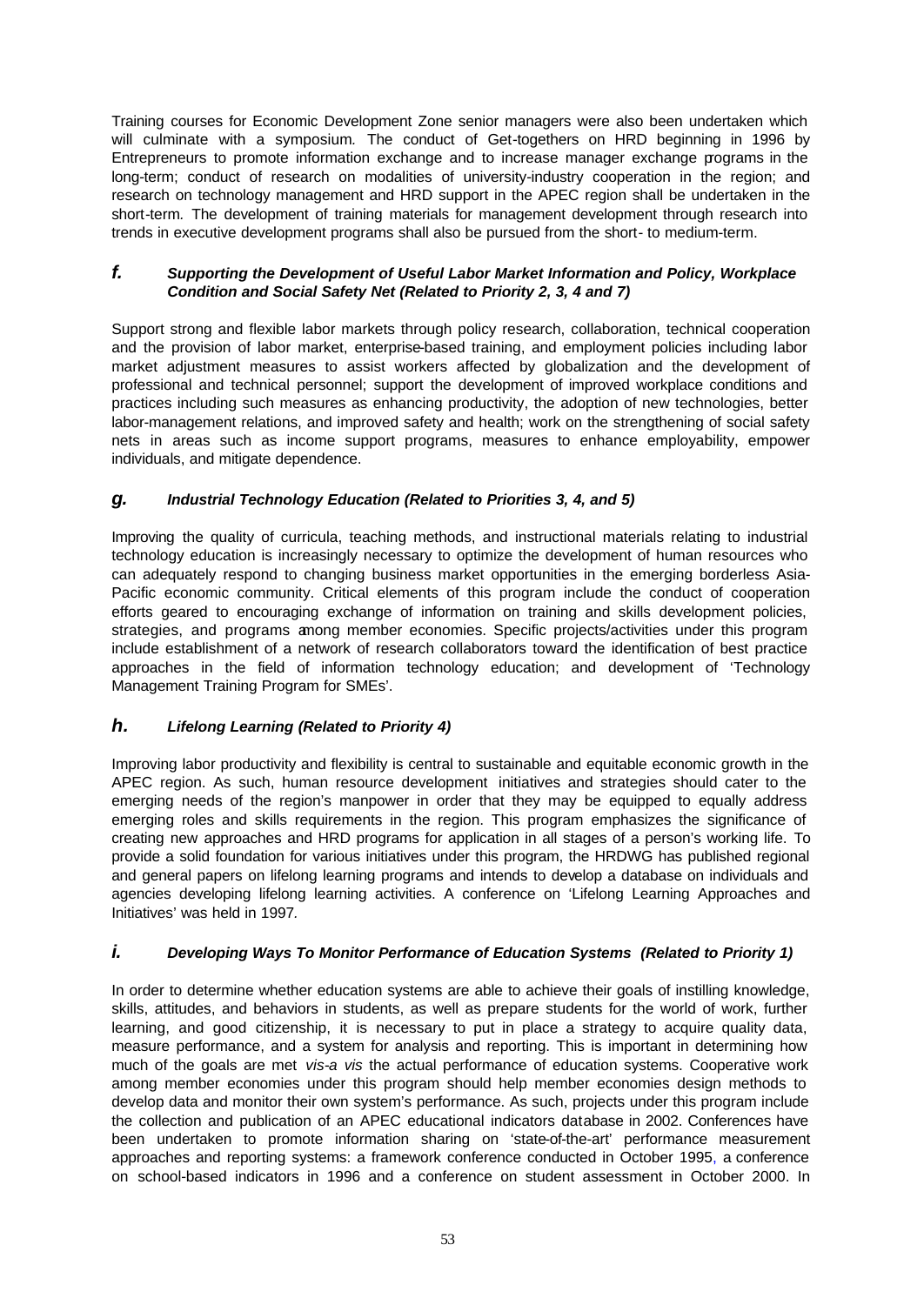January 1999, as part of a conference on education management reform, methods of performance assessment currently being utilized were a key aspect of the discussion. The continuous exchange of information is expected to result in the establishment of higher performing systems in the region.

### *j. Facilitating Mobility of Persons and Information Exchange For HRD and Economic Growth (Related to Priorities 6 and 8)*

Enhancement of the capacity and opportunities for the movement among member economies of people who have skills relevant for economic growth is a necessary element in achieving trade and investment liberalization and facilitation in the region. Thus, consistent with the goals of APEC, its HRD activities must facilitate the movement and interaction of qualified persons. To further promote HRD in the region as a means to achieve economic goals, projects to be undertaken in the short-term included the sharing of information on best practice and training in systems of accreditation, curriculum development and certification, with engineering as pilot; and conduct of an experts meeting to discuss new exchanges in higher education for the 21<sup>st</sup> century. In the medium-term, the publication of member economy profiles in booklet and video forms, for distribution among schools in at least half of the members to facilitate student project work; and the establishment of a communication network among education and human resource policy makers to promote information sharing has been pursued. The establishment of APEC Study Centers at institutions of higher education and research centers throughout the region has been undertaken on a continuing basis. The conduct of increased levels of exchanges of students, staff, and researchers through the University Mobility in the Asia Pacific (UMAP) and increased exchanges of education officials through EDNET cooperation are also underway and continuing. A series of bilateral agreements for the mutual recognition of professional qualifications between professional bodies or governments are being pursued in the long-term. The establishment of additional bilateral agreements promoted a continuing program for the exchange of education officials in the region in 2000.

#### Significantly, fac

movement of qualified and experienced human resources within the region will contribute to the economic development of the Asia-Pacific region. Toward this end, member economies shall share best practices and undertake training programs in the system of accreditation, curriculum development, and certification of professions in the short-term. Mutual recognition of qualification is endeavoured to be realized in the long-term through a series of bilateral agreements between professional bodies and governments in the region.

# *k. Management for Organizational Change (Related to Priority 7)*

This program shall be pursued to assist organizations in managing the change process resulting from technological changes and the dynamism of processes in the region. The changes in the economic and technical environment embracing the public and private sector calls for certain levels of restructuring within organizations and corresponding initiatives to enable human resources in organizations to effectively manage the restructuring processes as well as pursue better relations within the workplace. A report on 'Managing Corporate Change Within APEC Economies' was published in September 1995 and a seminar relating to Labour-Management-Government relations in the workplace was held in June 2001.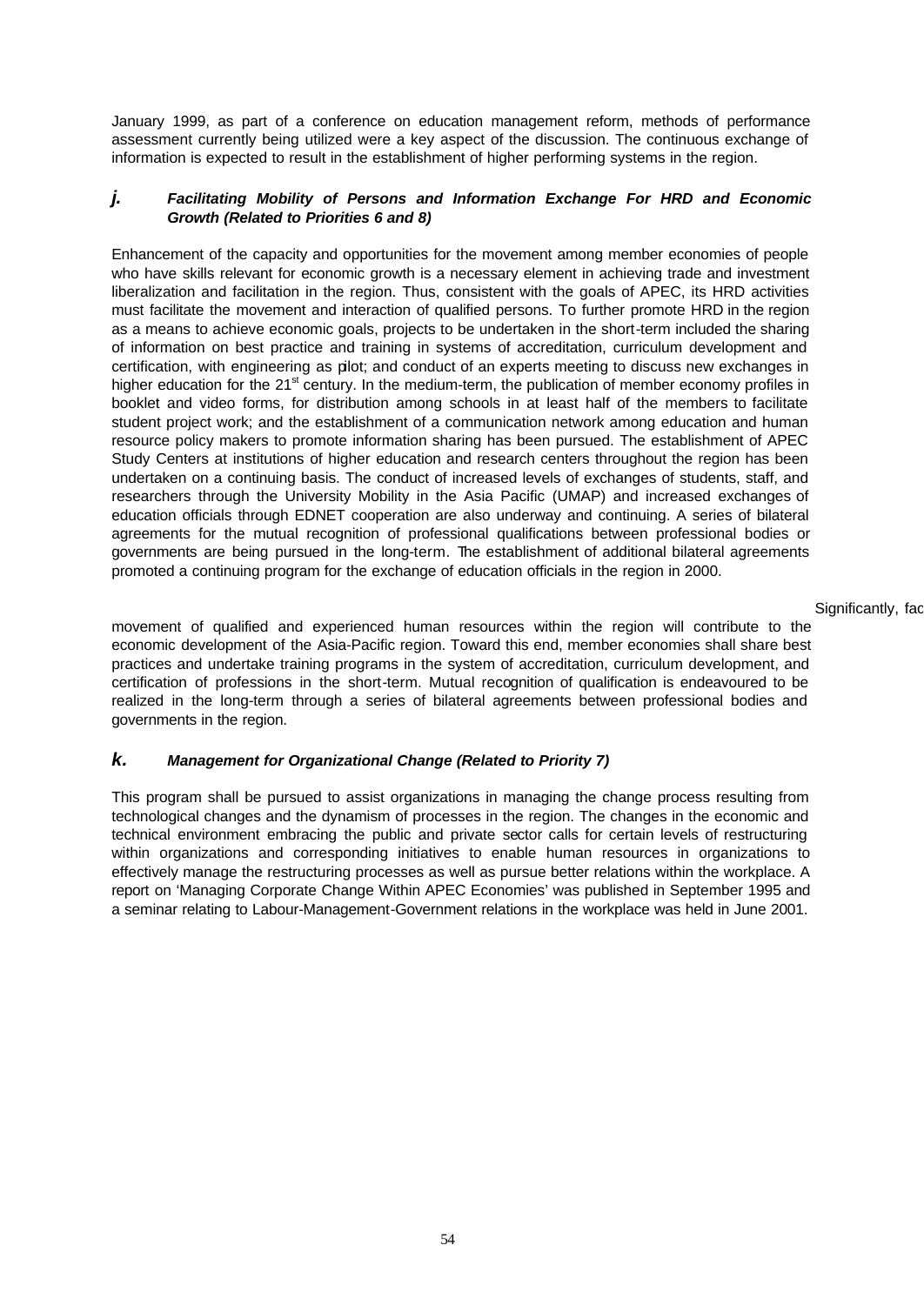# *l. Liberalization and Facilitation Of Trade In Services (Related to Priority 8)*

The emerging realities in the region provide the impetus for cooperative arrangements among member economies in ensuring the availability of a workforce that would respond to the needs and requirements of the region. Consistent with the vision of a community of nations bonded by a deepening spirit of openness and partnership, the member economies have endeavoured to liberalize and facilitate the exchange of technological know-how and qualified persons to address the skills requirements in the region. Toward this end, member economies will promote cross-member investment in education and training through principles to be established and implemented in bilateral and other agreements in the mid- to long-term. The HRDWG will also undertake an analysis of various researches conducted in the field of cross-cultural management of trade dispute resolution toward the development of course material in the *short-term* to promote appreciation of this approach in trade dispute resolution among member economies.

## *m. Standards and Conformance (Related to Priority 8)*

Standards and conformance are an important area in regional trade and investment liberalization and facilitation. As such, it is vital to ensure the quality and availability of skilled and trained human resources that can establish and implement effective standards and conformance systems in the region. In line with this, the HRDWG shall undertake in the short-term a study on HRD requirements to promote quality assurance system and implement workshops in the medium-term to discuss expert exchanges and harness opportunities for training in the field of standards and conformance.

## *n. Intellectual Property Rights (Related to priority 8)*

Intellectual Property Rights (IPR) have assumed a critical level of importance in the light of the more liberalized flow of goods and services within the global and regional community. Given this, the availability of highly trained human resources to implement systems relating to intellectual property rights will have to be ensured among the member economies. The HRDWG, toward this end, will conduct activities to raise consciousness on IPR systems and their implementation. Part of this undertaking has involved the determination of further needs for training of member economies on the development of IPR and the development and conduct of IPR courses in member economies.

## **I. Programs Related to Leaders' and Ministers' Initiatives**

The following Leaders' and Ministers' initiatives respond to specific priorities identified earlier and are linked to the fourteen sub-programs of the HRDWG that address the themes of the eight priority areas:

# *a. APEC Leaders' Education Initiative*

Proposed by the USA, the *APEC Leaders Education Initiative* (ALEI) will be an investment in the education of future generations to develop regional cooperation in higher education, study key regional economic issues, improve workers' skills, facilitate cultural and intellectual exchanges, foster understanding on the diversity of this region, and to harness other regional cooperative undertakings in the aspect of education and human resource development.

The establishment of APEC Study Centers is an important component of ALEI. These centers have been established in all member economies to promote collaborative research on APEC related issues. ALEI also includes the implementation of an APEC scholars program to promote the exchange of students and teachers.

## *b. APEC Business Volunteer Program*

Proposed by Thailand, the *APEC Business Volunteers Program* aims to promote HRD to create business, legal, and other environments favourable to trade and investment by mutual expert dispatch among private sector entities in the APEC region. This initiative also aims to further economic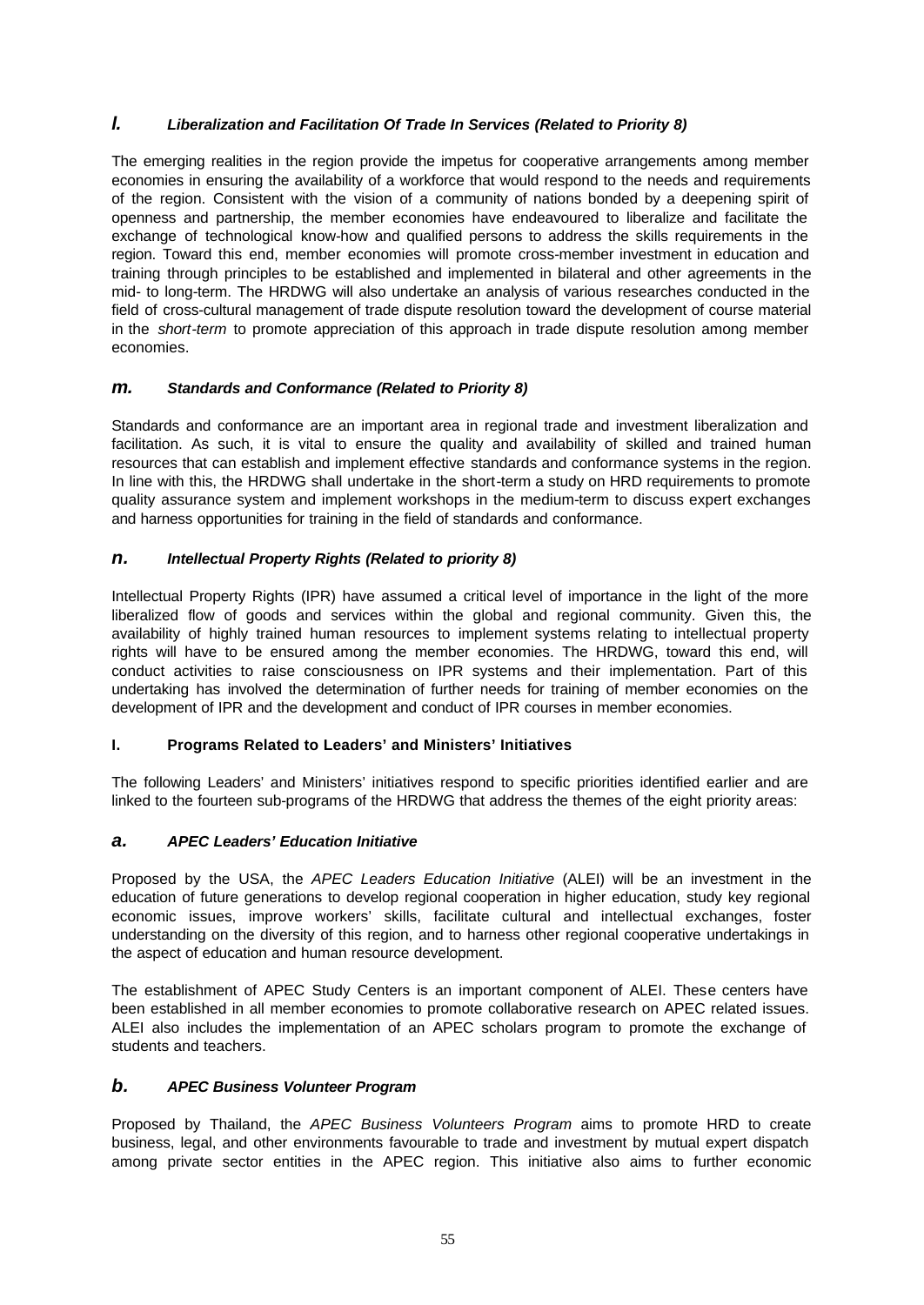development in the region through the exchange and transfer of managerial and technical skills by exchange of business volunteers.

A significant feature of this program includes the establishment of focal points in each member economy that identifies the needs and expertise available in each member economy for compilation into a roster of available expertise to be used in the networking activities among the member focal points. To facilitate and systematically carry out continuous information exchange and strengthen communication lines among the various focal points, an APEC BVP Coordinating Office in Bangkok, Thailand, was established. This office has also served as an information center with access to updated rosters of experts in member economies and has received applications for expert dispatch for referral to appropriate expert dispatch agencies in member economies.

## *c. APEC Ministerial Meeting on Human Resources Development*

Responding to the APEC challenges, Ministerial Meetings on Human Resources Development have been held since 1996 and biennially since 1997 to maintain the momentum of ongoing HRD efforts and to chart the direction of future HRD work in APEC.

# *d. APEC Center for Technology Exchange and Training for SMEs (ACTETSME)*

The project is a result of the APEC Leaders pledge in Blake Island, USA, during which the Philippine Government put forward the initiative to operationalize a center that will collectively harness the resources of APEC member economies to support sustainable development and growth of SMEs in the region. The Center performs the role of a resource center with distinct capabilities in information networking, mobilization of training opportunities for technical know-how absorption and upgrading, and organizing specialized activities to reach out to SMEs for syndicating technology transfer projects in the spirit of intra-regional cooperation and business internationalization.

## *e. SME Ministerial Meeting*

The APEC HRDWG has adopted 'SMEs' as a key theme in its workplan. This complements the recognition that SMEs are increasingly important in terms of heightening economic complementarities and development in the region. Toward this end, APEC HRD afforded more emphasis on activities that support the growth and development of SMEs, which in turn, has supported the overall APEC goal of further economic growth in the region.

## *f. Sustainable Development Ministers' Meeting*

The Ministerial Meeting on Sustainable Development was held in 1997. Taking the cue from Senior Officials who review APEC activities in sustainable development regularly in consultation with Chairs and Lead Shepherds of all APEC fora, the HRDWG discusses pertinent issues relating to sustainable development as part of its regular agenda at its meetings.

## *g. APEC Education Foundation*

Proposed by the USA and welcomed by the Ministers in Jakarta, Indonesia, the APEC Education Foundation (AEF) was established in 1995 as an expansion of the *Leaders' Education Initiative* to advance the cause of education and human resources development in the region. Following the proposal by Korea, the Foundation's Grants and Programs Secretariat was opened in Seoul, Korea, in 1997 and the Administrative Office later in Monterey, USA. In Vancouver, Canada, APEC Leaders acknowledged the development and progress of the Foundation in the APEC Economic Leaders' Declaration. With financial contributions from the Korean Government and the private sector in the USA, the AEF has supported the endeavors of APEC member economies to enhance collective learning and exchange information. In 2000, the AEF reorganized and consolidated the Secretariat, now integrated in Seoul, to ensure efficiency and transparency. In Brunei, Ministers welcomed 'the efforts to revitalize the APEC Education Foundation and urged economies to participate actively in the Foundation.'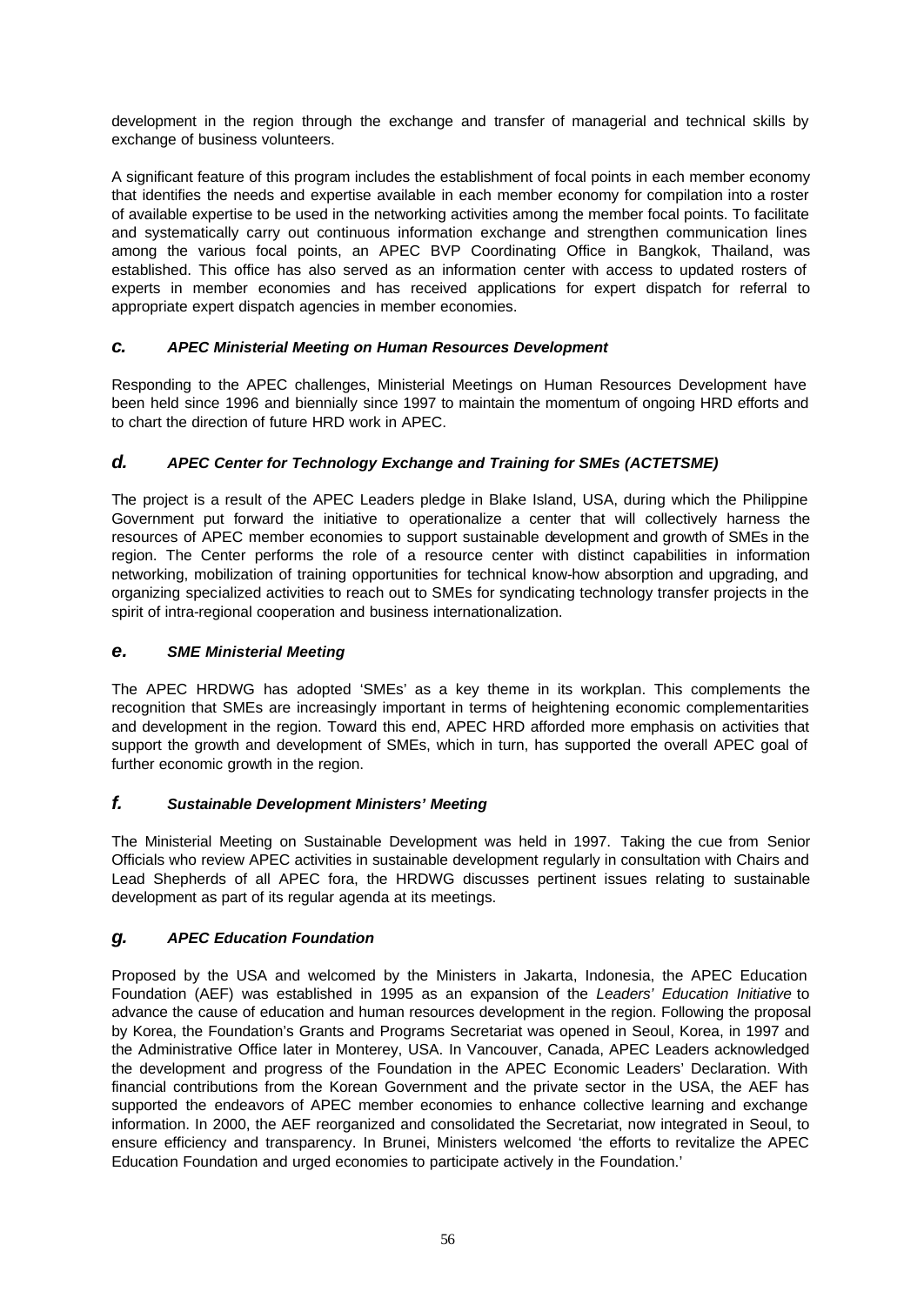As a grant-making organization intended to channel investments into the development of human resources in the region, the AEF will continue to promote educational cooperation, research and scholarship, and community building through a concerted approach among the public and private sectors and educational and training institutions. In collaboration with various partners of APEC, the AEF will also seek ways to contribute to human capacity building within APEC in its priority areas. In order to build a solid basis to advance its objectives, efforts will be accelerated to establish a financial resource base and enhance public outreach.

# **2 HRD ACTIVITIES IN OTHER APEC FORA**

Considering the critical role of human resources in promoting growth and development potentials in the region, its continued development has been pursued in consonance with policy and program initiatives that has been developed and undertaken in the various APEC fora.

A regular agenda item at HRDWG meetings provides for discussion on HRD-related activities in other APEC fora. These include:

- *APEC Strategic Plan on Capacity Building* through programs on building capacity for implementation of WTO Agreements (Committee on Trade and Investment).
- 'Transforming Digital Divide into Digital Opportunities' (Economic Committee).
- 'APEC Financial Regulators' Training Seminar-Strengthening Training Programs and Processes' (APEC Finance process).
- 'Training for Building Skill on Marketing Strategy' (Trade Promotion WG).
- 'APEC Institutional Linkage for Human Resources Development in Post-harvest Technology' (Agricultural Technical Cooperation WG).
- 'APEC Marine Environmental Training and Education Program' (Marine Resources Conservation WG).
- 'Distance Learning Strategic Needs Analysis Project' (Telecommunications and Information WG).

## **2 DIALOGUE ON MEMBER ECONOMIES' POLICIES/ACTIVITIES**

#### **a. Policy Dialogue**

Members will implement regularly policy dialogues at the HRDWG to promote better understanding and appreciation of policy concepts described above and to facilitate HRD joint activities among member economies. Such dialogues shall include discussions and sharing of experiences and insights among APEC member economies on progress achieved in the field of human resources development, and consultation on each member's policies in the light of common policy concepts.

APEC members will review the outcome of joint activities and the status of HRD in each economy on the basis of performance indicators to be established by the HRDWG.

## **b. Dialogue Themes**

APEC economies will conduct the necessary dialogue on appropriate themes from the entire range of HRD issues. These will include:

## *i) Exchange of Information on Key Policy Developments*

Policy developments occurring in the field of human resources development in the member economies shall be shared to promote cooperative undertakings in training and education. It is envisioned that through a direct and deliberate pattern of information exchange, the member economies will be able to enhance cooperation and harness opportunities for the formulation of complementary policies and standards in the region. It is also through improved channels of information exchange that the distinct character  $d$  political, economic, and social realities prevailing in the member economies can be appreciated for closer cooperation in the pursuit of HRD programs within the APEC.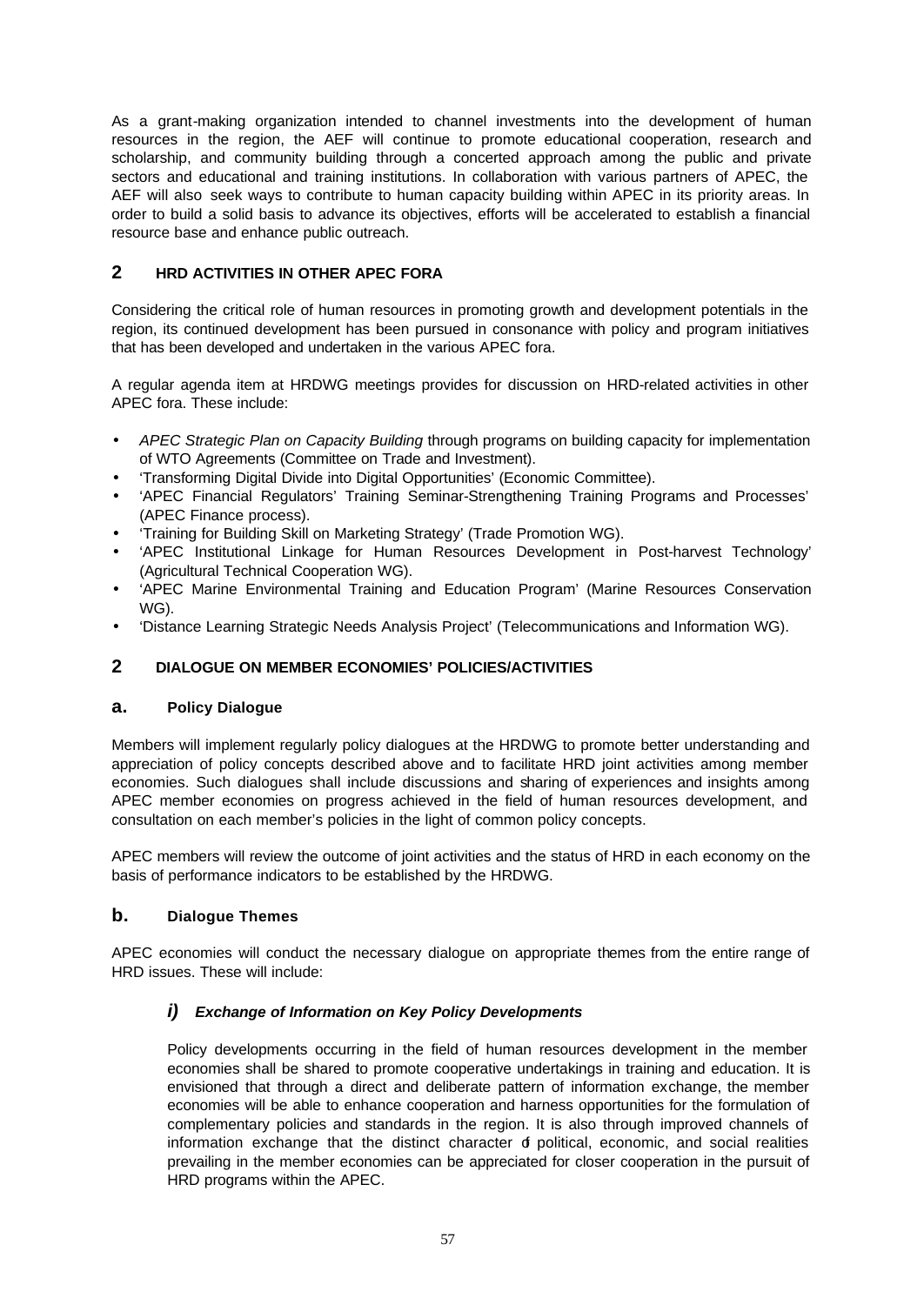## *ii) Promotion of Professional HRD Practices and Standards*

Efforts to promote professional HRD practices and standards shall be pursued by the HRDWG. This will be done through sharing of information on current HRD practices and curriculum development systems of various member economies.

As a parallel strategy, systems will be provided and harmonized whenever possible, for the promotion of personnel exchanges.

## **2 TIME FRAME**

## **a. Yearly**

Formulation of an annual work plan to implement the Action Program.

## **b. Regular**

Action Program shall be reviewed regularly and amended whenever necessary to improve performance.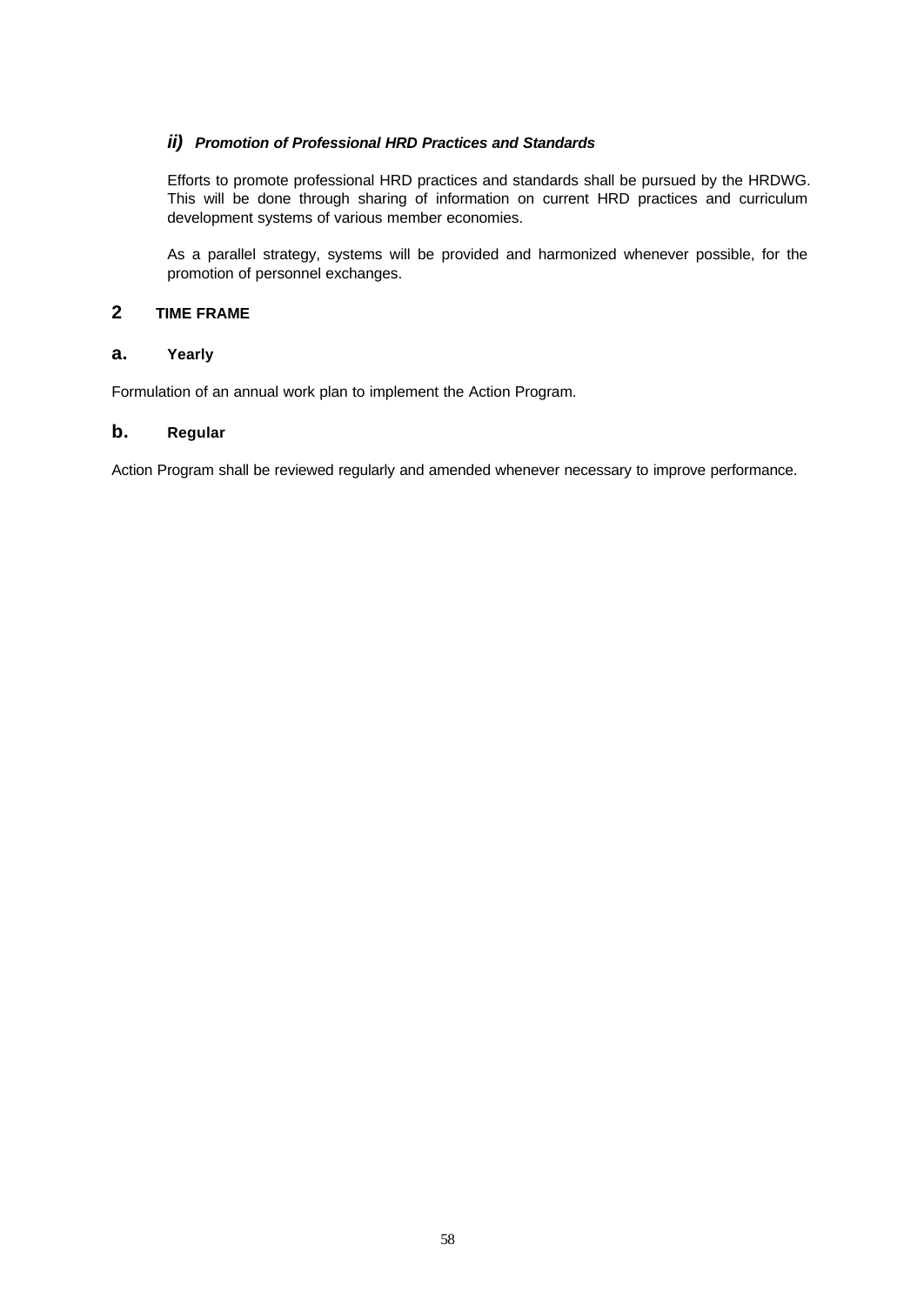## **ACTION PROGRAM FOR INDUSTRIAL SCIENCE AND TECHNOLOGY**

# **1 INTRODUCTION**

The Asia-Pacific region now accounts for 50% of the world's GNP and 40% of international trade and continues to display strong economic growth. The region also has great potential in terms of both economic supply and demand.

In order to secure sustainable economic growth, it is vital not only to facilitate increased investment in the region but to promote widespread access to and knowledge about industrial science and technology (IST).

## **2 COMMON POLICY CONCEPTS**

The common policy concepts shall essentially consist of the goals, basic principles, and priorities defined by the APEC Agenda for S&T Industry Cooperation into the 21<sup>st</sup> Century, which was finalized following the 1998 meeting of APEC S&T Ministers in Mexico City, Mexico. These concepts are shared and acknowledged by the APEC member economies as the basis for the development and implementation of IST programs within the region.

## **a. Vision**

Our vision for the 21<sup>st</sup> century is of a dynamic and prosperous Asia-Pacific region built on the development and application of industrial science and technology which improves quality of life while safeguarding the natural environment.

## **b. Goals**

By the year 2020 industrial science and technology policies and programs in the APEC region should achieve:

- i) enhanced economic growth, trade and investment opportunities;
- ii) better quality of life and a clean environment;
- iii) a well-balanced industrial structure which builds on the diversity of the region;
- iv) improved levels of scientific knowledge promoting economic activities, particularly business/private sector growth, as well as technological sophistication in the region;
- v) the smooth flow and application of information, technology and expertise;
- vi) consistent and transparent policy measures in key areas such as industrial standards;
- vii) enhanced links between government agencies, the private/business sector (including SMEs) and academic institutions engaged in collaborative industrial science and technological research and development; and
- viii) efficient and effective support for industrial science and technology cooperation projects and programs.

## **a. Non-binding Principles for effective IST collaboration**

Recognizing the diversity in size, economic development and technological capacity of member economies, international collaboration in industrial science and technology should proceed on the following basis:

- $i)$  joint activities and dialogue should support the vision and goals of the Action Program;
- ii) there should be opportunities for all parties to join in regional multilateral research collaboration programs;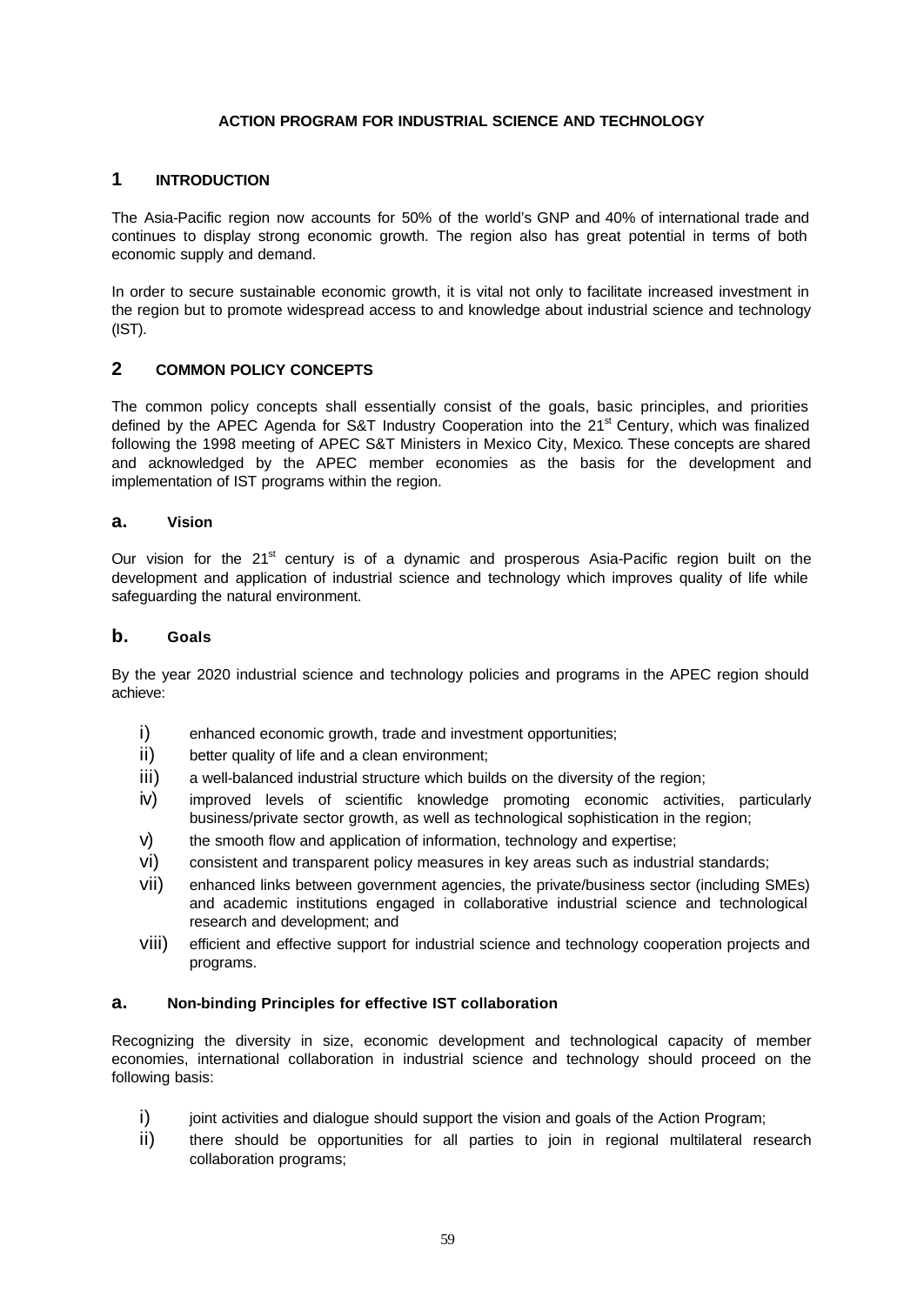- iii) contributions to and benefits from collaboration should be equitable, balanced and geared to members' capabilities;
- iv) projects should encourage complementary and collaborative public and business/private sector investments in the development and diffusion of technologies;
- v) collaborative activities should ensure, whenever possible, the active participation of SMEs;
- vi) collaborative activities could be implemented throughout the full innovation cycle from basic research to pre-competitive industrial R&D;
- vii) a consistent and transparent approach should be adopted to standards and standard setting activities, in order to facilitate technological flows; and
- viii) collaborative activities should ensure that any intellectual property rights are protected and that the results and commercial benefits are allocated fairly.

## **a. Priorities**

The ISTWG will work on the following priorities with joint activities and dialogue identified in Sections 3 and 4 below, keeping in mind gender-related issues, to realize the Common Policy Concept of the Action Program. The Working Group will keep these activities under review in the light of experience and develop new or revised activities consistent with the vision, goals and principles of the Action Program.

The following key priorities have been drawn from the Common Policy Concept:

## **I. Improved Flows of Technological Information and Technology**

The flow of technological information and technology is critical for sowing the seeds of economic growth and technological innovation. This can include the trade and investment in technologies, with assurances of adequate protection of intellectual property and equitable allocation of results and commercial benefits. It is particularly important to ensure that technological information and technology flows provide direct and tangible benefits to all sectors, especially SMEs.

## **II. Improved Researcher Exchange and HRD in IST**

Technological and industrial innovation will not occur at the regional, member economy or firm level if researcher exchange and the full human capacity of the workforce, management and research sectors is not geared to the needs of a changing industrial and economic context.

Specific strategies will focus on the expansion of researcher exchange, with due regard to skill development, and to education and training needs in industrial science and technology, complementing and supporting the work of the APEC HRD Working Group.

### **III. Facilitation of Joint Research Projects**

The increased costs and complexity of science and technology require new approaches in the region. The ISTWG will establish new mechanisms and processes for joint research on issues of concern. A number of existing collaboration programs provide potential models and new initiatives are being developed in discussions between member economies.

## **IV. Improved Transparency of Regulatory Frameworks**

Member economies have identified the need for clarity and transparency in the regulatory framework affecting flows of technology and expertise. Reforms in this area are critical to ensuring innovation in the region. Work in this area will be linked to the work carried out by other APEC fora.

## **V. Contribution to Sustainable Development**

The ISTWG, in keeping with its vision statement, is concerned to ensure that the development and deployment of industrial science and technology contributes to sustainable development. Workshops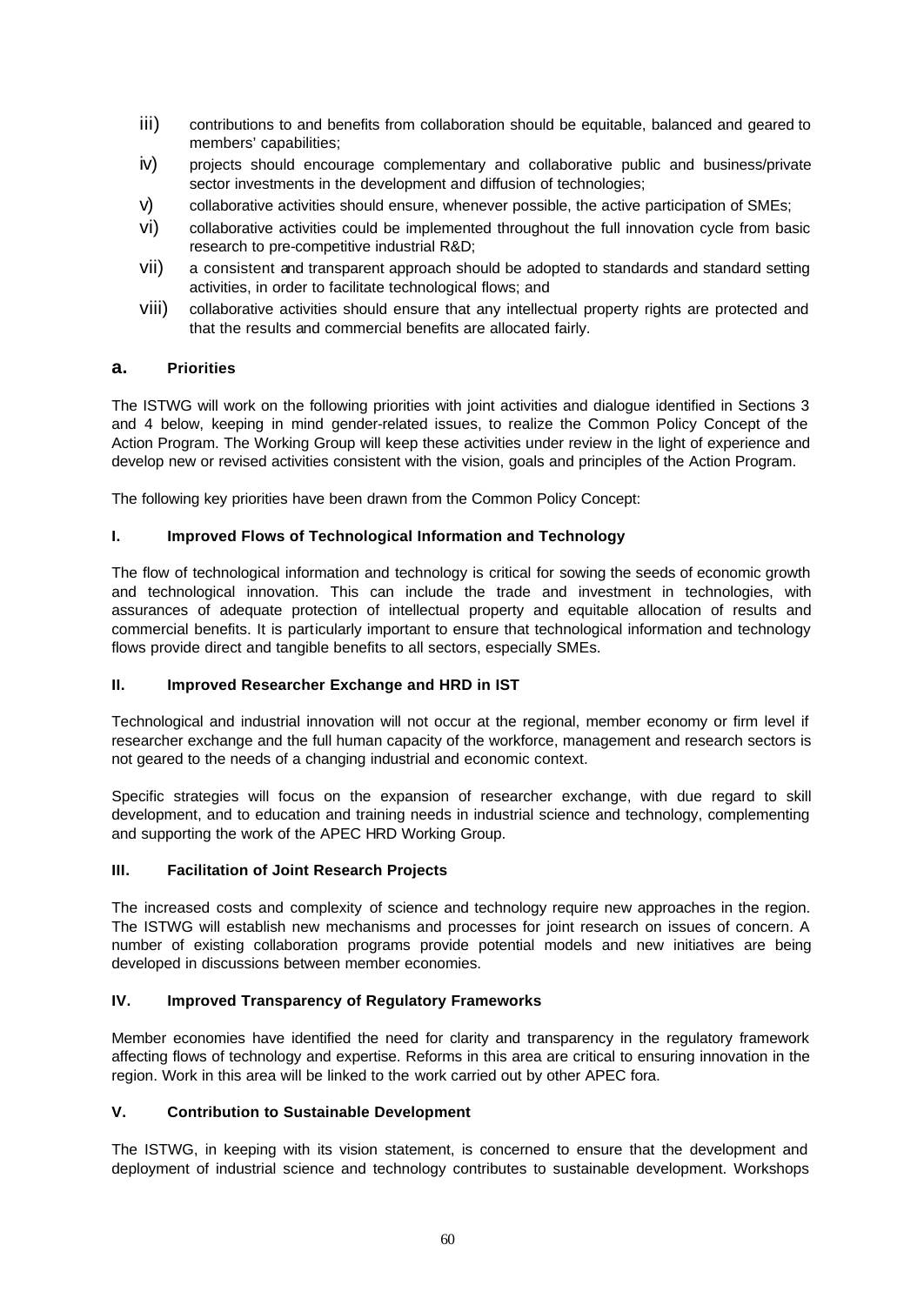and symposiums will be helpful for sharing the information and current technologies necessary to ensure that the business/private sector in the region can introduce new technologies that not only prevent environmental degradation but also contribute to a better lifestyle for all people in the region.

## **VI. Enhanced Policy Dialogue and Review**

There are major benefits to be gained by sharing information on the efficiency and effectiveness of alternative policy and program approaches. Actions will be implemented to facilitate a regular exchange of views, and member economies are encouraged to develop policies by sharing knowledge and experience in these areas.

# **3 JOINT ACTIVITIES**

## **I. Strengthen APEC Cooperation in Key Technologies**

The rapid introduction of new generations of technology, the increasing complexity of these technologies, and the demand for speed-to-market introduce challenges to both the private sector and the research community in all APEC economies. The ISTWG recognizes that to meet these challenges, APEC economies must strengthen their cooperation in the development of key technologies. The ISTWG would achieve this goal through collaborative R&D initiatives, technology road mapping, technology foresight, the sharing of technological information and technology, and improvements in the clarity and transparency of regulatory frameworks affecting flows of technology and expertise. Initiatives would include APEC Technomart, with its focus on SMEs; continued support for the APEC Centre for Technology Foresight; specific projects and initiatives and projects to support the development and use of key technologies such as advanced materials, nanotechnologies, industrial biotechnology (in agreement with ATCWG on agricultural biotechnology applications), environmental technologies, information and communication technologies.

## **II. Connect Research and Innovation in APEC Economies**

The need to strengthen connections within and across APEC economies between scientific research, the development of key technologies, and their application through innovation in the marketplace is critical to economic growth in the APEC region. The ISTWG will pursue this goal by strengthening collaboration between government, industry (especially SMEs), and the research community through development of technology diffusion initiatives which facilitate the transition from emerging technologies to their application for new industries and other socioeconomic objectives. Information flows on science and technology among member economies will be achieved through the expanded use of ASTWeb, specialized side meetings designed to bring the developers and users of S&T together, and events such as Technomart.

## **III. Build Human Capacity for S&T for the New Economy**

In the 'New Economy', knowledge is key. Recognizing that knowledge is embodied in people, the ISTWG will work towards the continuous development of the engineers, scientists, technicians and technologies needed for APEC member economies to secure economic growth in the New Economy. Initiatives will include S&T awareness in secondary schools (APEC Youth Science Festivals); training/skills development initiatives in critical areas of industrial S&T, environment and health; gender awareness and integration; researcher exchanges/cooperation; fostering partnerships between educational institutions and industry; and adoption of distance learning technologies.

## **IV. Help Ensure the Prevention and Control of Infectious Diseases and Other Environmental Initiatives**

The ISTWG recognizes the need to address health challenges to improved quality of life, economic growth, and trade across the APEC region, and the importance of S&T in responding to health challenges. Priority will be given to collaborative activities designed to respond to the economic and human challenges posed by select target diseases in the region – whether naturally occurring or deliberately caused -- such as HIV/AIDS, tuberculosis, influenza, dengue hemorrhagic fever, hepatitis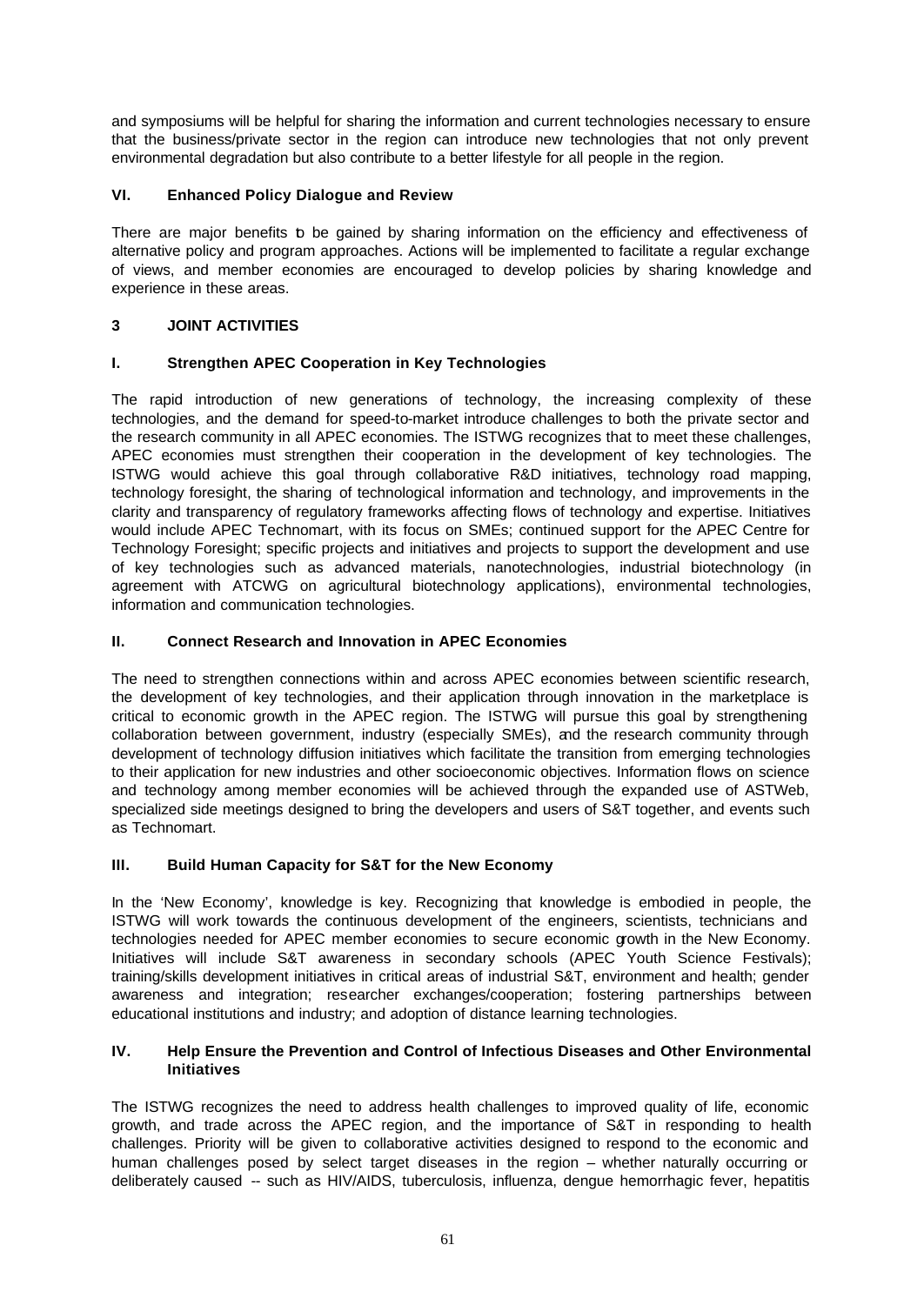and a number of zoonotic enteric and other diseases. Emphasis will be given to the optimal use of electronic communication technologies and to the strengthening of existing regional training mechanisms, notably in laboratory technologies and field epidemiology. Close attention will be paid to existing global and regional intergovernmental disease control activities in order to ensure that APEC actions in that regard add value and synergy to activities currently under way. Analytic capacity of the economic impact of APEC cooperation in infectious disease prevention and control will be strengthened. ISTWG activities will draw upon the APEC Infectious Disease Strategy endorsed by leaders in 2001 and addressing six main areas for cooperative activity: electronic networking, surveillance, response, capacity building, cross-sector partnerships, and political and economic leadership.

## **V. Addressing the Challenges of Environment and Sustainable Development through Science, Technology and Innovation**

Environmental challenges of the APEC region will be addressed through science, technology and innovation within a framework of sustainable industrial development. Initiatives will include cleaner production, environmental sustainability, natural disaster mitigation, climate change, resource productivity and conservation of biodiversity (except for conservation of plant and animal genetic resources in agriculture mentioned in the action program for agricultural technical cooperation).

Steps will be taken to implement the recommendations of the Ceaner Production Task Force. In particular, ISTWG will leverage the multiple new Cleaner Production promoting organizations that APEC helped to stimulate or reinforce and continue to implement the goals of the APEC Cleaner Production Strategy through dialogue and projects. ISTWG will also explore the possibility of ISTWG delegates carrying the cleaner production message and lessons learned to other multilateral organizations (e.g.,  $UNEP/UNIDO$ ,  $APRCP<sup>10</sup>$ ) by actively participating in events as APEC representatives.

ISTWG will continue to encourage projects and share best-practices related to mitigation technologies for natural disasters (particularly earthquake, volcanic activity and weather-related phenomena).

Innovation initiatives will focus primarily on appropriate technology, methods and tools to enable SMEs to adopt cleaner production practices. This will include cleaner supply chain management and incorporate appropriate application of advances in information technologies for design, communications, training and skills development. In this context, adoption of appropriate waste management methods will continue to be a priority with an emphasis on assisting APEC economies to improve water quality and urban air quality within a supportive legislative framework.

## **3 DIALOGUE ON MEMBER ECONOMIES' POLICIES/ACTIVITIES**

l

ISTWG member economies will exchange views and share knowledge and experience on Industrial Science and Technology-related issues, including their own IST policies and infrastructure, in order to advance the priorities of the ISTWG and its member economies.

The ISTWG will strengthen the dialogue on the industrial S&T policies of member economies in two specific ways. Firstly, the ISTWG will continue to include a policy dialogue on the S&T policies of member economies as a standard part of ISTWG plenary meetings. Secondly, the ISTWG will explore the organization of an annual APEC S&T Policy Forum which would bring together government, universities, and the private sector to discuss best practices and policy approaches to the S&T and innovation challenges facing the APEC region.

The ISTWG will continue to develop and strengthen indicators and statistics on the infrastructure, resources, and investments of member economies in IST and by industry sector which will assist the planning and implementation of cooperative activities.

 $10$  United Nations Environmental Program (UNEP), United Nations Industrial Development Organization (UNIDO), Asia Pacific Roundtable on Cleaner Production (APRCP)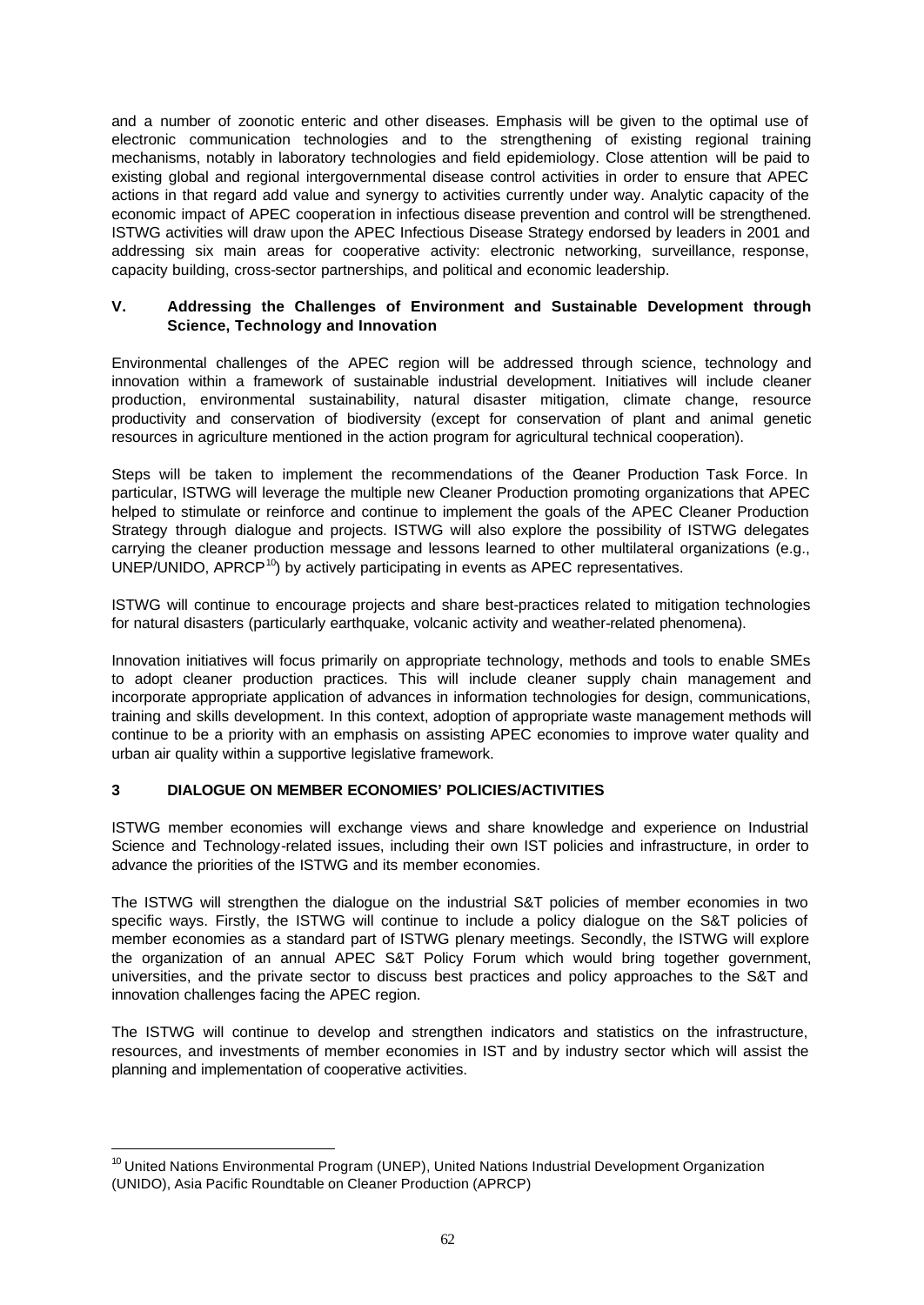The ISTWG will exchange information on the scientific and technological underpinnings and requirements of standards and regulations in order to promote and implement common standards across member economies in such areas as cleaner production, diseases surveillance, and environmental management. Collaboration and information sharing will be undertaken, as necessary, with the CTI Sub-Committee on Standards and Conformance, especially in regards to industrial standards systems and measurement laws.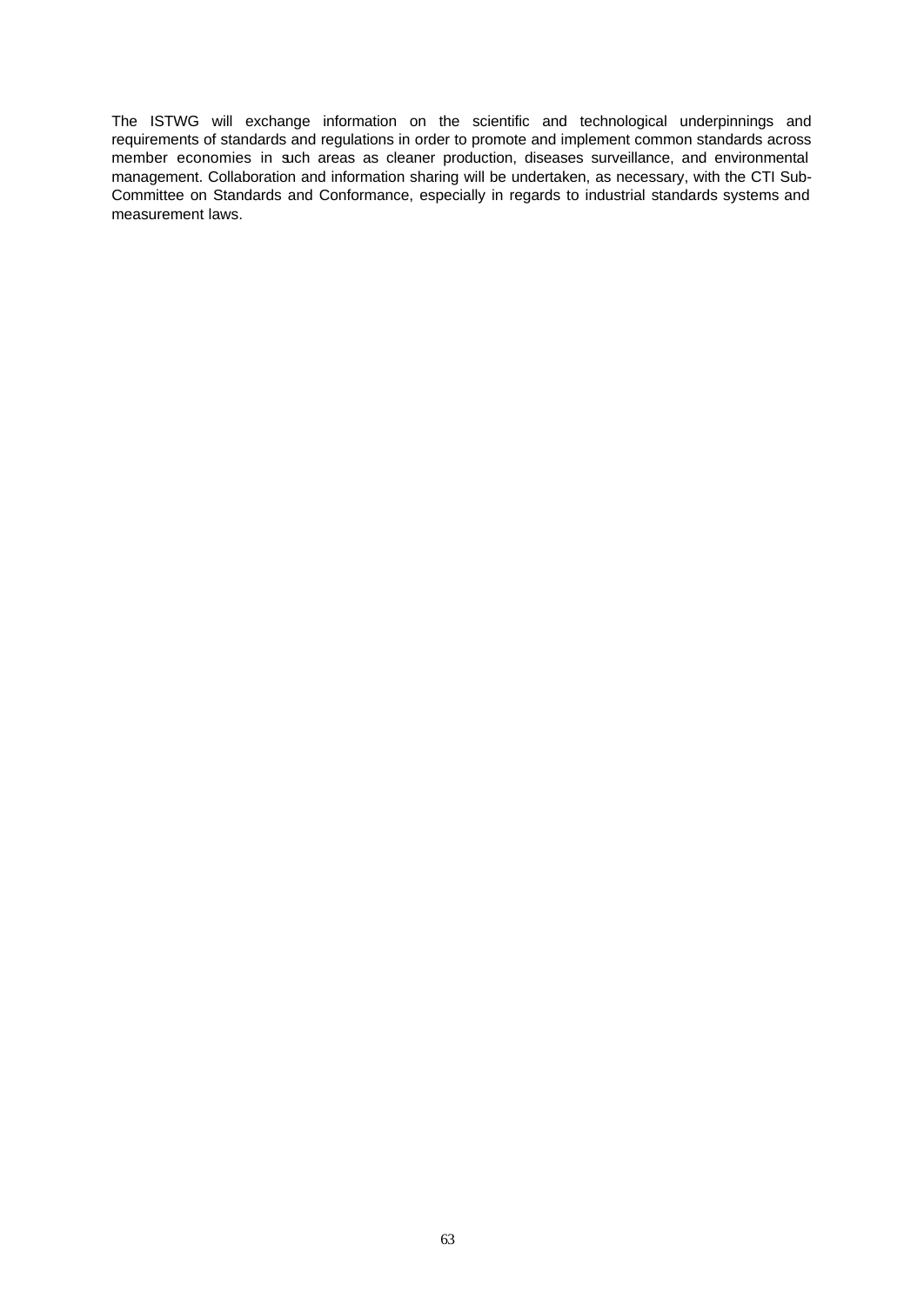### **ACTION PROGRAM FOR MARINE RESOURCE CONSERVATION**

### **1 INTRODUCTION**

The use of the marine environment is essential to the economic viability of the economies in the Asia-Pacific Region. Fisheries and aquaculture products are major trade commodities, tourism is increasing and demands a clean and attractive environment, and the diversity of marine organisms has significant potential for new fisheries sustainable development and other economic benefits.

Marine environmental degradation has significant socio-economic costs in terms of risks to human health, impacts on fisheries resources and aquaculture development, effects on resource management and regulatory activities. As populations grow and problems intensify, a highly trained workforce will be needed to ensure marine resource conservation and sustainable development.

Rehabilitation of the marine environment will enhance trade opportunities, and marine environmental quality and resource conservation are important areas for business involvement and technology development throughout the region.

## **2 COMMON POLICY CONCEPTS**

#### **a. Goals**

- i) To seek reconciliation of economic growth with improved environmental outcomes, so as to achieve sustainable development.
- ii) To enhance trade and investment in marine products while protecting the marine environment and its resources.
- iii) To ensure continuing socio-economic benefits through maintenance of marine environmental quality.
- iv) To overcome structural barriers in order to conserve marine bio-diversity and the integrity of ocean ecosystems.

## **b. Strategies**

- i) Development of marine resource conservation infrastructure.
- ii) Transfer of technology through capacity building, training and education.
- iii) Good technological solutions.
- iv) Informed planning through co-management.
- v) Policy and legal approaches.

#### **c. Major issues and key initiatives**

- i) Integrated ocean and coastal zone management.
- ii) Regional implementation of UNCED Agenda 21 (Oceans Chapter and other related chapters) recommendations in the APEC Region.
- iii) Marine algae toxins (Red tides/harmful algae blooms).

### **1 JOINT ACTIVITIES**

#### **a. Directions for joint activities**

- i) To demonstrate the value of integrating environmental and gender issues into economic decision-making.
- ii) To make policy recommendations on policies, standards, certification, regulatory requirements, conformance assurance and other areas which will set the framework to aid trade and investment liberalization and facilitation under conditions that will ensure that resulting development and exploitation of resources is sustainable.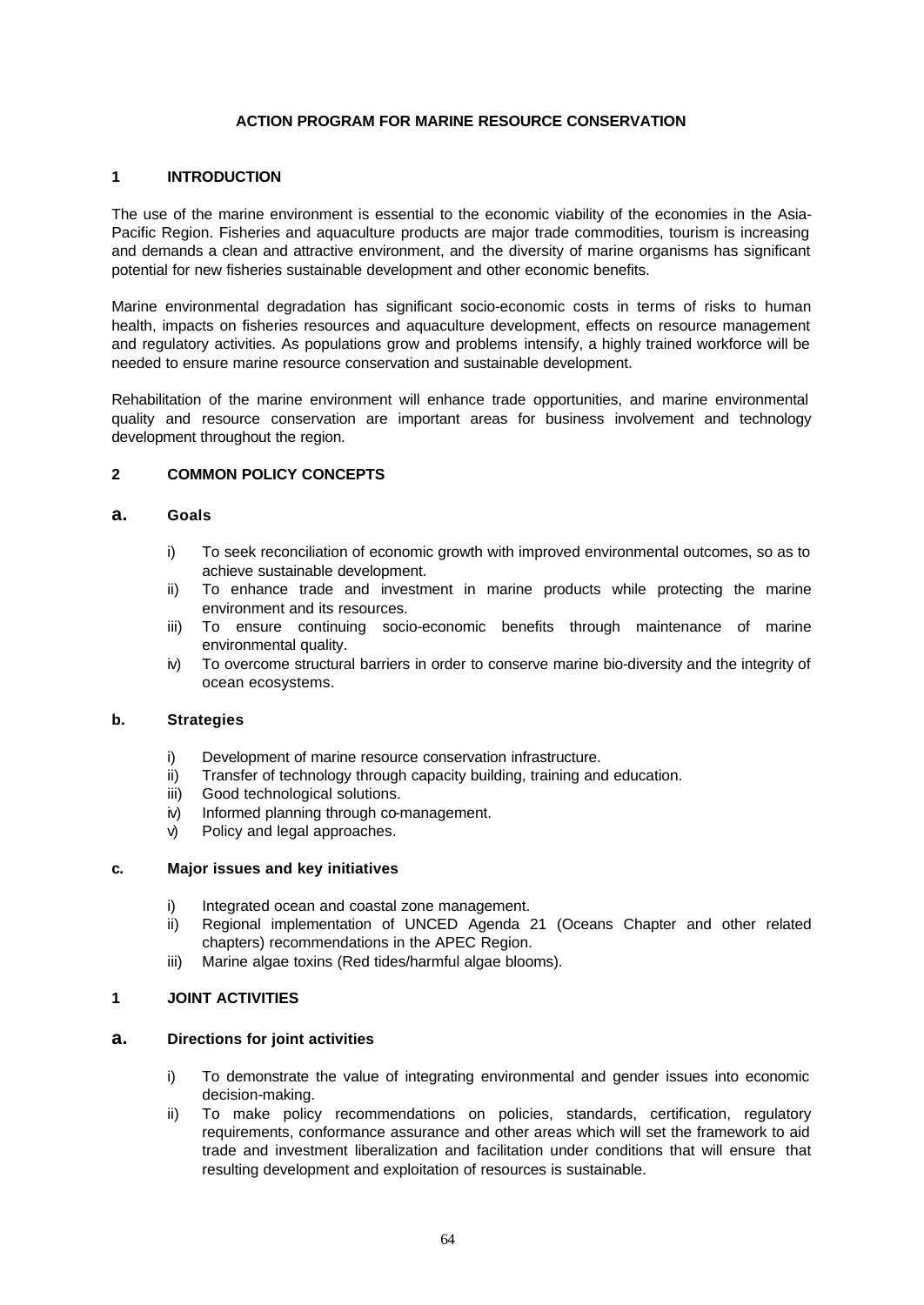- iii) To improve the flow of information on marine resource management and conservation to enhance APEC members' access to developments across the region.
- iv) To address both specific commodities and services in the marine resource sector that require action in order to facilitate trade and investment, and structural barriers in terms of environmental management deficiencies and transportation safety.
- v) To set priorities, based on feasibility of attaining effective results, and potential impact on trade and investment.

### **a. Policies, standards and conformance for trade in marine commodities and services**

- i) The MRCWG will review specific marine products and service sectors, and develop policy recommendations designed to enhance investment and liberalize trade in these. These will include the marine bioproducts, tourism, ocean engineering, pollution abatement, submarine mineral and energy, and fisheries and aquaculture sectors. This will include recommending a common basis for standards and conformance assurance mechanisms, where appropriate, to ensure transparency and clarity in the regulatory framework, ensure that the development and exploitation of marine resources is carried out in a sustainable manner, provide economic benefits to coastal communities, and ensure public safety.
- ii) The MRCWG will implement a program that will provide the basis for complementary policies, standards and procedures to ensure that fisheries products entering the trade market in the APEC Region are not contaminated with algal toxins (completion 2003).

### **c. Structural framework to ensure sustainable development of marine resources**

- i) APEC has an important role to play in developing policies, standards and conformance to safeguard the environment on which the conservation and sustainable exploitation of marine resources depends. These include areas such as management of land-based sources of pollution and critical ecosystems, energy and mineral exploration and production in the marine environment, marine transportation, and emergency response. It also provides a vehicle for economic and technical cooperation in marine environmental research, and the development of human resources associated with the application of engineering, technological and other specialized skills.
- ii) The MRCWG, on a continuing basis, will identify opportunities to promote economic and technical cooperation among members in the marine resource conservation sector, in areas such as planning and economic assessment skills, vessel design and shipboard safety equipment, spill response technology and infrastructure, pollution abatement and treatment technology, waste disposal technology, biological resource assessment, oceanography and human risk assessment, to improve the overall effectiveness of expertise and technical capacity in APEC (continuing).

## **1 DIALOGUE ON MEMBER ECONOMIES' POLICIES AND ACTIVITIES**

In light of the diversity of the marine resource conservation issues, dialogues will be promoted to share scientific and technical information in such areas as human resource development in management, monitoring, analysis and research among the APEC members, to identify and assess serious environmental issues, and to develop practical, action-oriented approaches to maintaining marine environmental quality, through:

- i) continuing activities of the Marine Resource Conservation Working Group;
- ii) collaboration as appropriate with other APEC bodies such as the Energy, Fisheries, Tourism and Transportation Working Groups, to avoid duplication and create synergism of common interest;
- iii) making use of existing multilateral and bilateral marine fora and developing collaboration with them if and as appropriate, to avoid duplication, to benefit from their experience, and to identify opportunities for complementary activities; and
- iv) developing relevant links with the business/private sector, for example as related to the appropriate exploitation of marine resources for commercial or tourism purposes.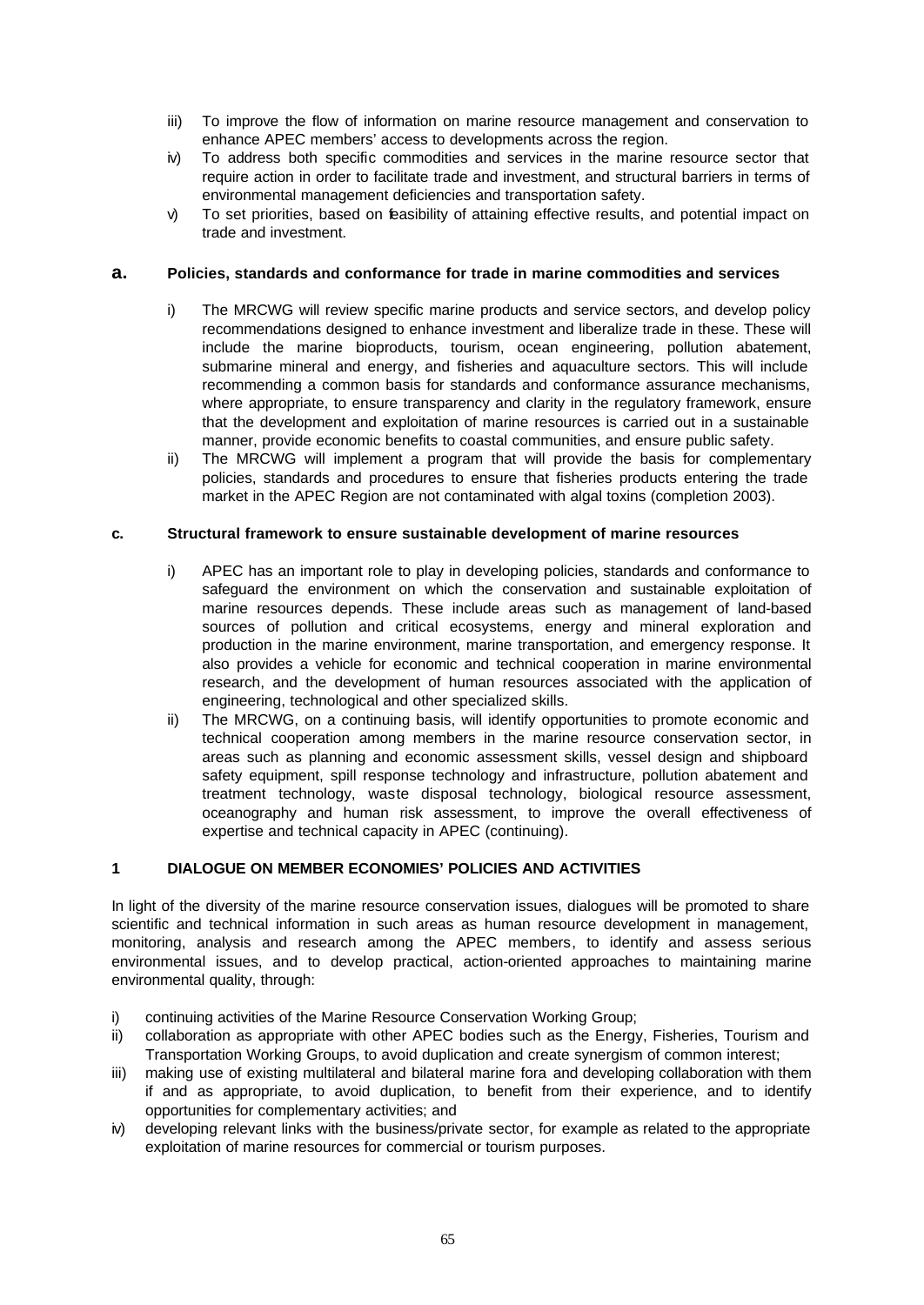### **ACTION PROGRAM FOR SMALL AND MEDIUM ENTERPRISES**

### **1 INTRODUCTION**

The Small and Medium Enterprises (SME) Action Program contributes to the formulation of the APEC Action Agenda by creating a program that pursues APEC objectives of relevance to SMEs. In the context of the overall APEC philosophy of trade liberalisation, facilitation and economic cooperation, the SME Action Program seeks to foster the objectives, as stated in the Bogor Declaration, of free and open trade and investment in the Asia-Pacific region by no later than 2010 for industrialised economies and 2020 for developing economies, as well as economic and technical cooperation towards achieving sustainable growth in the region.

#### *Role and Importance of SMEs*

The Asia Pacific region is increasing its share of world trade – growing from 37% in 1983 to 44% in 1993. To a large extent, this reflects the rapid growth in intra-APEC trade. Between 1989 and 1993, the value of trade by APEC economies rose by about \$US1 trillion, and almost 80 per cent of this increase was due to greater levels of trade between APEC members.

In order to secure sustainable economic growth, it is vital to promote the growth of a strong SME sector in the APEC region.

SMEs provide a critical engine of growth, vitality and innovation in the region. They have the ability to respond flexibly to technological innovation, and the diverse and demanding nature of consumer needs. These qualities make building a strong SME sector of central importance in maintaining Asia-Pacific dynamism into the 21<sup>st</sup> century. Contingent upon enhanced competitiveness and the development of the necessary human resources, SMEs are well positioned to take advantage of the continuing liberalisation of regional trade and investment, and become a driving force behind regional development.

The SME Action Program underlines the strong contribution of SMEs to economic activity within the APEC region, particularly relating to intra-regional trade and investment.

SMEs make up well over 90% of all enterprises in the region, contribute between 30-60% of GDP, and are a source of about 35% of the region's exports.

SMEs also play an important role in creating employment, covering between 32-84% of the employment in individual APEC economies, and are major contributors to employment growth.

While SMEs are important across the APEC region, there are differences in the role of SMEs in the various economies. The SME Action Program seeks to utilize the diversity among SMEs to attain complementarities that will bring about more efficient production and greater employment opportunities, and be of mutual benefit to member economies.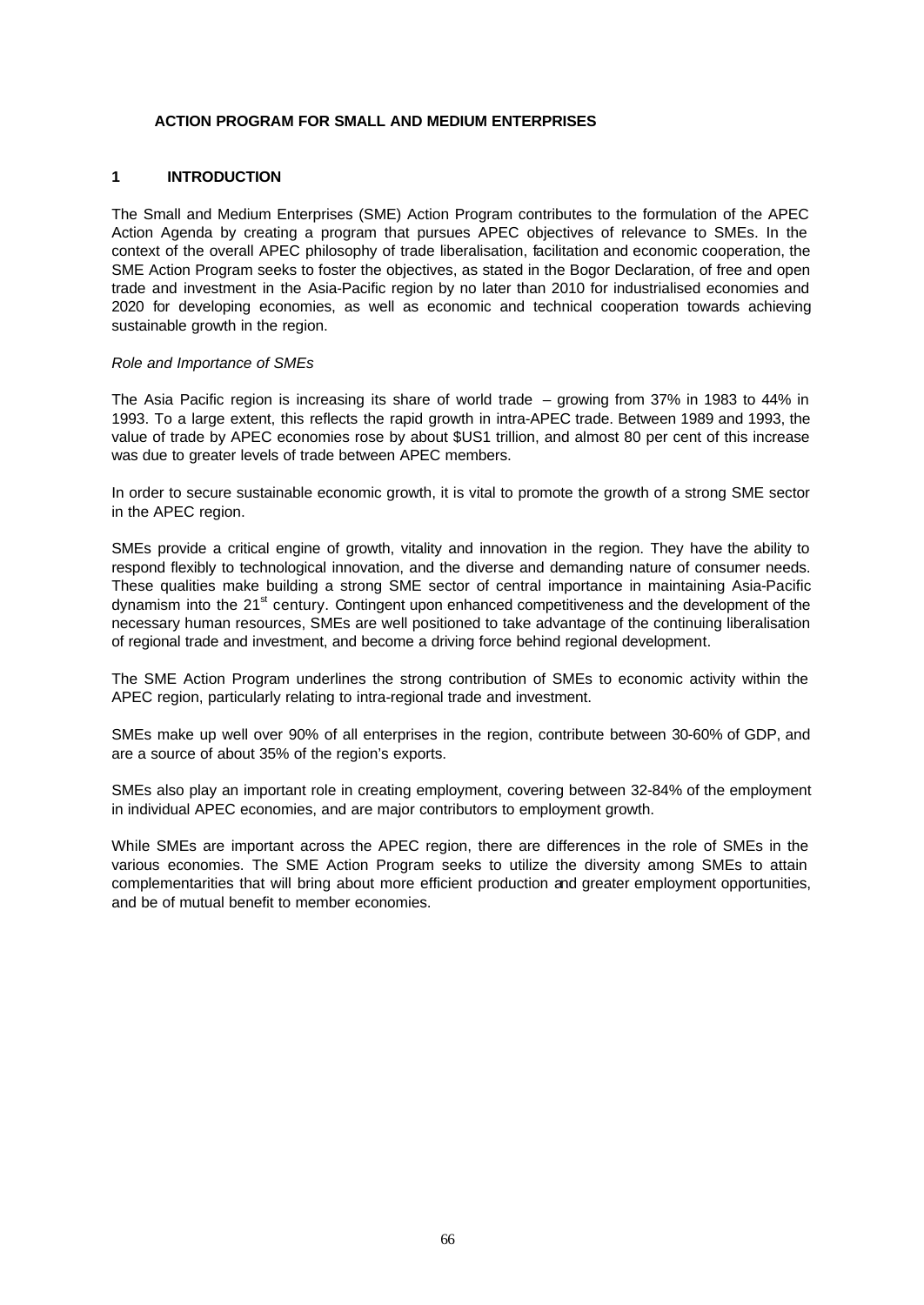# **2 COMMON POLICY CONCEPTS**

## **a. Goals**

Members aim to maintain and develop SME dynamism by fostering a conducive environment in areas such as human resources development, information access, technology and technology sharing, financing, and market access, thus allowing SMEs to exploit their creativity and mobility to the greatest possible extent on the basis of market principles.

Our vision is of a dynamic and prosperous Asia-Pacific region built on:

- i) an SME sector that is recognised by member economies, both individually and collectively, as a key driving force contributing to economic prosperity in the APEC region, and as central to the APEC Action Agenda;
- ii) SMEs that are dynamic, innovative, flexible, strong employment and wealth creators, responsive to the demands of the international marketplace, globally focused, and interactive across regions, to the mutual understanding and benefit of all member economies;
- iii) member economies that understand the opportunities and constraints facing SMEs in the regional economy; that work cooperatively to remove impediments to the development and growth of the sector, and share their knowledge and experience in regard to SME policies; and
- iv) progress against milestones in the five priority areas (as identified in the SME Action Program) where SMEs face greatest difficulties, resulting in a sector that has the management skills, access to information, technology, capital, and access to markets it needs to promote wealth and employment creation shared amongst all member economies.

## **a. Basic Principles**

SMEs are engaging dynamically in cross-border economic activity and playing an increasingly important role in heightening economic complementarities in the regional economy.

It is therefore important for member economies to develop a set of basic principles on desirable SME policies, including the following:

- i) Members will take account of the different needs of APEC economies arising from differing levels of economic development.
- ii) Activities undertaken as part of the SME Action Program will be transparent, cooperative and of mutual benefit to member economies.
- iii) Members will work to ensure the availability and transparency of information on their respective SME policies to help improve the SME policies of other members.
- iv) Members recognise the importance for policy development of listening to SMEs and understanding their needs, to ensure that policy remains responsive and relevant, and will involve the business/private sector in activities under the SME Action Program.
- v) Members will develop and implement non-discriminatory market-oriented SME policies to maximise SMEs' responses to market mechanisms, and so provide the most favourable environment for SME development, growth and economic activity.
- vi) Members recognise the importance of working with other APEC Working Groups and Committees, official APEC observers, and other international organisations, in the interests of SMEs in the region.

## **a. Priorities**

Member economies recognise that SMEs have particular advantages, and face particular difficulties, in an increasingly free and open trading environment. At the first APEC SME Ministerial meeting, held in Osaka, Japan, in October 1994, it was agreed that APEC's role in support of SMEs should focus first on addressing the areas where SMEs face greatest difficulties.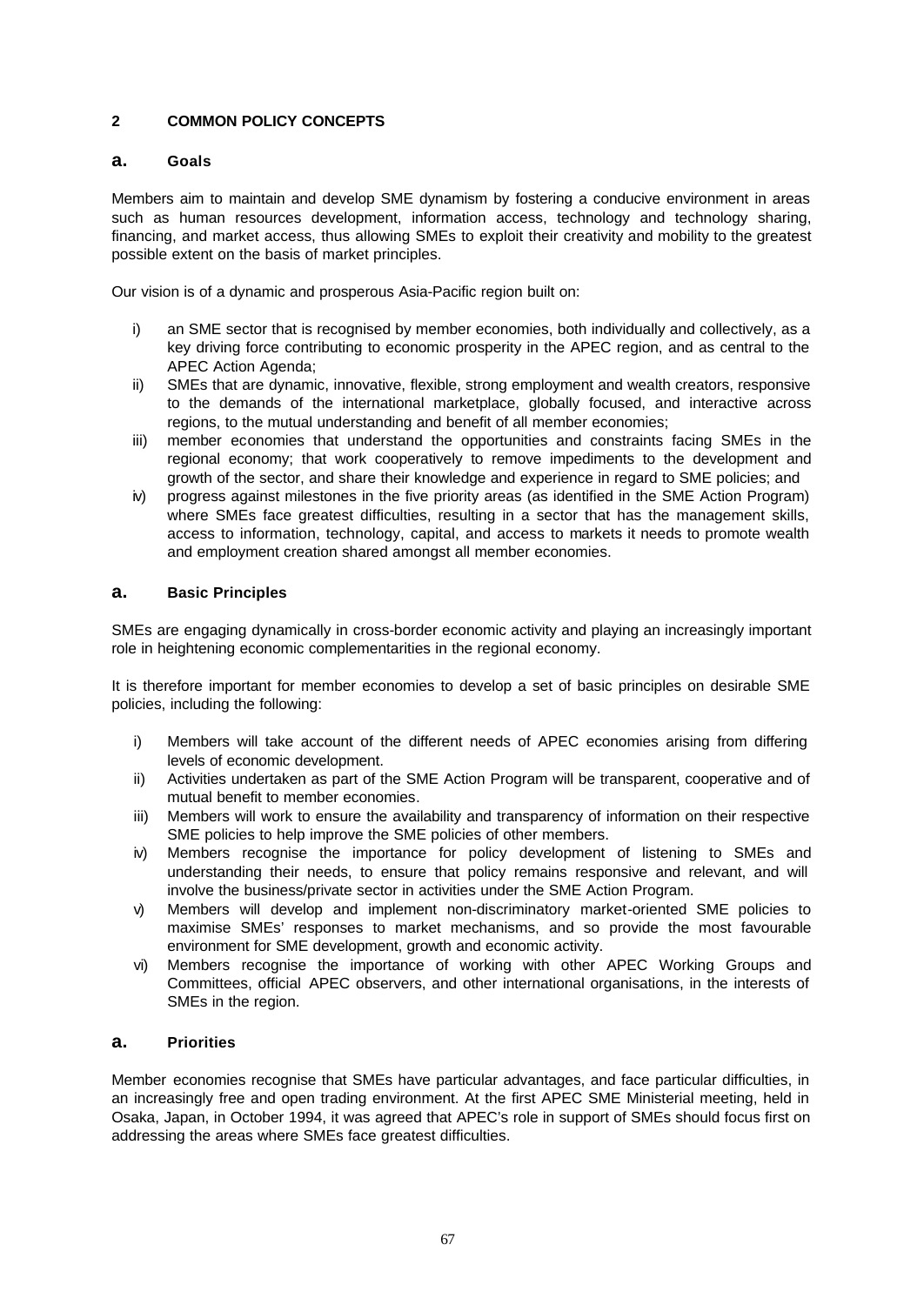The SME Action Program addresses the common difficulties faced by SMEs in all APEC economies in the five priority areas of:

- i) Human Resources Development.
- ii) Information Access.
- iii) Technology and Technology Sharing.
- iv) Financing.
- v) Market Access.

### **1 JOINT ACTIVITIES**

In order to address the issues identified within each of these priority areas, members have agreed to take cooperative action. The items for action have been prepared in the context of the recommendations of the Second Experts Meeting on SMEs and work being conducted by other APEC Working Groups and Committees. The action items serve as a tool to focus on the specific steps to meet identified milestones in each of the priority areas and so achieve the vision for SMEs. We recognize that policies should focus not only on individual enterprises but also on groups of enterprises and cooperatives.

#### **I. Human Resources Development**

Human resources development (HRD) is the basis for the development of all enterprises. As SMEs become more involved in a global economy, it will be increasingly important for them to learn about and adapt to different cultures and business practices. The fostering of entrepreneurial high-quality managers and technicians from the limited resources available is therefore a top-priority issue.

### *a. Policy Objectives/Milestones*

Member economies will expand opportunities for the development of SME human resource capabilities (i.e., entrepreneurship**,** business and managerial skills, technical capabilities, technology sharing, linguistic skills, understanding of different cultures, and knowledge of business practices and legal requirements in different markets) in the region by developing SME relevant training projects, as well as supporting the training conducted by SMEs themselves. Member economies will ensure that both women and men benefit from the development of SME human resources capabilities which are designed in accordance with the new challenges and opportunities brought forward by the new economy.

By the year 2020, SMEs will be increasingly globalizes and internationally competitive as a result of improved human resource capabilities, particularly in the areas of managerial and technical skills and technology sharing.

## *b. Action Items*

Member economies will take action in the area of HRD to enhance SME entrepreneurial, technical and managerial skills for both women and men. Action items agreed by member economies are:

- i) To place greater emphasis on capacity building measures relating to HRD, including a special focus on reaching women with these measures.
- ii) To inculcate the culture of entrepreneurship and business skills among the young women and men, and to work with the relevant APEC fora to integrate entrepreneurship and business skills into school curricula.
- iii) To develop the cooperation programs in accordance with the steps that have been outlined in the 2001 evolving cooperation initiative for SME and new business support.
- iv) To consider opening up the domestic training programs to member economies, on a voluntary basis, and to include a list of trainers that are available to conduct training across the APEC region.
- v) To promote enhanced skills development for new entrepreneurs and expanding consumer confidence through consumer education activities tailor-made with interested APEC member economies under the 1999 *Consumer Education and Protection Initiative*.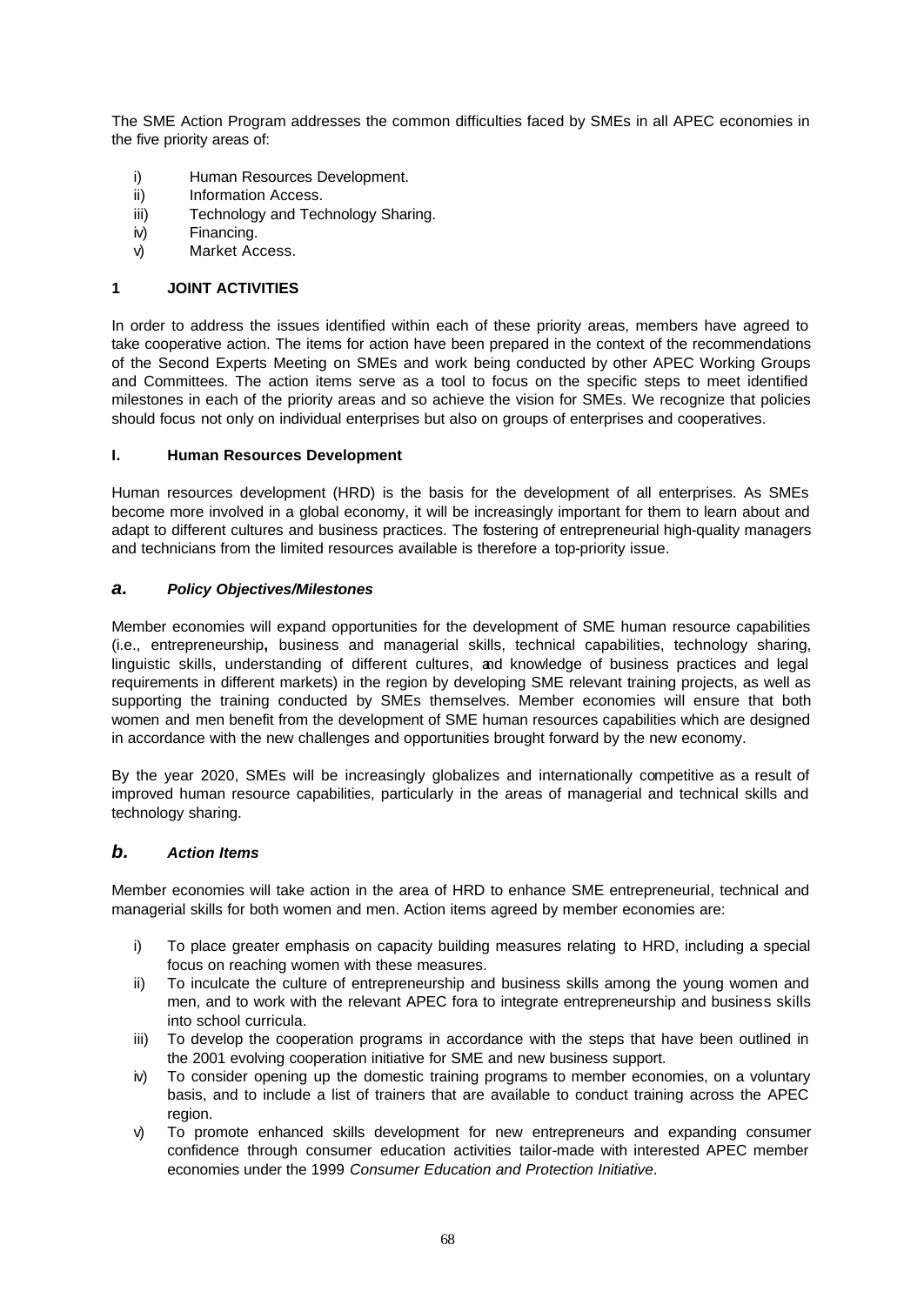## **I. Information Access**

As information becomes an increasingly important global commodity, SMEs are finding that the success or failure of a project hinges on the collection, processing and utilization of relevant sexdisaggregated information.

# *a. Policy Objectives/Milestones*

Member economies will promote the development of user-friendly and efficient information access systems that allow SMEs (whether owned by women or men) to gather the information they need on government policies, technology, the market, potential business partners. There are two broad issues to consider: the role of governments as information brokers facilitating access to information, and the development of and access to information technologies that are appropriate to the needs of women and men owned SMEs,

By the year 2020, SMEs will be increasingly globalizes and internationally competitive as a result of improved information flows, particularly in the areas of government policies, technology, the market, and potential business partners. They will exploit developments in information technology, and have timely and improved access to the information that they need — information that is accurate, user-friendly, and of high quality.

# *b. Action Items*

Member economies will take action in the area of information access to promote the development of user-friendly and efficient information access systems, and the dissemination of accurate and timely information that will meet SMEs' needs, especially in the area of Information and Communication Technology (ICT), including Electronic Commerce, as envisaged in the e-APEC strategy. Action items agreed by member economies are:

- i) To place greater emphasis on the development of infrastructure concerning ICT.
- ii) To take into account that future work program on the use of ICT and E-commerce be focused on definite sector of SMEs and to work with the relevant APEC fora in addressing this issue.
- iii) To give priority to hasten the work on strengthening the regulatory and security measures for Ecommerce.
- iv) To consider contributing to the further development of the BizApec.com website.
- v) To coordinate with relevant APEC Fora including the APEC TELWG and the Electronic Commerce Steering Group in expediting the on-going work on reducing the costs of access to the Internet.
- vi) To implement the relevant recommendations arising from the 'APEC 2000 SME Electronic Commerce Workshop'.
- vii) To undertake the '2001 E-Commerce Symposium on SMEs' initiative.
- viii) To increase the supply of qualified small business counsellors by launching a 'Training and Certification Program for Small Business Counsellors' across the APEC Region.

# **I. Technology and Technology Sharing**

For the mobility and entrepreneurship of SMEs to fuel more effectively the economic dynamism of the region, SMEs themselves need to actively participate in development and commercialization of new products and technologies that will boost productivity. However, many SMEs experience problems in this area because they lack managerial capability and information on available technologies, have a limited number of technicians, and little financial leeway.

## *a. Policy Objectives/Milestones*

Member economies will foster the desire of SMEs to improve their own technological and managerial capabilities by: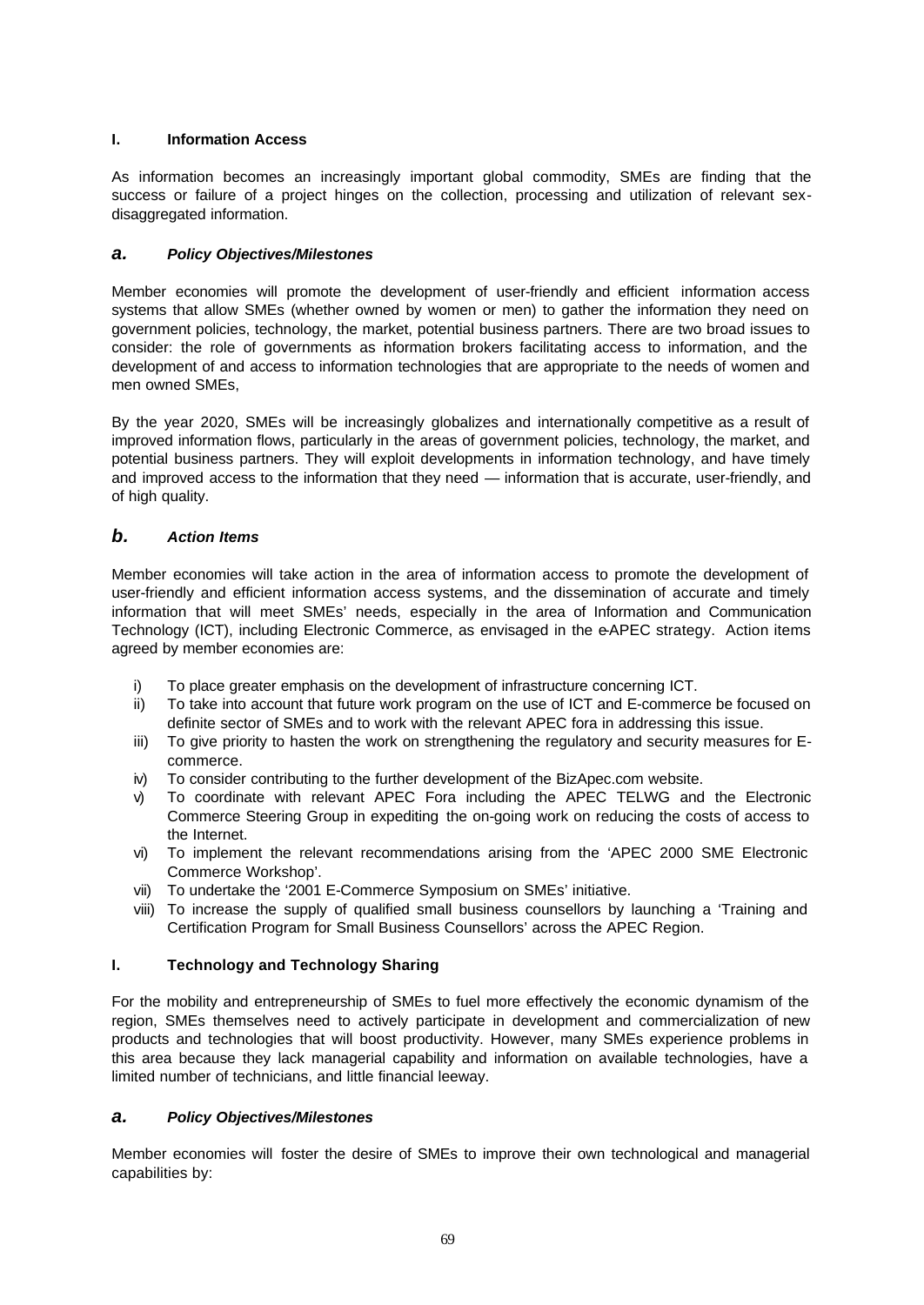- i) improving technical training and technical guidance for SMEs;
- ii) developing R&D in technology areas important to supporting and other industries;
- iii) assisting the development efforts of SMEs;
- iv) improving opportunities for SMEs to share in new technologies; and
- v) improving technology management and business practices.

Moreover, in order to foster the region's SMEs, member economies will work together to share policy know-how, and ensure constructive and practical guidance in improving matchmaking capabilities among firms interested in acquiring and/or sharing technology. In addition to APEC policy dialogue and network creation, this involves the strengthening of bilateral policy dialogue and cooperative projects.

By the year 2020, SMEs will be increasingly globalizes and internationally competitive as a result of the adaptation of existing technologies and rapid take-up of new technologies, improved flows of technological information, and improved technical capabilities. The relationship between large companies and SMEs will be important in facilitating this development.

## *a. Action Items*

Member economies will take action in the area of technology and technology sharing to foster the desire of SMEs to improve their own technological capabilities. Action items agreed by member economies are:

- To take steps to train more experts and managers in the areas of technology, management and international trade, take steps to ensure that women and men have equal access to and benefit from the training.
- **·** APEC Center for Technology Exchange and Training: to further develop and implement the program and activities for the Center's operation and sustainability as a resource centre with capabilities in: information networking; the mobilization of training opportunities for the absorption and upgrading of technical know-how; and the organization of SME-targeted activities to syndicate technology transfer projects in the spirit of intra-regional cooperation and business internationalization.

# **IV. Financing**

.

SMEs do not generally have as much access to finance as large enterprises, and have inadequate information on the various sources and mechanisms to secure finance for their development in some member economies. Furthermore, there are still legal barriers to women's access to financing and ownership of assets.

## *a. Policy Objectives/Milestones*

Member economies will work to improve the financing environment for SMEs and reduce SME financing costs.

By the year 2020, SMEs will be increasingly globalizes and internationally competitive as a result of improved access, on reasonable terms, to debt and equity finance.

## *b. Action Items*

Member economies will take action in the area of financing to improve the financing environment for SMEs and reduce SME financing costs. It is recognized that financing issues are critical concerns for all SMEs, micro enterprises, family and women-owned business. Action items agreed by member economies are:

i) To enhance the managerial skills and capacity building of SMEs to enable them gain better access to financial and capital markets.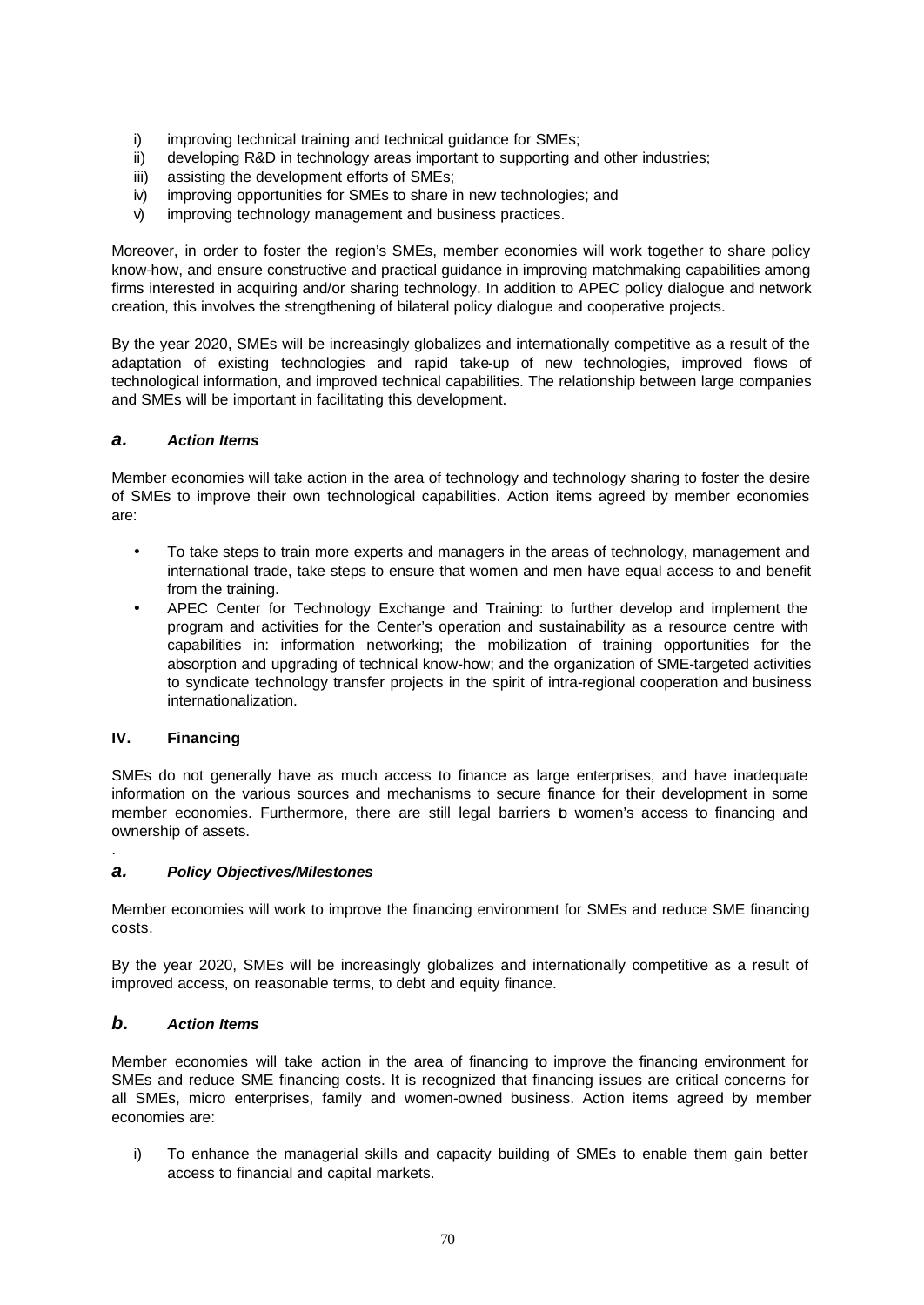- ii) To establish an APEC database to disseminate sex disaggregated information on start-up companies and venture capital.
- iii) To cooperate with APEC fora including the Investment Expert Group in establishing the APEC database.
- iv) To take action to promote the development of capital markets in the region; and
- v) To engage in parallel APEC Finance Ministerial Process where policy discussion on SME finances issues occurs.

#### **IV. Market Access**

Market access is critical to the globalization efforts of SMEs and their ability to take full advantage of the post-Bogor environment. It is also recognized that appropriate policy on encouraging the growth of SMEs plays significant on strengthening and functioning of markets.

# *a. Policy Objectives/Milestones*

Member economies will expand SME economic opportunities by further liberalizing and facilitating trade and investment to enable SMEs to fulfil their potential. SMEs need accurate and timely information on foreign markets, market opportunities, cultural and business practices, and regulations specific to these markets.

By the year 2020, SMEs will be increasingly globalizes and internationally competitive as a result of being better able to identify and meet demands for goods and services across APEC economies, and having improved access to timely and quality information about market opportunities.

### *b. Action Items*

Member economies will take action in the area of market access to expand SME economic opportunities by further liberalizing and facilitating trade and investment to enable SMEs to fulfil their potential. Action items agreed by member economies are:

• to undertake the projects on '2001 Strategic Alliances for Better Global Supply Chain Management'; 'APEC SME Profile 2000'; 'APEC SME Business Matching and Advice Program'; 'APEC SME Business Network Promotion Forum'; '2001 Business Partnership Initiative for SMEs'; and '2001 Operational Environment of APEC SMEs after China's Accession to WTO'.

# **1 DIALOGUE ON MEMBER ECONOMIES' POLICIES/ACTIVITIES**

To develop SMEs, APEC members recognize the importance of sharing their knowledge and experience in regard to SME policies, cooperating (as appropriate) to enhance each member's policies in the light of common policy concepts, and providing opportunities to implement cooperative projects for the fostering of SMEs.

Policy dialogue between members has been promoted through SME Ministerial meetings and Small and Medium Enterprises Working Group (SMEWG).

Through such policy dialogue, the SME Action Program provides an ongoing consultative and practical approach to the commercial needs of the SME sector, an approach that is relevant to the needs of SMEs in the region.

The SME agenda cuts across many of the activities of APEC in its other working groups and committees. The SME Action Program has been prepared in the context of this work. It acknowledges and complements the initiatives of the other APEC working groups and committees.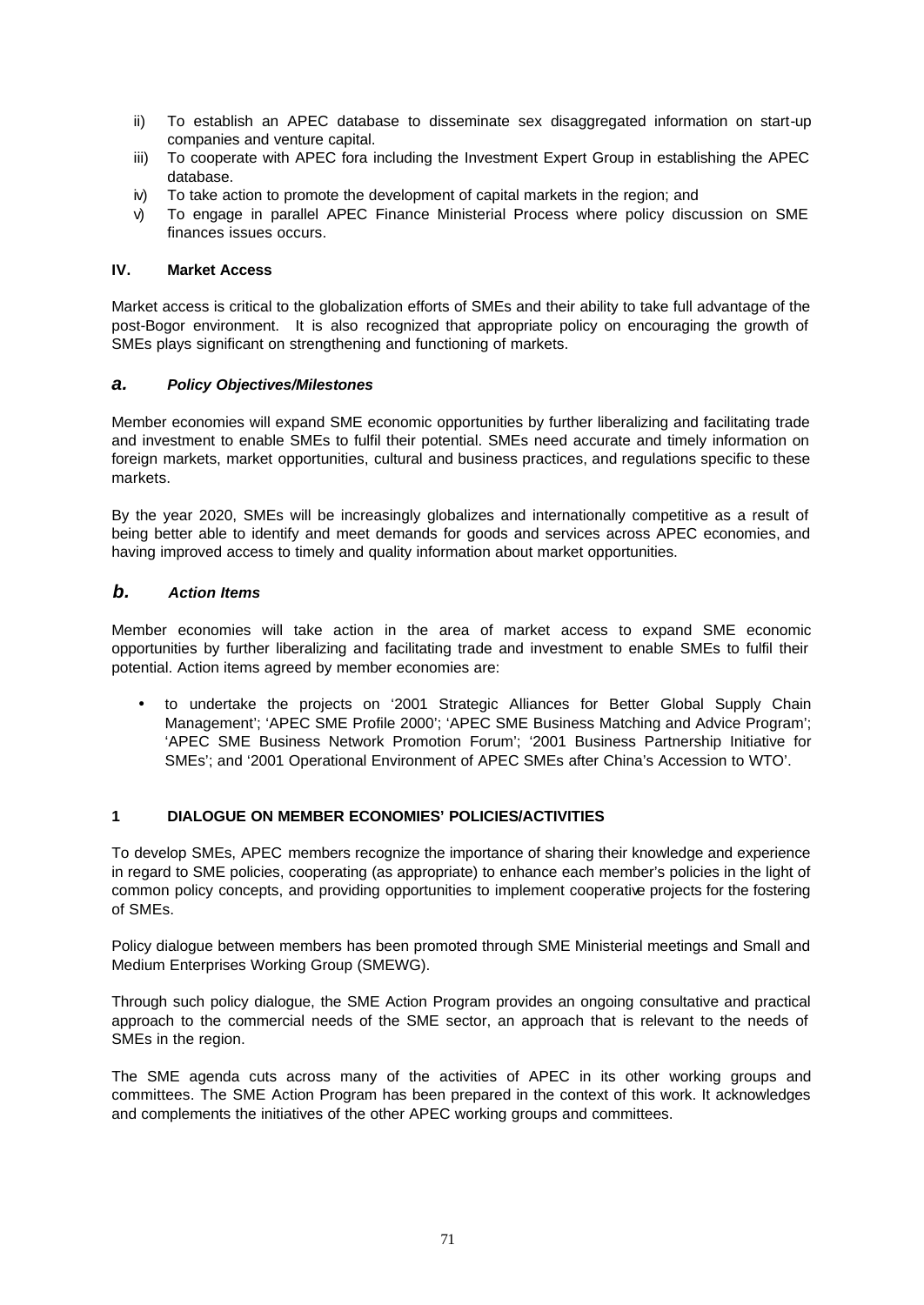Acknowledging the work done by other international organizations in SME policy development and recognizing the need to avoid duplication and build on best practices, member economies will seek opportunities to exchange information with non-APEC fora.

# **I. Execution and Review Mechanism**

Member economies recognize the importance of evaluating and reporting on the progress and results of the implementation of the individual action items in the SME Action Program. The SMEWG will therefore continue to monitor and review action items under the SME Action Program and its differential impacts on women and men**.**

SME Ministers will meet from time to time, as necessary, to maintain the momentum of ongoing policy dialogue and to review progress under the SME Action Program.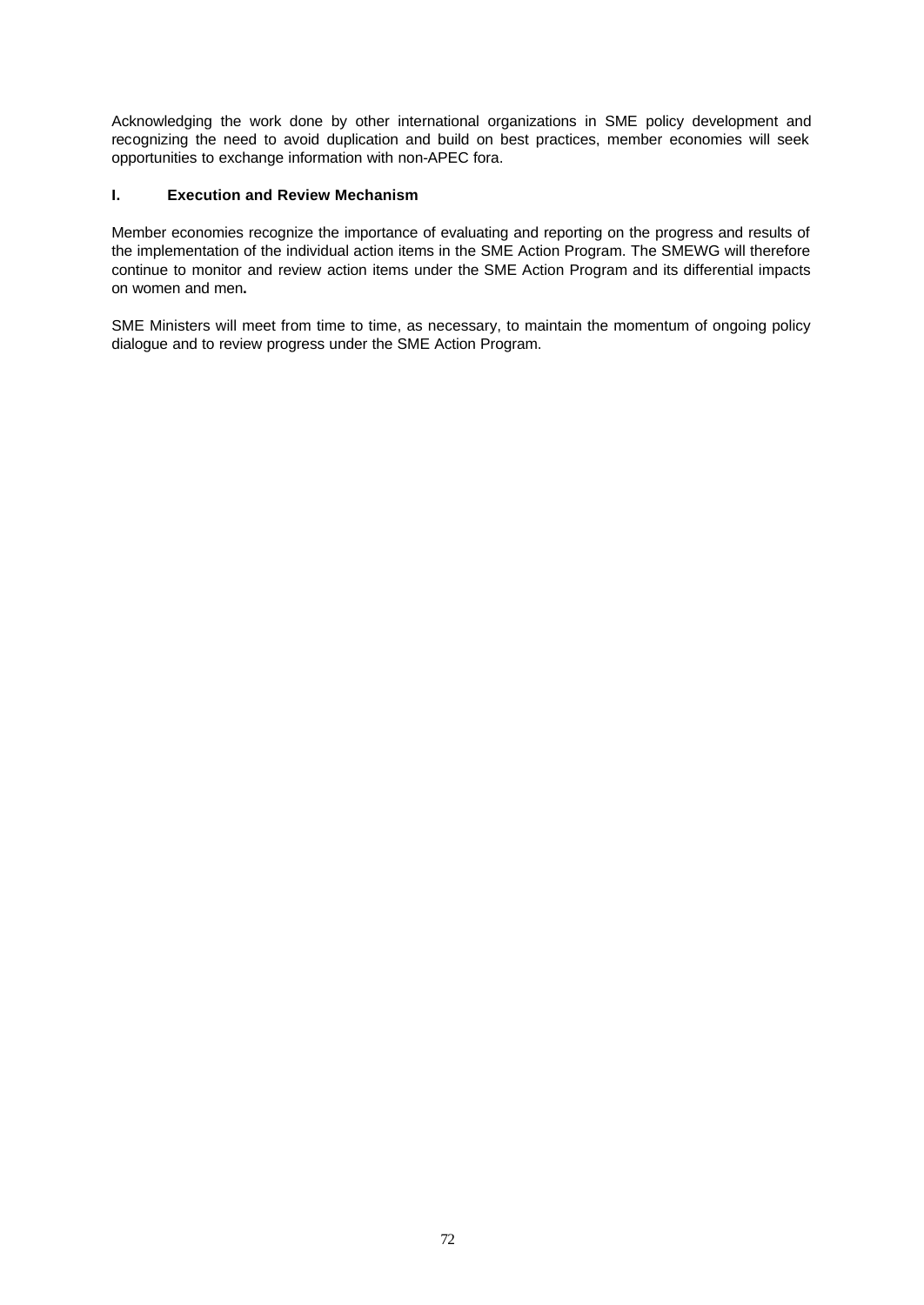# **ACTION PROGRAM FOR TELECOMMUNICATIONS AND INFORMATION**

### **1 INTRODUCTION**

Given the critical role of the telecommunications and information infrastructure in strengthening the multilateral trading system, enhancing trade and investment liberalisation and facilitation, and intensifying development cooperation, the Telecommunications and Information Working Group (TELWG) is making this sector a model in achieving these goals set by APEC Leaders at Bogor in 1994, and therefore has adopted the following Action Program.

### **2 COMMON POLICY CONCEPTS**

In keeping with the Leaders' instructions to ministers and officials to begin immediately to develop detailed proposals for implementing their decision, the APEC Ministers responsible for Telecommunications and Information industry gathered in Seoul Korea, in May, 1995 and adopted the following objectives and principles for the Asia-Pacific Information Infrastructure:

### **a. APII Objectives**

- i) To facilitate the construction and expansion of an interconnected and interoperable information infrastructure in the region.
- ii) To encourage technical cooperation among member economies in the development of the infrastructure.
- iii) To promote free and efficient flow of information.
- iv) To further the exchange and development of human resources.
- v) To encourage the creation of a policy and regulatory environment favorable to the development of the Asia-Pacific Information Infrastructure.

# **a. APII Principles**

- i) Encouraging member economies in the construction of domestic telecommunications and information infrastructure based on their own reality.
- ii) Promoting a competition driven environment.
- iii) Encouraging business/private sector investment and participation.
- iv) Creating a flexible policy and regulatory framework.
- v) Intensifying cooperation among member economies.
- vi) Narrowing the infrastructure gap between the developed and the industrializing economies.
- vii) Ensuring open and non-discriminatory access to public telecommunications networks for all information providers and users in accordance with domestic laws and regulations.
- viii) Ensuring universal provision of and access to public telecommunications services.
- ix) Promoting diversity of content, including cultural and linguistic diversity.
- x) Ensuring the protection of intellectual property rights, privacy and data security.

#### **a. Priorities**

- i) The Ministers responsible for Telecommunications and Information directed the Working Group to develop plans to improve the information infrastructure with the aim of facilitating effective cooperation, free trade and investment, and sustainable development of the region.
- ii) The ministers directed that the TELWG expedite work in three areas:
	- trade in International Value-Added Network Services (IVANs);
		- harmonisation of Procedures for Equipment Certification;
	- mutual Recognition Arrangements for Conformity Assessment.
- iii) in addition, the TELWG project groups have the following continuing priorities:
	- promote better understanding of the telecommunications and information infrastructure and regulatory environment through data compilation activities.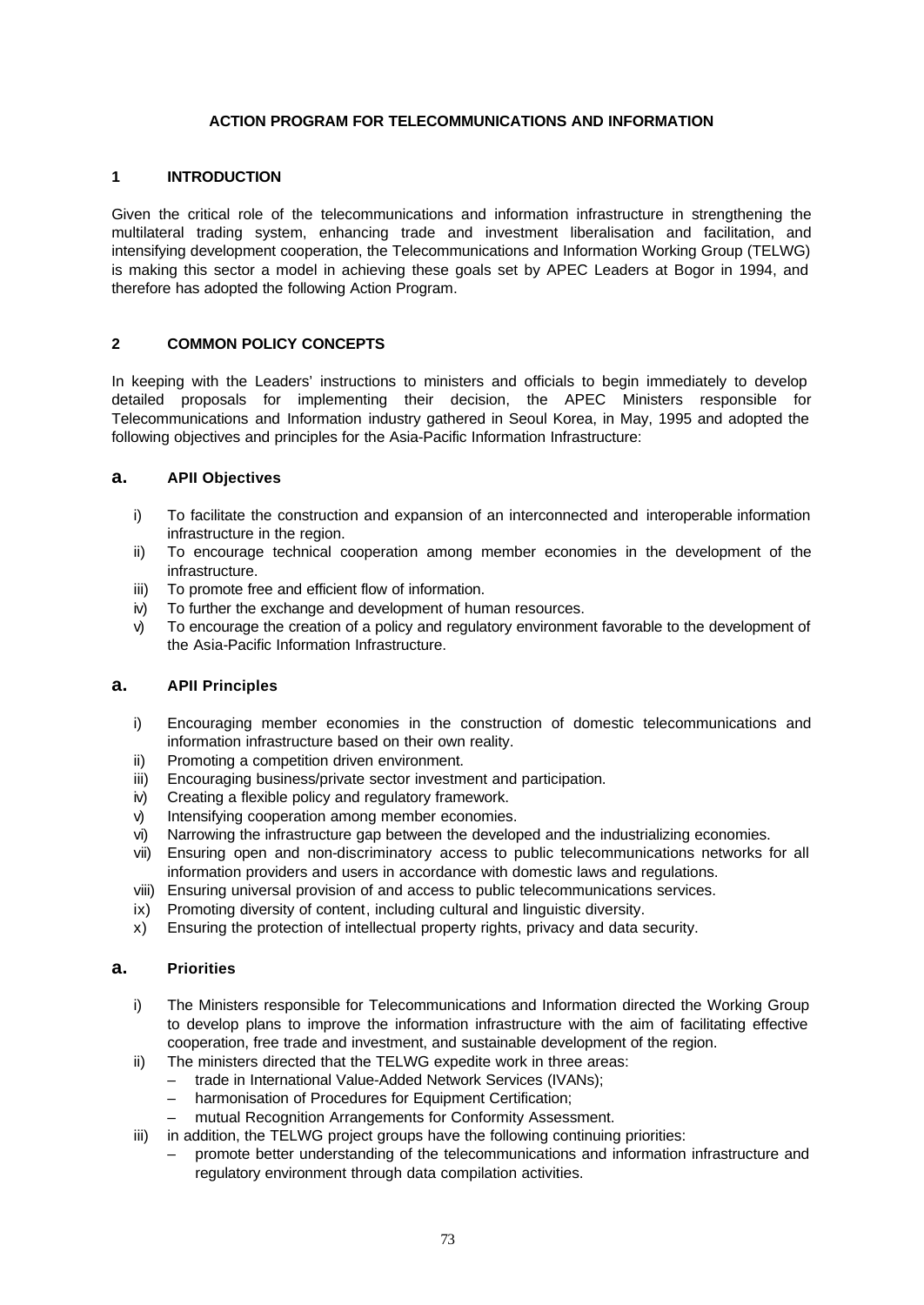- facilitate increased trade flows through electronic commerce.
- promote the rapid construction of the Asia-Pacific Information Infrastructure.
- promote human resources development through a series of training courses applicable to all APEC member economies.
- iv) promote technical cooperation, such as joint research and technology transfer.

# **1 APEC JOINT ACTIVITIES**

Economies, through the TELWG, and through their own actions, will implement the Action Plan and policy principles approved by the four APEC Ministerial Meetings on Telecommunications and Information Industry.

Specifically, the economies will undertake the following:

# **I. Liberalisation and Investment Issues**

Development and implementation of plans (issue-specific guidelines) for the telecommunications information sector to achieve the Bogor objectives of trade and investment liberalisation and trade and investment facilitation. They will:

- i) Conform, where appropriate, to the Guidelines on Trade in International Value-Added Network Services (IVANS) and generally conform, where appropriate, to the Guidelines on the regional Harmonization of Equipment Certification Procedures.
- ii) Continue to work to harmonize administrative procedures governing certification of customer telecommunications equipment.
- iii) Accelerate the pace of implementation of the Mutual Recognition Arrangement on Conformity Assessment for Telecommunications Equipment (MRA).
- iv) Foster the development of effective policies that support competitive markets in the domestic and international telecommunications and information industries.
- v) Foster discussion between business/private sector and governments on appropriate means to assess and reward the value of products and services exchanged in the provision of converged Internet services among APEC economies, consistent with the APEC Principles on International Charging Arrangements for Internet Services.
- vi) Implement, within voluntary time frames the APEC Interconnection Principles and consult on the need for further discussions on interconnection.

The following TELWG projects and activities support these objectives:

- Interconnection Task Group.
- Internet Issues Task Group.
- MRA Task Group.
- Regulatory Structures Project.
- LSG Collective Action Plan.
- Convergence Roundtable.
- MRA Support Project.
- MRA Management System.

#### **I. Business facilitation**

- i) Share information on the state of the telecommunications regulatory environment and infrastructure development in each APEC economy in order to improve business/private sector access to related policies, regulations and other information.
- ii) Work to ensure that policy and regulatory environments better foster the uptake of e-commerce.
- iii) Promote electronic commerce through seminars, studies on electronic data interchange application development, and experiments on the interoperability and suitability for electronic commerce of various networks.

The following TELWG projects and activities support these objectives: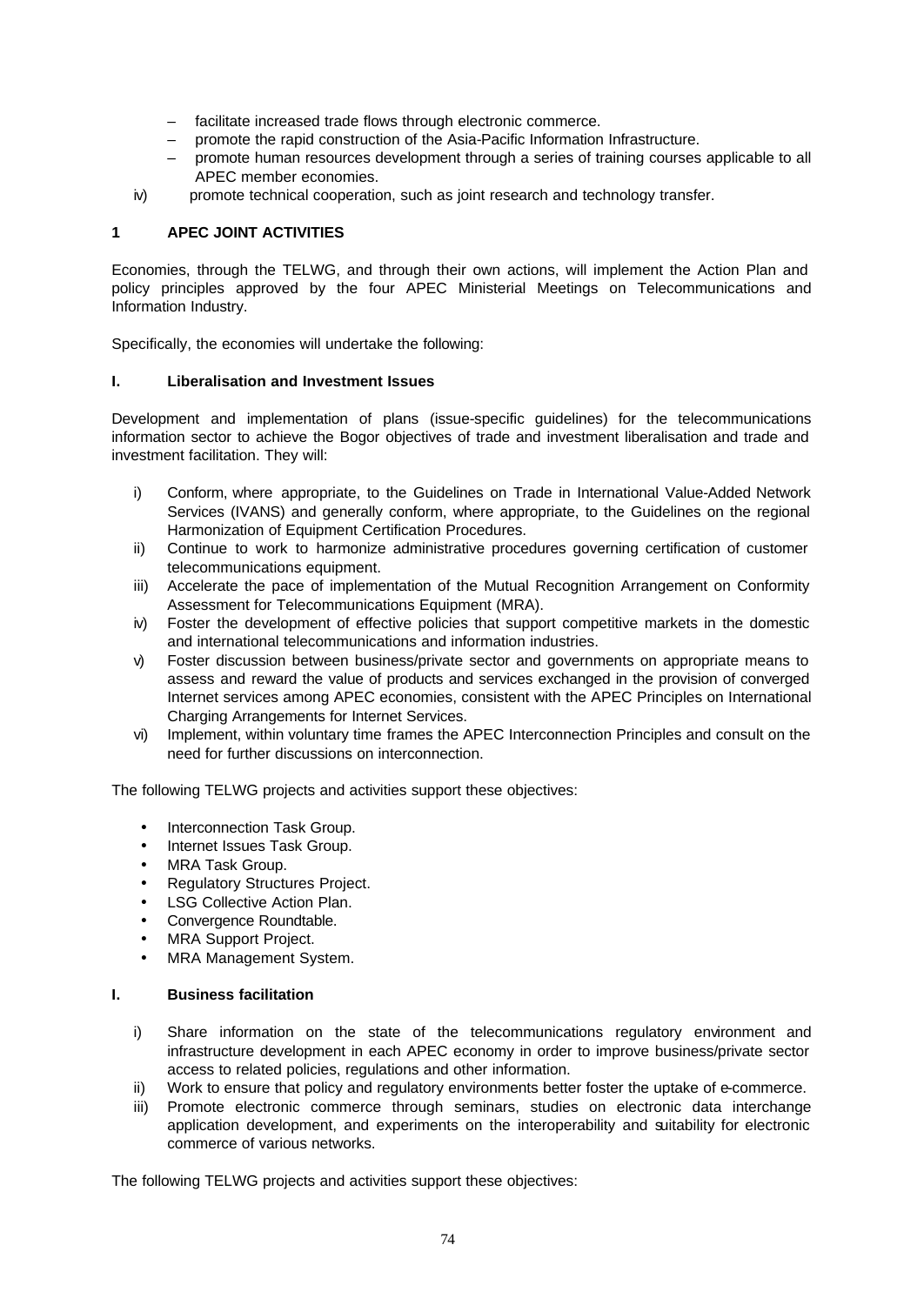- Electronic Commerce Seminars.
- INGECEP/Cybernet Integrated Next Generation Electronic Commerce Environment Project.
- Electronic Commerce Capability Building.
- Cross Country Smart Card Based Secure Electronic Commerce Project.
- Electronic Authentication Task Group.
- Business requirements for interactive systems in the APEC region.
- B2B Interoperability Project.

# **I. Development Cooperation**

- i) Work to encourage universal access to internet services, to bridge the digital divide at the domestic, regional and global levels and to cooperate and collaborate with the business/private sector in this effort.
- ii) Implement the APII Test-Bed Projects, including the demonstration projects for interoperability and inter-connectability.
- iii) Encourage the testing and dissemination of new technologies to achieve the APII.

The following TELWG projects and activities support these objectives:

- Blueprint on the Digital Divide.
- APII Cooperation Centre.
- APII Technology Centre.
- APII Test Bed Project for Interconnectivity and Interoperability.
- Techno Economic Modelling Project.

### **I. Human Resource Development Activities**

- i) Promote human resources development by means such as holding training courses on privatization and competition in telecommunications and information industries, and working towards a distance learning pilot project for experts in this area.
- ii) Continue personnel exchange programme in the field of telecommunications and information by encouraging more participation from member economies in order to support the implementation of APII action plan.

The following TELWG projects and activities support these objectives:

- Distance Learning Pilot Project.
- Distance Learning Strategic Needs Analysis Project.
- Distance Learning Project Based on Basic Telecommunications Technology.
- Skills Standards Project.
- MRA-HRD Project.
- APEC TEL Interconnection Training Project.
- The TELWG has adopted a Gender Integration Plan.

# **1 DIALOGUE ON MEMBER ECONOMIES' POLICIES/ACTIVITIES**

The TELWG has engaged in dialogues on member economies' policies and activities since its inception in 1990. Since 1991, the working group has issued a series of publications on the state of members' telecommunications infrastructure and regulatory environment. At the TELWG meetings, members supplement these periodic publications with six-month regulatory updates, which are included in the Chairman's report.

Interconnection has been identified as an important policy issue about which member economies will exchange information. The information will be included in the TELWG's six-monthly regulatory policy updates and in the published volumes on the state of APEC member economies. In-depth discussion of this and other policy issues, such as universal service, are planned for the near-term.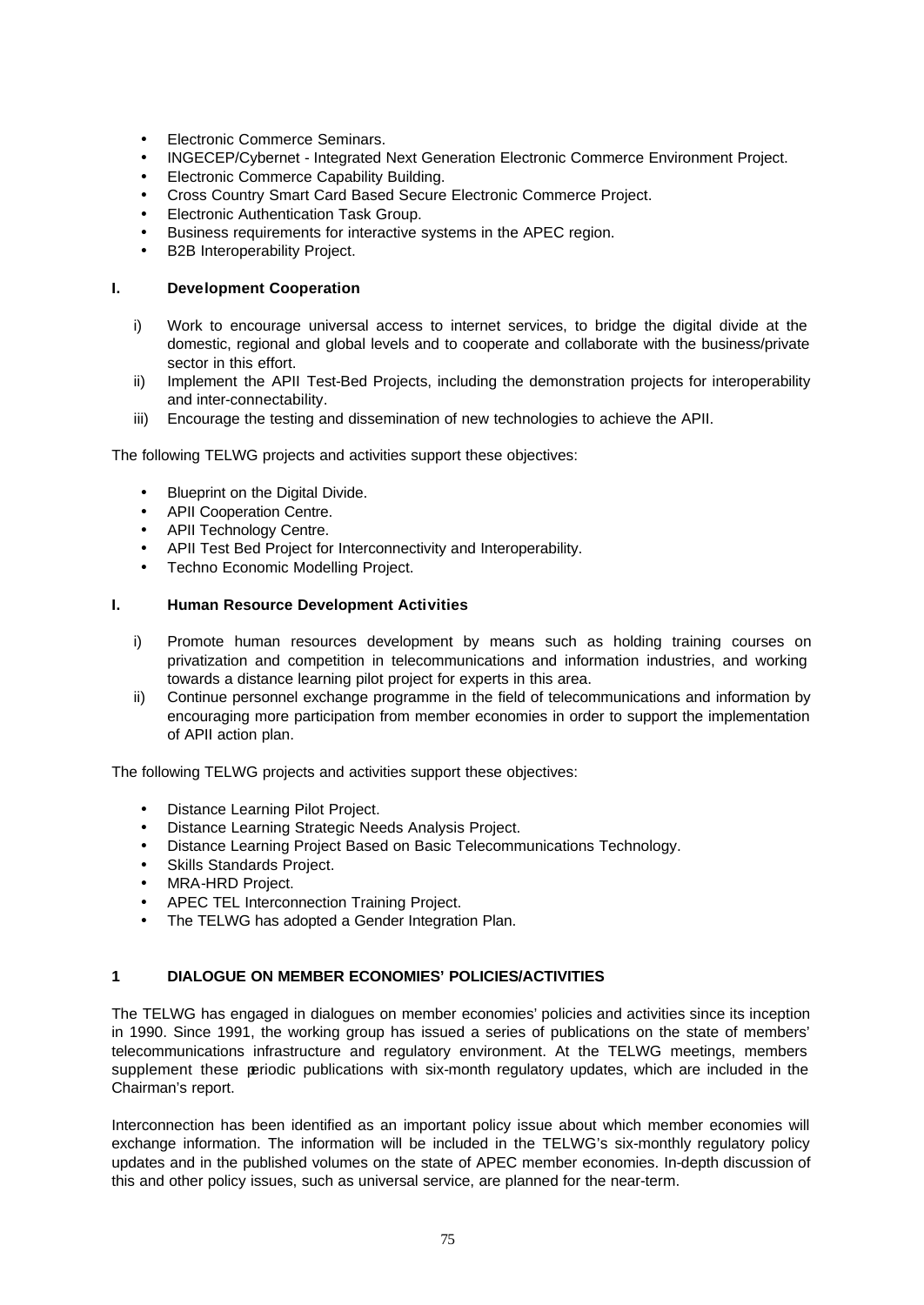# **ACTION PROGRAM FOR TOURISM**

#### **1 PREAMBLE**

Given the growing importance of the tourism industry in promoting economic growth and social development in the Asia Pacific region, the Tourism Working Group (TWG) has developed an action program which has as its focus the long term environmental and social sustainability of the industry. It requires that APEC member economies give serious attention to addressing the impediments to tourism movements and investment, and the liberalisation of trade in services associated with travel and tourism.

### **2 COMMON POLICY CONCEPTS**

Consistent with the APEC Economic Leaders' *Declaration of Common Resolve* from Bogor, Indonesia, the TWG is committed to working towards:

- i) removing barriers to tourism movements and investment and liberalizing trade in services associated with tourism;
- ii) developing and implementing the concepts of economic, environmental and social sustainability to tourism development;
- iii) facilitating and promoting human resources development;
- iv) promoting an enlargement of the role of the private sector in tourism development, through investment opportunities, public and private joint ventures, and linkages with companies and private sector institutions;
- v) developing cooperation and programs in the areas of telecommunication, transportation, passenger facilitation, financial and other information-based services related to trade in tourism; and
- vi) sharing of information on the nature and extent of the tourism industry in the region, and member economies experience in its development.

#### **3 JOINT ACTIVITIES**

The APEC TWG's joint activities, as agreed in the Seoul Declaration on an APEC Tourism Charter at the First APEC Tourism Ministers' Meeting in July 2000, will include the following items:

#### **I. Removal of Impediments to Tourism Business and Investment**

i) In achieving this goal, the TWG will focus its work on the completion of the TWG Project titled 'Tourism Impediments Study (Phase 1)'.

#### **I. Increased Mobility of Visitors and Demand for Tourism Goods and Services in the APEC Region**

i) A number of TWG initiatives will contribute in progressing this Policy Goal, including the projects 'Best Business Practices in Accessible Tourism to Travelers with Restricted Physical Abilities, including Senior Citizens' and 'The Application of E-commerce in Tourism SMEs'. Other work will include the facilitation of information flows to consumers through the establishment of an 'APEC Tourism Information Network' (also under Policy Goal 4), 'Best Business Practices in Health Issues' (particularly air transportation), a *Framework for Classification of Festivals and Events* and a project focussing on the 'Improvement of Tourism Standards in the APEC region'.

#### **I. Sustainable Management of Tourism Outcomes and Impacts**

i) The policy action plan includes the endorsement the APEC/PATA Code of Conduct for Tourism. It seeks to protect the social integrity of host communities with particular attention to the implications of gender in the management and development of tourism In addition, the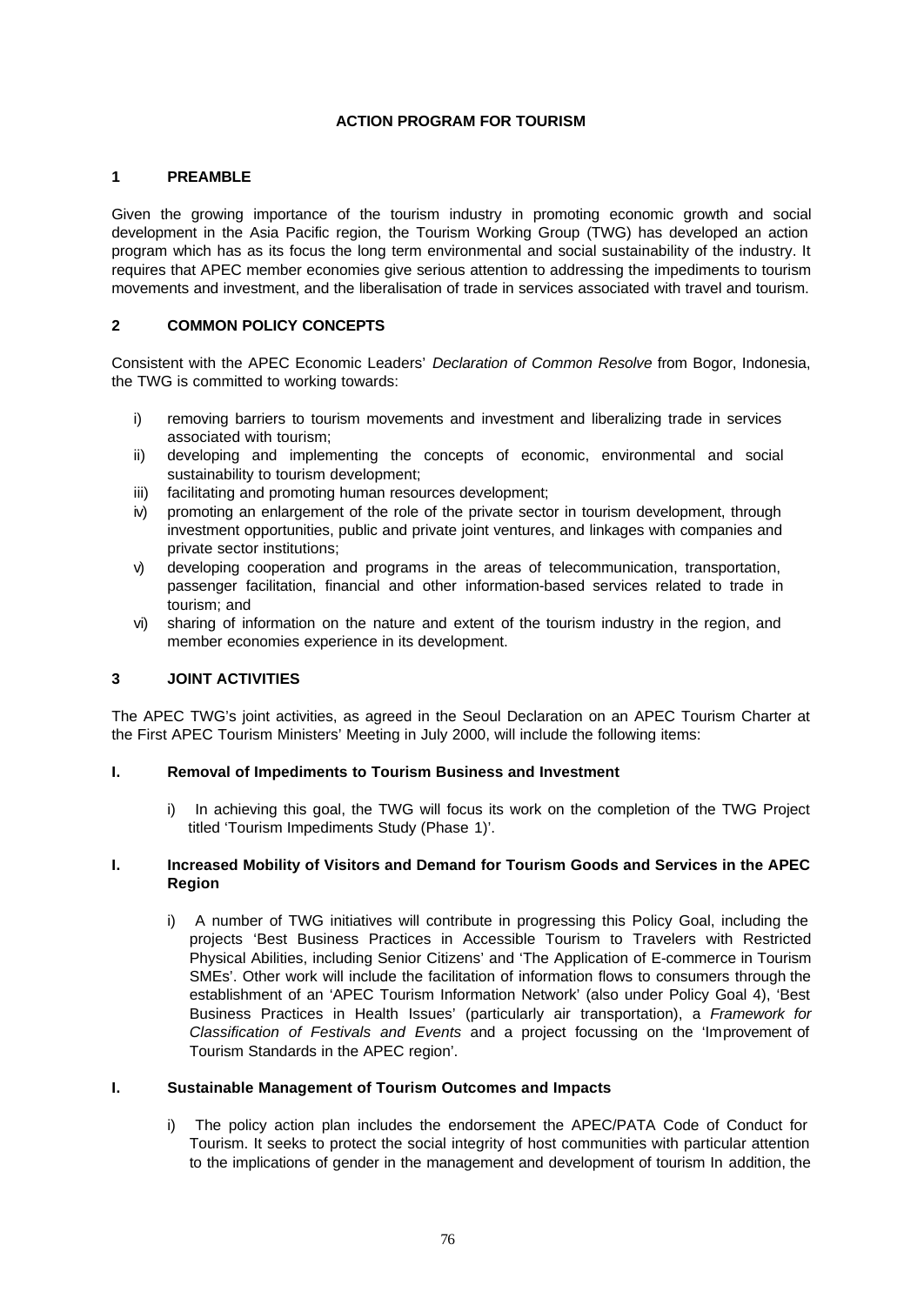projects, 'Training for Sustainable Development in the Tourism Industry' and 'Public-Private Partnership for Sustainable Tourism', will contribute to the achievement of this goal.

# **I. Enhanced Recognition and Understanding of Tourism as a Vehicle for Economic and Social Development**

- i) The TWG will focus on the development of three projects that directly pertain to this goal: 'Best Practices on Development of Tourism Satellite Accounts (TSAs)'; the development of an 'APEC Tourism Information Network' and an 'APEC Tourism Research Network'. Work will also be undertaken, through a survey, to gauge each Economy's position in relation to the development of TSAs and to help in determining the hurdles to wider implementation of TSAs.
- ii) The TWG will continue to work with the WTO to ensure the regular collection and dissemination of tourism statistics and data within the APEC region. The TWG will also undertake an investigation into Member Economies' Tourism Forecasting Capabilities and consider options for enhancing these.

# **I. Other Priority Actions include:**

- i) Development and updating of each member economy's Individual Action Plan for Tourism (IAP).
- ii) Agreement and implementation of a TWG Collective Action Plan for Tourism (CAP).
- iii) Pursuance of the three deliverables approved by APEC Tourism Ministers in July 2000 'Sustainable Management of Tourism Outcomes', 'Establishment of a Tourism Information Network' and the 'Tourism Satellite Accounts'.
- iv) Commencement of a number of other projects which will contribute to tourism development in the APEC region.

# **VI. Public-Business/Private Sector Cooperation**

In its activities the TWG is mindful that there are a number of other organizations working to encourage tourism development in the region, including: the Pacific Asia Travel Association (PATA); the World Tourism Organisation (WTO); the World Travel and Tourism Council (WTTC); the Economic and Social Commission for Asia and the Pacific (ESCAP); and the United Nations Educational, Scientific and Cultural Organisation (UNESCO); and is, therefore, committed to working cooperatively with them to avoid duplication of efforts. The TWG is also committed to working cooperatively with other APEC working groups where areas of interest impact on tourism development.

# **4 DIALOGUE ON MEMBER ECONOMIES' POLICIES/ACTIVITIES**

Through its policies and activities, the TWG will endeavour:

- i) to facilitate the roles of the business/private sector in tourism development;
- ii) to urge the realization of promoting and enlarging the role of the business/private sector in tourism industry including strengthening the role of small and medium enterprises, and
- iii) to urge initiatives of developing economies, members may consider human resource development in tourism sectors for the developing member economies.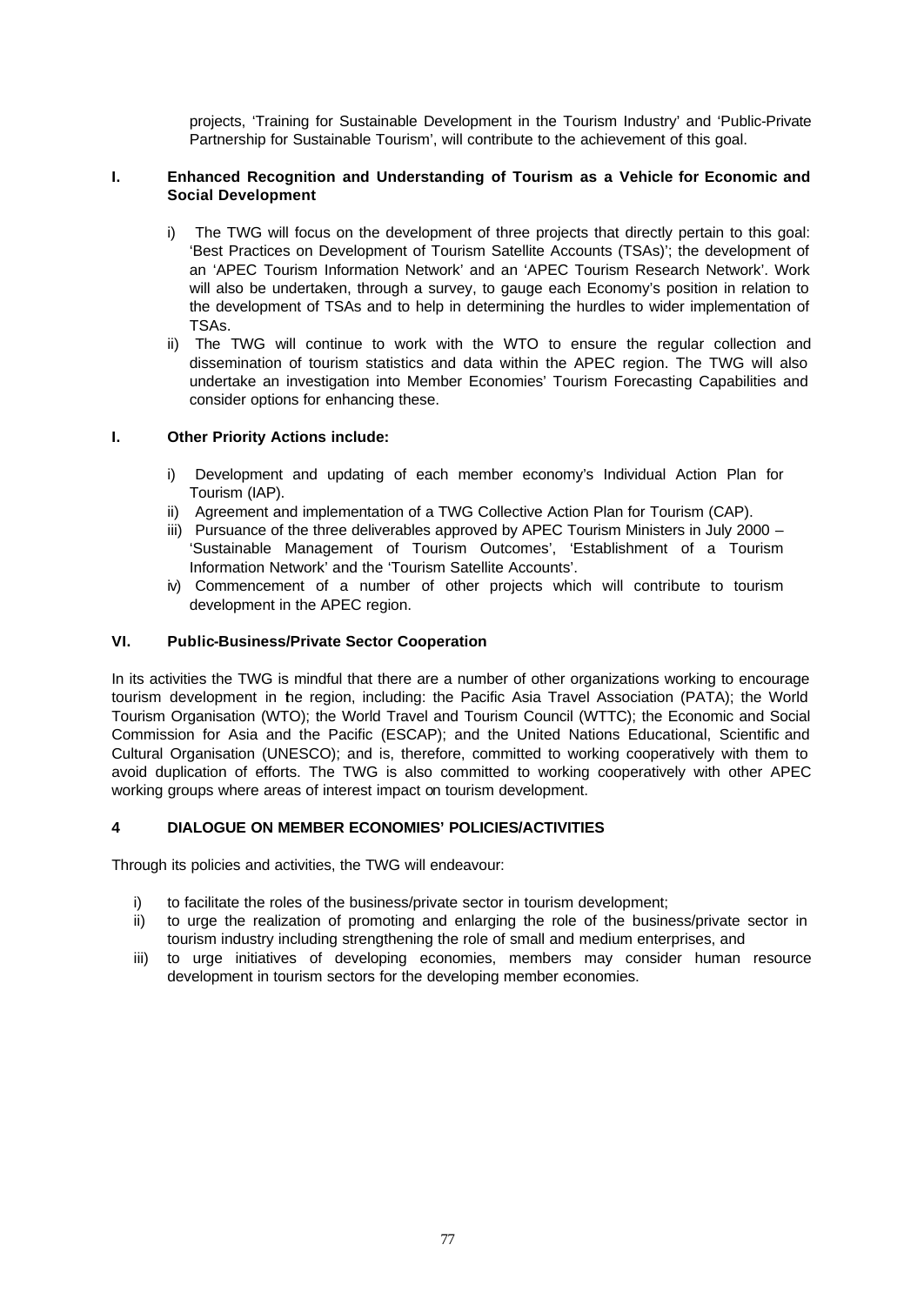# **ACTION PROGRAM FOR TRADE PROMOTION**

# **1 INTRODUCTION**

To contribute to the sustained economic development and improved standards of living of all the people of the Asia Pacific region, the APEC Working Group on Trade Promotion (WGTP) agrees to promote the dynamism of intra-regional trade through the activities outlined in this action program.

# **2 COMMON POLICY CONCEPTS**

# **a. Goals**

- i) Promotion of intra-regional trade by providing expanded trade opportunities.
- ii) Promotion of mutual understanding of the trade promotion measures of member economies.
- iii) Encouragement of participation in the WGTP activities from the industrial and business/private sectors, including trade promotion organizations, by absorbing their expertise and experience.

### **a. Basic Principles**

### **I. Shared Responsibility**

The sustainable development and improved standards of living in the region is the responsibility of all member economies.

#### **II. Common Interest/Common Benefit**

Many problems associated with trade promotion related issues are common to all APEC members. There is a common benefit in sharing experiences relating to the resolution of these issues.

# **III. GATT/WTO Consistency**

Member economies will ensure that the activities of WGTP are fully consistent with all the provisions as well as the spirit of the GATT/WTO Agreement.

# **IV. Equal Partnership and Mutual Respect**

While ensuring mutual respect by recognizing the divergent conditions of member economies, all member economies will equally participate in and benefit from the promotion of intra-regional trade.

#### **a. Priorities**

- i) Promotion of trade-related activities in goods and services.
- ii) Trade financing.
- iii) Trade skills and training.
- iv) Trade information.
- v) Cooperation between the business/private sector and government agencies, including trade promotion organizations.

# **1 JOINT ACTIVITIES**

The WGTP will work to expand and improve the content of its activities to include gender issues and to achieve tangible results, making positive efforts in new areas such as creating a trade-friendly environment.

# **I. Trade Promotion Activities**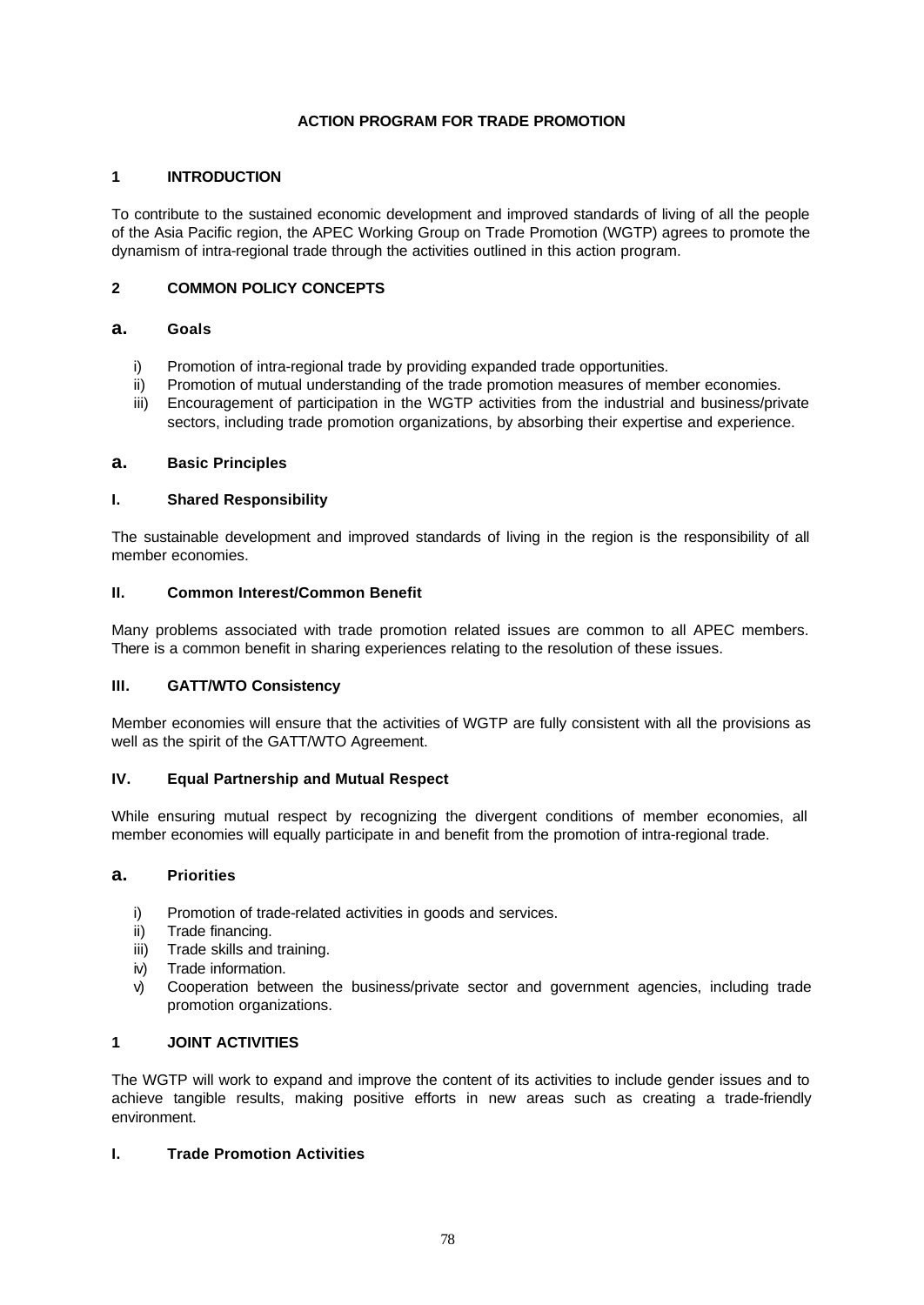The following activities will be conducted on a regular basis over the short to medium-term:

- i) APEC trade fairs, with sectoral focuses and the APEC Food System in mind, will be held to promote intra-regional business opportunities.
- ii) Seminars involving the business/private sector will be held to discuss common intra-regional trade issues, including specialized sessions such as sustainable development, gender integration and trade in food products.
- iii) TPOs of member economies should be represented as appropriate at WGTP meeting to enhance intra-regional linkages and cooperation.

### **I. Trade Financing**

The following events will be held on a regular basis over the short to medium-term:

- i) Seminars will be held on trade financing, covering topics such as export insurance, risk management and credit guarantee funds for SMEs.
- ii) Workshops on venture capital will be held to exchange views on the best practices among member economies.

### **I. Trade Skills and Training to Foster Trade Promotion-related HRD**

The following activities will be conducted over the short to medium term:

- i) Trade-related training courses/workshops/seminars will be implemented to cultivate the skills and expertise in both business and public sectors to help boost trade development in the region.
- ii) A mechanism will be developed for the exchange of trade promotion experts
- iii) Special training program will be designed to promote the gender integration in the trade promotion field.

#### **I. Promotion of Information Sharing to Foster a Trade Friendly Environment**

Launched in 1998, APECNet features business matching services and two-way hyperlinks to the trade promotion organizations of member economies. Future enhancements will include tender announcements, franchise opportunities, joint ventures, directory of APEC trade shows and facilitating strategic alliances at the corporate level. Efforts will be made to promote the site to business/private sector. Meanwhile, in order to develop a trade-friendly environment, the Working Group will encourage the business/private sector to use BizAPEC website to get information on trade environment in each economy.

The surveys on the core characteristics of trade promotion organizations have been conducted to promote a mutual understanding among member economies, on the roles, functions, and activities of trade agencies in the APEC region.

In order to develop a trade-friendly environment, the Working Group will encourage the business/private sector to use BizAPEC website to get information on trade environment in each economy.

#### **II. Business/Private Sector Participation in WGTP activities**

The following activities will be conducted over the short to medium-term:

To address the needs and concerns of the business/private sector, including SMEs, in the face of globalization and e-commerce development, close consultation with business/private sector representatives will be maintained in the process of devising and implementing WGTP work projects. Furthermore, the key participants and beneficiaries of the WGTP projects of events, besides government officials, will continue to be people from the business/private sector. A joint video-conference of government and business/private sector representatives will be held in conjunction with WGTP meeting(s) as and when necessary, in order to ensure that the experience and expertise of the business/private sector are reflected in the WGTP's activities.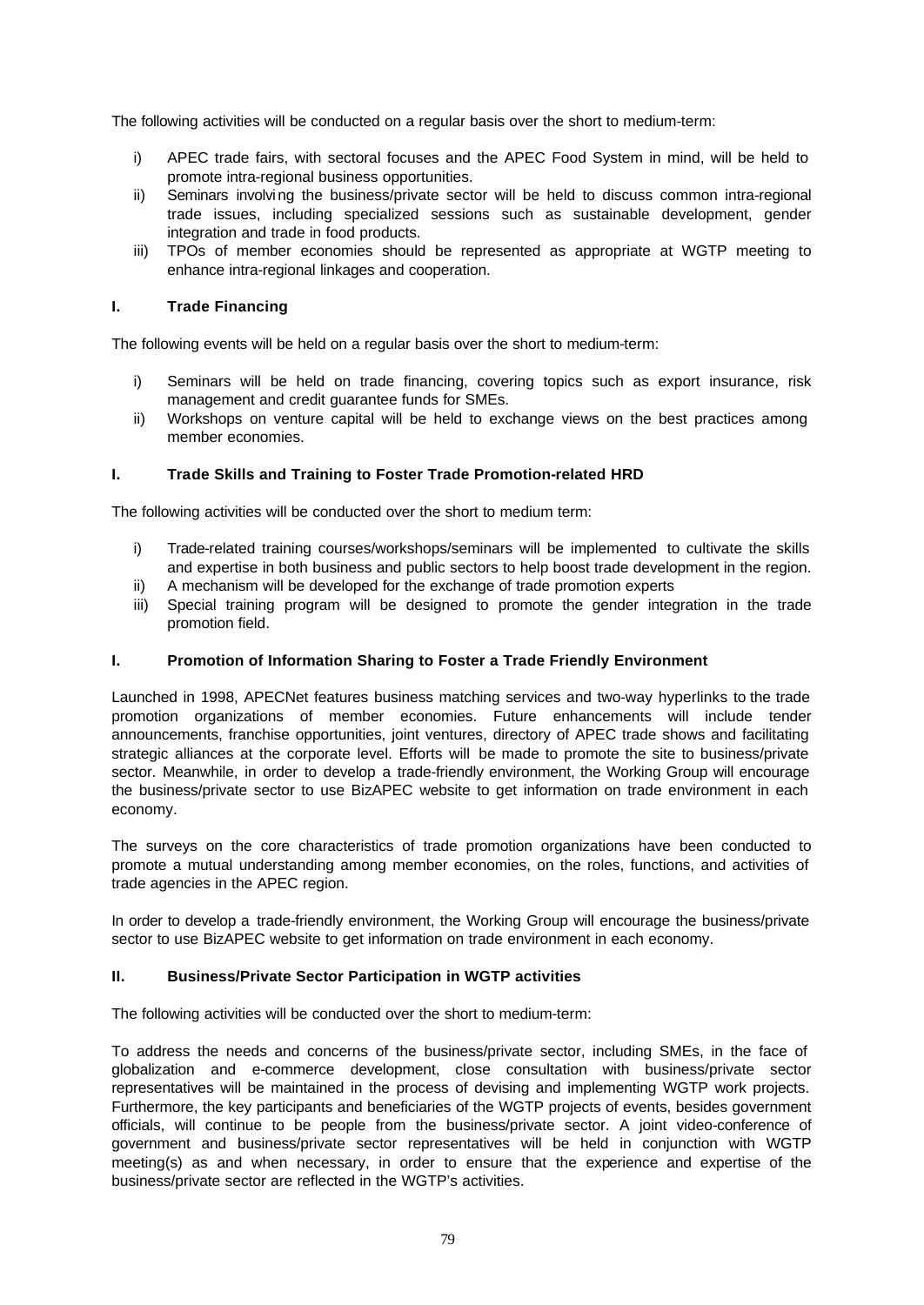# **1 DIALOGUE ON MEMBER ECONOMIES' POLICIES/ACTIVITIES**

The role of the APEC WGTP meetings is to allow members to exchange views on the trade promotion measures which each is applying, thus promoting common understanding among Members. The expertise and experience of Members' industrial and business/private sectors and trade promotion organization will be reflected in these discussions and put to use in future activi ties.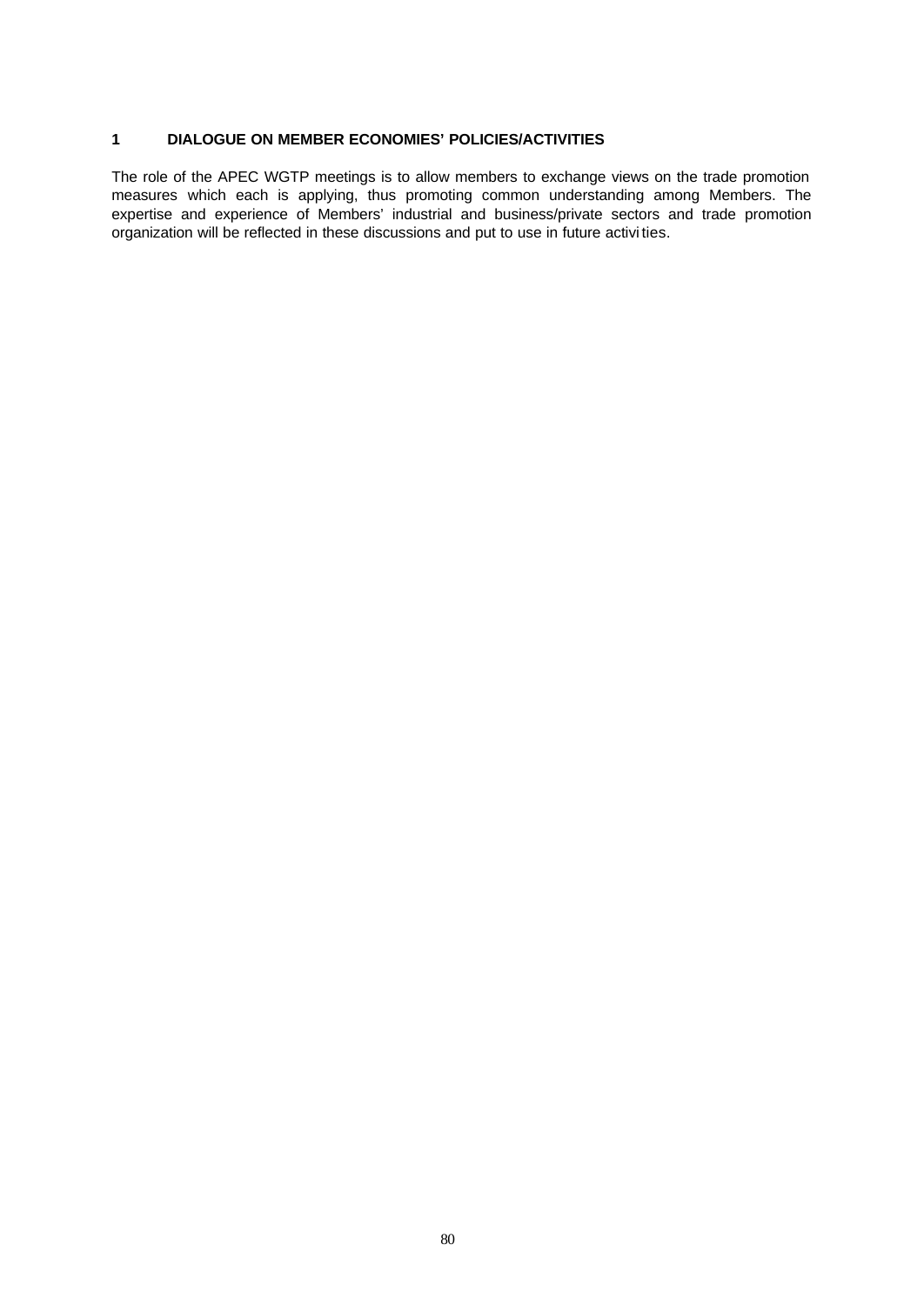# **ACTION PROGRAM FOR TRANSPORTATION**

# **1 INTRODUCTION**

Transportation plays an important role in the economic and social well being of each economy in the APEC region. The ability of a transportation system to efficiently handle the movement of people and goods is critical in order to maximise economic productivity, facilitate trade, and contribute to the mobility of people. The APEC Transportation Working Group (TPTWG) is committed to achieving the goals set by the APEC Leaders at Bogor, Indonesia, in 1994 for the transport sector.

# **2 COMMON POLICY CONCEPTS**

APEC economies are striving, through economic co-operation, to enhance the prospects of an accelerated, balanced and equitable economic growth in the Asia- Pacific region and throughout the world as well. A strategic, coherent and comprehensive approach is required, embracing the three pillars of sustainable growth, equitable development and economic stability, as stated in the *Bogor Declaration*.

The development of the transportation sector in the APEC region should promote equitable economic development in the APEC region to help people of all economies in the region share the benefits of economic growth.

The action program is prepared as a means of organising the activities in the transport sector to be undertaken in accelerating the process of intensifying development co-operation and enhancing trade and investment liberalisation in the Asia-Pacific region.

As a result of recommendations made by the APEC Ministers and endorsed by Leaders in their meeting in November 1994 in Indonesia, APEC Ministers in charge of Transportation met in Washington, DC, USA, in June, 1995 and adopted a Joint Ministerial Statement. That statement, together with the statement arising from the second meeting of Transportation Ministers in Victoria, BC, Canada, in June 1997, as well as the Transportation Working Group Strategic Direction adopted in November 1999, provide the basis on which the objectives, principles, and priorities for transportation for the Asia-Pacific region are drawn.

The current priorities of the Transportation Working Group, expressed by Transportation Ministers, are:

- i) To facilitate the harmonisation, coordination and transparency of transport policies, regulations, procedures and standards;
- ii) To promote timely rational investment in the region's transport infrastructure;
- iii) To encourage efficient use of existing infrastructure through the application of appropriate trade and transport facilitation techniques;
- iv) To promote transport system safety and security in the region;
- v) To promote on the basis of fair and equitable access to markets, a more competitive transportation operating environment, and to cooperate to address institutional constraints affecting the provision of transportation services in the region;
- vi) To facilitate improvement in productivity, skills and efficiency of labour and management in the transport industry.

# **1 APEC JOINT ACTIVITIES**

Member economies, through the TPTWG, and through their own actions, will implement a range of actions aimed at achieving in the most concrete and ambitious way the priorities identified by Ministers and adopted in the Transportation Joint Ministerial Statements of 1995, 1997 and 2002. The TPTWG will also continue with projects started by the group and develop new projects that accord with Ministers statements and its strategic direction as required.

Specifically, the economies will undertake the following: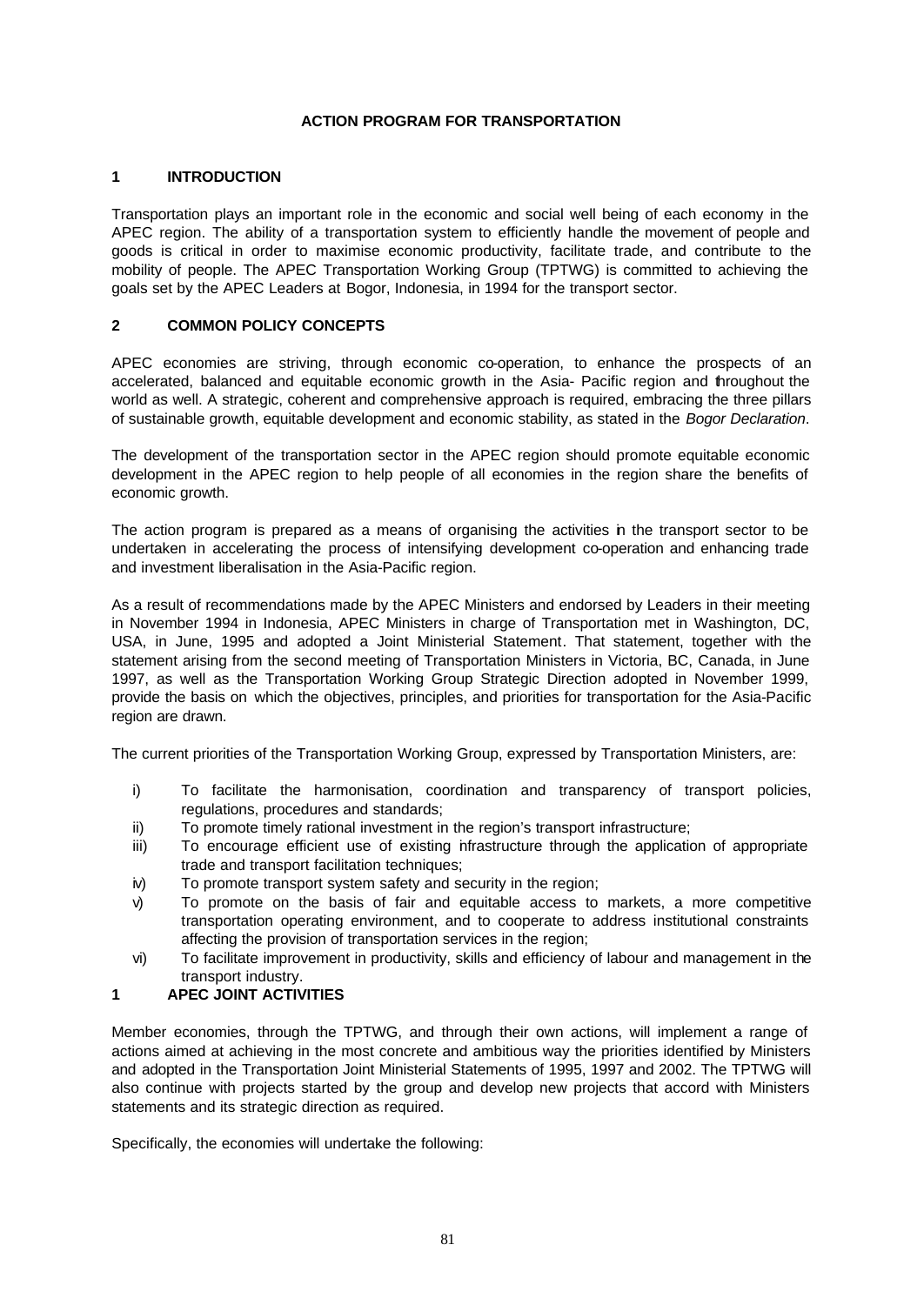- i) Respond to the Leaders 'Auckland Challenge' of 1999, by implementing the eight steps for more competitive air services on a voluntary basis and by identifying further steps to liberalize air services in accordance with the Bogor Goals, and provide annual progress reports to Leaders through SOM;
- ii) Develop by 2005 an efficient, safe and competitive operating environment for maritime transport and the ports sector in the region through improved transparency of maritime and port policies;
- iii) Complete the 'Transportation Road Transport Harmonisation Project' and encourage the development of mutual recognition arrangements for certification of automotive product and harmonisation of economies' vehicle regulations through co-operation within the United Nations Economic Commission for Europe;
- iv) Improve by 2005 port efficiency and capacities in the region through the exchange of information and expertise among port experts and programs;
- v) Develop by 2005 guidelines, standards and provisional options associated with an integrated transport system for the improvement or elimination of 'bottlenecks' in the region;
- vi) Seek to eliminate the requirement for paper documents (both regulatory and institutional) for the key messages relevant to international transport and trade as soon as practicable by 2005;
- vii) Implement the action plan on 'Intelligent Transport Systems' (ITS) to promote co-operation in ITS technology and standards;
- viii) Continue work to address aviation and maritime safety deficiencies in the region and propose recommendations for improvement;
- ix) Develop by 2005 a plan to facilitate the implementation of satellite navigation and communications systems in the region;
- x) Implement the *Framework for the Integration of Women* in APEC and identify initiatives for the full participation of women in the transportation sector;
- xi) Continue the seafarers training project to meet seafarers' training needs in the APEC region;
- xii) Consider by 2005 measures to promote transparency in regulations, resolve differences in conformity assessment and facilitate the mobility of transport personnel by encouraging the mutual recognition of professional qualifications;
- xiii) Identify by 2005/2010 the intermodal skills needed within APEC member economies and suggest methods of developing training programmes;
- xiv) Eliminate barriers to a more competitive transportation operating environment across all modes, ensuring safe and sustainable transport complying with international safety and security standards;
- xv) Promote economic and technical cooperation especially for developing economies, to assist them in achieving the Bogor Goals;
- xvi) Promote measures, taking into account advancements in technology, to enhance safety, security, environmental protection and energy efficiency;
- xvii) Build human capacity in productivity, skills and efficiency of labor and management in the transport sector.

Additional actions will be developed and implemented by the TPTWG to continually update its efforts to achieve the objectives established in the Bogor Declaration, APEC Leaders and Ministers Statements, Transportation Ministers' Joint Ministerial Statements, and the group's Strategic Direction.

# **1 DIALOGUE ON MEMBER ECONOMIES' POLICIES/ACTIVITIES**

The Transportation Working Group has engaged in dialogue on member economies' transportation policies and activities since its establishment in 1992. During each plenary session of the TPTWG, economies provide information on recent developments in their respective transport sectors. Economies are urged to voluntarily report the transport elements of their economies Individual Action Plans, and a link exists between the TPTWG Website and the IAPs on the APEC Secretariat Website.

The TPTWG, in conjunction with its regular meetings, conducts appropriate seminars as a forum of dialogue among member economies, including both the public and business/private sectors, on specific transportation issues aimed at identifying problems and opportunities. The TPTWG has also sought guest participation from international organisations and industry associations in the transport sector.